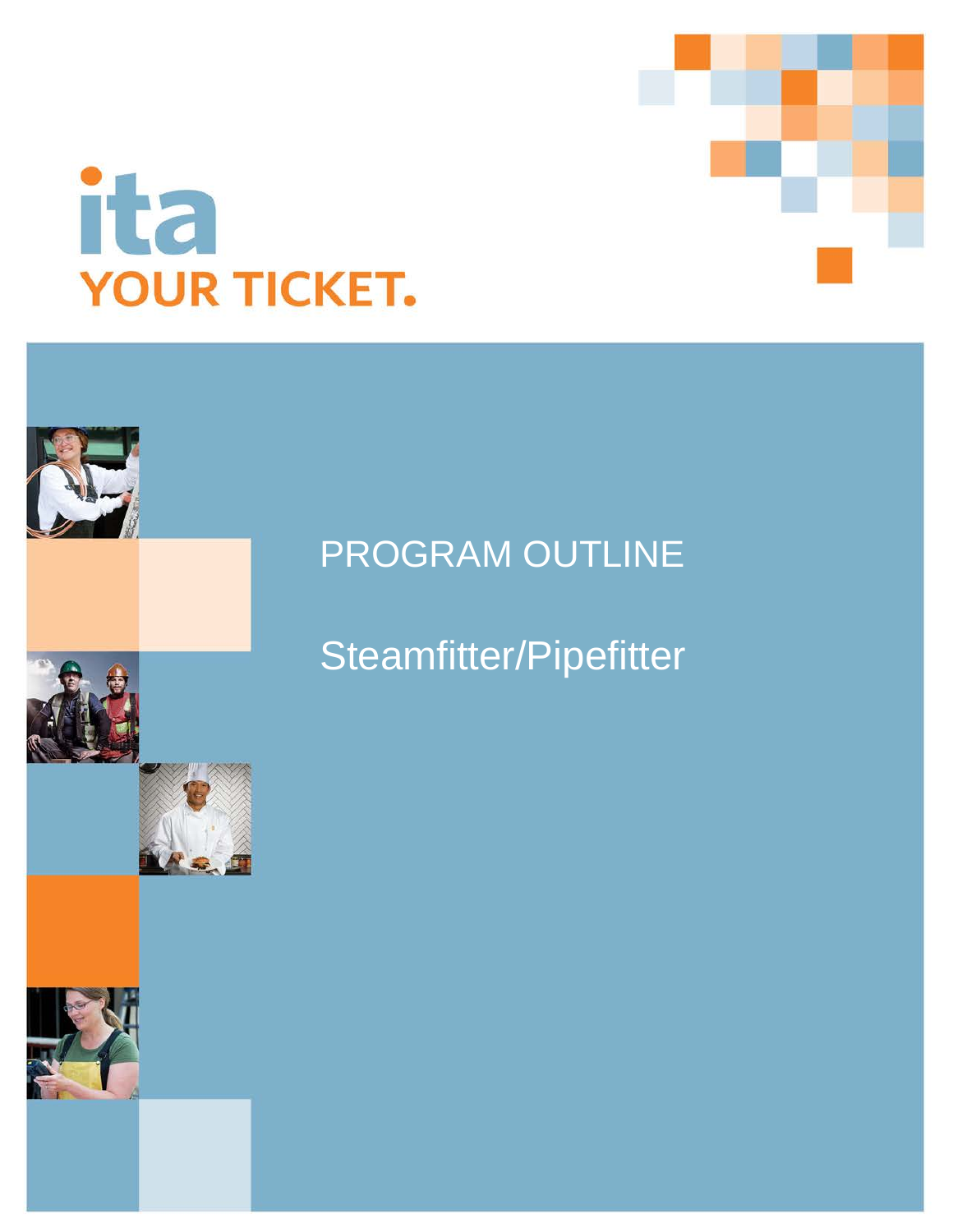# **ita**



The latest version of this document is available in PDF format on the ITA website [www.itabc.ca](http://www.itabc.ca/)

To order printed copies of Program Outlines or learning resources (where available) for BC trades contact:

Crown Publications, Queen's Printer Web: www.crownpub.bc.ca Email: crownpub@gov.bc.ca Toll Free 1 800 663-6105

## **Copyright © 2014 Industry Training Authority**

This publication may not be modified in any way without permission of the Industry Training Authority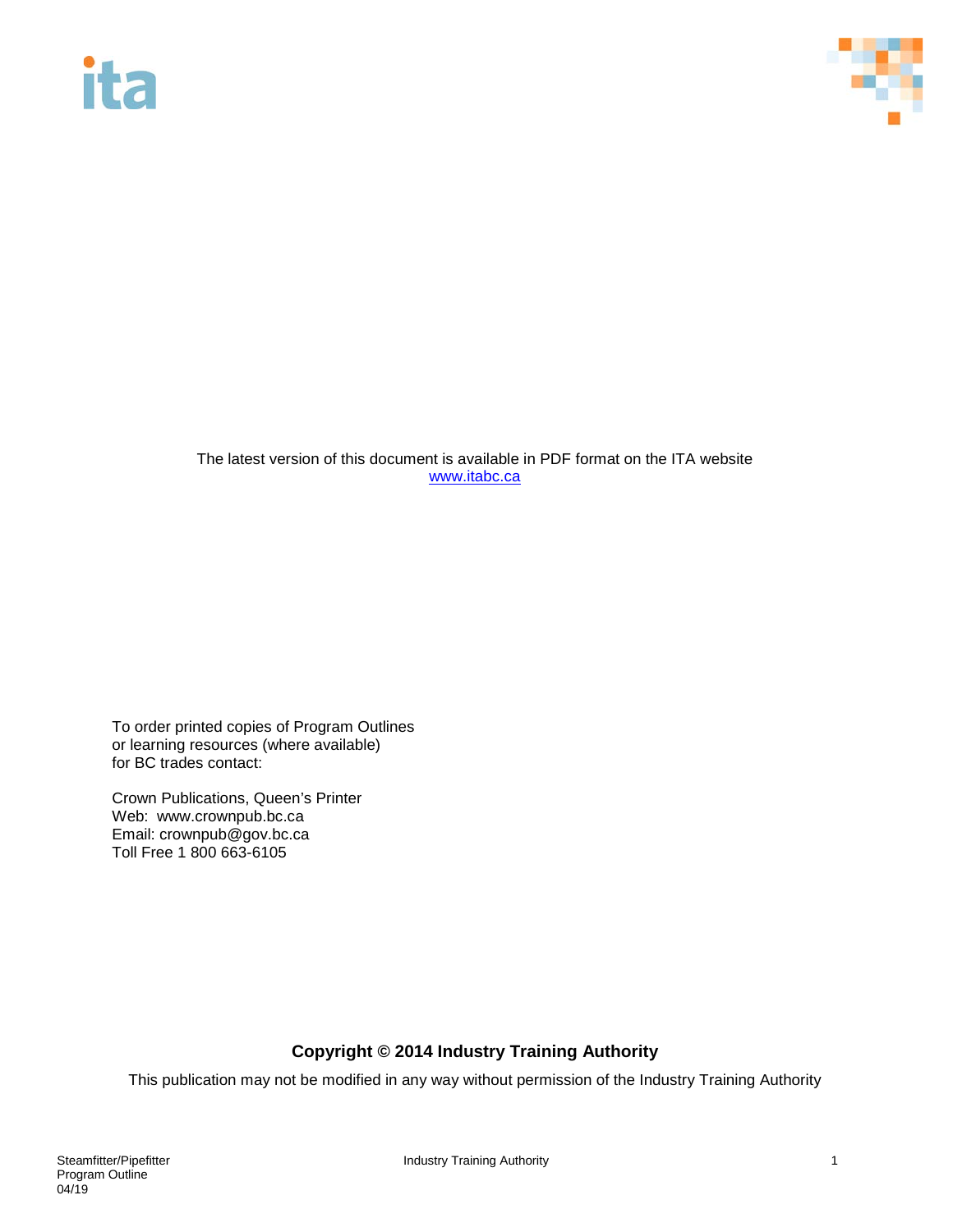



## **STEAMFITTER/PIPEFITTER PROGRAM OUTLINE**

**APPROVED BY INDUSTRY NOVEMBER 2011**

> **BASED ON NOA 2010**

**Developed by Industry Training Authority Province of British Columbia**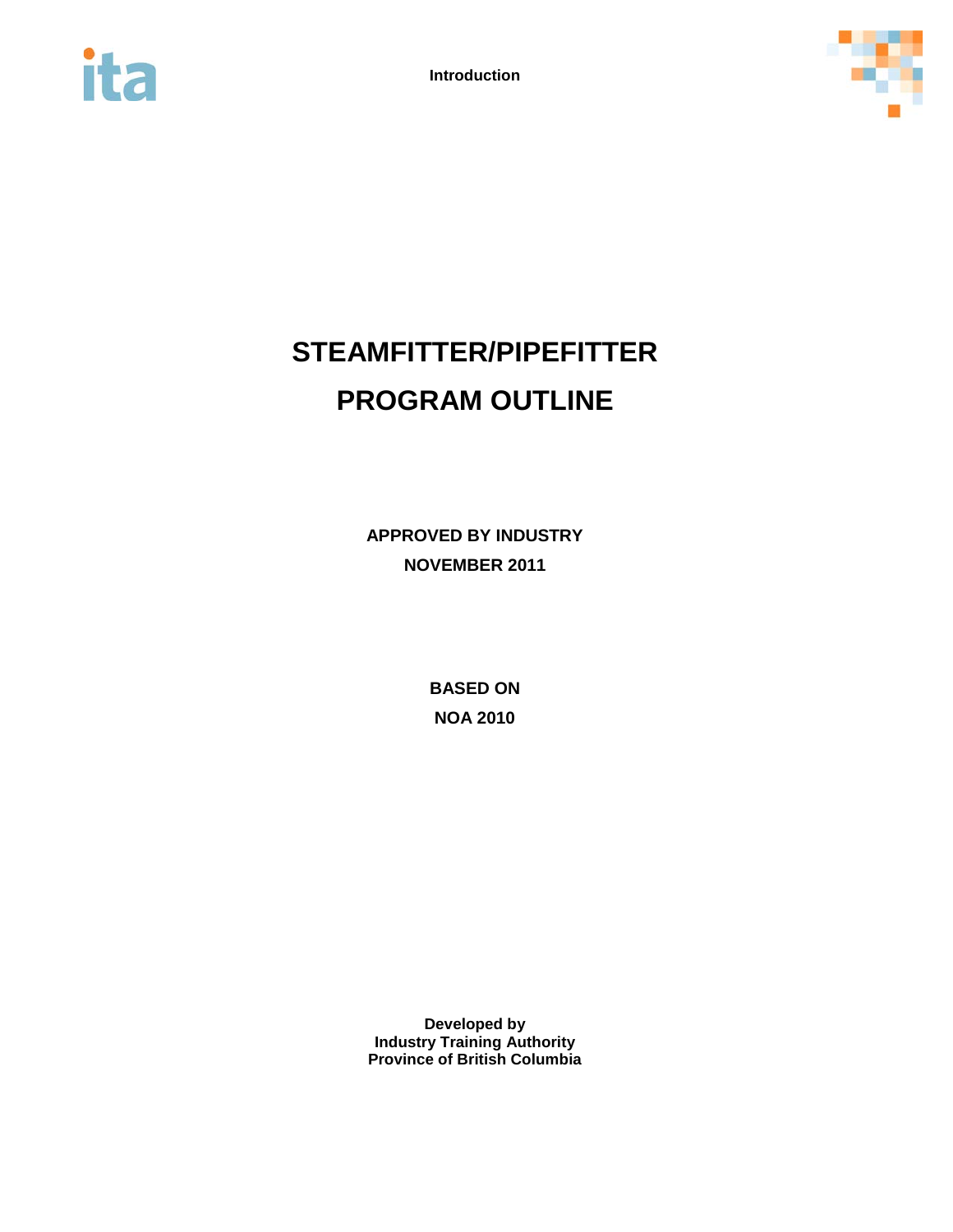# ita



## **TABLE OF CONTENTS**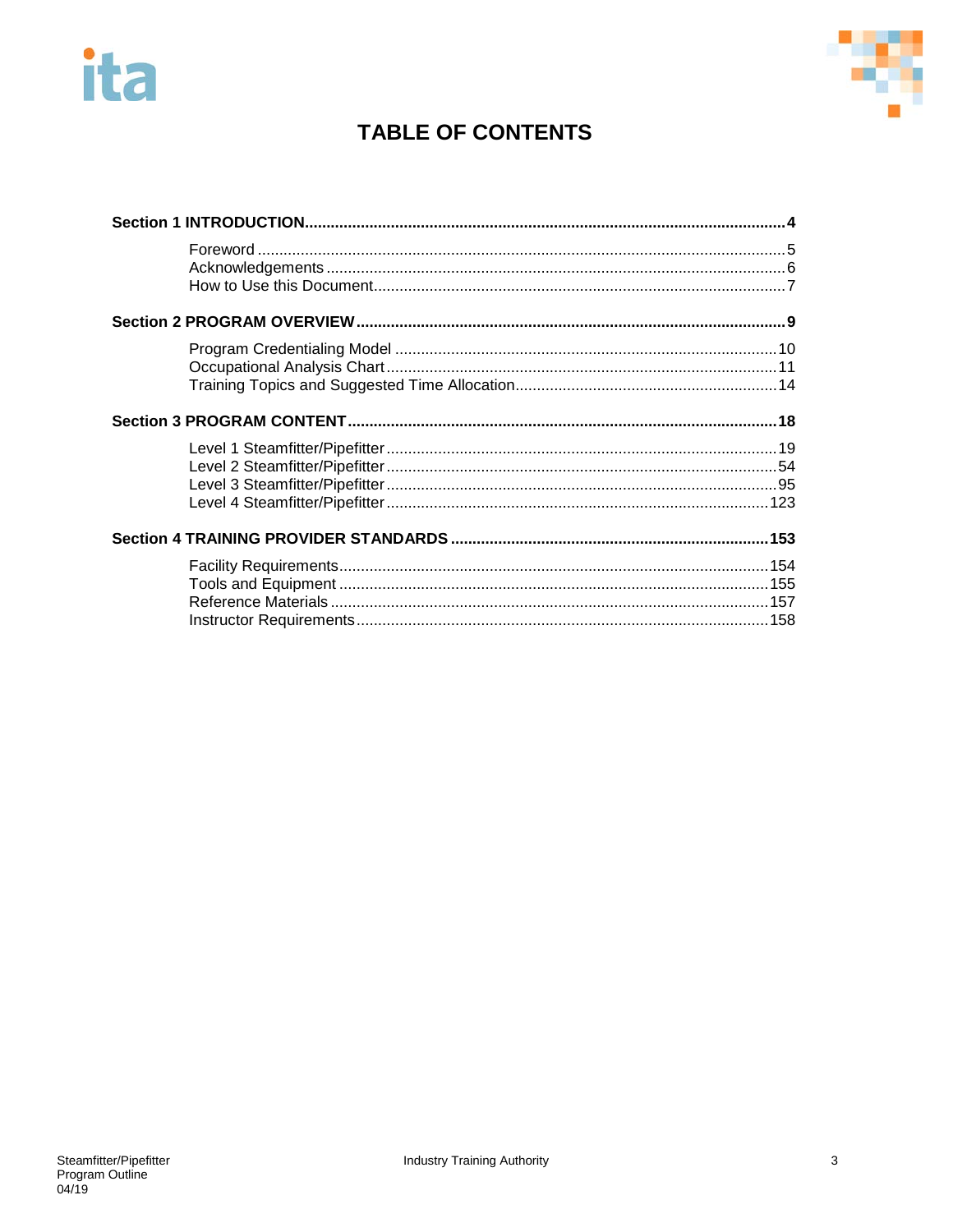



# <span id="page-4-0"></span>**Section 1 INTRODUCTION**

# **Steamfitter/Pipefitter**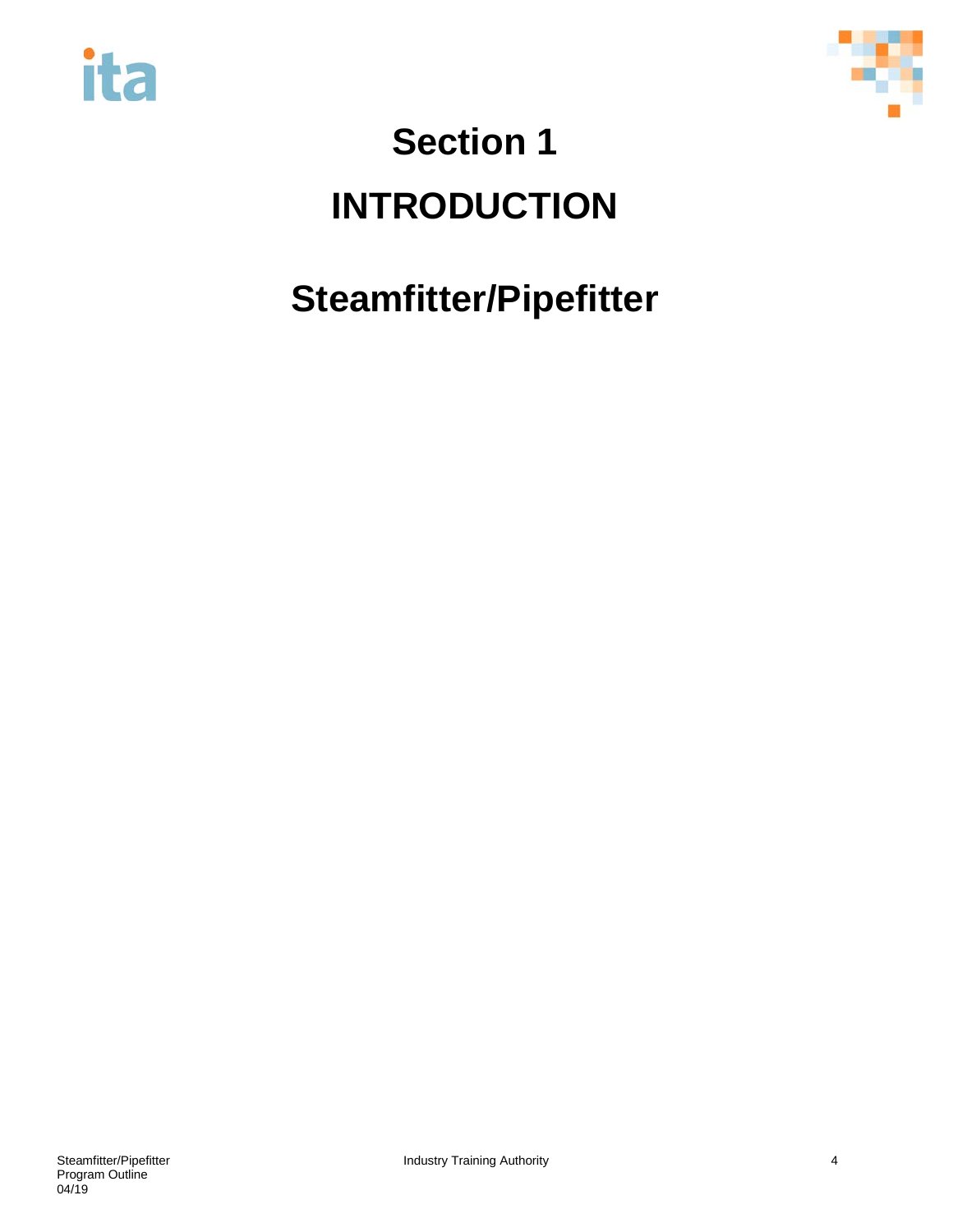



## **Foreword**

<span id="page-5-0"></span>The Program Standards for Steamfitter/Pipefitter 2011 were updated through a Standards Review project funded by the Industry Training Authority. These revised standards incorporate changes made to the National Occupational Analysis (Steamfitter / Pipefitter) released in 2010.

## **SAFETY ADVISORY**

Be advised that references to the WorkSafeBC safety regulations contained within these materials do not/may not reflect the most recent Occupational Health and Safety Regulation (the current Standards and Regulation in BC can be obtained on the following website: [http://www.worksafebc.com\)](http://www.worksafebc.com/). Please note that it is always the responsibility of any person using these materials to inform him/herself about the Occupational Health and Safety Regulation pertaining to his/her work.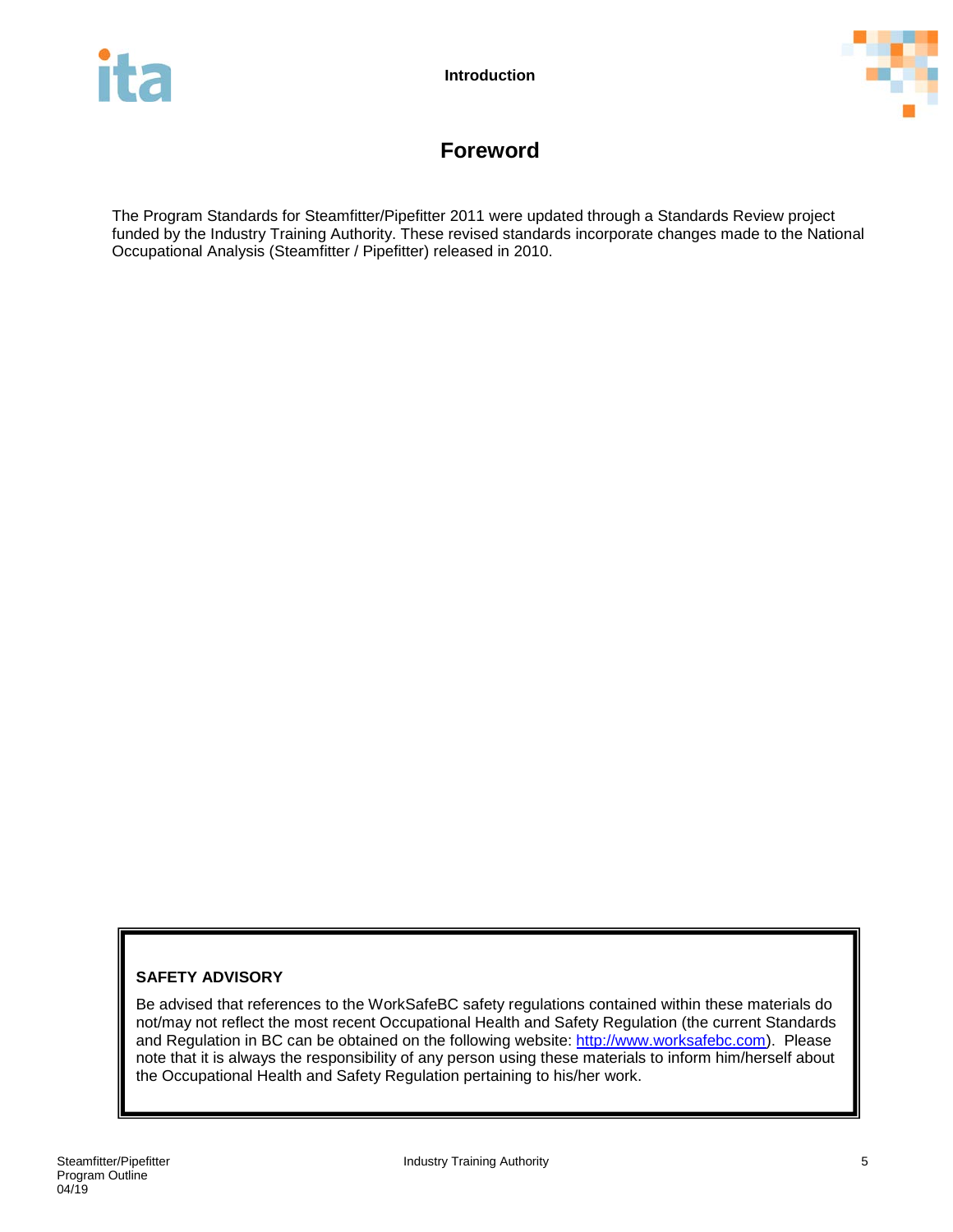

## **Acknowledgements**

<span id="page-6-0"></span>The Program Outline was prepared with the advice and direction of key stakeholders from industry sectors including employers, associations, training providers, and trades workers.

Project Review Committee

- Steve Anderson Department of National Defense
- Danny Bradford BC Federation of Labour
- Larry Doskoch Teck
- Dana Goedbloed Kwantlen Polytechnic University
- Wayne Muzylowski West Fraser (Eurocan Pulp and Paper)
- James Piwek Teck
- Brad Smith Catalyst Paper
- Cindy Soderstrom CAODC (Rig Tech Trade)
- Gene Von Matt Elk Valley Coal
- Wayne Wetmore Enform Training
- Trevor Williams BC Institute of Technology

Industry Subject Matter Experts retained to assist in the development of Program Outline content 2008-09:

| <b>Name</b>          | <b>Organization</b>                            | <b>Position</b>             | <b>Sector</b>                |
|----------------------|------------------------------------------------|-----------------------------|------------------------------|
| <b>Bill Johnston</b> | <b>BCIT</b>                                    | Instructor                  | Education                    |
| Dave Sales           | Piping Industry Apprenticeship<br>Board School | Instructor                  | Education / Organized Labour |
| <b>Rick Vanier</b>   | Pacific Vocational College                     | Instructor                  | Education                    |
| Charlie Bowne        | <b>Canadian Forces</b>                         | Steamfitter / Pipefitter    | Shipbuilding                 |
| Glen Sanders         | Teck                                           | Steamfitter /<br>Pipefitter | Mining                       |
| Rob English          | Canadian Maritime Engineering                  | Steamfitter /<br>Pipefitter | <b>Marine Repair</b>         |

Minor modifications were made to the Program Outline in 2011 to address changes made to the NOA in 2010. These modifications were reviewed and validated with a small group of Industry Subject Matter Experts.

The Industry Training Authority would like to acknowledge the dedication and hard work of all the industry representatives appointed to identify the training requirements of the Steamfitter / Pipefitter occupation.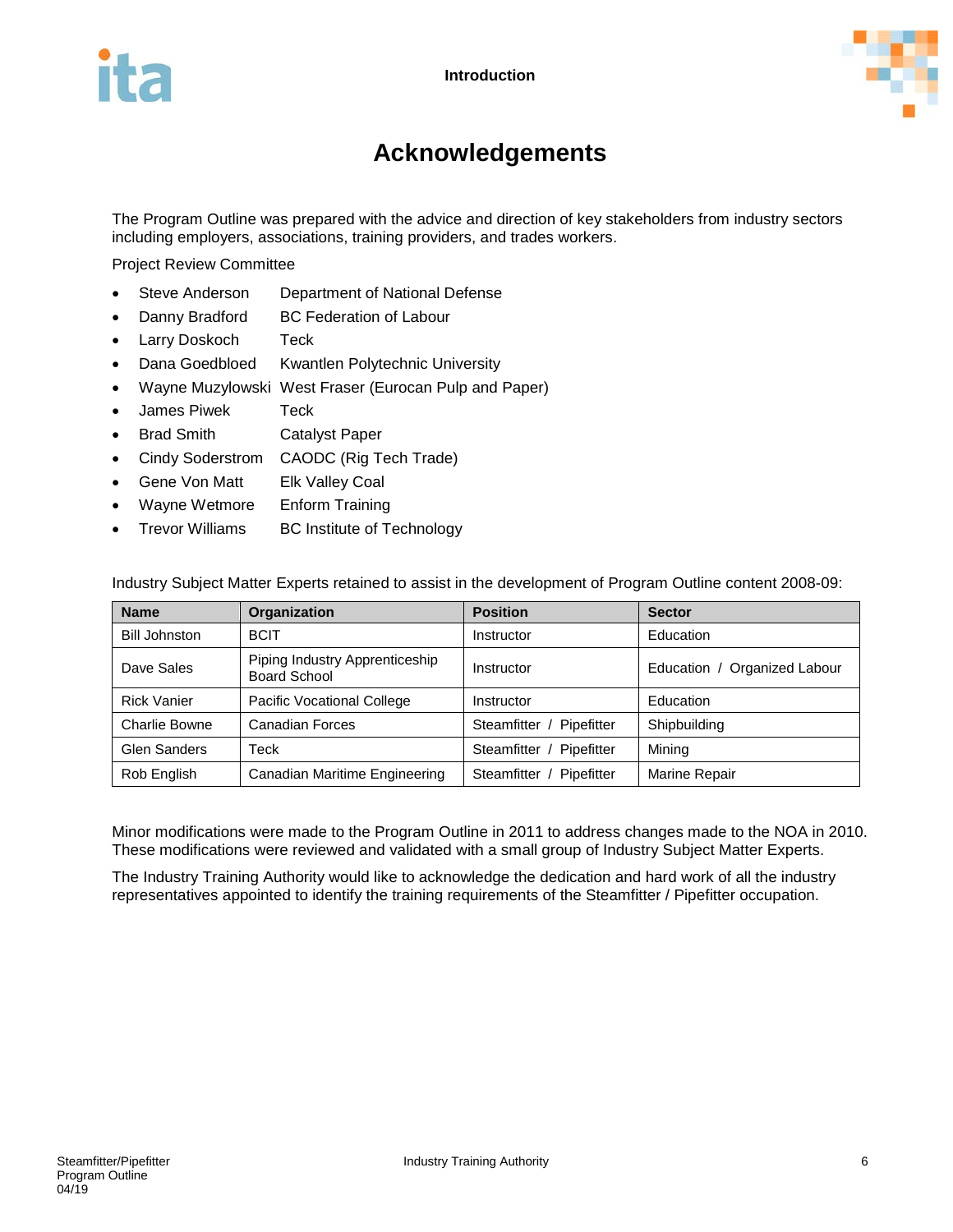

## **How to Use this Document**

<span id="page-7-0"></span>This Program Outline has been developed for the use of individuals from several different audiences. The table below describes how each section can be used by each intended audience.

| <b>Section</b>                                                                               | <b>Training Providers</b>                                                                                                                                                                                                                                | <b>Employers/</b><br><b>Sponsors</b>                                                                                                                                                                                                                  | <b>Apprentices</b>                                                                                                                                                                                                                     | <b>Challengers</b>                                                                                                                                         |
|----------------------------------------------------------------------------------------------|----------------------------------------------------------------------------------------------------------------------------------------------------------------------------------------------------------------------------------------------------------|-------------------------------------------------------------------------------------------------------------------------------------------------------------------------------------------------------------------------------------------------------|----------------------------------------------------------------------------------------------------------------------------------------------------------------------------------------------------------------------------------------|------------------------------------------------------------------------------------------------------------------------------------------------------------|
| Program<br><b>Credentialing</b><br><b>Model</b>                                              | Communicate<br>program length and<br>structure, and all<br>pathways to<br>completion                                                                                                                                                                     | Understand the length<br>and structure of the<br>program                                                                                                                                                                                              | Understand the length<br>and structure of the<br>program, and pathway<br>to completion                                                                                                                                                 | Understand<br>challenger pathway to<br>Certificate of<br>Qualification                                                                                     |
| <b>OAC</b>                                                                                   | Communicate the<br>competencies that<br>industry has defined<br>as representing the<br>scope of the<br>occupation                                                                                                                                        | Understand the<br>competencies that an<br>apprentice is expected<br>to demonstrate in<br>order to achieve<br>certification                                                                                                                            | View the<br>competencies they will<br>achieve as a result of<br>program completion                                                                                                                                                     | Understand the<br>competencies they<br>must demonstrate in<br>order to challenge the<br>program                                                            |
| <b>Training</b><br><b>Topics and</b><br><b>Suggested</b><br><b>Time</b><br><b>Allocation</b> | Shows proportionate<br>representation of<br>general areas of<br>competency (GACs)<br>at each program level,<br>the suggested<br>proportion of time<br>spent on each GAC,<br>and percentage of<br>time spent on theory<br>versus practical<br>application | Understand the scope<br>of competencies<br>covered in the<br>technical training, the<br>suggested proportion<br>of time spent on each<br>GAC, and the<br>percentage of that<br>time spent on theory<br>versus practical<br>application                | Understand the scope<br>of competencies<br>covered in the<br>technical training, the<br>suggested proportion<br>of time spent on each<br>GAC, and the<br>percentage of that<br>time spent on theory<br>versus practical<br>application | Understand the<br>relative weightings of<br>various competencies<br>of the occupation on<br>which assessment is<br>based                                   |
| Program<br>Content                                                                           | Defines the<br>objectives, learning<br>tasks, high level<br>content that must be<br>covered for each<br>competency, as well<br>as defining<br>observable,<br>measureable<br>achievement criteria<br>for objectives with a<br>practical component         | Identifies detailed<br>program content and<br>performance<br>expectations for<br>competencies with a<br>practical component;<br>may be used as a<br>checklist prior to<br>signing a<br>recommendation for<br>certification (RFC) for<br>an apprentice | Provides detailed<br>information on<br>program content and<br>performance<br>expectations for<br>demonstrating<br>competency                                                                                                           | Allows individual to<br>check program<br>content areas against<br>their own knowledge<br>and performance<br>expectations against<br>their own skill levels |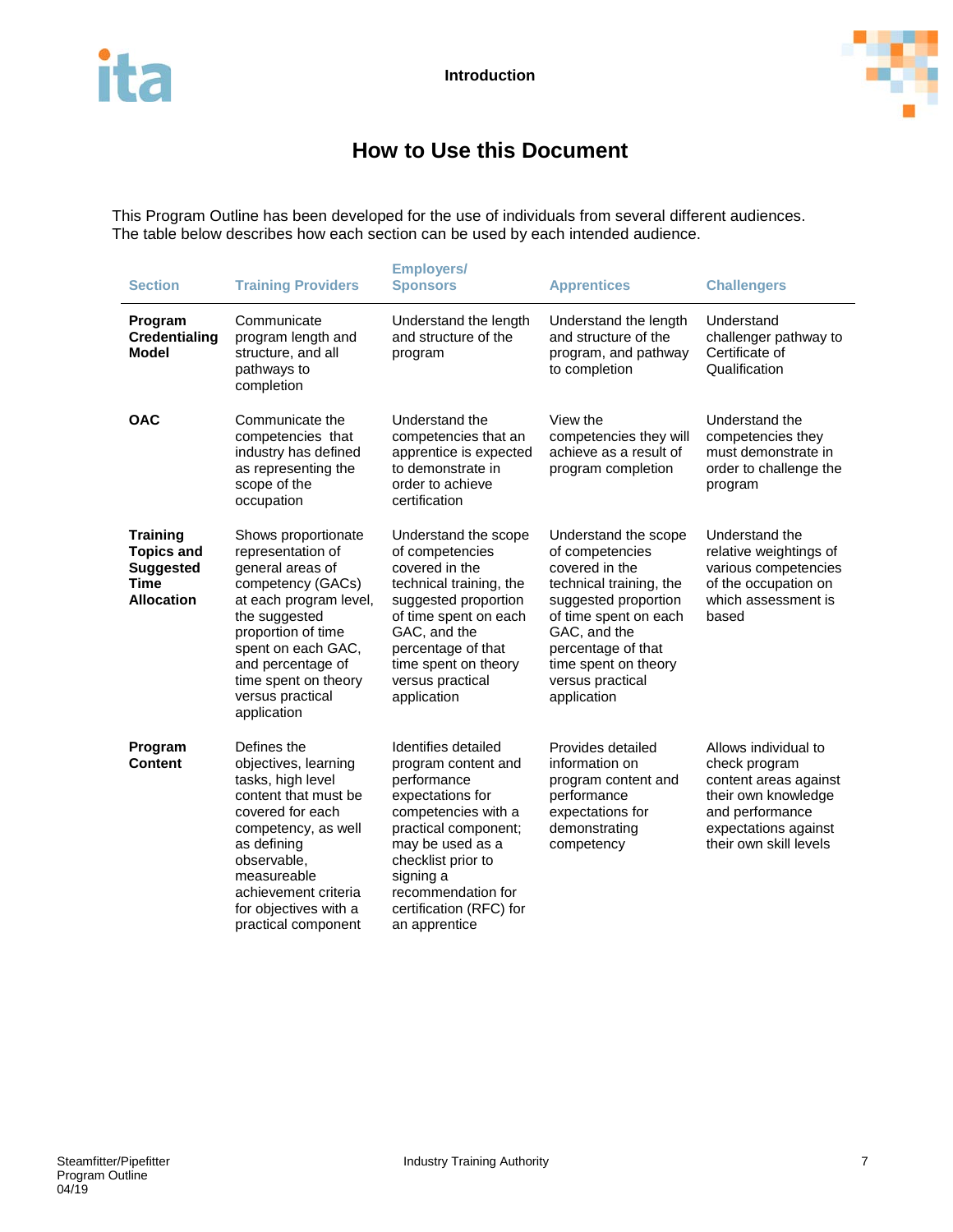



| <b>Section</b>                                         | <b>Training Providers</b>                                                                                                                          | <b>Employers/</b><br><b>Sponsors</b>                                                                                                                                                      | <b>Apprentices</b>                                                                                                                                                                                                                                    | <b>Challengers</b>                                                                                                                                                                   |
|--------------------------------------------------------|----------------------------------------------------------------------------------------------------------------------------------------------------|-------------------------------------------------------------------------------------------------------------------------------------------------------------------------------------------|-------------------------------------------------------------------------------------------------------------------------------------------------------------------------------------------------------------------------------------------------------|--------------------------------------------------------------------------------------------------------------------------------------------------------------------------------------|
| <b>Training</b><br><b>Provider</b><br><b>Standards</b> | Defines the facility<br>requirements, tools<br>and equipment,<br>reference materials (if<br>any) and instructor<br>requirements for the<br>program | Identifies the tools and<br>equipment an<br>apprentice is expected<br>to have access to:<br>which are supplied by<br>the training provider<br>and which the student<br>is expected to own | Provides information<br>on the training facility,<br>tools and equipment<br>provided by the<br>school and the<br>student, reference<br>materials they may be<br>expected to acquire.<br>and minimum<br>qualification levels of<br>program instructors | Identifies the tools<br>and equipment a<br>tradesperson is<br>expected to be<br>competent in using or<br>operating; which may<br>be used or provided in<br>a practical<br>assessment |
| Appendix A -<br>Glossary of                            | Defines program specific acronyms                                                                                                                  |                                                                                                                                                                                           |                                                                                                                                                                                                                                                       |                                                                                                                                                                                      |

**Acronyms**

## **Achievement Standards**

The Achievement Standards for each Competency in the Program Outline will define and help guide assessment of competent performance. They define what competence looks like and give guidance to assess whether a person has achieved each of the standards described in this program outline.

| <b>Achievement Criteria</b>           | Define what performance is expected in the technical training<br>environment (theory tests and lab based theory assessments and<br>practical exercises).                                                                                                                                                                               |
|---------------------------------------|----------------------------------------------------------------------------------------------------------------------------------------------------------------------------------------------------------------------------------------------------------------------------------------------------------------------------------------|
| <b>Workplace Achievement Criteria</b> | References the application of theory learning to performance in the<br>workplace. It guides the employer and apprentice to understand their<br>roles in training and is intended as an example of a criterion to<br>reference performance. Employers determine the level of competence<br>and accuracy with which tasks are performed. |

The Achievement Standards guide assessment of competent performance but are not intended to be exclusive or exhaustive.

For example: one criterion referenced is "*the learner must achieve a minimum of 70% on a multiple choice exam...*" This is intended as an example of a criterion to reference performance against but it is possible to use other theory assessment methods.

Technical training programs are able to use learning and assessment materials that fit their own curriculum, so long as the program of instruction incorporates theory assessment referenced against each standard, either in a stand-alone form, or as part of a summative assessment.

Similarly in the **Workplace Achievement Criteria**, the specifics of what performance is used to judge competence in the workplace will vary with the type of work each industry sector requires. The Criteria are intended to be used as a guide to evaluating an equivalent level of performance across different workplace situations as well as across different industry sectors.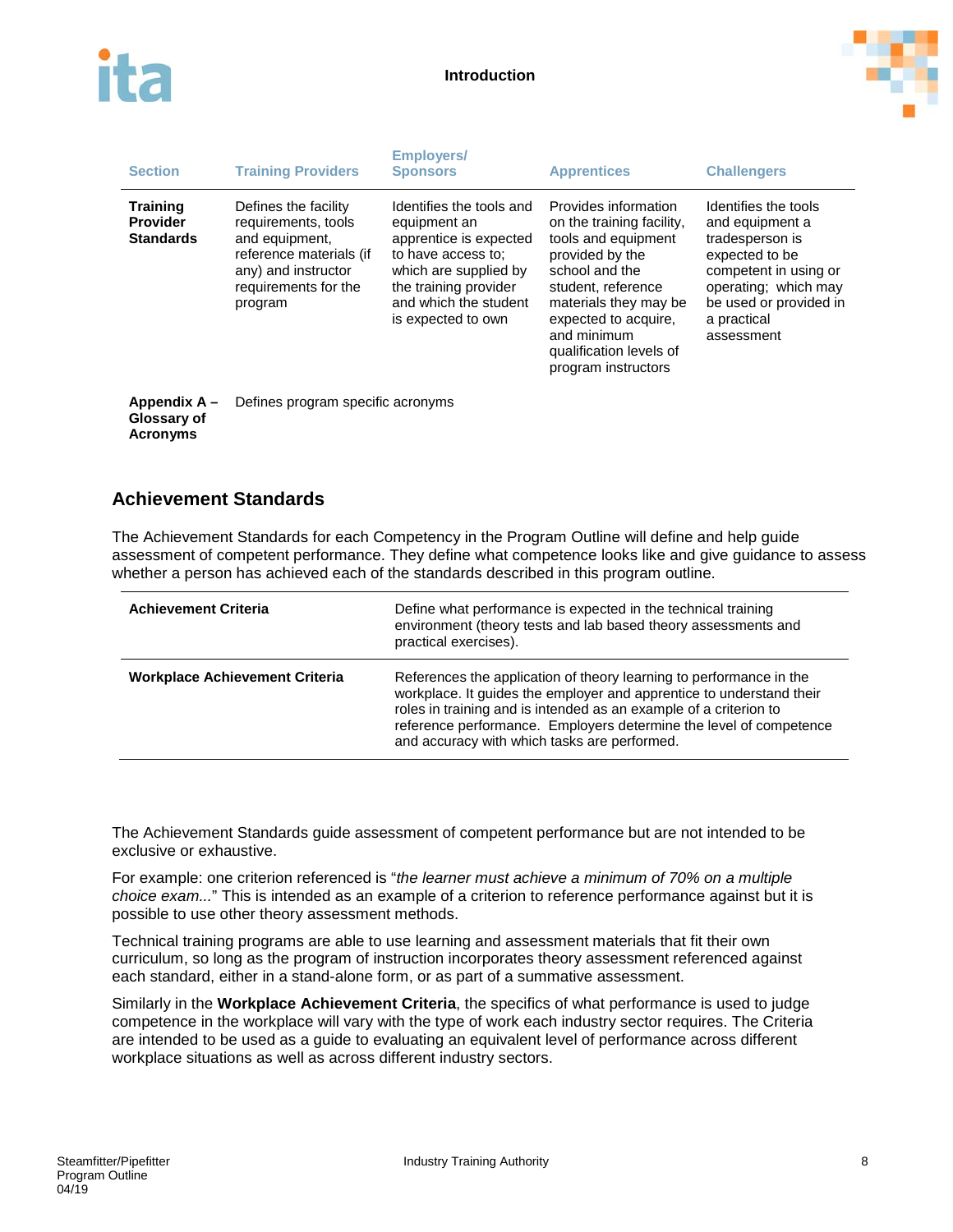<span id="page-9-0"></span>



# **Section 2 PROGRAM OVERVIEW**

# **Steamfitter/Pipefitter**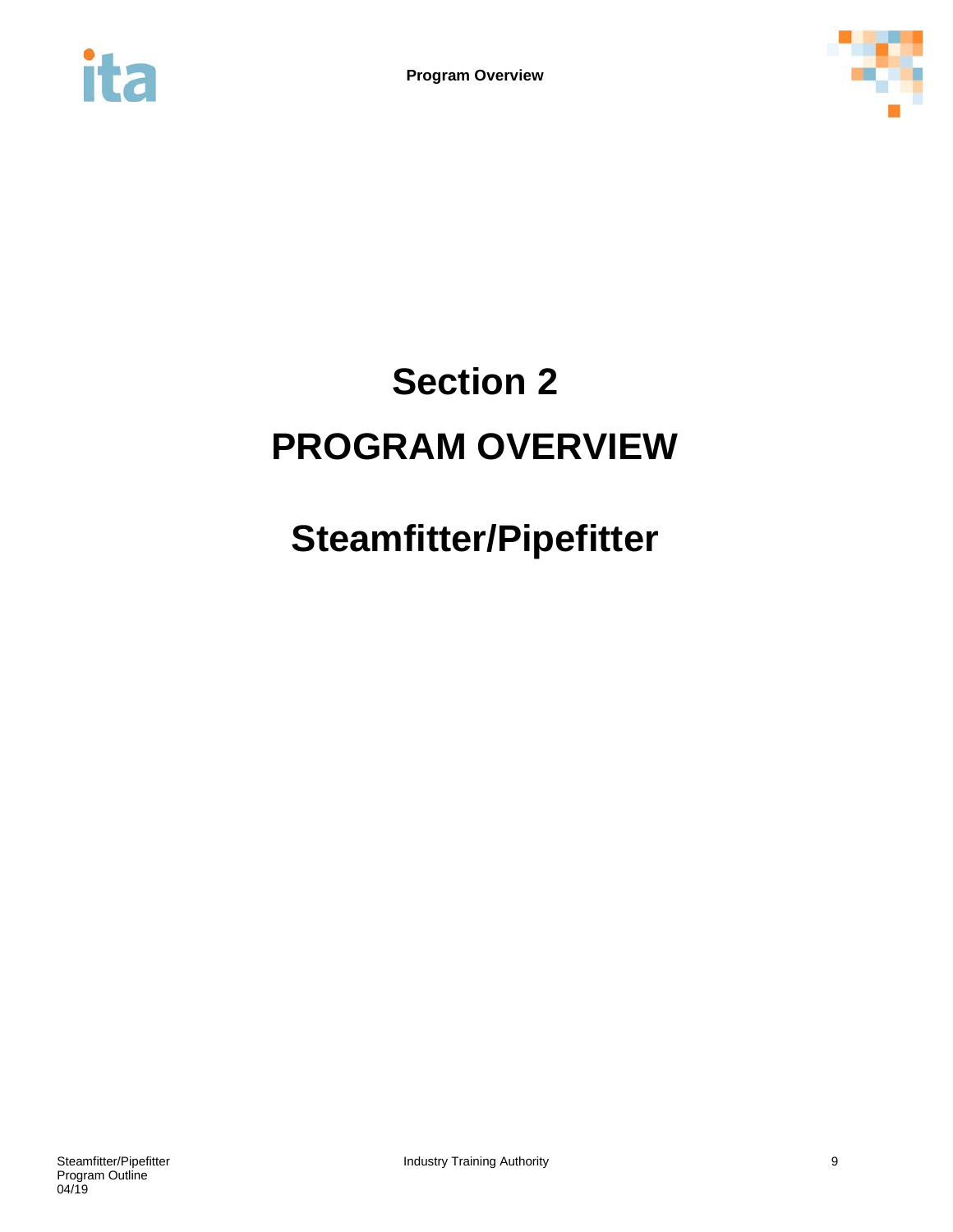



## **Program Credentialing Model**

### <span id="page-10-0"></span>**Apprenticeship Pathway**

This graphic provides an overview of the Steamfitter/Pipefitter apprenticeship pathway.



CROSS-PROGRAM CREDITS

*Individuals who hold the credentials listed below are entitled to receive partial credit toward the completion requirements of this program*

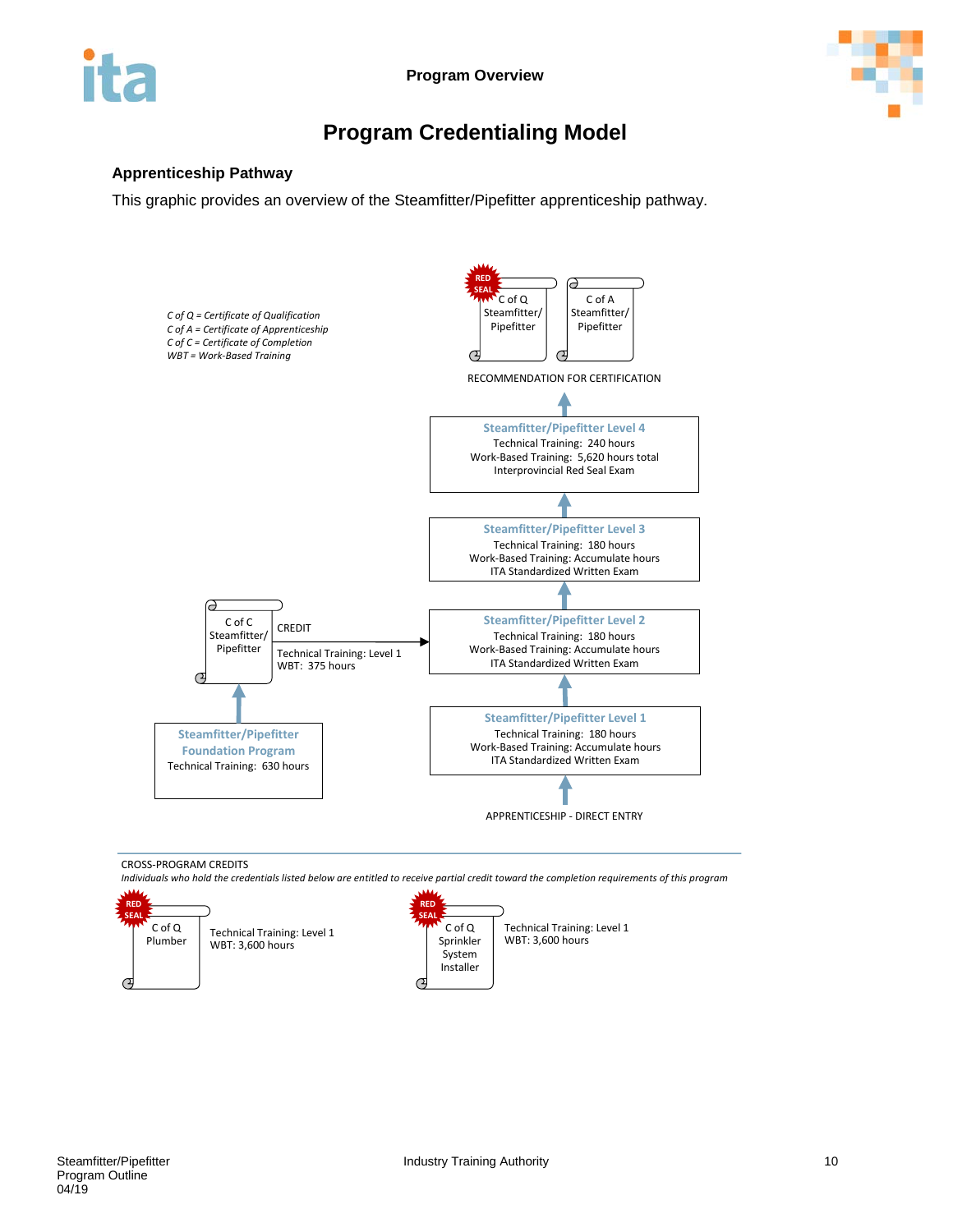

## **Occupational Analysis Chart**

## **STEAMFITTER/PIPEFITTER**

**Occupation Description:** "Steamfitter/Pipefitter" means a person who installs, alters or repairs steam and hot water boilers and system for the generation and conveyance of steam and hot water and process piping systems in industrial project or manufacturing plants.

<span id="page-11-0"></span>

| <b>Safe Work Practices</b>                              | Control workplace<br>hazards                              | Describe occupational<br>health and safety<br>regulations                              | Describe WHMIS and<br>hazardous materials<br>safety | Use personal protective<br>equipment           | Practice fire prevention                                           |                          |
|---------------------------------------------------------|-----------------------------------------------------------|----------------------------------------------------------------------------------------|-----------------------------------------------------|------------------------------------------------|--------------------------------------------------------------------|--------------------------|
| A                                                       | A <sub>1</sub><br>$\mathbf{1}$                            | A <sub>2</sub><br>$\mathbf{1}$                                                         | A <sub>3</sub><br>$\mathbf{1}$                      | A4<br>1                                        | A <sub>5</sub>                                                     |                          |
| <b>Use Tools and</b><br><b>Equipment</b>                | Use hand tools                                            | Use ladders and<br>platforms                                                           | Use cutting, brazing and<br>soldering equipment     | Use measuring and<br>leveling tools            | Use rigging and hoisting<br>equipment                              | Use portable power tools |
| B                                                       | <b>B1</b><br>$\mathbf{1}$                                 | B <sub>2</sub><br>$\mathbf{1}$                                                         | B <sub>3</sub><br>1                                 | B <sub>4</sub><br>$\overline{2}$               | B <sub>5</sub><br>$\overline{2}$                                   | B <sub>6</sub>           |
|                                                         | Use stationary power<br>tools<br>B7<br>$\overline{1}$     |                                                                                        |                                                     |                                                |                                                                    |                          |
| <b>Organize Work</b>                                    | Use mathematics and<br>science (including<br>electricity) | Read drawings and<br>specifications                                                    | Use codes, regulations<br>and standards             | Use manufacturer and<br>supplier documentation | Plan a project                                                     |                          |
| C                                                       | C <sub>1</sub><br>$\overline{2}$<br>$\mathbf{1}$          | C <sub>2</sub><br>$\overline{2}$<br>3 <sup>1</sup><br>$\overline{4}$<br>$\overline{1}$ | C <sub>3</sub><br>$\mathbf{1}$                      | C <sub>4</sub><br>1                            | C <sub>5</sub><br>$\mathbf{3}$<br>$\overline{2}$<br>$\overline{4}$ |                          |
| <b>Prepare and Assemble</b><br><b>Piping Components</b> | Join pipe                                                 | Select and install valves                                                              | Select and install fittings                         | Describe methods of<br>penetrating structures  | Describe pumps                                                     |                          |
| D                                                       | D <sub>1</sub><br>$\overline{2}$<br>$\mathbf{1}$          | D <sub>2</sub><br>$\mathbf 1$                                                          | D <sub>3</sub><br>1                                 | D <sub>4</sub><br>1                            | D <sub>5</sub><br>$\overline{2}$                                   |                          |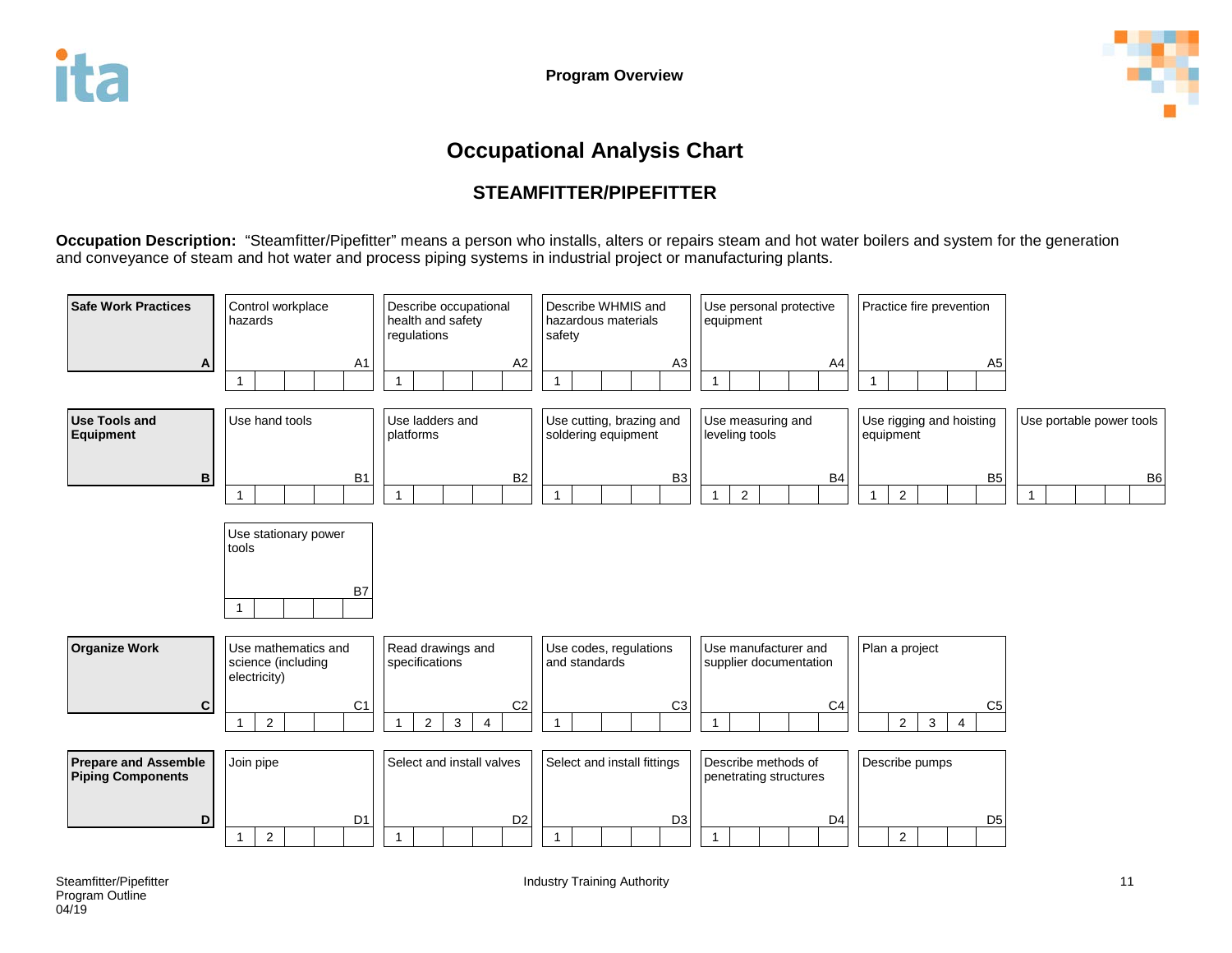

**Program Overview**



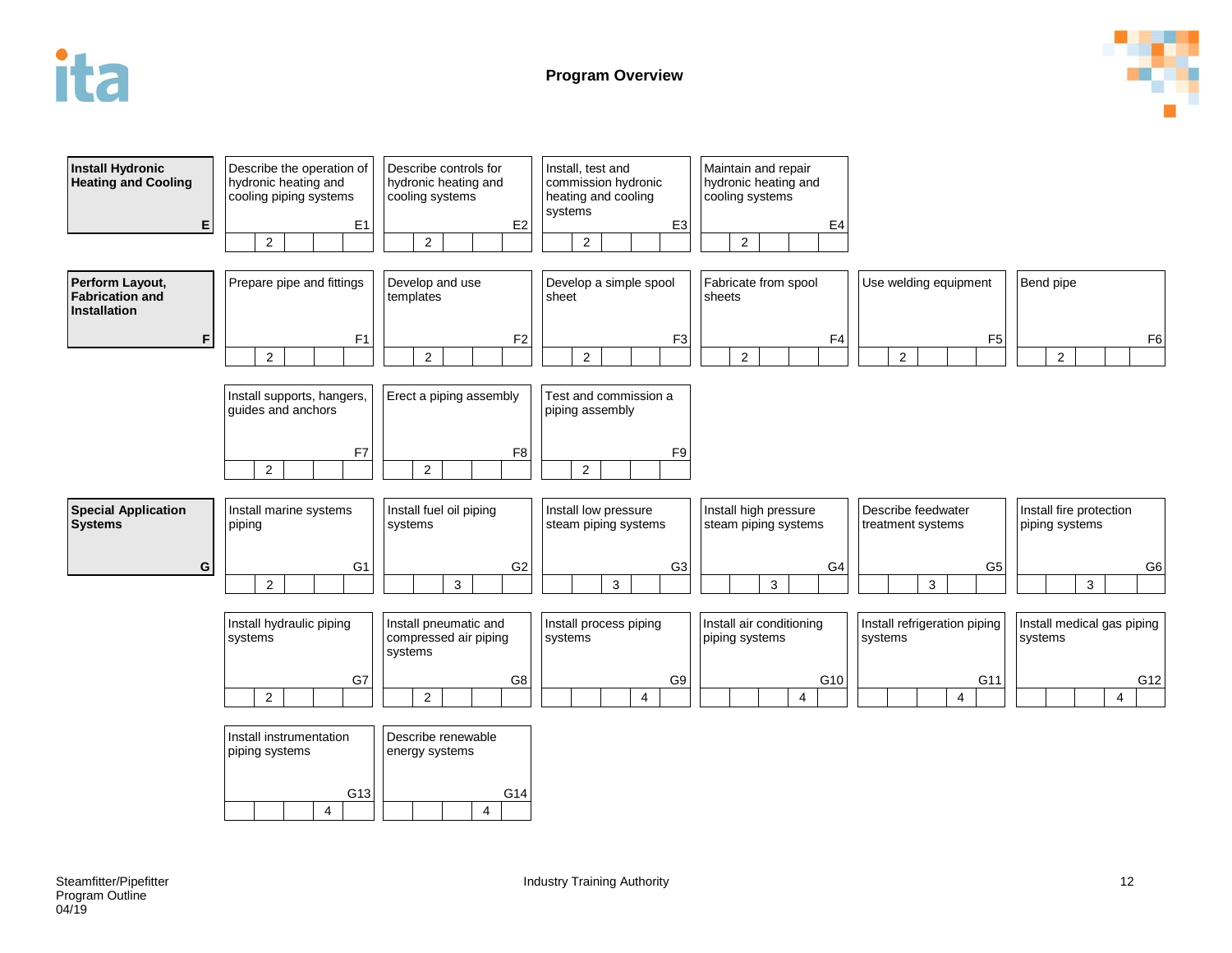



| <b>Water Supply</b><br>Describe potable water<br>distribution systems<br>H<br>3                     | Describe the installation<br>of cross connection<br>assemblies<br>H1<br>3 | H <sub>2</sub> | Test and commission<br>cross connection<br>assemblies<br>3 | H <sub>3</sub> |                                   |   |    |           |                                     |   |    |
|-----------------------------------------------------------------------------------------------------|---------------------------------------------------------------------------|----------------|------------------------------------------------------------|----------------|-----------------------------------|---|----|-----------|-------------------------------------|---|----|
| Install and service fuel<br><b>Install Natural Gas and</b><br><b>Propane Systems</b><br>gas systems | Install and service fuel<br>gas controls and<br>safeguards<br>11          | 12             | Install and service fuel<br>gas equipment                  | 3              | Install venting and air<br>supply |   | 14 | standards | Apply gas codes,<br>regulations and |   | 15 |
| 3<br>4                                                                                              |                                                                           | 4              |                                                            | 4              |                                   | 4 |    |           |                                     | 4 |    |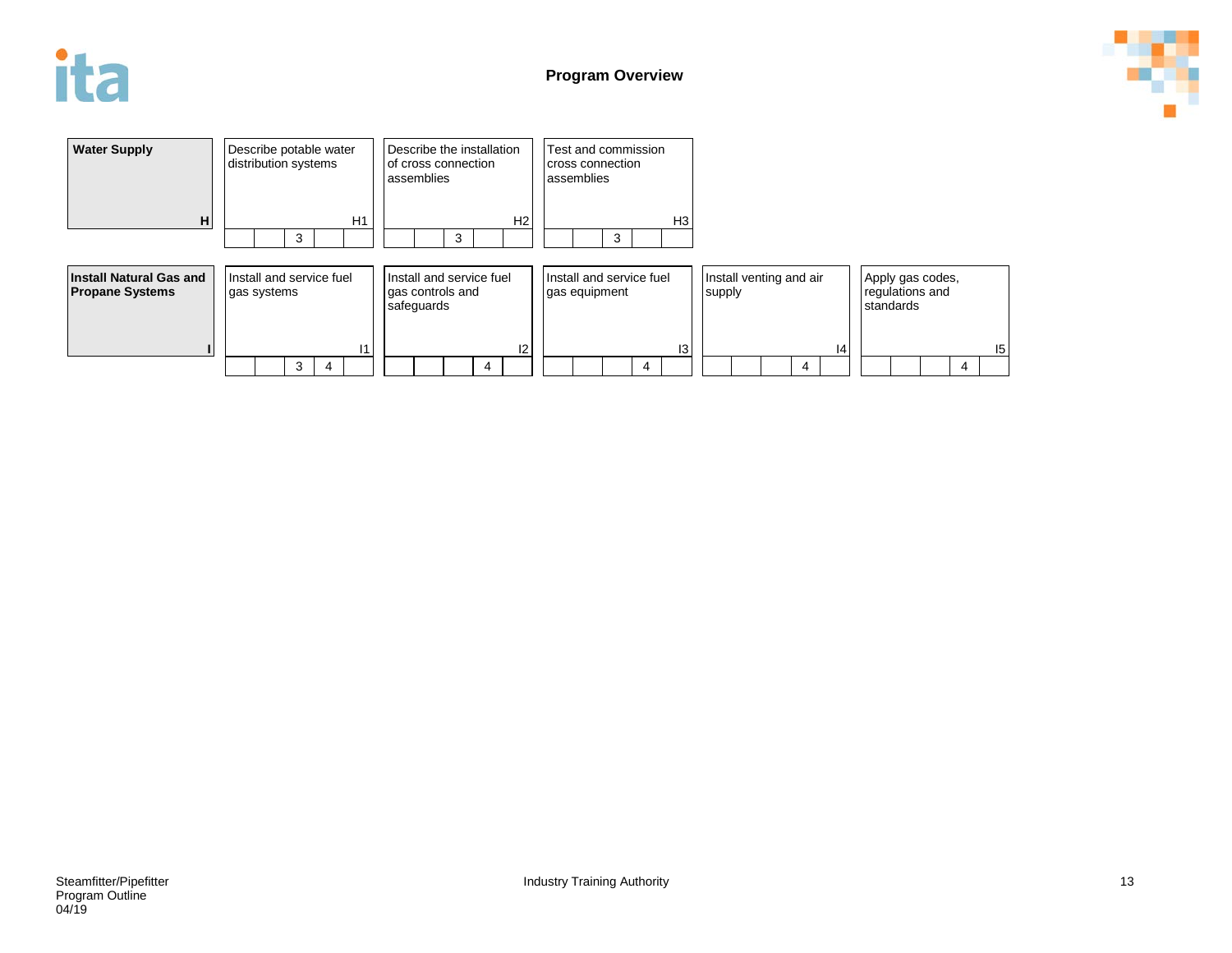<span id="page-14-0"></span>



## **Steamfitter/Pipefitter – Level 1**

|                                                                                        |                                                                                                                                                                                                                                                                   | % of Time | <b>Theory</b>                          | <b>Practical</b>                       | <b>Total</b> |
|----------------------------------------------------------------------------------------|-------------------------------------------------------------------------------------------------------------------------------------------------------------------------------------------------------------------------------------------------------------------|-----------|----------------------------------------|----------------------------------------|--------------|
| Line A<br>A <sub>1</sub><br>A <sub>2</sub><br>A <sub>3</sub><br>A4<br>A <sub>5</sub>   | <b>Safe Work Practices</b><br>Control workplace hazards<br>Describe occupational health and safety regulations<br>Describe WHMIS and hazardous materials safety<br>Use personal protective equipment<br>Practice fire prevention                                  | 20%       | 55%<br>✓<br>✓<br>✓<br>✓<br>✓           | 45%<br>✓<br>✓<br>✓<br>✓                | 100%         |
| Line B<br><b>B1</b><br><b>B2</b><br>B <sub>3</sub><br>B4<br>B <sub>5</sub><br>B6<br>B7 | <b>Use Tools and Equipment</b><br>Use hand tools<br>Use ladders and platforms<br>Use cutting, brazing and soldering equipment<br>Use measuring and leveling tools<br>Use rigging and hoisting equipment<br>Use portable power tools<br>Use stationary power tools | 30%       | 50%<br>✓<br>✓<br>✓<br>✓<br>✓<br>✓<br>✓ | 50%<br>✓<br>✓<br>✓<br>✓<br>✓<br>✓<br>✓ | 100%         |
| Line C<br>C <sub>1</sub><br>C <sub>2</sub><br>C <sub>3</sub><br>C <sub>4</sub>         | <b>Organize Work</b><br>Use mathematics and science (including electricity)<br>Read drawings and specifications<br>Use codes, regulations and standards<br>Use manufacturer and supplier documentation                                                            | 30%       | 45%<br>✓<br>✓<br>✓                     | 55%<br>✓<br>✓<br>✓<br>$\checkmark$     | 100%         |
| Line D<br>D <sub>1</sub><br>D <sub>2</sub><br>D <sub>3</sub><br>D <sub>4</sub>         | <b>Prepare and Assemble Piping Components</b><br>Join pipe<br>Select and install valves<br>Select and install fittings<br>Describe methods of penetrating structures                                                                                              | 20%       | 55%<br>✓<br>$\checkmark$<br>✓<br>✓     | 45%<br>✓<br>✓<br>✓<br>✓                | 100%         |
|                                                                                        | Total Percentage for Steamfitter/Pipefitter Level 1                                                                                                                                                                                                               | 100%      |                                        |                                        |              |

### **% of Time Allocated to:**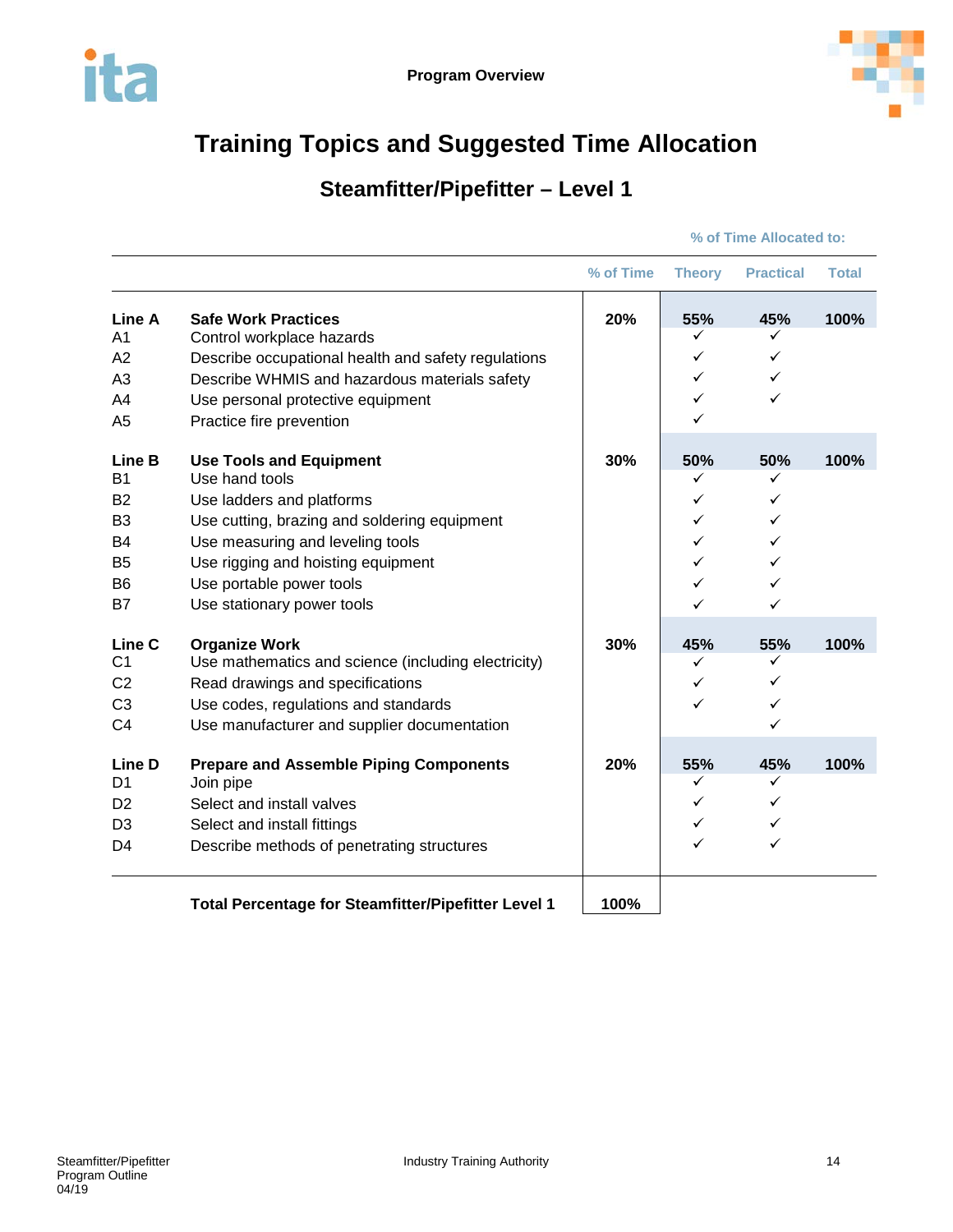

## **Steamfitter/Pipefitter – Level 2**

|                                            |                                                                                                          | % of Time | <b>Theory</b> | <b>Practical</b> | <b>Total</b> |
|--------------------------------------------|----------------------------------------------------------------------------------------------------------|-----------|---------------|------------------|--------------|
| Line B<br>B <sub>4</sub><br>B <sub>5</sub> | <b>Use Tools and Equipment</b><br>Use measuring and leveling tools<br>Use rigging and hoisting equipment | 8%        | 50%<br>✓<br>✓ | 50%<br>✓<br>✓    | 100%         |
|                                            |                                                                                                          |           |               |                  |              |
| Line C                                     | <b>Organize Work</b>                                                                                     | 9%        | 50%           | 50%              | 100%         |
| C <sub>1</sub><br>C <sub>2</sub>           | Use mathematics and science (including electricity)<br>Read drawings and specifications                  |           | ✓<br>✓        | ✓<br>✓           |              |
| C <sub>5</sub>                             | Plan a project                                                                                           |           | ✓             | $\checkmark$     |              |
| Line D                                     | <b>Prepare and Assemble Piping Components</b>                                                            | 8%        | 75%           | 25%              | 100%         |
| D <sub>1</sub>                             | Join pipe                                                                                                |           | ✓             | ✓                |              |
| D <sub>5</sub>                             | Describe pumps                                                                                           |           | ✓             |                  |              |
| Line E<br>E <sub>1</sub>                   | <b>Install Hydronic Heating and Cooling</b><br>Describe the operation of hydronic heating and cooling    | 27%       | 55%<br>✓      | 45%              | 100%         |
| E <sub>2</sub>                             | piping systems<br>Describe controls for hydronic heating and cooling                                     |           | ✓             | ✓                |              |
| E <sub>3</sub>                             | systems<br>Install, test and commission hydronic heating and                                             |           | ✓             | ✓                |              |
|                                            | cooling systems                                                                                          |           |               |                  |              |
| E4                                         | Maintain and repair hydronic heating and cooling<br>systems                                              |           | $\checkmark$  | ✓                |              |
| Line F                                     | Perform Layout, Fabrication and Installation                                                             | 30%       | 50%           | 50%              | 100%         |
| F <sub>1</sub>                             | Prepare pipe and fittings                                                                                |           | ✓             | ✓                |              |
| F <sub>2</sub><br>F <sub>3</sub>           | Develop and use templates<br>Develop a simple spool sheet                                                |           | ✓             | ✓<br>✓           |              |
| F4                                         | Fabricate from spool sheets                                                                              |           | ✓             | ✓                |              |
| F <sub>5</sub>                             | Use welding equipment                                                                                    |           | ✓             | ✓                |              |
| F <sub>6</sub>                             | Bend pipe                                                                                                |           | ✓             | ✓                |              |
| F7                                         | Install supports, hangers, guides and anchors                                                            |           | ✓             | ✓                |              |
| F <sub>8</sub>                             | Erect a piping assembly                                                                                  |           | ✓             | ✓                |              |
| F <sub>9</sub>                             | Test and commission a piping assembly                                                                    |           |               | ✓                |              |
| Line G                                     | <b>Special Application Systems</b>                                                                       | 18%       | 50%           | 50%              | 100%         |
| G <sub>1</sub>                             | Install marine systems piping                                                                            |           | ✓             | ✓                |              |
| G7                                         | Install hydraulic piping systems                                                                         |           | ✓             | ✓                |              |
| G <sub>8</sub>                             | Install pneumatic and compressed air piping systems                                                      |           | ✓             | ✓                |              |
|                                            | Total Percentage for Steamfitter/Pipefitter Level 2                                                      | 100%      |               |                  |              |

**% of Time Allocated to:**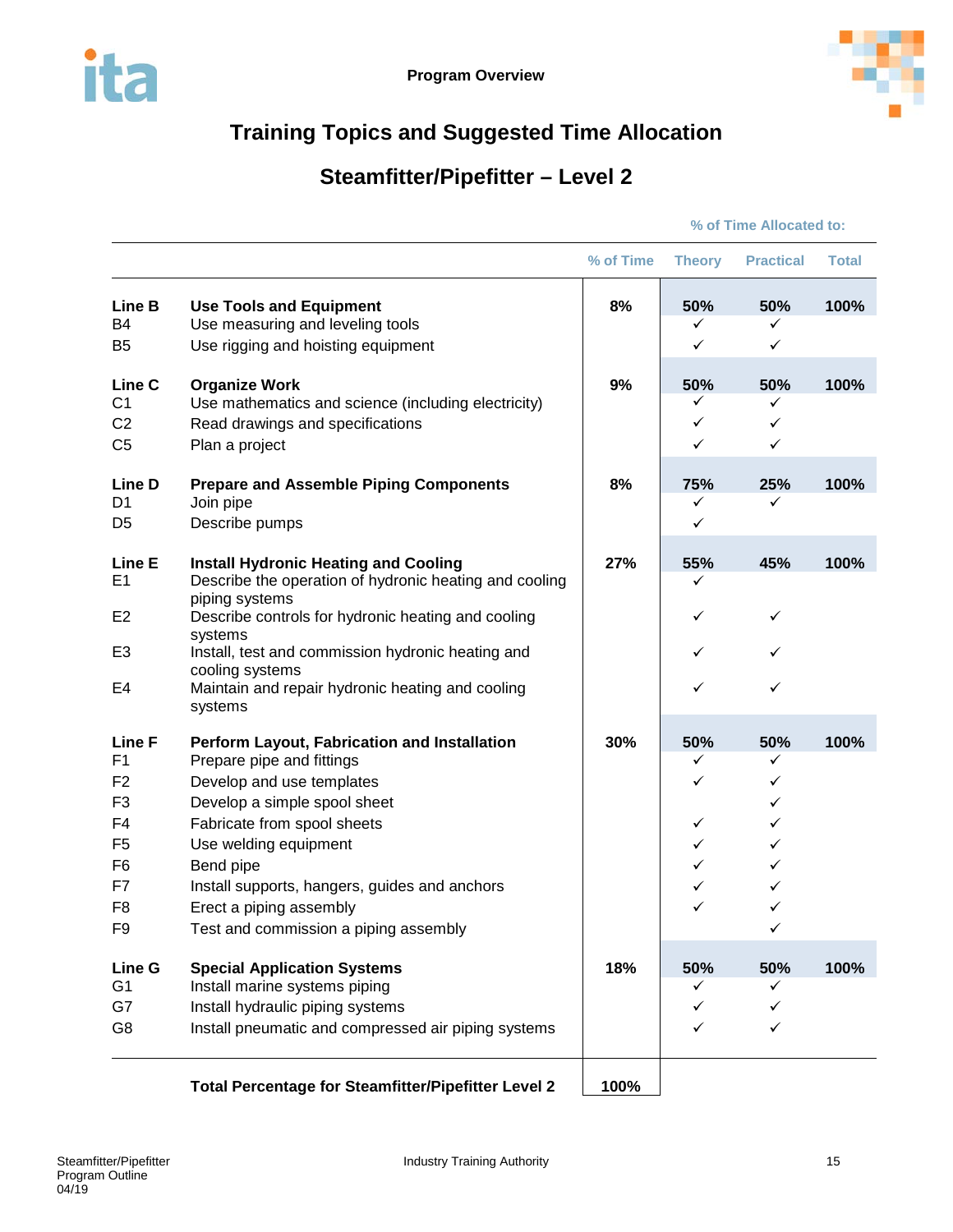



## **Steamfitter/Pipefitter – Level 3**

|                        |                                                                                        | % of Time | <b>Theory</b> | <b>Practical</b> | <b>Total</b> |
|------------------------|----------------------------------------------------------------------------------------|-----------|---------------|------------------|--------------|
| Line C                 | <b>Organize Work</b>                                                                   | 10%       | 50%           | 50%              | 100%         |
| C <sub>2</sub>         | Read drawings and specifications                                                       |           | ✓             | ✓                |              |
| C <sub>5</sub>         | Plan a project                                                                         |           | ✓             | ✓                |              |
| Line G                 | <b>Special Application Systems</b>                                                     | 60%       | 20%           | 80%              | 100%         |
| G <sub>2</sub>         | Install fuel oil piping systems                                                        |           |               |                  |              |
| G <sub>3</sub>         | Install low pressure steam piping systems                                              |           |               | ✓                |              |
| G4                     | Install high pressure steam piping systems                                             |           | ✓             |                  |              |
| G <sub>5</sub>         | Describe feedwater treatment systems                                                   |           |               |                  |              |
| G <sub>6</sub>         | Install fire protection piping systems                                                 |           |               | ✓                |              |
| Line H                 | <b>Water Supply</b>                                                                    | 15%       | 75%           | 25%              | 100%         |
| H1                     | Describe potable water distribution systems                                            |           | ✓             |                  |              |
| H <sub>2</sub>         | Describe the installation of cross connection assemblies                               |           |               |                  |              |
| H <sub>3</sub>         | Test and commission cross connection assemblies                                        |           |               | $\checkmark$     |              |
| Line I<br>$\mathsf{I}$ | <b>Install Natural Gas and Propane Systems</b><br>Install and service fuel gas systems | 15%       | 50%<br>✓      | 50%<br>✓         | 100%         |
|                        | Total Percentage for Steamfitter/Pipefitter Level 3                                    | 100%      |               |                  |              |

**% of Time Allocated to:**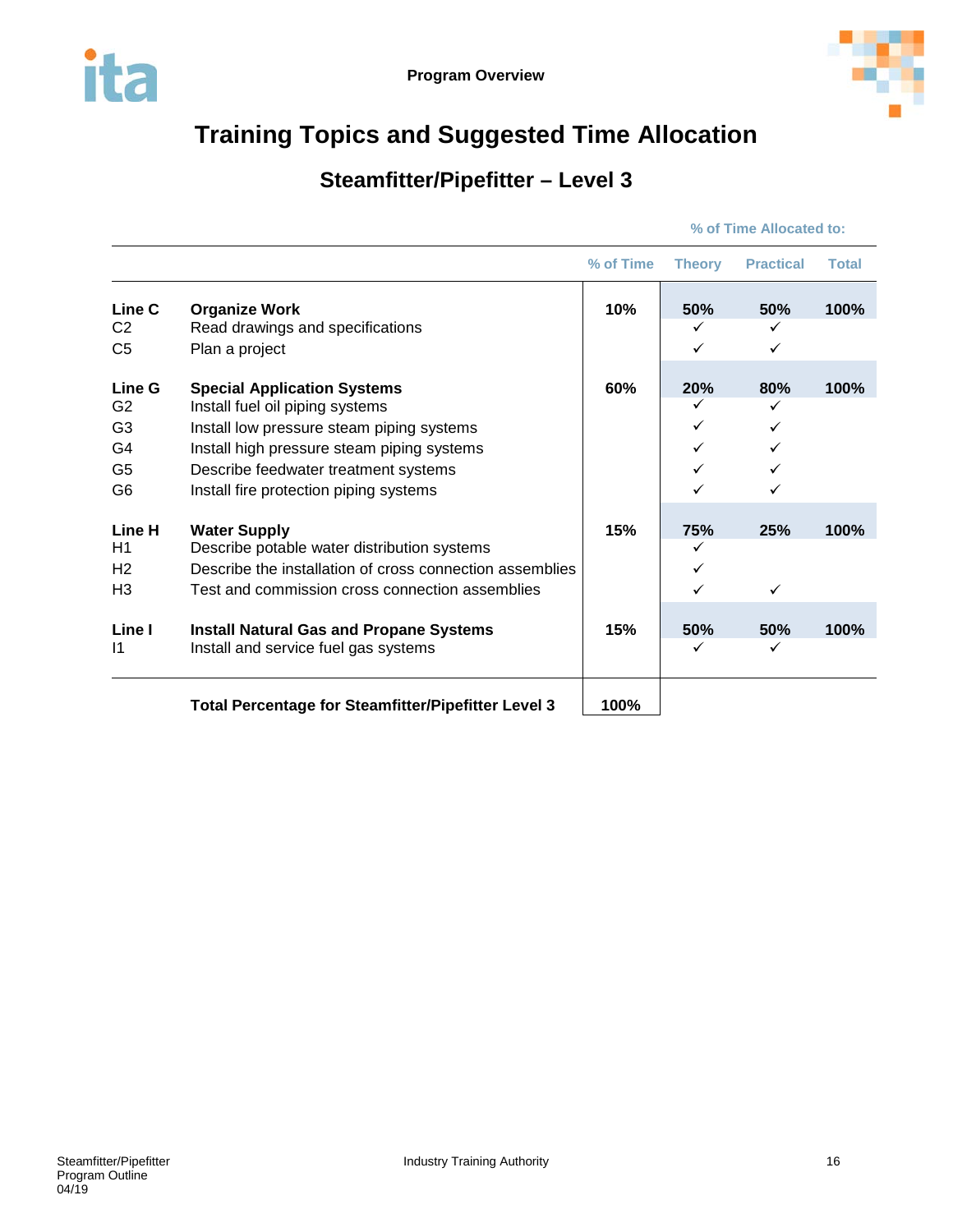

## **Steamfitter/Pipefitter – Level 4**

|  | % of Time Allocated to: |  |
|--|-------------------------|--|
|  |                         |  |

|                 |                                                            | % of Time | <b>Theory</b> | <b>Practical</b> | <b>Total</b> |
|-----------------|------------------------------------------------------------|-----------|---------------|------------------|--------------|
| Line C          | <b>Organize Work</b>                                       | 10%       | 75%           | 25%              | 100%         |
| C <sub>2</sub>  | Read drawings and specifications                           |           | ✓             | $\checkmark$     |              |
| C <sub>5</sub>  | Plan a project                                             |           |               |                  |              |
| Line G          | <b>Special Application Systems</b>                         | 40%       | 50%           | 50%              | 100%         |
| G9              | Install process piping systems                             |           | ✓             | ✓                |              |
| G10             | Install air conditioning piping systems                    |           | ✓             |                  |              |
| G11             | Install refrigeration piping systems                       |           |               |                  |              |
| G12             | Install medical gas piping systems                         |           |               |                  |              |
| G13             | Install instrumentation piping systems                     |           |               | ✓                |              |
| G14             | Describe renewable energy systems                          |           |               |                  |              |
| Line I          | <b>Install Natural Gas and Propane Systems</b>             | 50%       | 50%           | 50%              | 100%         |
| $\overline{11}$ | Install and service fuel gas systems                       |           | ✓             | ✓                |              |
| 12              | Install and service fuel gas controls and safeguards       |           | ✓             | ✓                |              |
| 13              | Install and service fuel gas equipment                     |           |               | ✓                |              |
| 14              | Install venting and air supply                             |           |               |                  |              |
| 15              | Apply gas codes, regulations and standards                 |           |               |                  |              |
|                 | <b>Total Percentage for Steamfitter/Pipefitter Level 4</b> | 100%      |               |                  |              |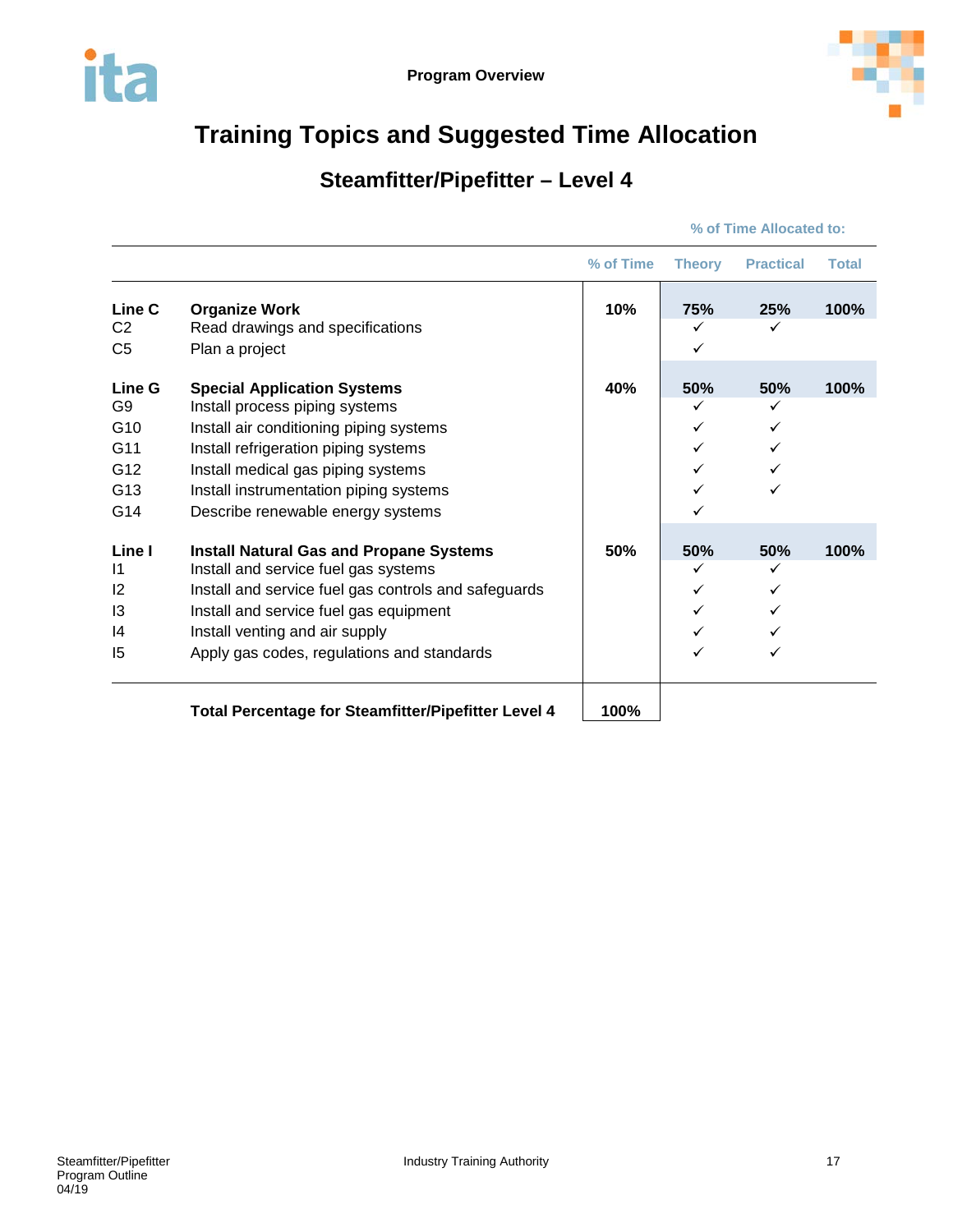<span id="page-18-0"></span>



# **Section 3 PROGRAM CONTENT**

# **Steamfitter/Pipefitter**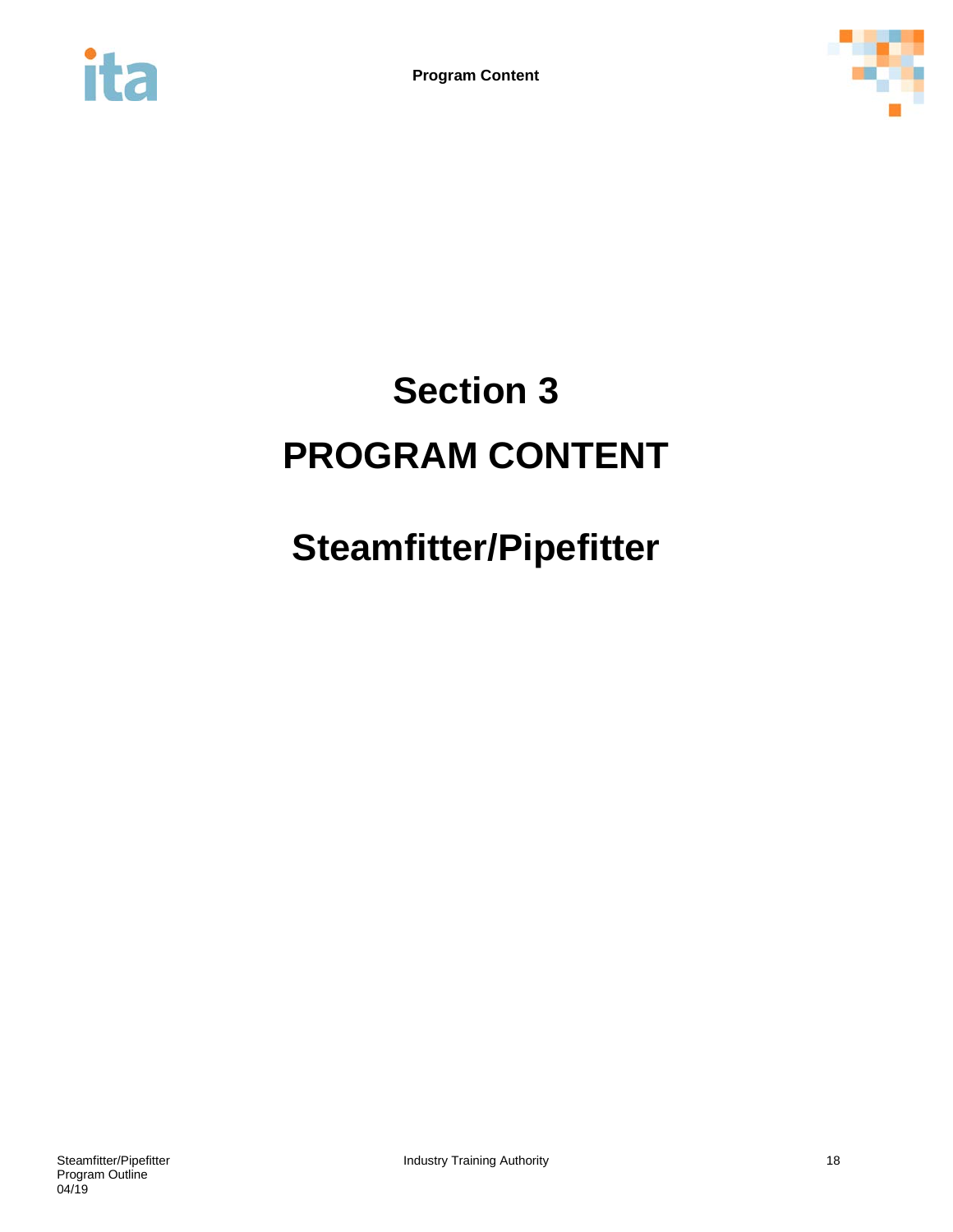<span id="page-19-0"></span>



# **Level 1 Steamfitter/Pipefitter**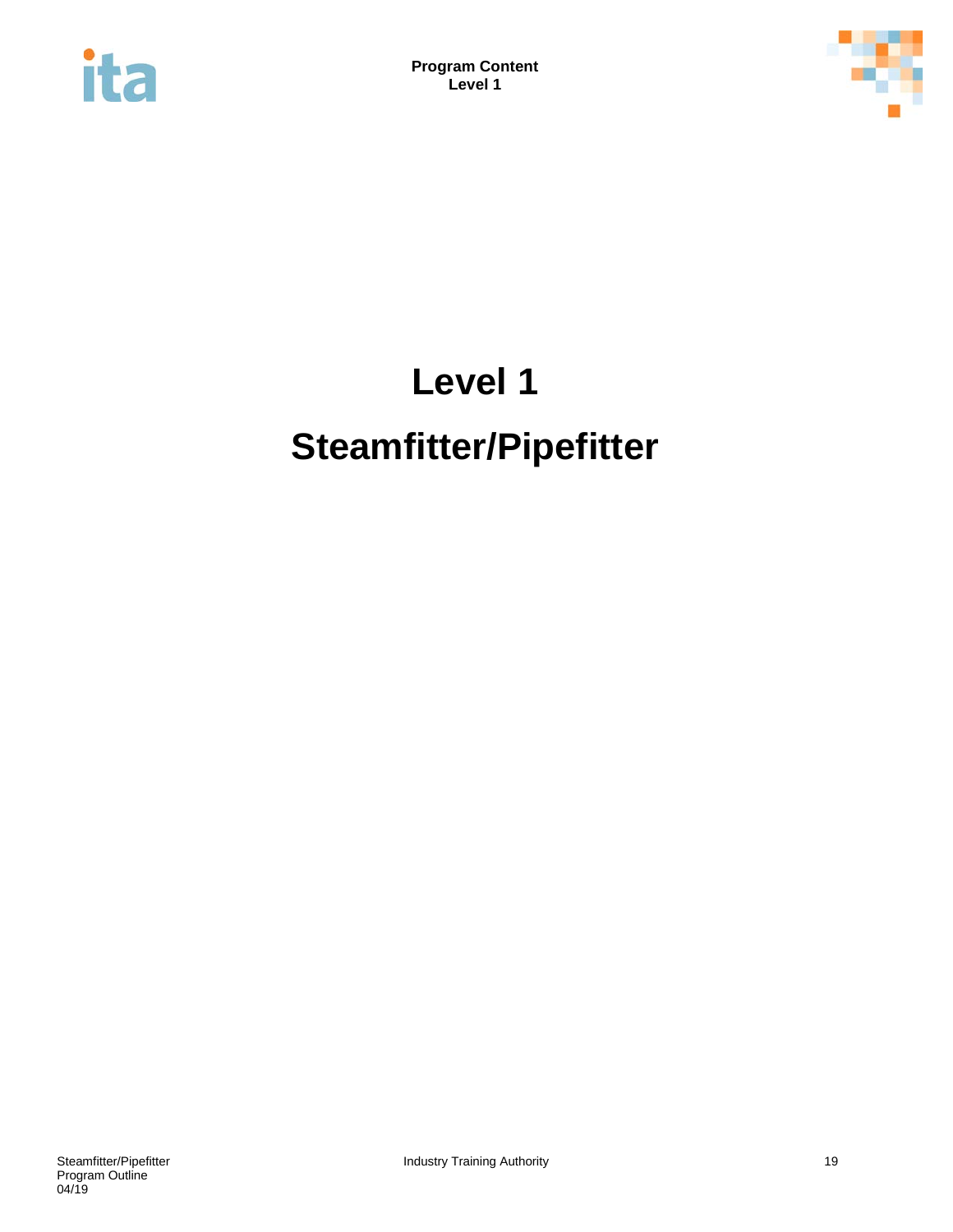

## **Line (GAC): A Safe Work Practices**

**Competency: A1 Control workplace hazards**

## **Objectives**

To be competent in this area, the individual must be able to:

- Describe and manage workplace hazards.
- Demonstrate emergency procedures.
- Describe non-emergency injury reporting procedures.
- Describe how worksite safety policies are established.

## **LEARNING TASKS CONTENT**

1. Describe short term hazards in the steamfitter/pipefitter trade

- Excavations
- Working around heavy equipment
- Sharp objects
- Ladders
- Work platforms
- Confined space
- Electrical
- Lockout procedures
- Compressed gas
- Explosive material (dust)
- Lifting procedures
- Personal apparel
	- o Clothing<br>o Hair and
	- Hair and beards
	- o Jewelry
- Housekeeping
- Horseplay
- Respect for others' safety
- Constant awareness of surroundings
- Safe attitude
- Management of hazards
- Respiratory disease
- Repetitive strain injuries
- Management of hazards
- Wind
- Floor openings
- Guard rails
- Safety lines
- Weather
- Stressed Cables
- 2. Describe long term hazards in the steamfitter/ pipefitter trade
- 3. Describe safety precautions when working at elevations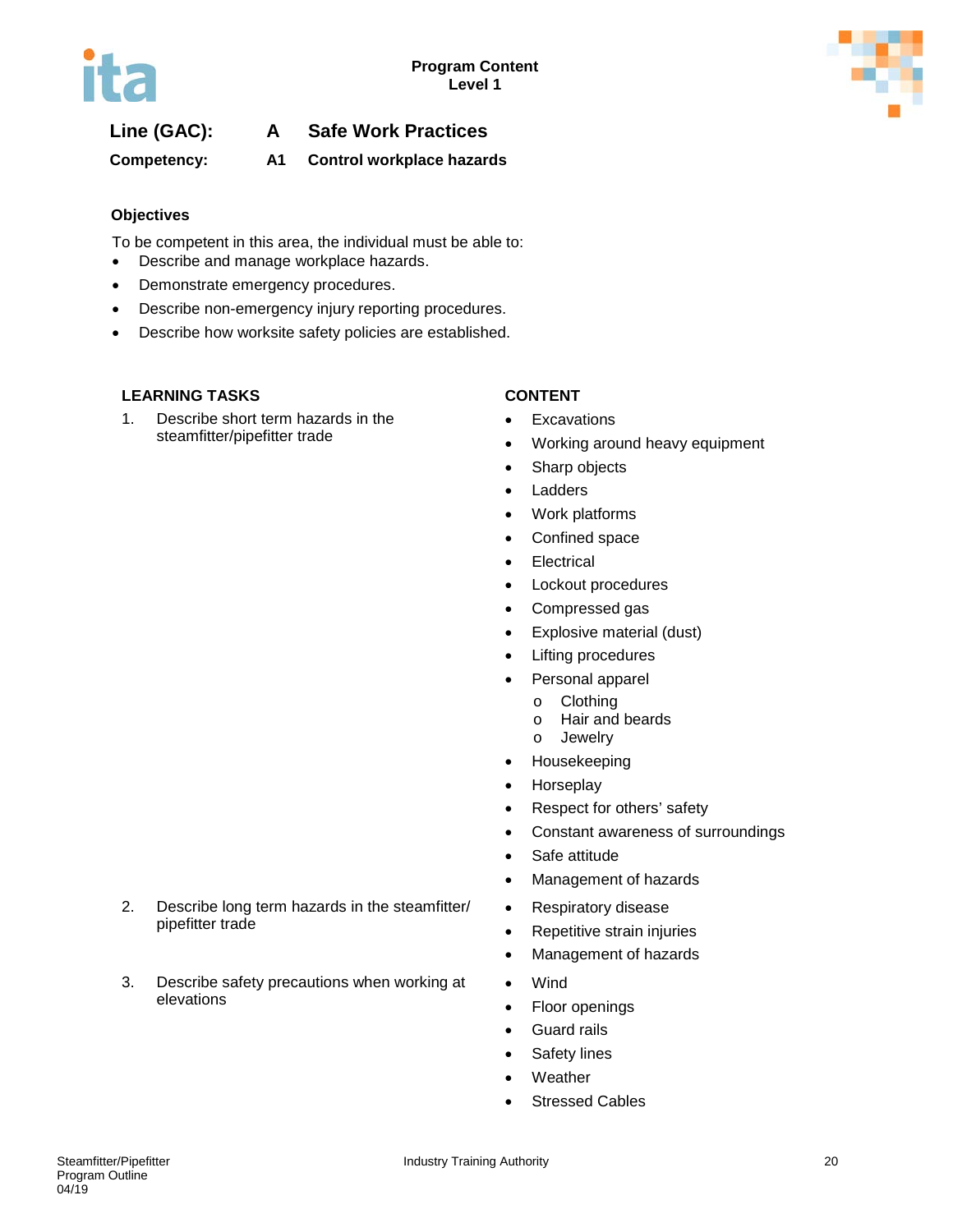

## **LEARNING TASKS CONTENT**

4. Describe emergency procedures • Emergency shutoffs

- 
- Fire control systems
- Eye wash facilities
- Emergency exits
- Emergency contact/phone numbers
- Outside meeting place
- Disaster meeting place
- First aid facilities
- Reports accessories
- Process
- Hazard assessment
- Conditions
- Meeting requirements
- Tool box
	- o Reporting hazards and incidents<br>
	o Reporting injuries
	- o Reporting injuries<br>
	o Investigations
	- Investigations
	- o Committees<br>
	o Employee or
	- Employee orientation (including new worker/young worker)
	- o First-aid<br>o Hearing
	- Hearing
	- o Records and statistics
	- o Lock-out
- Minimum standards
- Acts and Regulations
- 
- Components requiring lock-out
- Identification requirements
- Situations where lock-out is required
- Lock-out equipment
	- o Chains<br>o Tags
	- o Tags<br>o Locks
	- Locks
- Fabrication of isolation devices
	- o Blind flanges
	- o Spades<br>o Spectado
	- Spectacle blinds
- Lock-out procedures
	- o Disconnection
- 5. Describe non-emergency injury reporting procedures
- 6. Describe how a workplace safety policy is established

7. Describe lock-out and tag-out procedures • Understanding of system operation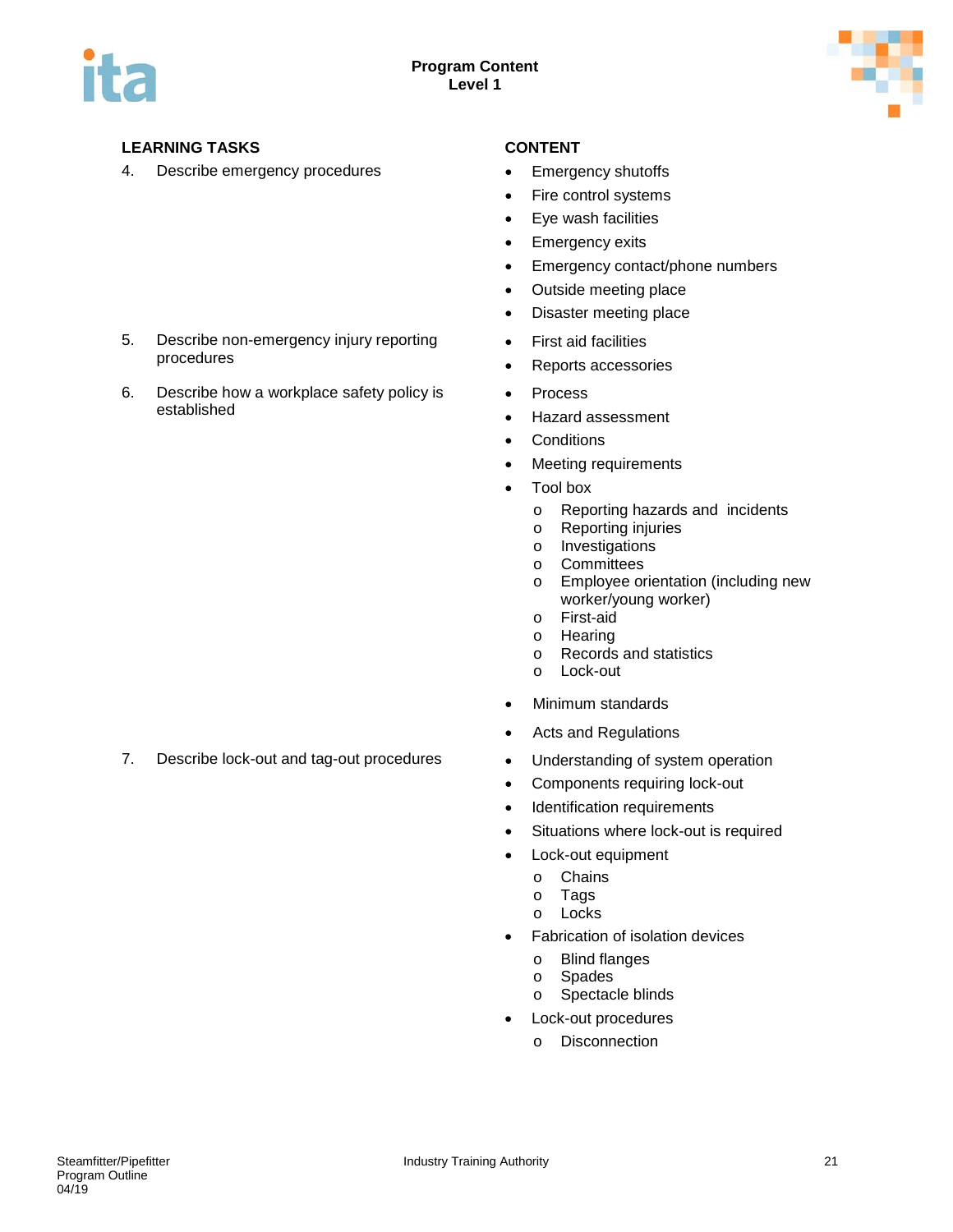



## **Achievement Criteria**

Given information on short-term and long-term hazards, safety precautions when working at elevations, non-emergency injury reporting procedures, workplace safety policies and lock out and tag procedures, the learner must correctly identify and answer a series of multiple-choice tests with 70% accuracy.

In addition, the learner must perform lab practical tasks that include taking safety precautions at elevations, lock out and tag procedures. Tasks must be performed with 100% accuracy.

### **Workplace Achievement Criteria**

Given information on short-term and long-term hazards, safety precautions when working at elevations, non-emergency injury reporting procedures, workplace safety policies and lock out and tag procedures, the learner must correctly follow procedures, policies and be aware of safety precautions at all times. Procedures and policies relating to potential long and short-term hazards, safety precautions, safety policies and lock out and tag procedures are imperative. Employer assessed accuracy is required for each task.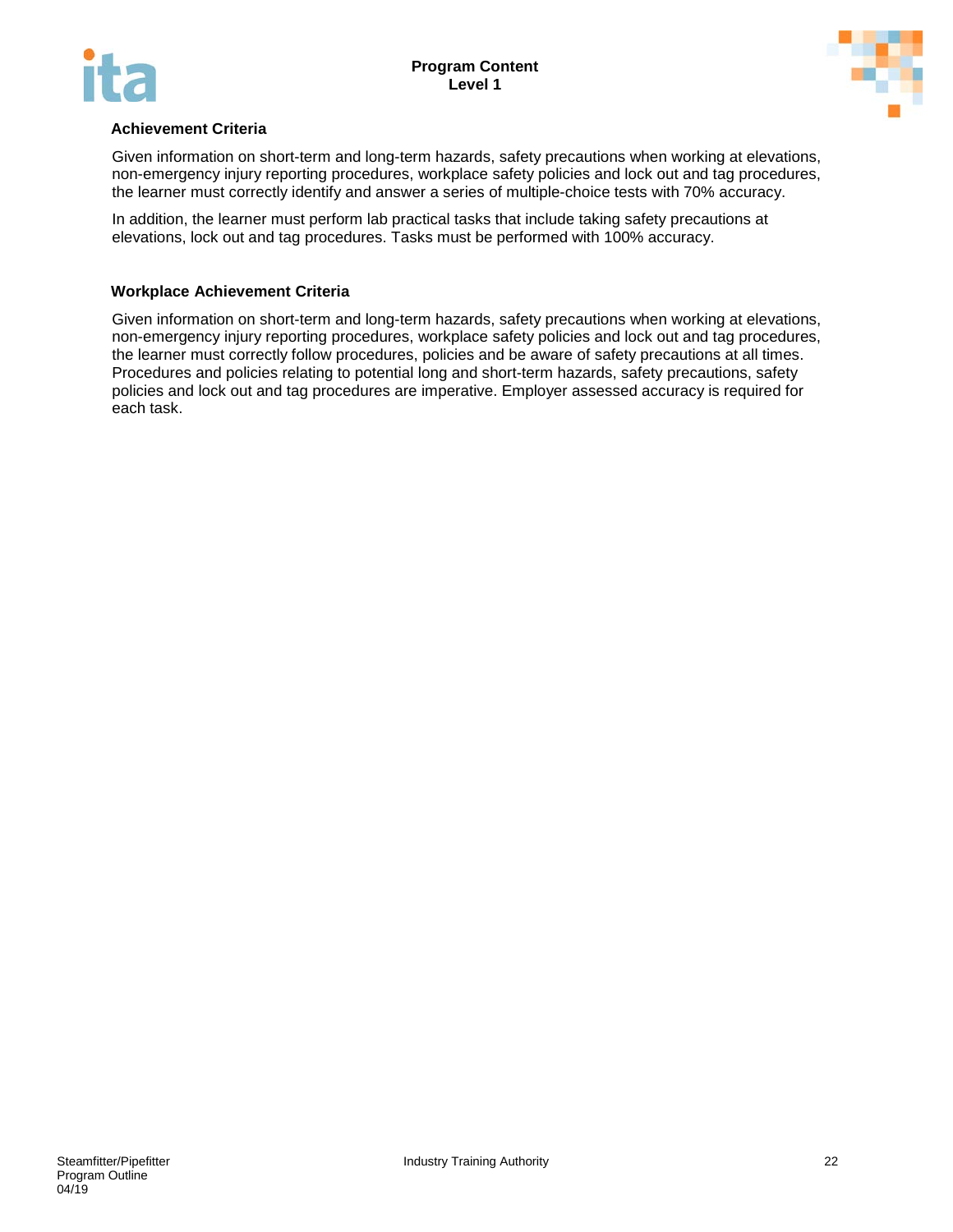



## **Line (GAC): A Safe Work Practices**

**Competency: A2 Describe occupational health and safety regulations**

## **Objectives**

To be competent in this area, the individual must be able to:

- Locate the parts of the Occupational Health and Safety Regulation as it applies to the steamfitter/pipefitter workplace.
- Identify hazards that are found in the steamfitter/pipefitter workplace.

## **LEARNING TASKS CONTENT**

- 1. Define key terms used in the Workers Compensation Act
- 2. Describe the conditions under which compensation is paid
- 3. Describe the general duties of employers, employees and others
- 4. Describe the WorkSafeBC requirements for the reporting of accidents
- 5. Describe the "Core Requirements" of the Occupational Health and Safety Regulation

- Applicable terms
- Applicable regulations
- Applicable regulations
- Applicable requirements and procedures
- **Definitions**
- **Application**
- Rights and Responsibilities
	- o Health and safety programs
	- o Young worker orientation
	- o Contractor's safety policy manuals
	- o Investigations and reports
	- o Workplace inspections<br>
	o Right to refuse work
	- Right to refuse work
- **General Conditions** 
	- o Building and equipment safety<br>
	o Emergency preparedness
	- Emergency preparedness
	- o Preventing violence
	- o Working alone
	- o Ergonomics<br>o Illumination
	- **Illumination**
	- o Indoor air quality
	- o Smoking and lunchrooms
- Chemical and biological substances
- Substance specific requirements
- Noise, vibration, radiation and temperature
- Personal protective clothing and equipment
- Confined spaces
- De-energization and lockout
- Fall protection

6. Identify the hazards and safety procedures in the steamfitter/pipefitter workplace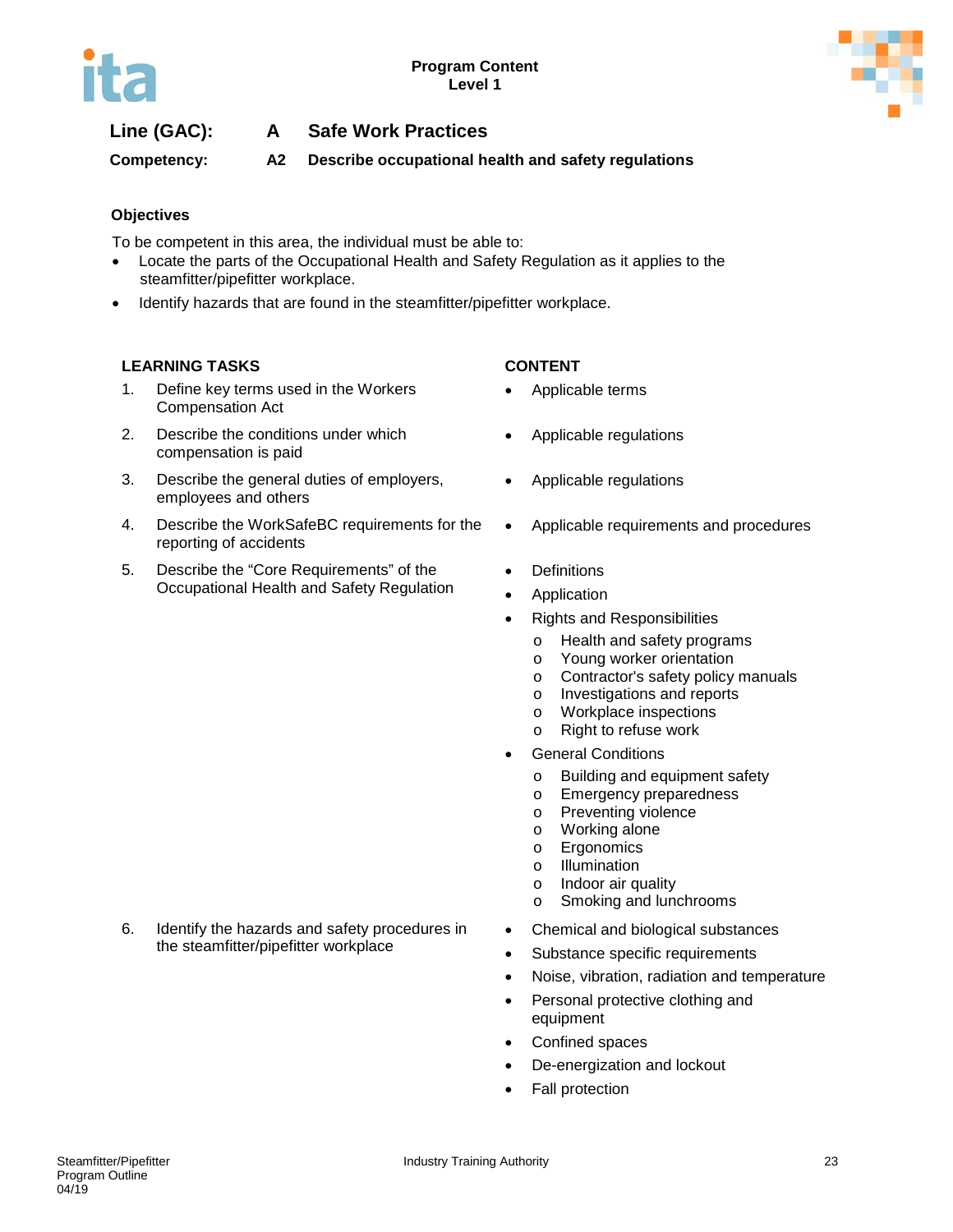

## **LEARNING TASKS CONTENT**

- Tools, machinery and equipment
- Ladders, scaffolds and temporary work platforms
- Cranes and hoists
- Rigging
- Mobile equipment
- Transportation of workers
- Traffic control
- Electrical safety

### **Achievement Criteria**

Given information on the Workers Compensation Act, WorkSafeBC requirements for accident reporting, core requirements of the Occupational Health and Safety Regulation as well and potential hazards and safety procedures, the learner must correctly identify and answer a series of multiple-choice tests with 70% accuracy.

In addition, the learner must perform lab practical tasks to include occupational health and safety regulations, potential hazards and safety procedures. Tasks must be performed with 100% accuracy.

### **Workplace Achievement Criteria**

Given information on the Workers Compensation Act, WorkSafeBC requirements for accident reporting, core requirements of the Occupational Health and Safety Regulation as well and potential hazards and safety procedures, the learner must correctly follow procedures and policies at all times. Procedures and policies relating to occupational health and safety are highly important. Employer assessed accuracy is required for each task.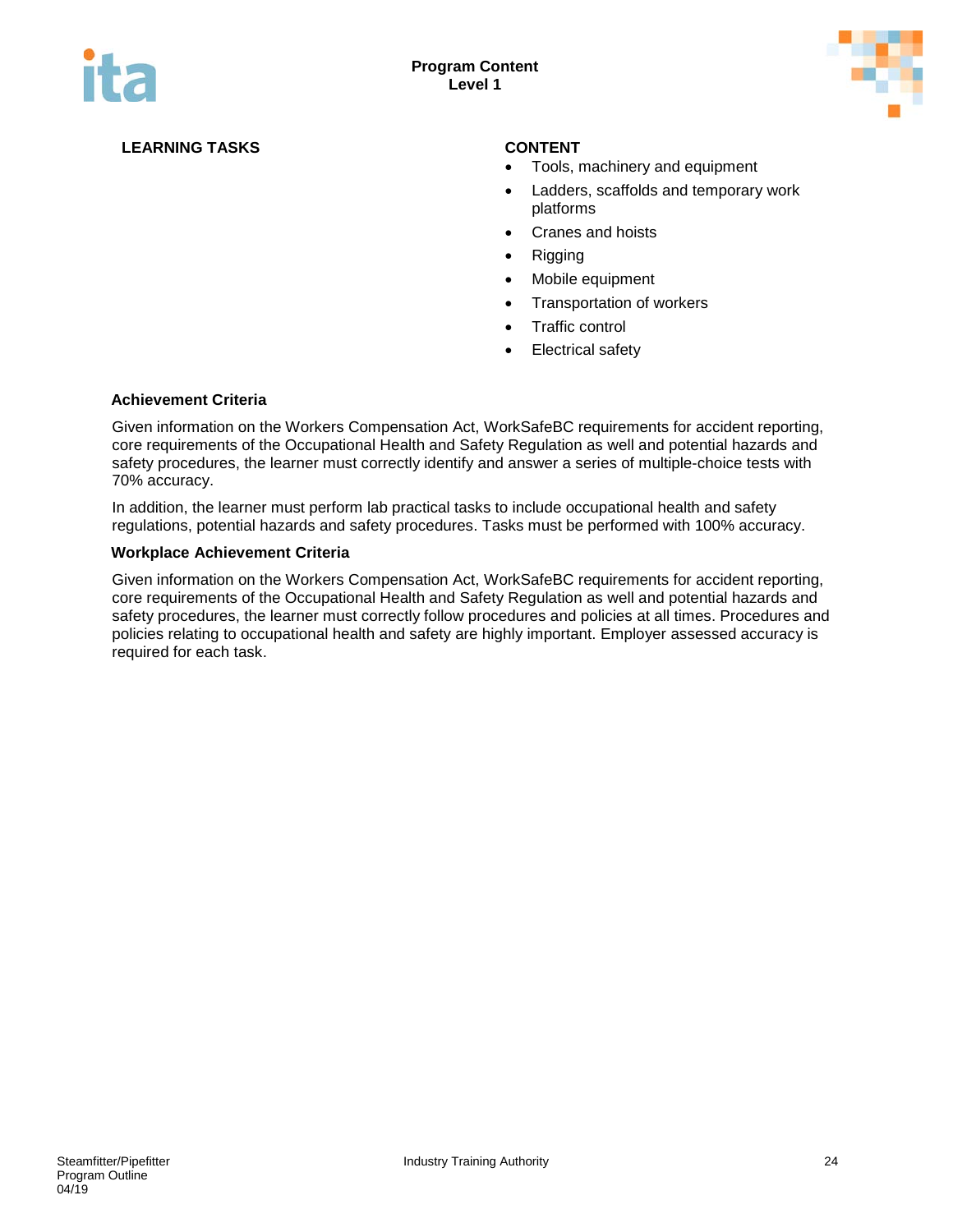



## **Line (GAC): A Safe Work Practices**

**Competency: A3 Describe WHMIS and hazardous materials safety**

## **Objectives**

To be competent in this area, the individual must be able to:

- Describe the purpose of the Workplace Hazardous Materials Information System (WHMIS) Regulations.
- Explain the contents of material safety data sheets (MSDS).
- Explain the contents of a WHMIS label and apply WHMIS regulations.

## **LEARNING TASKS CONTENT**

- 1. Describe the regulations that require suppliers of hazardous materials to provide material safety data sheets (MSDSs) and label products as a condition of sale and importation
- 2. State the purpose of the Workplace Hazardous Materials Information System (WHMIS)

### 3. Describe the key elements of WHMIS • Material safety data sheets (MSDSs)

- 4. Describe the responsibilities of suppliers under **WHMIS**
- 5. Describe the responsibilities of employers under WHMIS
- 6. Describe information to be disclosed on a MSDS

- Hazardous Product Act
- Controlled Products Regulations
- Ingredient Disclosure List
- Hazardous Materials Information Review Act
- Protection of Canadian workers from the adverse effects of hazardous materials through the provision of relevant information while minimizing the economic impact on industry and the disruption of trade
- Recognition of rights
	- o Workers<br>o Employe
	- Employers
	- o Suppliers
	- o Regulators
- 
- Labeling of containers of hazardous materials
- Worker education programs
- MSDSs
- Labels
- MSDSs
- Labels
- Work education programs in the workplace
- Hazardous ingredients
- Preparation information
- Product information
- Physical data
- Fire or explosion
- Reactivity data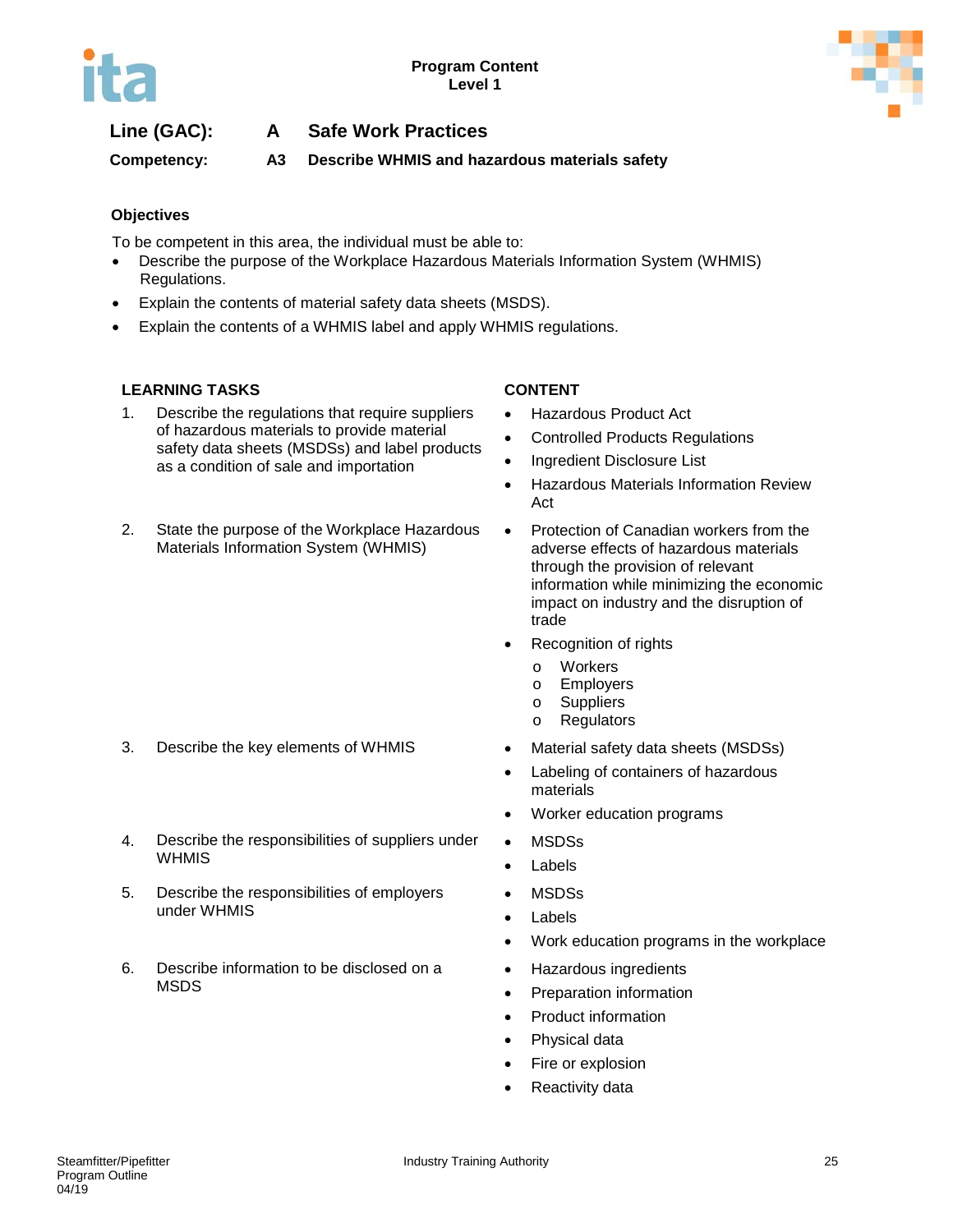

## **LEARNING TASKS CONTENT**

7. Identify symbols found on WHMIS labels and their meaning

- Toxicological properties
- Preventive measures
- First-aid measures
- Compressed gases
- Flammable and combustible materials
- Oxidizing materials
- Poisonous and infectious materials
	- o Materials causing immediate and serious toxic effects
	- o Materials causing other toxic effects<br>
	o Biohazardous infectious materials
	- Biohazardous infectious materials
- Corrosive materials
- Dangerously reactive materials
- Use, storage and disposal of shop materials
- 8. Apply WHMIS regulations as they apply to hazardous materials used in the shop

### **Achievement Criteria**

Given information on WHMIS regulations and requirements for an MSDS, the learner must correctly identify and answer a series of multiple-choice tests with 70% accuracy.

In addition, the learner must perform lab practical tasks to include WHMIS regulations and MSDS requirements. Tasks must be performed with 100% accuracy.

### **Workplace Achievement Criteria**

Given information on WHMIS regulations and requirements for an MSDS, the learner must correctly follow procedures and policies at all times. Procedures and policies relating to workplace hazardous materials are regulated and are highly important. Employer assessed accuracy is required for each task.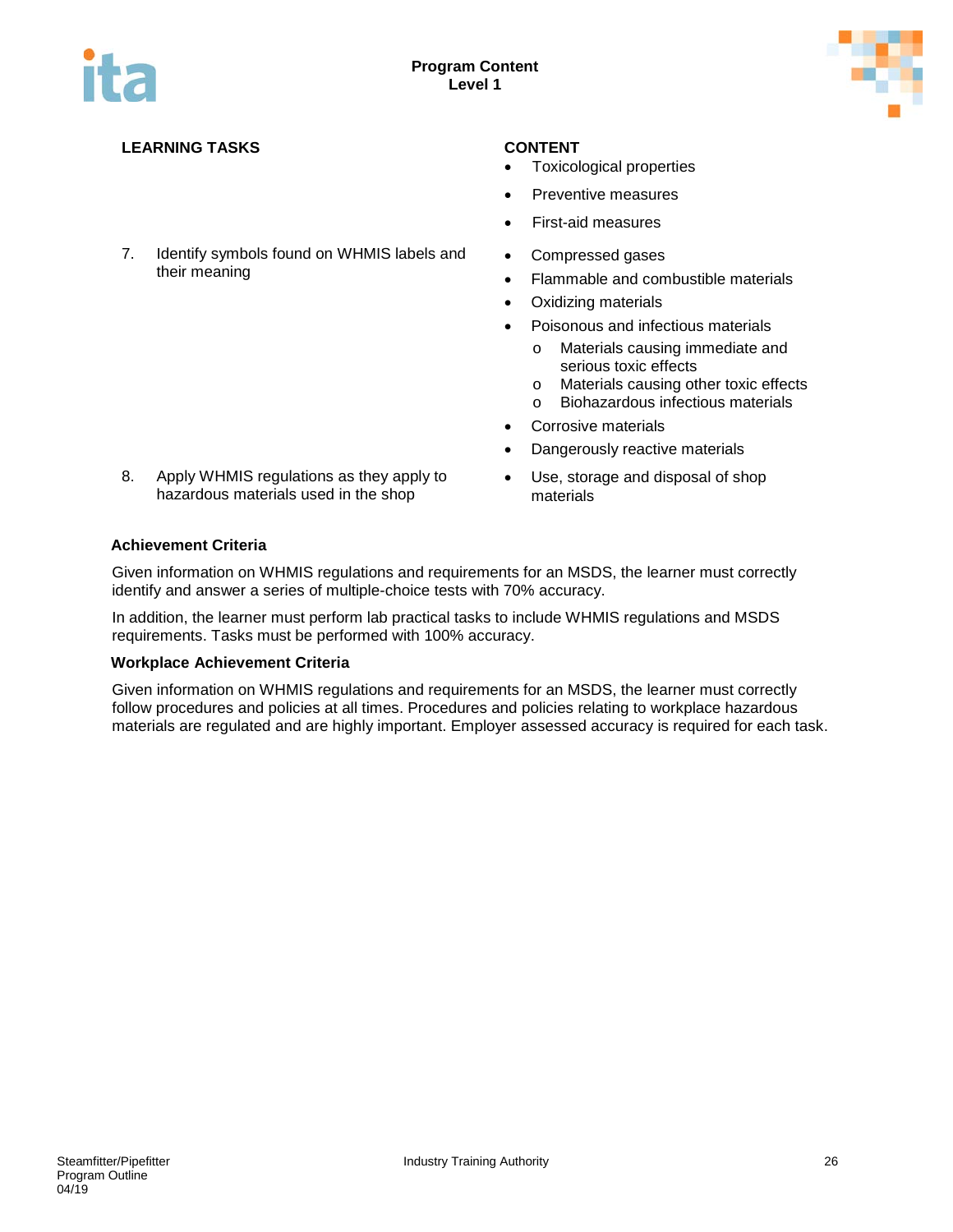

## **Line (GAC): A Safe Work Practices**

## **Competency: A4 Use personal protective equipment**

## **Objectives**

To be competent in this area, the individual must be able to:

Select and use appropriate personal protective equipment.

## **LEARNING TASKS CONTENT**

1. Describe personal protective equipment requirements

- Safety footwear
- Eye protection
- Ear protection
- Head protection
- Respiratory protection
- Clothing
- Fall protection
- 2. Use personal protective equipment Selection
	- Purpose
	- Operating procedures
	- Training requirements
		- o WCB requirements
		- o Job site requirements
	- **Inspection**
	- **Maintenance**
	- **Storage**

## **Achievement Criteria**

Given information on both requirements for, and use of personal protective equipment, the learner must correctly identify and answer a series of multiple-choice tests with 70% accuracy.

In addition the learner must perform lab practical tasks to include selecting and using personal protective equipment. Tasks must be performed with 100% accuracy.

## **Workplace Achievement Criteria**

Given information on both requirements for, and use of personal protective equipment, the learner must correctly follow requirements at all times. The requirements and use of personal protective equipment is an integral part of the job. Employer assessed accuracy is required for each task.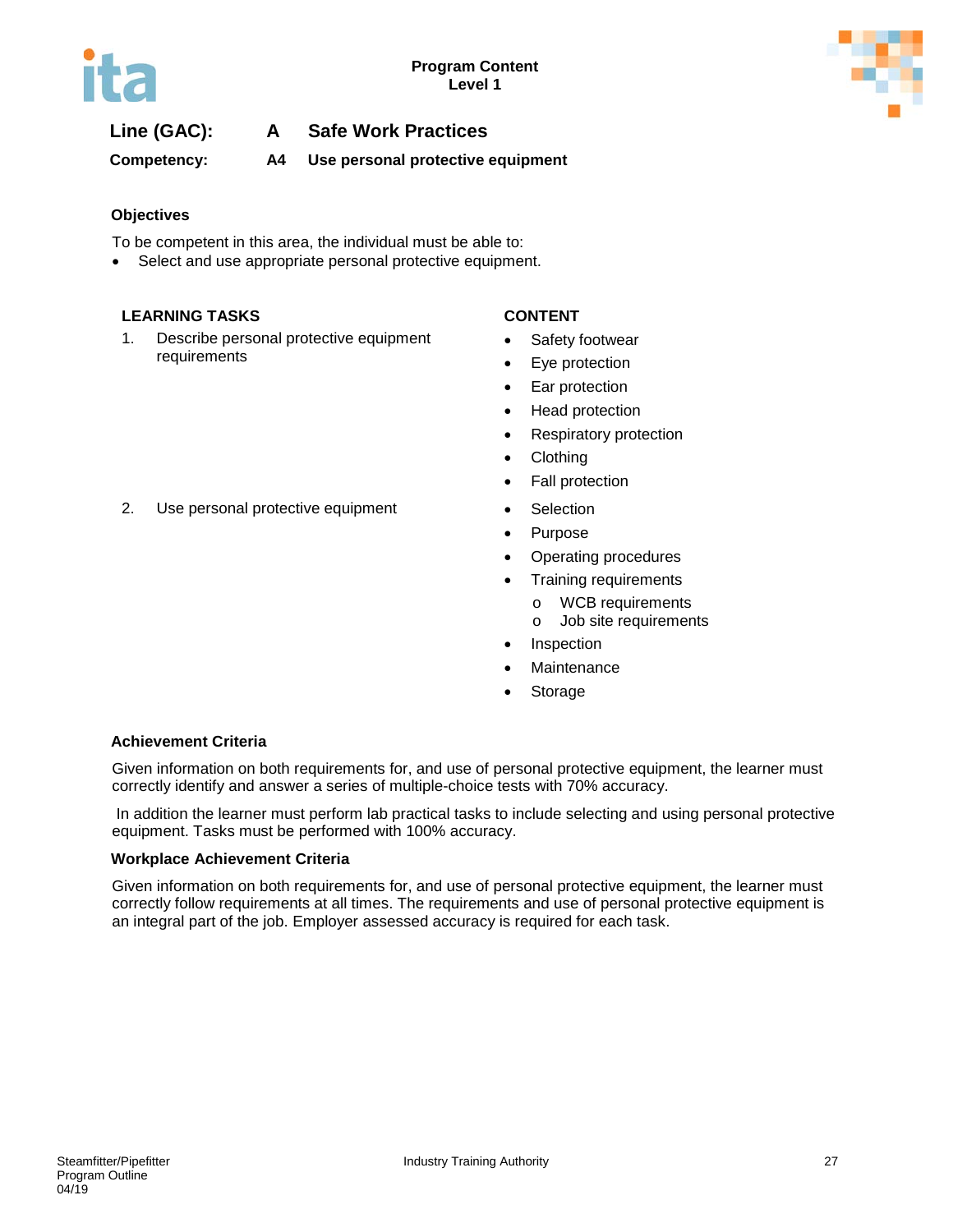

## **Line (GAC): A Safe Work Practices**

**Competency: A5 Practice fire prevention**

## **Objectives**

To be competent in this area, the individual must be able to:

- Prevent and identify various classes of fires.
- Select appropriate fire extinguishers for the class of fire and environmental condition.

## **LEARNING TASKS CONTENT**

1. Describe the conditions necessary to support a fire

- Air
- Fuel
- Heat
- 2. Describe the classes of fires according to the materials being burned
- 3. Apply preventative fire safety precautions when working near, handling or storing flammable liquids or gases, combustible materials and electrical apparatus

4. Describe the considerations and steps to be

taken prior to fighting a fire

extinguisher

5. Describe the procedure for using a fire

- 
- Class A
- Class B
- Class C
- Class D
- Symbols and colours
- Hot work permit (site specific)
- Handling and storage of flammable materials
- **Symbols**
- **Fuels** 
	- o Diesel
	- o Gasoline
	- o Propane<br>o Natural C
	- **Natural Gas**
- Ventilation, including purging
- Lubricants
- Oily rags
- Combustible metals
- **Aerosols**
- Warning others and fire department
- Evacuation of others
- Fire contained and not spreading
- Personal method of egress
- Training
- Extinguisher selection
- P.A.S.S.
	- o Pull
	- o Aim
	- o Squeeze<br>o Sweep
	- Sweep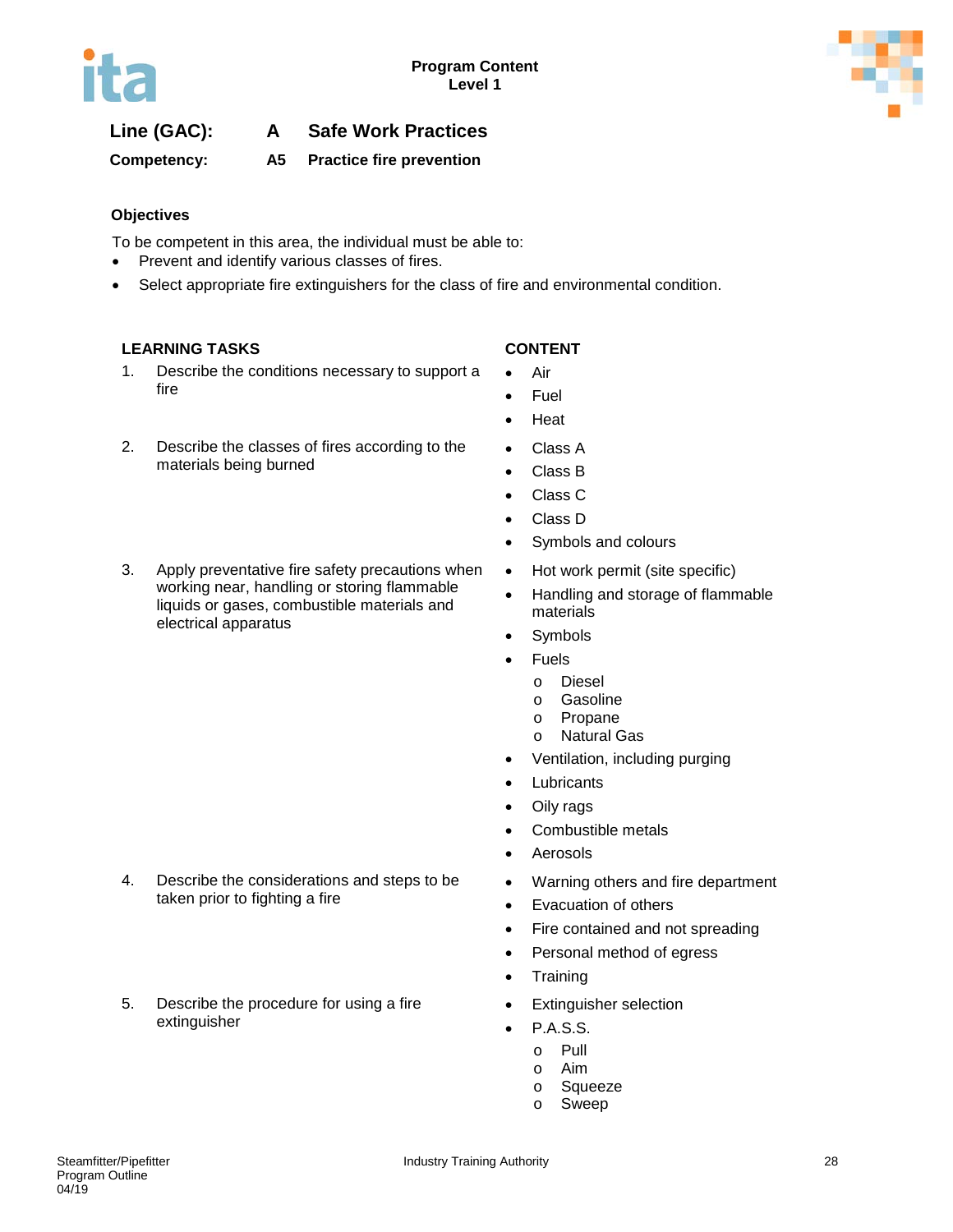

## **Line (GAC): B Use Tools and Equipment**

**Competency: B1 Use hand tools**

## **Objectives**

To be competent in this area, the individual must be able to:

- Select and use hand tools appropriate to steamfitter/pipefitter trade.
- Inspect and maintain hand tools.

## **LEARNING TASKS CONTENT**

1. Describe hand tools used in the trade • Cutting tools

- 
- Measuring and marking tools
- Bracing and securing tools
- Hammering tools
- Leveling tools
	- o Pitch levels
- Wrenches and pliers
- Screwdrivers
- Chiseling tools
- Squaring tools
- Threading tools
- Dies
- Flaring and swaging tools
	- o Tubing benders<br>
	o Expanding and
	- Expanding and crimping tools
- 2. Use all hand tools (as listed above) Types
	- **Parts**
	- Purpose/uses
	- Procedures/operations
	- Safety
	- Adjustment
	- Inspection
	- **Maintenance**
	- **Storage**

## **Achievement Criteria**

Given information on hand tools and their appropriate use, the learner must correctly identify and answer a series of multiple-choice tests with 70% accuracy.

In addition, the learner must perform lab practical tasks to include the selection and use of appropriate hand tools as well as follow the inspection and maintenance procedure. Tasks must be performed with 100% accuracy.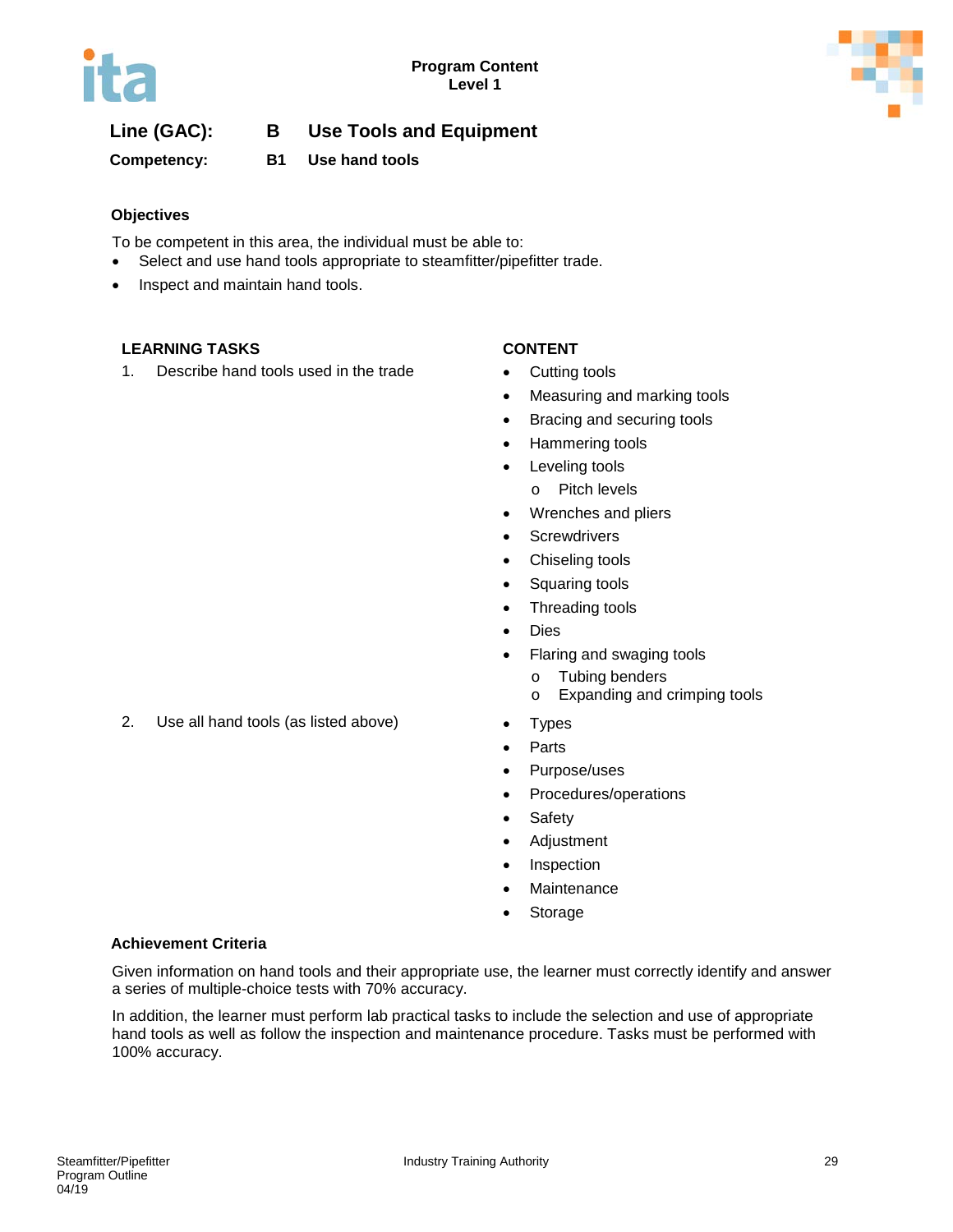



## **Workplace Achievement Criteria**

Given information on hand tools and their appropriate use, the learner must correctly inspect, maintain and use tools at all times. Employer assessed accuracy is required for each task.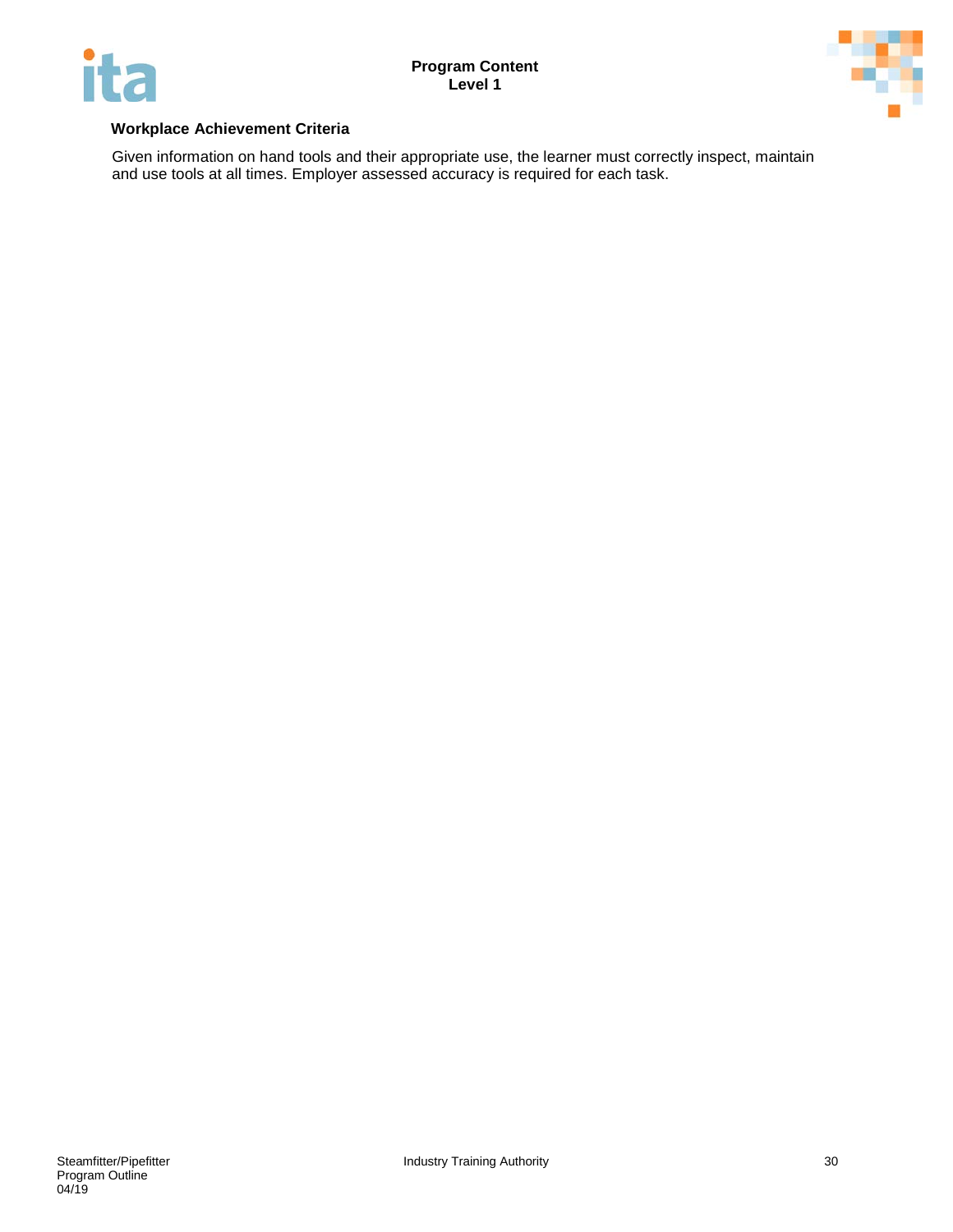

## **Line (GAC): B Use Tools and Equipment**

**Competency: B2 Use ladders and platforms**

## **Objectives**

To be competent in this area, the individual must be able to:

- Describe ladders and elevated platforms.
- Select and use ladders and platforms.

## **LEARNING TASKS CONTENT**

1. Describe ladders and elevated platforms • Types

- - o Ladders<br>o Platform:
	- o Platforms<br>o Lifts
	- Lifts
- Uses
- Safety
- Fall arrest equipment
- Hazard recognition
- Government regulations
- 2. Use ladders and elevated platforms Selection
	- Operating procedures
	- Limitations
	- Securing
	- Inspection
	- Maintenance
	- **Storage**

## **Achievement Criteria**

Given information on the use of ladders and elevated platforms, the learner must correctly identify and answer a series of multiple-choice tests with 70% accuracy.

In addition the learner must perform lab practical tasks to include use of ladders and elevated platforms. Tasks must be performed with 100% accuracy.

### **Workplace Achievement Criteria**

Given information use of ladders and elevated platforms, the learner must correctly follow specified operating procedures for their selection and use at all times. The requirements for, and correct use of ladders and elevated platforms is an integral part of the job. Employer assessed accuracy is required for each task.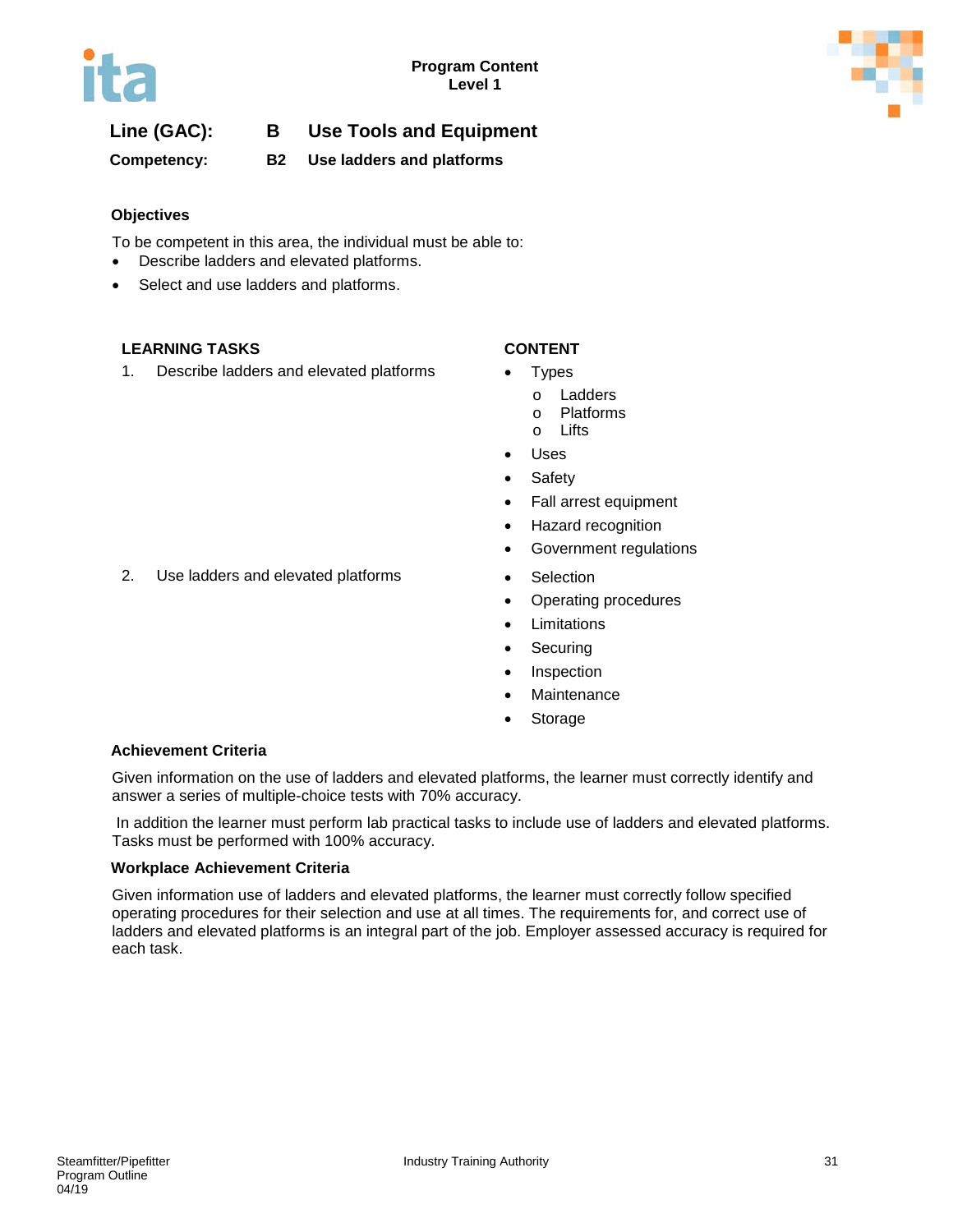

## **Line (GAC): B Use Tools and Equipment**

**Competency: B3 Use cutting, brazing and soldering equipment**

## **Objectives**

To be competent in this area, the individual must be able to:

- Select cutting, brazing and soldering equipment appropriate to the steamfitter/pipefitter processes.
- Use cutting, brazing and soldering equipment.
- Inspect and maintain cutting, brazing and soldering equipment.

## **LEARNING TASKS CONTENT**

1. Describe oxy-acetylene and air/fuel equipment • Parts

- - o Oxygen cylinders
	- o Acetylene cylinders<br>
	o Regulators
	- o Regulators<br>o Gauges
	- **Gauges**
	- o Spark arrestors
	- o Torches (oxy / fuel, air / fuel)
- Safety devices
- Transportation of Dangerous Goods Legislation
- Ventilation
- Selection
- Procedure
- Limitations
- Inspection
- Safety
- Flammable material recognition
- Types
- Parts
- Purpose/uses
- Procedures/operations
	- o Setup<br>o Take o
	- o Take down<br>o Tip selectio
	- Tip selection
	- o Alloy selection<br>o Flux selection
	- Flux selection
- Adjustment
- Inspection
- Minor maintenance
- Storage

2. Describe cutting, brazing and soldering techniques

3. Use oxy-acetylene equipment to cut, braze and solder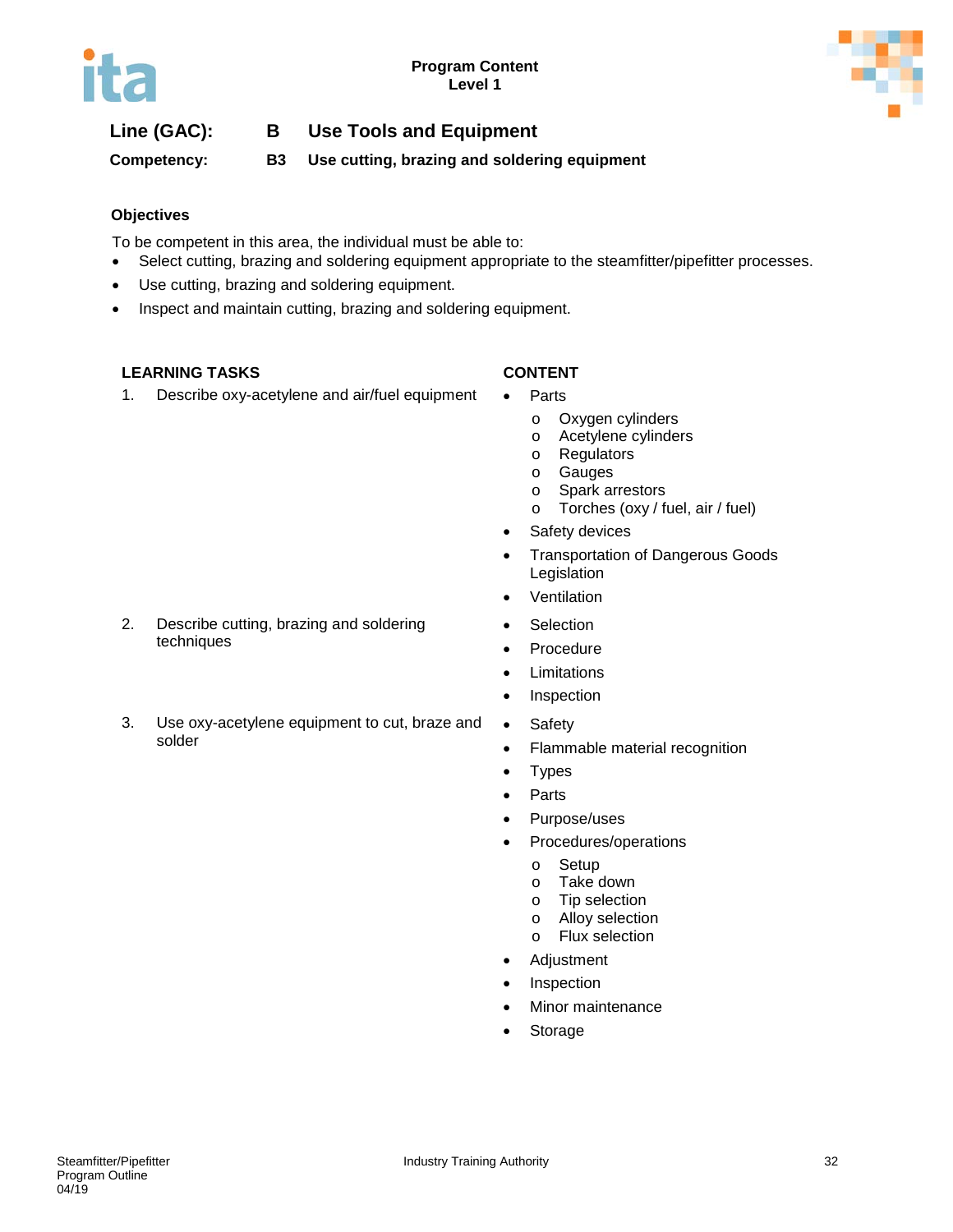



## **Achievement Criteria**

Given information on oxy-acetylene and air/fuel equipment, and cutting brazing and soldering techniques, the learner must correctly identify and answer a series of multiple-choice tests with 70% accuracy.

In addition, the learner must perform lab practical tasks to include selection of the appropriate cutting, soldering and brazing technique and use of oxy-acetylene equipment. Tasks must be performed with 90% accuracy.

### **Workplace Achievement Criteria**

Given information on oxy-acetylene equipment and cutting, brazing and soldering techniques, the learner must correctly use oxy-acetylene equipment to cut, braze and solder. The use of oxy-acetylene equipment is highly important part of the job Employer assessed accuracy is required for each task.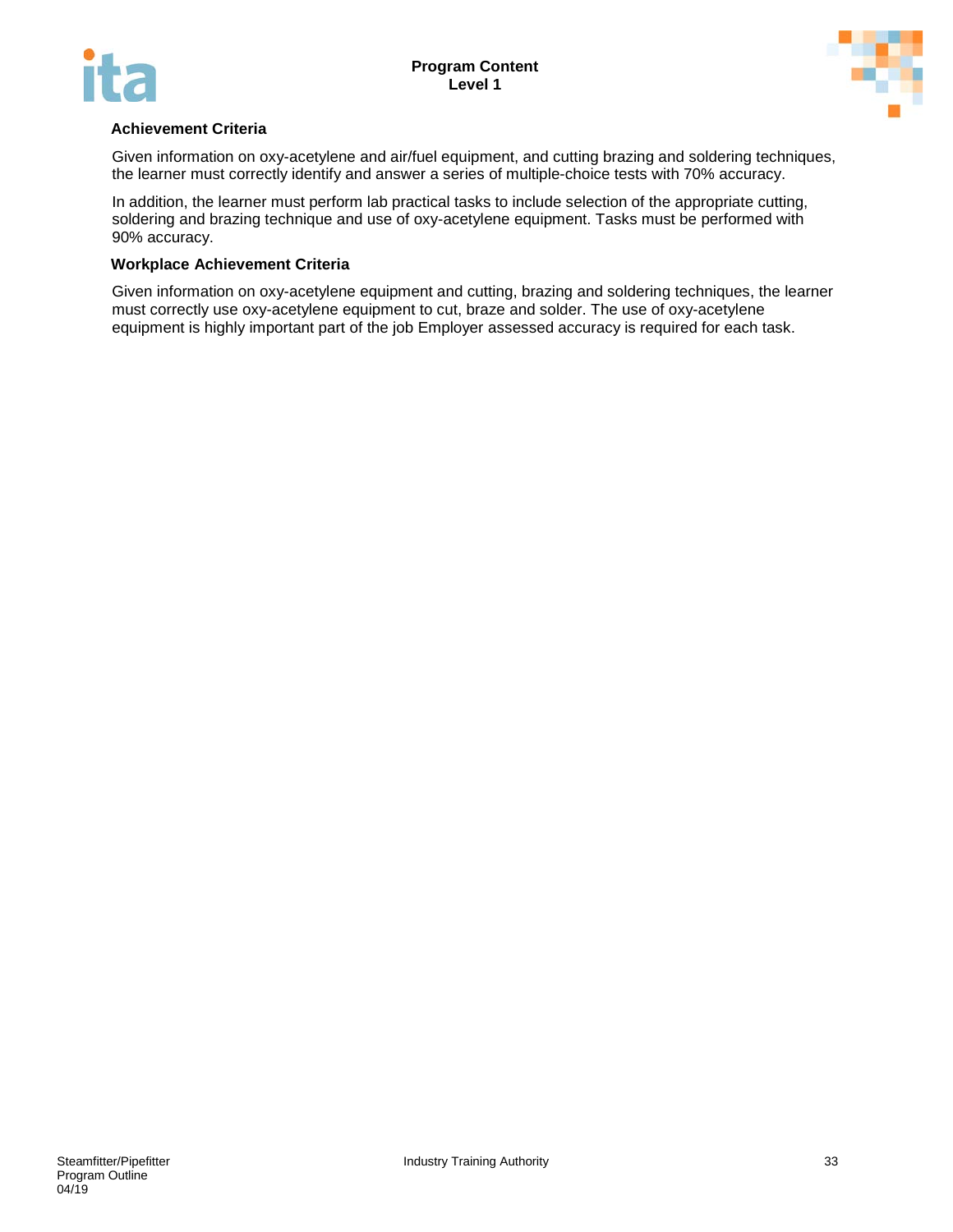

## **Line (GAC): B Use Tools and Equipment**

**Competency: B4 Use measuring and leveling tools**

## **Objectives**

To be competent in this area, the individual must be able to:

- Describe pressure measuring tools.
- Use pressure measuring tools.

### **LEARNING TASKS CONTENT**

1. Describe pressure measuring tools • Manometers

- - o Types<br>o Filling
	- **Filling**
	- o Fluids
- Mechanical gauges
	- o Analog
	- o Digital
	- o Standard<br>o Compour
	- Compound
- - o Identify hazards<br>o Gauge pressure
	- Gauge pressures
	- o Absolute pressures
	- o Conversion between measurement units
	- o Leak detection
	- o Hydrostatic testing<br>
	o Pneumatic testing
	- Pneumatic testing
	- o Vacuum testing
- Testing procedures

### **Achievement Criteria**

Given information on pressure measuring tools, manometers and mechanical gauges, the learner must correctly identify and answer a series of multiple-choice tests with 70% accuracy.

In addition, the learner must perform lab practical tasks to include use of pressure measuring tools, including manometers and mechanical gauges. Tasks must be performed with 90% accuracy.

### **Workplace Achievement Criteria**

Given information on pressure measuring tools, including manometers and mechanical gauges, the learner must correctly use pressure measuring tools at all times. Employer assessed accuracy is required for each task.

2. Use manometers and mechanical gauges • Gas pressure testing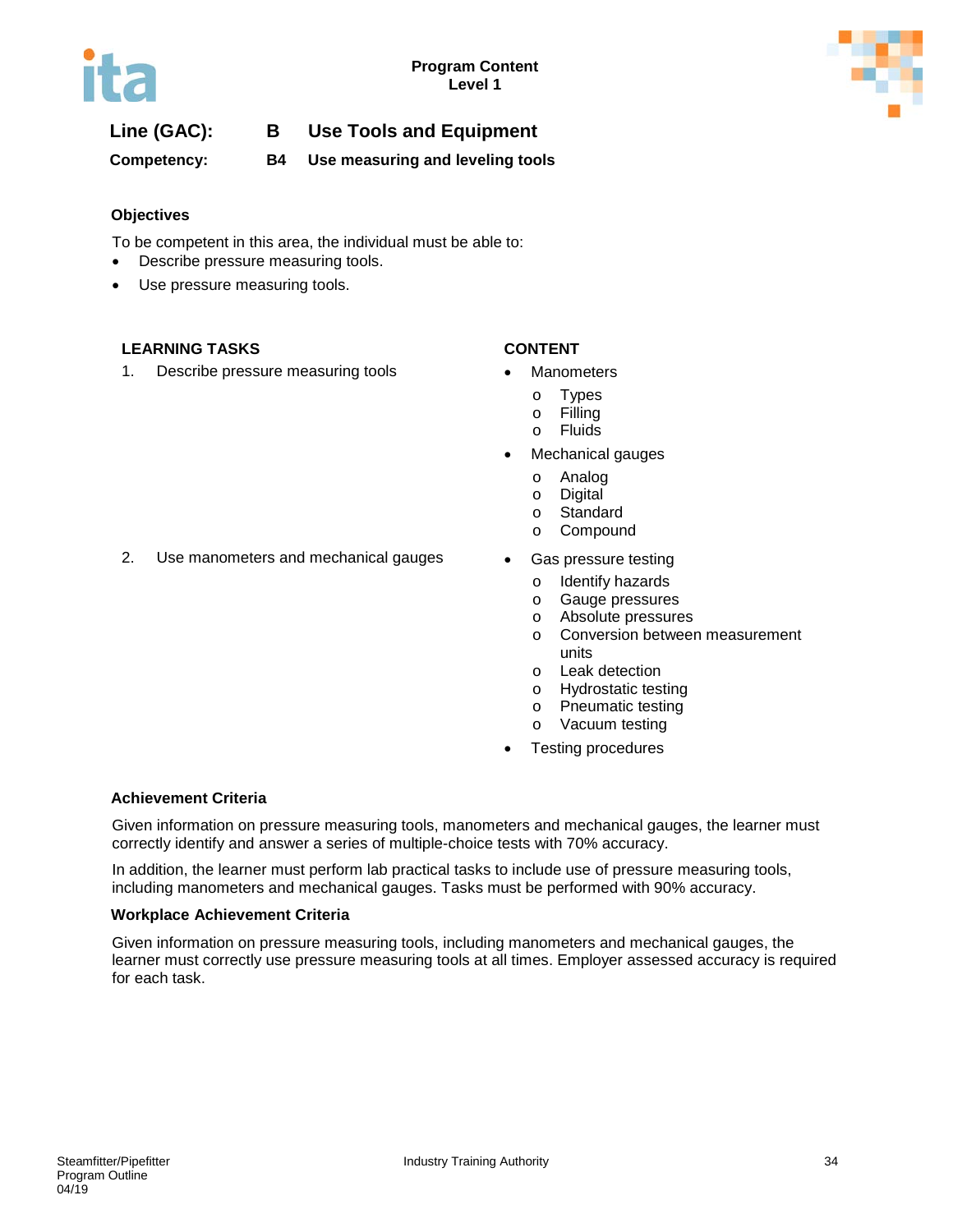

## **Line (GAC): B Use Tools and Equipment**

**Competency: B5 Use rigging and hoisting equipment**

## **Objectives**

To be competent in this area, the individual must be able to:

- Use hoisting, lifting and rigging equipment.
- Tie knots, bends and hitches.

## **LEARNING TASKS CONTENT**

- 1. Describe the principles of lifting and hoisting Mechanical advantage
- 2. Describe hoisting, lifting and rigging equipment Applicable safety codes and regulations

- 
- Balance points
- 
- Lifting and Hoisting
	- o Cranes<br>o Boom ti
	- Boom trucks
	- o Loaders
	- o Tirfors<br>o Come-
	- Come-alongs
	- o Tuggers
	- o Chain falls<br>o Jacks
	- **Jacks**
- **Accessories** 
	- o Slings / chokers<br>o Shackles
	- o Shackles<br>o Chains
	- Chains
	- o Tag lines
	- o Spreader bars<br>
	o Snatch blocks
	- Snatch blocks
	- o Turnbuckles<br>o Softeners **Softeners**
	-
	- o U clips
	- o J clips
- 3. Describe hoisting, lifting and communication Types
	- - o Hand signals
		- o Communication with the operator
		- o Communication with others
	- Purpose/meaning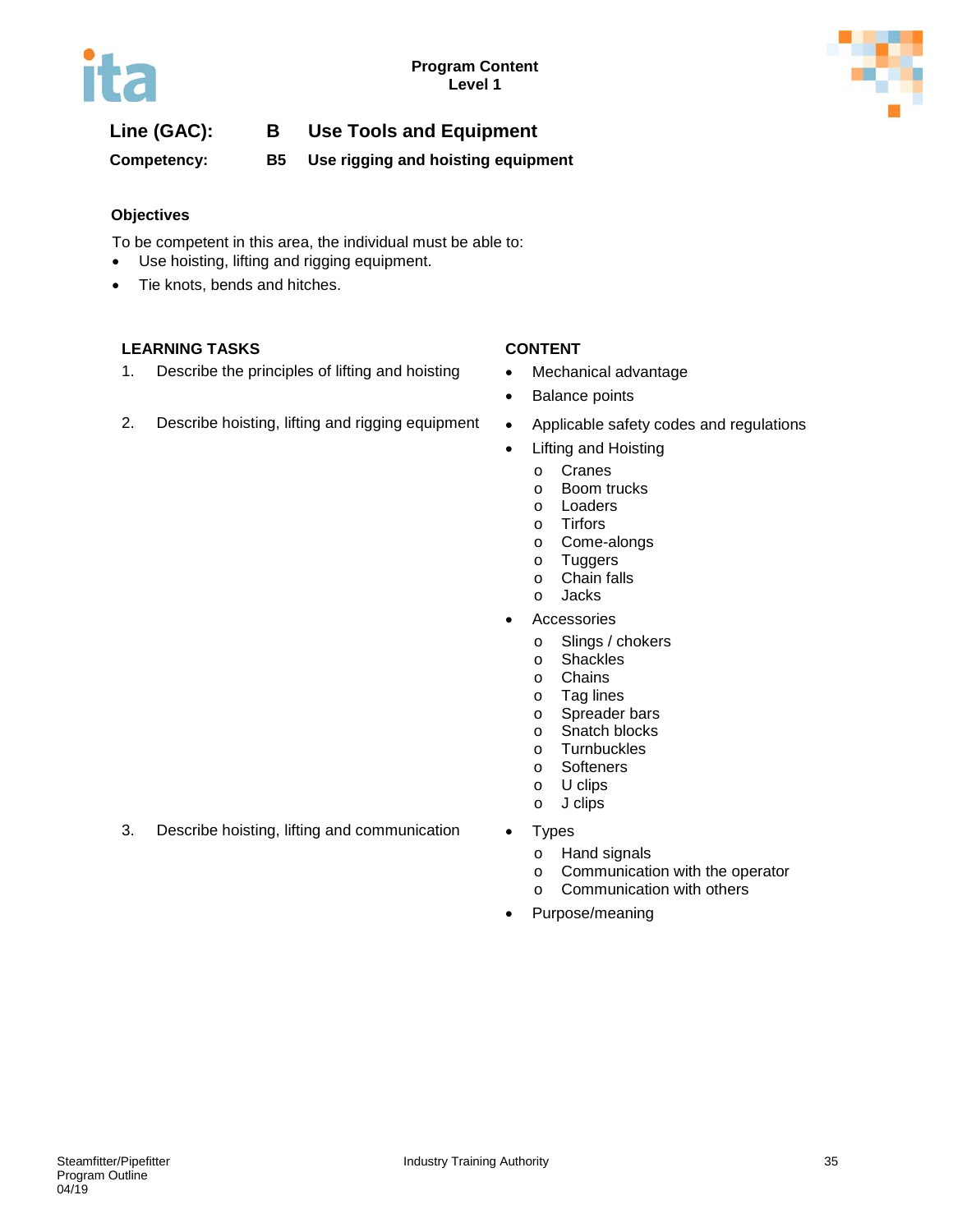

4. Tie knots, bends and hitches • Types

- - o Half hitch<br>o Timber hit
	- o Timber hitch<br>o Rolling hitch
	- **Rolling hitch**
	- o Clove hitch<br>o Figure of eig
	- Figure of eight
	- o Reef knot
	- o Sheet bend<br>o Bowline
	- **Bowline**
	- o Bowline on a bight
	- o Trucker's hitch
- **Purposes**
- **Limitations**
- tasks in a practical shop exercise
- 5. Use hoisting, lifting and rigging equipment Perform safe hoisting, lifting and rigging

#### **Achievement Criteria**

Given information on the principles of lifting and hoisting, hoisting, lifting and rigging equipment, communication, knots, bends and hitches, the learner must correctly identify and answer a series of multiple-choice tests with 70% accuracy.

In addition, the learner must perform lab practical tasks to include use of hoisting, lifting, and rigging equipment, communication while lifting and hoisting; knots, bends and hitches. Tasks must be performed with 100% accuracy.

#### **Workplace Achievement Criteria**

Given information on hoisting, lifting and rigging equipment, types of communication and their meaning, ties, bends, knots and hitches, the learner must perform safe and correct hoisting, lifting and rigging at all times. Employer assessed accuracy is required for each task.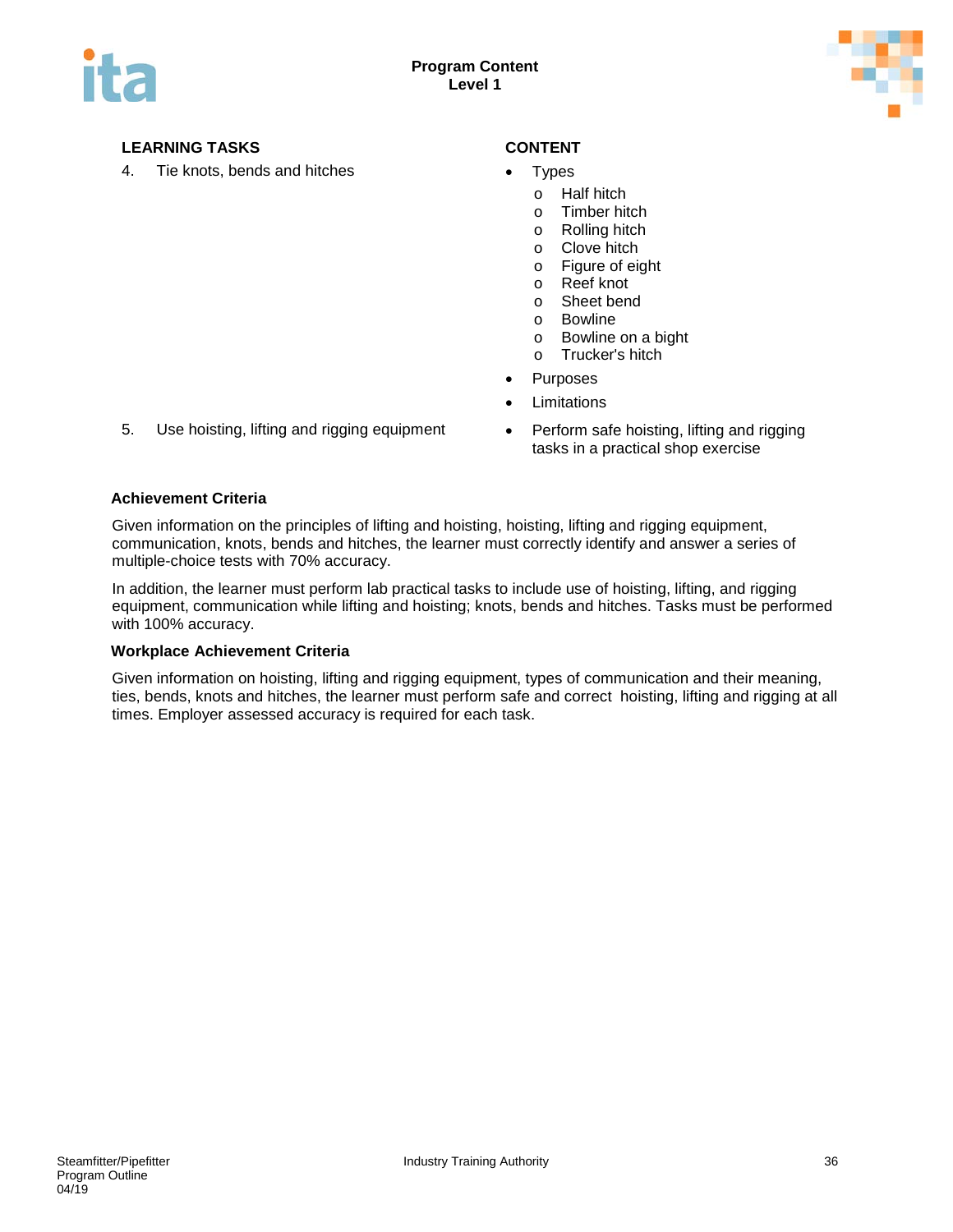



# **Line (GAC): B Use Tools and Equipment**

**Competency: B6 Use portable power tools**

### **Objectives**

To be competent in this area, the individual must be able to:

- Select portable power tools appropriate to steamfitter/pipefitter processes.
- Use portable power tools.
- Inspect and maintain portable power tools.

### **LEARNING TASKS CONTENT**

1. Describe portable power tools used in the trade • Types

- - o Electric<br>o Pneuma
	- Pneumatic
- Cutting tools
- Grinding and abrasive tools
- Threading tools
- Drilling and boring tools
- Specialty tools
	- o Fusion tools
	- o Power crimpers<br>o Grooving tools
	- o Grooving tools<br>o T-Drill
	- o T-Drill
- **Accessories**
- 2. Use portable power tools as listed above Types
	- **Parts**
	- Purpose/uses
	- Procedures/operations
	- Safety
	- Adjustment
	- **Inspection**
	- **Maintenance**
	- **Storage**

#### **Achievement Criteria**

Given information on portable power tools, the learner must correctly identify and answer a series of multiple-choice tests with 70% accuracy.

In addition, the learner must perform lab practical tasks to include correct use of portable power tools at all times. Tasks must be performed with 100% accuracy.

#### **Workplace Achievement Criteria**

Given information on portable power tools, the learner must correctly use portable power tools at all times. Use of portable power tools is an important part of the job. Employer assessed accuracy is required for each task.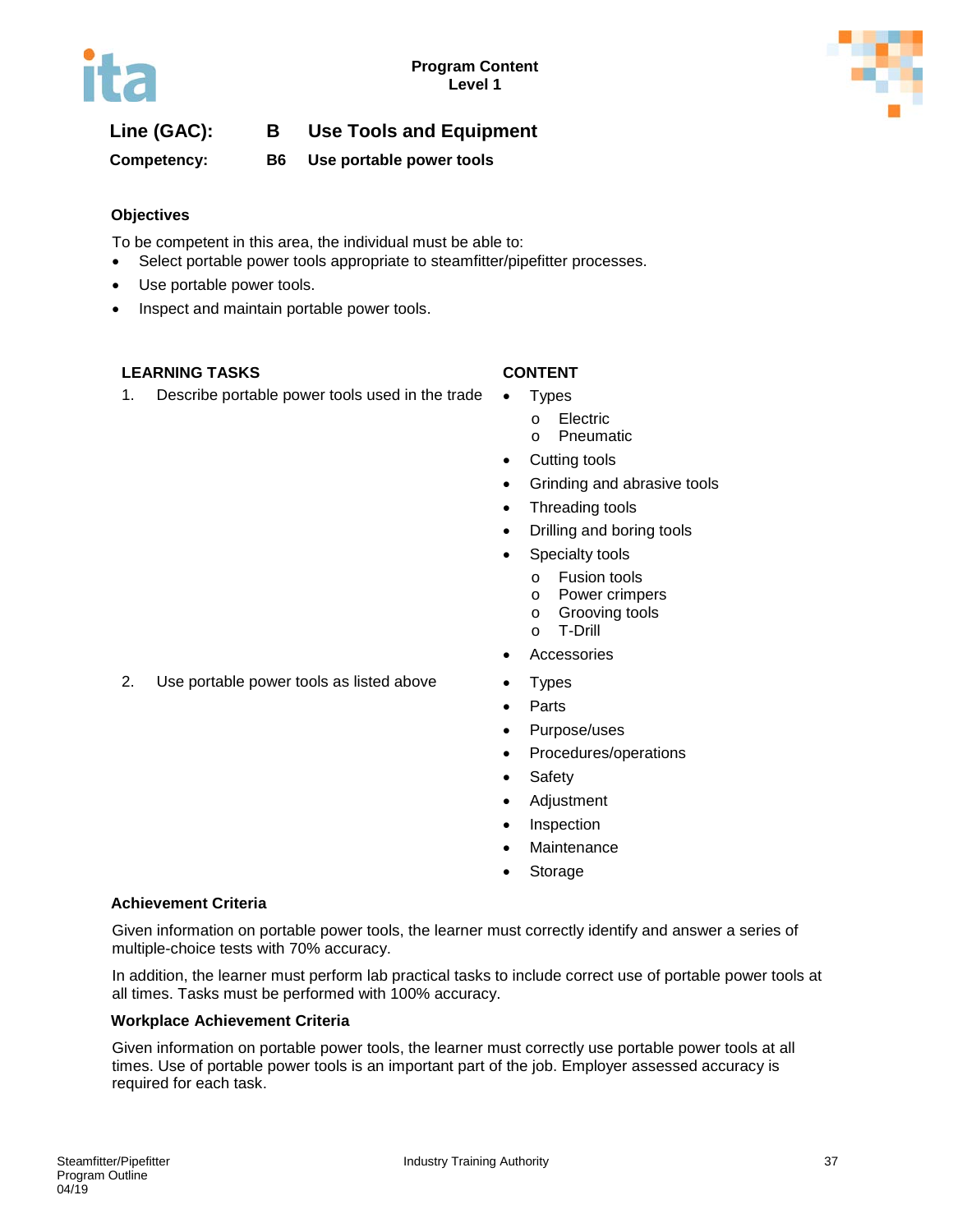

# **Line (GAC): B Use Tools and Equipment**

**Competency: B7 Use stationary power tools**

### **Objectives**

To be competent in this area, the individual must be able to:

- Select and use stationary power tools appropriate to the steamfitter/pipefitter trade.
- Inspect and maintain stationary power tools.

### **LEARNING TASKS CONTENT**

1. Describe stationary power tools used in the trade

- Cutting tools
- Grinding and abrasive tools
- Threading tools
- Drilling and boring tools
- Specialty tools
- Accessories
- Grooving tools
- 2. Use stationary power tools as listed above Types
	- Parts
	- Purpose/uses
	- Procedures/operations
	- Safety
	- Adjustment
	- Inspection
	- **Maintenance**
	- **Storage**

### **Achievement Criteria**

Given information on the use of stationary power tools, the learner must correctly identify and answer a series of multiple-choice tests with 70% accuracy.

In addition, the learner must perform lab practical tasks to include correct use of stationary power tools at all times. Tasks must be performed with 100% accuracy.

#### **Workplace Achievement Criteria**

Given information on stationary power tools, the learner must correctly use stationary power tools at all times. Use of the stationary power tools is an important part of the job. Employer assessed accuracy is required for each task.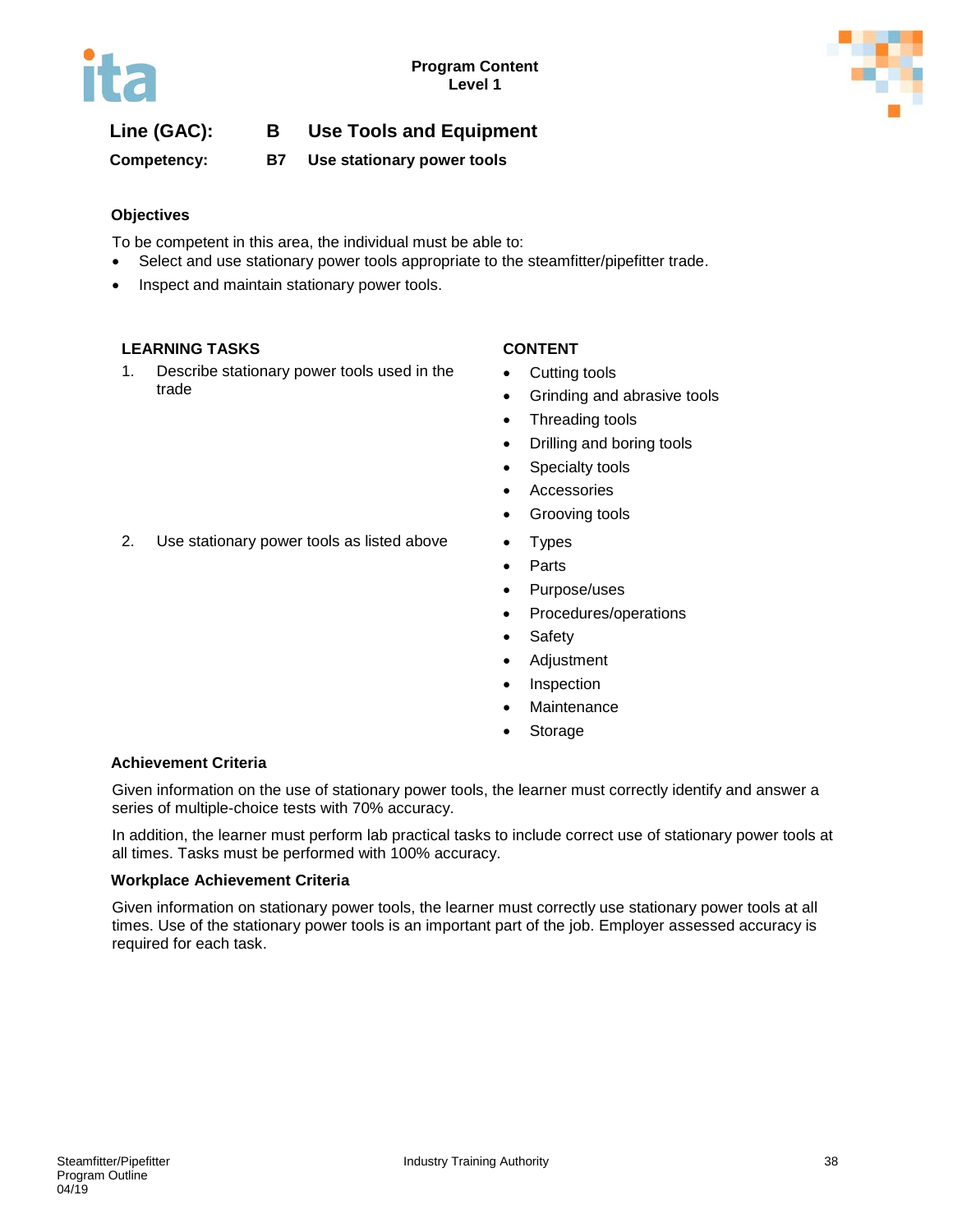



# **Line (GAC): C Organize Work**

**Competency: C1 Use mathematics and science (including electricity)**

#### **Objectives**

To be competent in this area, the individual must be able to:

• Use mathematics and science to solve problems in the steamfitter/pipefitter trade.

#### **LEARNING TASKS CONTENT**

1. Add, subtract, multiply and divide numbers • Whole numbers

- 
- Fractions
- Decimals
- Percentages
- -
- Rectangular tanks
- 
- US gallons
- Litres
- 
- 
- Volume
- Capacity
- Area
- Mass
- Weight
- Heat energy
	- o Kilowatts
	- o BTUs<br>o Gigaio
	- o Gigajoules<br>o Calories
	- **Calories**
- Temperature
	- o Fahrenheit
	- o Centigrade
	- o Kelvin<br>o Rankir Rankin
	-
	- **Pressure** 
		- o Absolute

#### 2. Use formulas to calculate area **•** Cross-sectional area of pipe

- 3. Use formulas to calculate volumes Cylinders
- 4. Use formulas to calculate capacity **•** Imperial gallons
- 5. Transpose formulas Processes
- 6. Perform conversions Length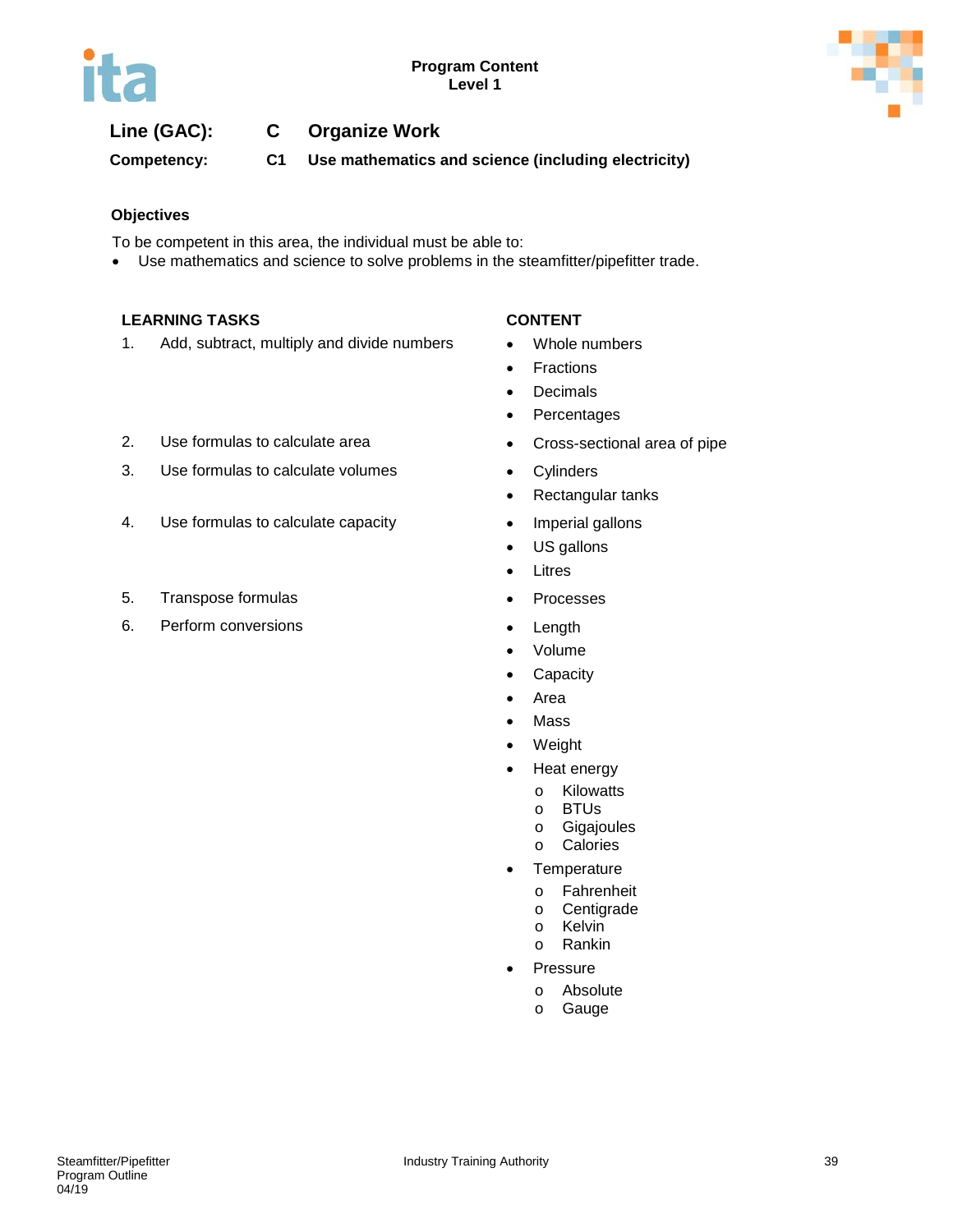

7. Calculate piping measurements • Terms

- - o Thread allowance<br>o Fitting allowance
	- Fitting allowance
	- o End to end
	- o End to centre
	- o Centre to centre
	- o Face to face
	- o End to back
	- o Back to back<br>o Socket depth
	- Socket depth
- **Calculations**
- Grades
- Elevations
- Benchmarks
- 
- Side opposite
- Side adjacent
- Calculator methods
- Table-based methods
- Equal spread
- Rolling
- Jumper
- 
- Cohesion
- Adhesion
- Tensile strength
- Ductility
- Malleability
- Elasticity
- Conductivity
- Heat properties
	- o BTUs
	- o Calories
	- o Gigajoules
	- o Specific Heat
- 
- Newtons
- Specific weight
- Specific gravity
- Hydraulics
- Hydrostatics
- 8. Use the Pythagorean theorem of right angles Hypotenuse
- 9. Calculate offsets using the applicable trigonometric function
- 10. Calculate the required measurements for a parallel piping offset
- 11. Define the properties of matter **•** Density

- 12. Use Pascal's theory of pressure and force Pounds
- 13. Use Archimedes' principles of displacement and floatation
- 14. Define mechanical advantage as it relates to fluid power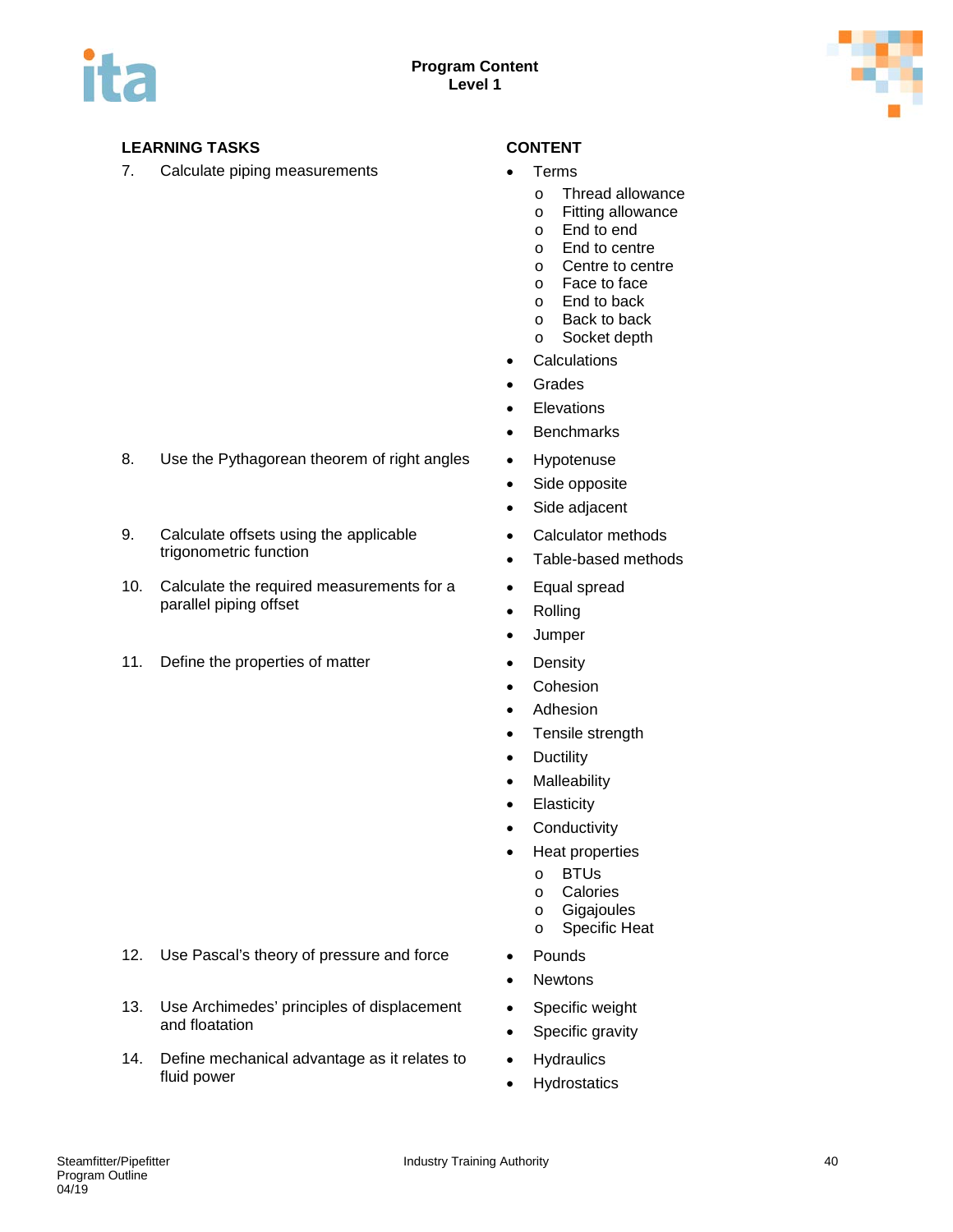

pressures

cooling

15. Describe factors that affect fluid flow in a piping system

16. Describe factors that affect gas volumes and

17. Calculate the expansion and contraction of various piping materials due to heating and

- Viscosity
- Laminar flow
- Turbulent flow
- **Velocity**
- Piping material
- Fittings
- Boyle's Law
- Charles Law
- Combined Gas Law
- Ferrous
- Non-ferrous
- Thermoplastic
- 18. Define methods of heat transfer **•** Conduction
	- **Convection**
	- Radiation
- 19. Perform heat load calculations **•** Sensible
	- Latent
	- Specific heat as it applies to change of state
	- Steam tables

#### **Achievement Criteria**

Given information on basic mathematics, formulas, conversions, calculations, Pythagorean theorem, trigonometrics properties of matter, Pascal's theory, Archimedes' principles, fluid flow, gas volume, expansion and contractions and methods of heat transfer, the learner must correctly identify and answer a series of multiple-choice tests with 70% accuracy.

In addition, the learner must perform lab practical tasks to include correct use of basic mathematics, formulas, conversions and calculations at all times. Tasks must be performed with 100% accuracy.

#### **Workplace Achievement Criteria**

Given information on basic mathematics, formulas, conversions, calculations, Pythagorean theorem, trigonometrics properties of matter, Pascal's theory, Archimedes' principles, fluid flow, gas volume, expansion and contractions and methods of heat transfer, the learner must correctly use mathematics and science to solve problems. Using science and mathematics to solve problems is an integral part of the job. Employer assessed accuracy is required for each task.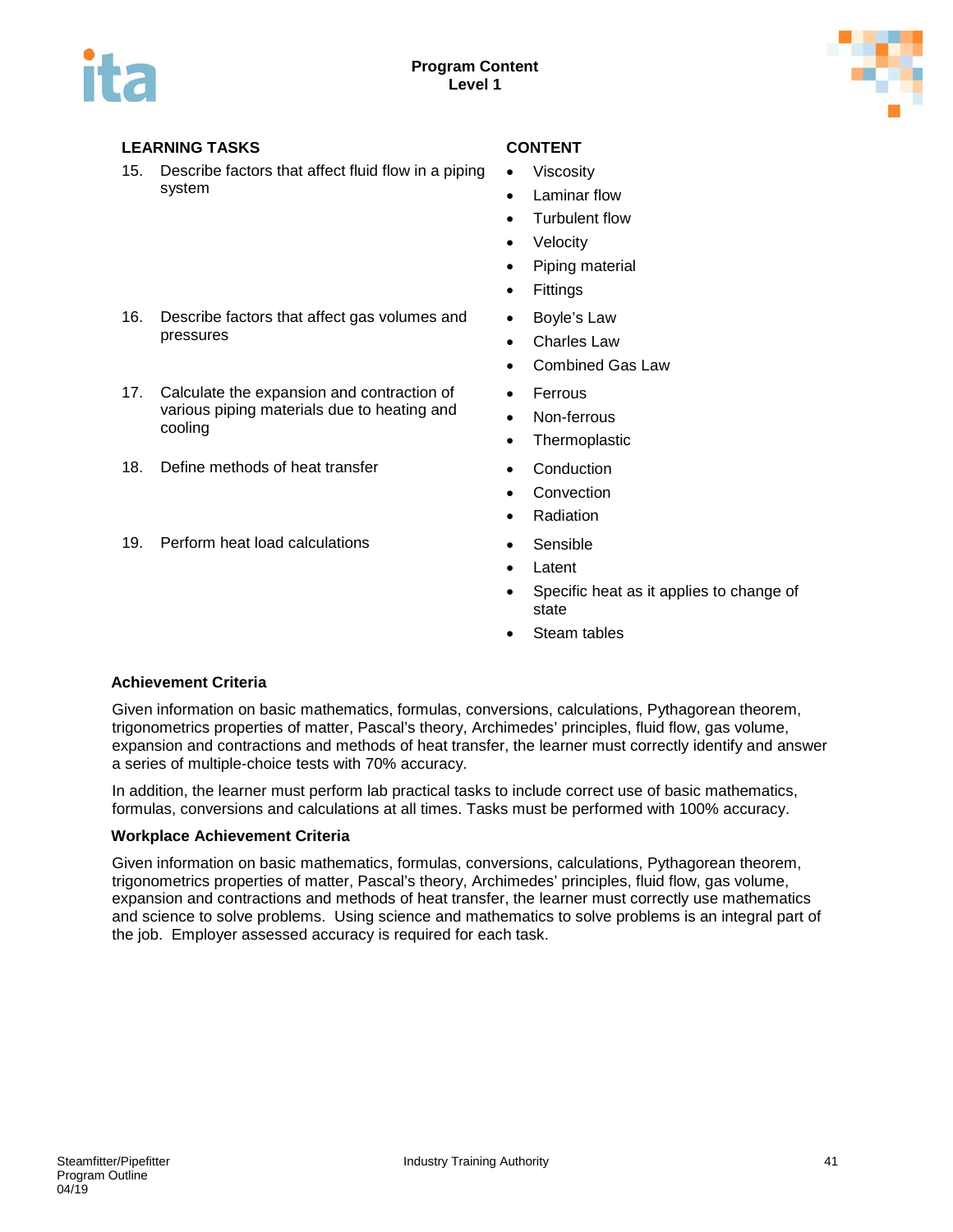

# **Line (GAC): C Organize Work**

**Competency: C2 Read drawings and specifications**

### **Objectives**

To be competent in this area, the individual must be able to:

- Use drafting tools.
- Use drafting symbols, lettering and line conventions.
- Convert between isometric and orthographic projections.
- Interpret information found on a set of drawings.
- Create both plan view and isometric drawings of a piping system.

### **LEARNING TASKS CONTENT**

1. Describe drafting tools and materials **•** Drawing boards

- 
- T-squares
- Triangles
- Protractors
- French curves
- Pencils
- Erasers and shields
- Scale rulers
- Compasses
- Dividers
- Templates
- 2. Use scale rulers to determine actual dimensions from a piping diagram • Scale rulers
- 3. Describe piping and fixture symbols currently used in the steamfitter/pipefitter trade
- Tees
- Wyes
- Flanges
- Elbows • Valves
- Hidden lines
- Object lines
- Border lines
- Center lines
- **Dimension lines**
- **Extension lines**
- **Phantom lines**

# 4. Describe lettering and dimensioning of piping diagrams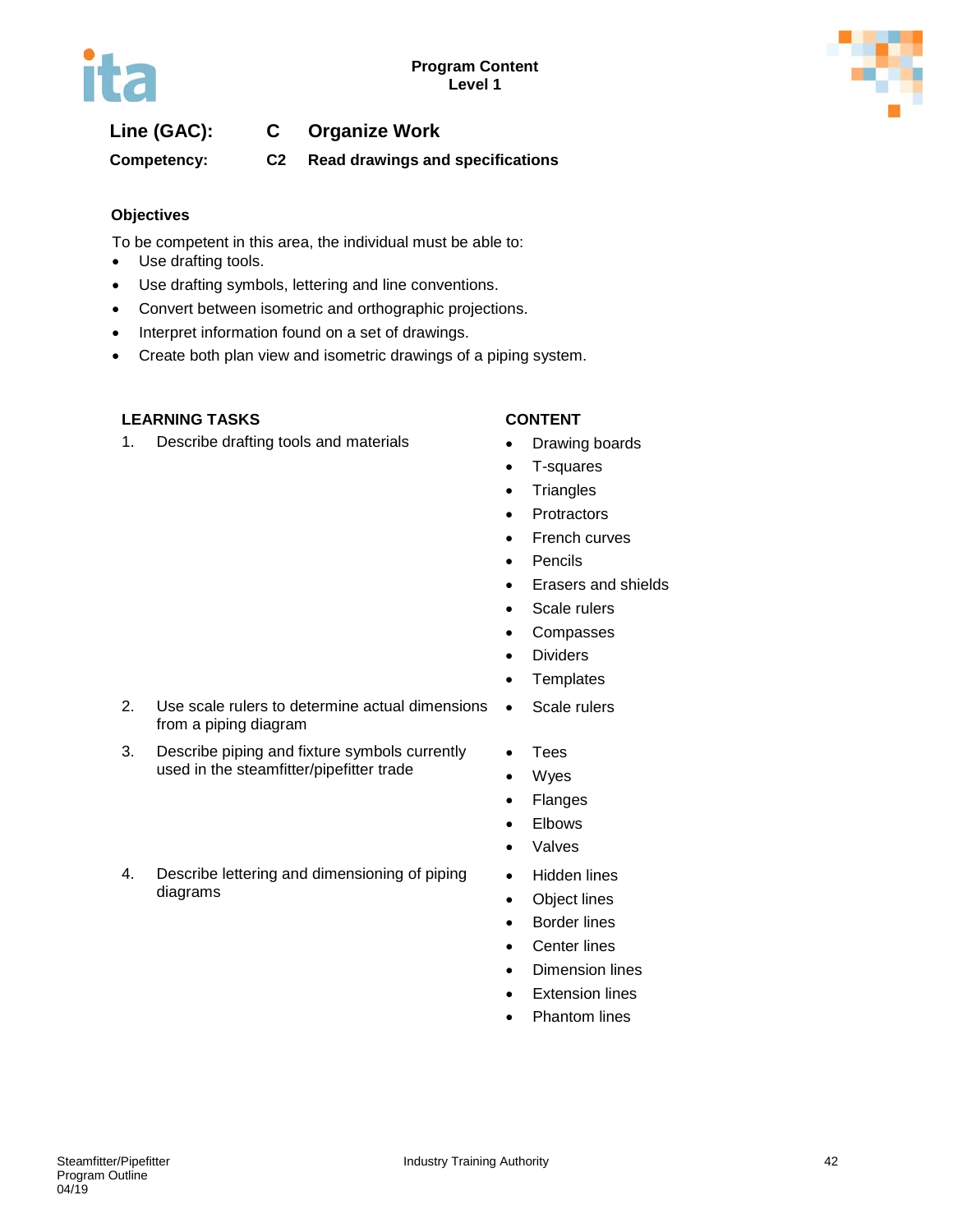

5. Describe drawing projections • Isometric

- 
- Orthographic
- Oblique
- **Views**
- 6. Use drawing projections Isometric
	- Orthographic
	- Conversion from one to the other
- 7. Use tools to sketch irregular shapes French curves
	- Templates
	- Compasses
	- Splines
	-
	- Line type
	- Information to be contained
	- Detail required
	- Dimensioning
	- Pipe sizing

### 8. Create isometric drawings of piping systems • Lettering

#### **Achievement Criteria**

Given information on drafting tools, symbols, lettering and line conventions, the learner must correctly identify and answer a series of multiple-choice tests with 70% accuracy.

In addition, the learner must perform lab practical tasks to include correct use of drafting tools at all times. Tasks must be performed with 100% accuracy.

#### **Workplace Achievement Criteria**

Given information on drafting tools, symbols, lettering and line conventions, the learner must correctly use drafting tools to create plan view and isometric drawings of a piping system. Using drafting tools to create drawings and plans is a highly important part of the job. Employer assessed accuracy is required for each task.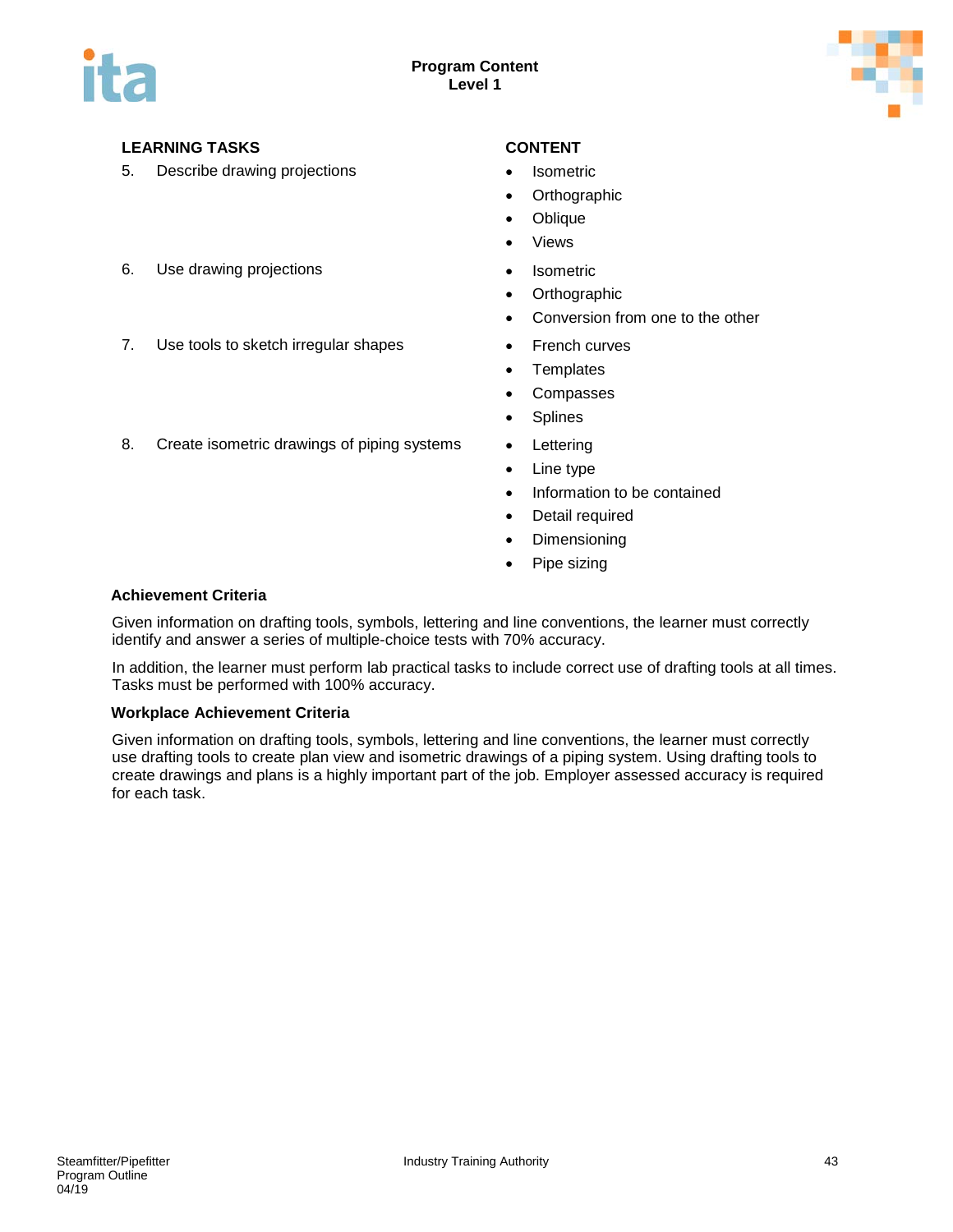

# **Line (GAC): C Organize Work**

**Competency: C3 Use codes, regulations and standards**

#### **Objectives**

To be competent in this area, the individual must be able to:

- Identify codes and standards encountered in the steamfitter/pipefitter trade.
- Identify various environmental agencies that affect the steamfitter/pipefitter and plumbing trades.

#### **LEARNING TASKS CONTENT**

1. Identify code, standards and organizations affecting the steamfitter/pipefitter trade

- American National Standards Institute (ANSI)
- American Society of Heating, Refrigeration and Air-Conditioning Engineers (ASHRAE)
- American Society of Testing and Materials (ASTM)
- American Water Works Association (AWWA)
- National Standard of Canada (CAN)
- Canadian Commission on Building and Fire Codes (CCBFC)
- Canadian Gas Association (CGA)
- Canadian General Standards Board (CGSB)
- Canadian Standards Association (CSA)
- National Building Code of Canada (NBC)
- National Fire Protection Association (NFPA)
- Underwriters' Laboratories of Canada (ULC)
- Municipal bylaws
	- o Permits
- Health Act
- Safety Standards Act
- Leadership in Energy and Environmental Design (LEED)
- American Society of Mechanical Engineers (ASME)
- 2. Describe where the above codes and standards are applied within the steamfitter/pipefitter trade
- Planning
- **Installation**
- Maintenance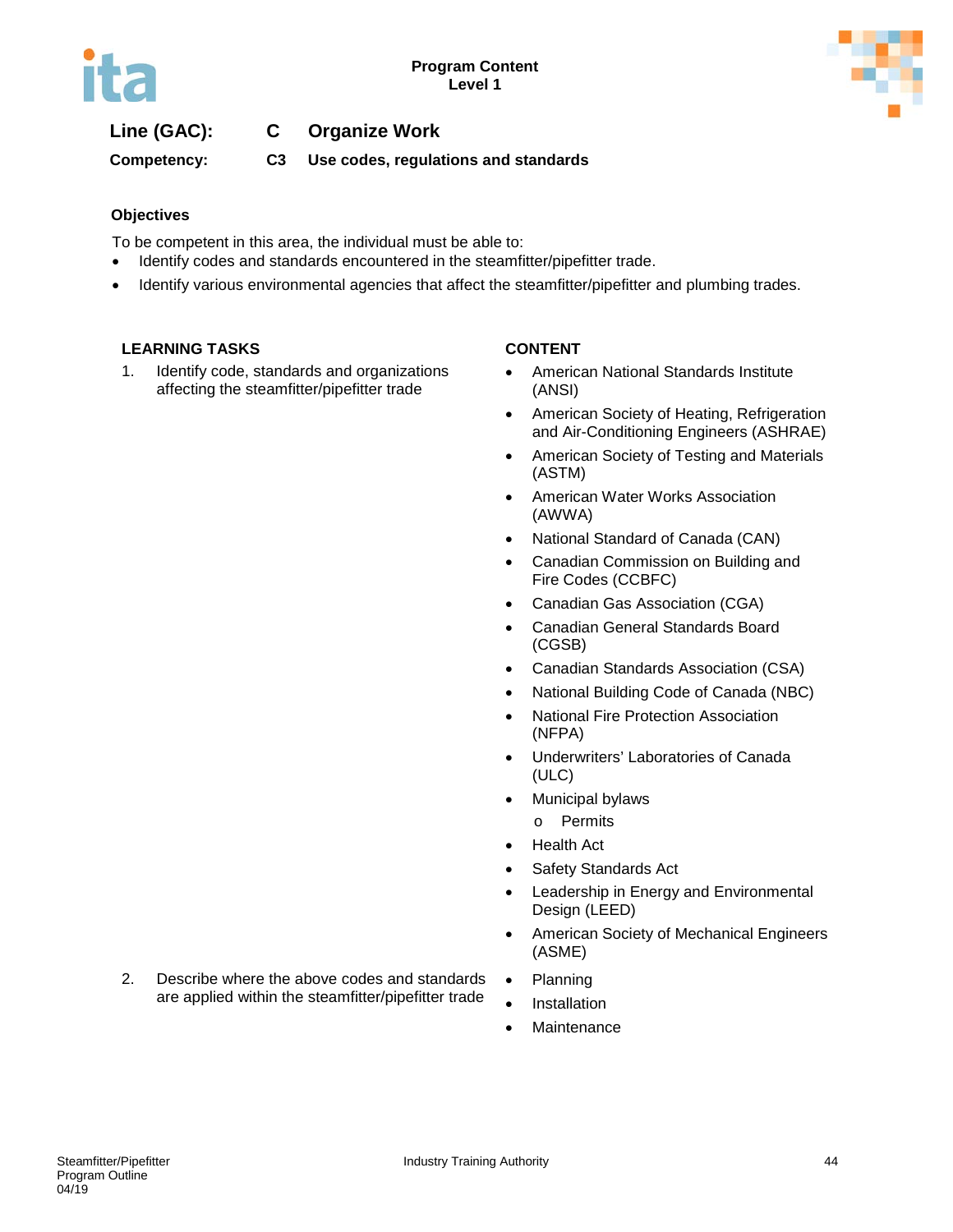



#### **Achievement Criteria**

Given information on code, standards and organizations that affect the steamfitter/pipefitter trade, the learner must correctly identify and answer a series of multiple-choice tests with 70% accuracy.

#### **Workplace Achievement Criteria**

Given information on code, standards and organizations that affect the steamfitter/pipefitter trade, the learner must correctly use codes and standards and be aware of the various environmental agencies that affect the trade. Employer assessed accuracy is required for each task.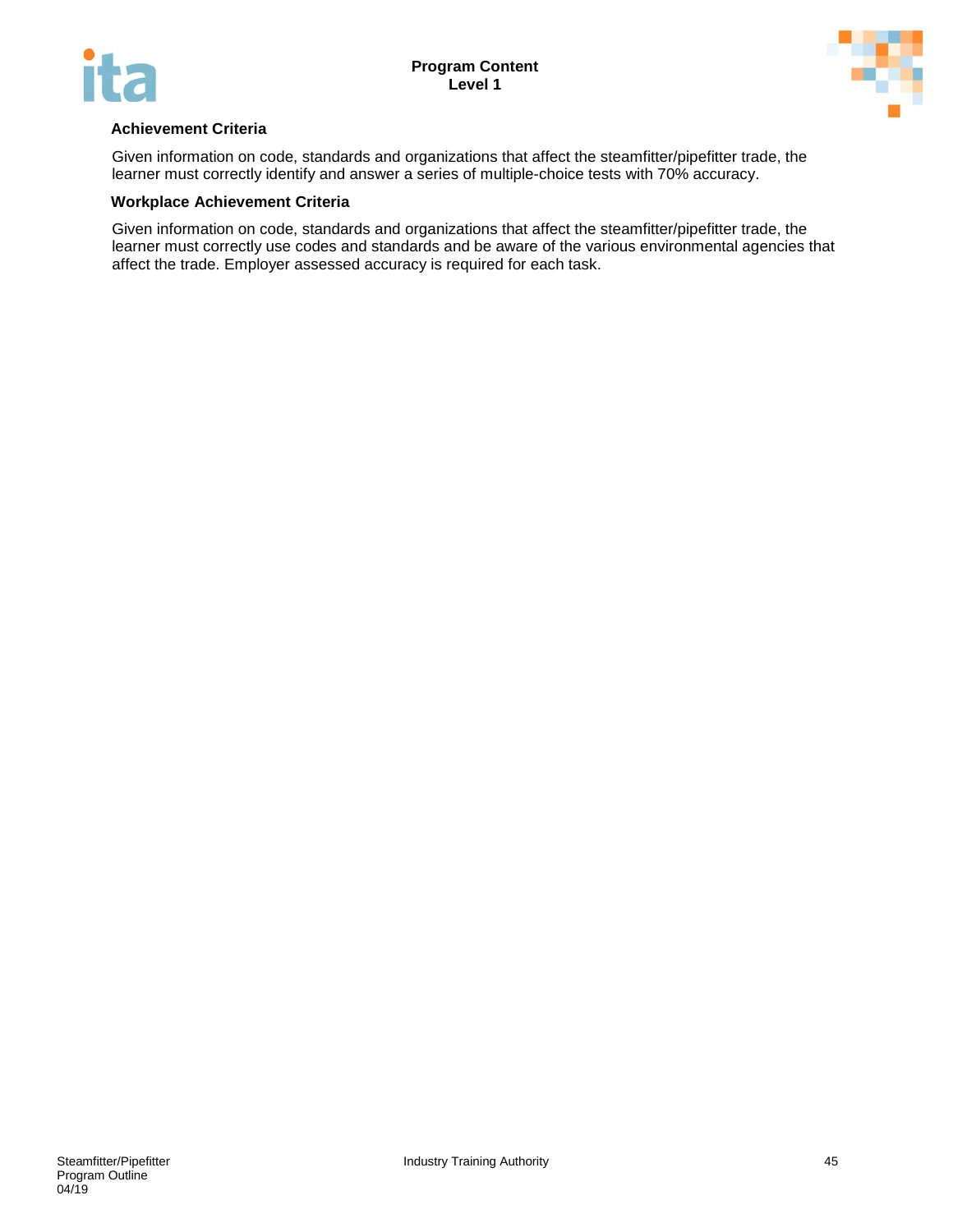

# **Line (GAC): C Organize Work**

**Competency: C4 Use manufacturer and supplier documentation**

### **Objectives**

To be competent in this area, the individual must be able to:

- Describe documentation encountered in the steamfitter/pipefitter trade.
- Describe information contained in manufacturer and supplier documentation.
- Describe how to use the internet to source manufacturer's documentation.

### **LEARNING TASKS CONTENT**

1. Describe documentation encountered in the steamfitter/pipefitter trade

2. Describe information contained in manufacturer

and supplier documentation

- Tool and equipment documentation
- Material Safety and Data Sheets (MSDS)
- System component documentation
- Proprietary product documentation
- Certification agencies
- Installation instructions and requirements
- Operation and maintenance manuals
- Product specifications
- Warranty information
- 3. Source and use manufacturer's documentation Manufacturer's web-sites
	- Search engines
	- Archival sources
	- On-site documentation

#### **Achievement Criteria**

The learner must perform lab practical tasks to include correct interpretation of manufacturer and supplier documentation at all times. Tasks must be performed with 90% accuracy.

#### **Workplace Achievement Criteria**

Given information on manufacturer and supplier documentation, the learner must correctly use supplied documentation and information and use the internet to source manufacturer's documentation. Use of available documentation and information is an important part of the job. Employer assessed accuracy is required for each task.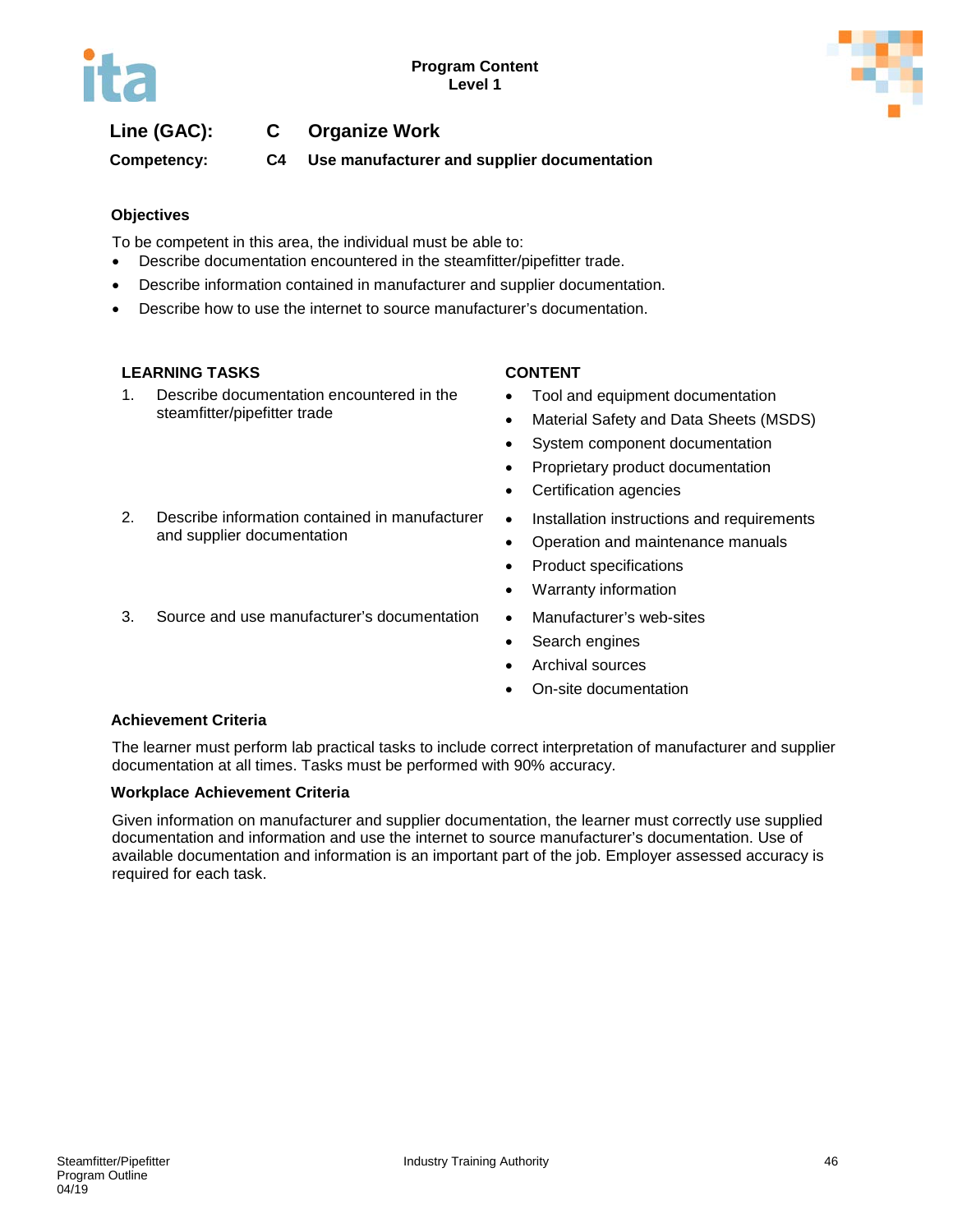



**Competency: D1 Join pipe**

### **Objectives**

To be competent in this area, the individual must be able to:

- Describe piping and tubing materials used in the steamfitter/pipefitter trade.
- Join tubing and piping.

### **LEARNING TASKS CONTENT**

1. Describe piping and tubing materials • Copper pipe and tubing

- 
- Cast iron soil and pressure
- Brass pipe and tubing
- 2. Describe the method of manufacture Copper pipe and tubing
	- Cast iron pipe
- 3. Describe methods of pipe support Types
	- o Hangers
	- o Supports
	- o Seismic<br>o Anchors
	- **Anchors**
	- o Guides
	- o Slide plates
	- Compatibility with piping
	- Size
	- Spacing
	- **Fasteners** 
		-
		- o Beam clamps<br>o Drop-in ancho Drop-in anchors
		- o Draw bolts
		- o Toggle bolts
	- Interferences
	- Insulation thickness
	- Elevation of hangers
	- Attachment methods
	- Tools and equipment
	- - o Heat tape<br>o Frost boxe
		- Frost boxes
		- o Circulating pumps
	- Ultraviolet protection
	- Corrosion protection
		- o Coatings
		- o Tape

- 4. Describe methods of protecting piping Frost protection
- 
-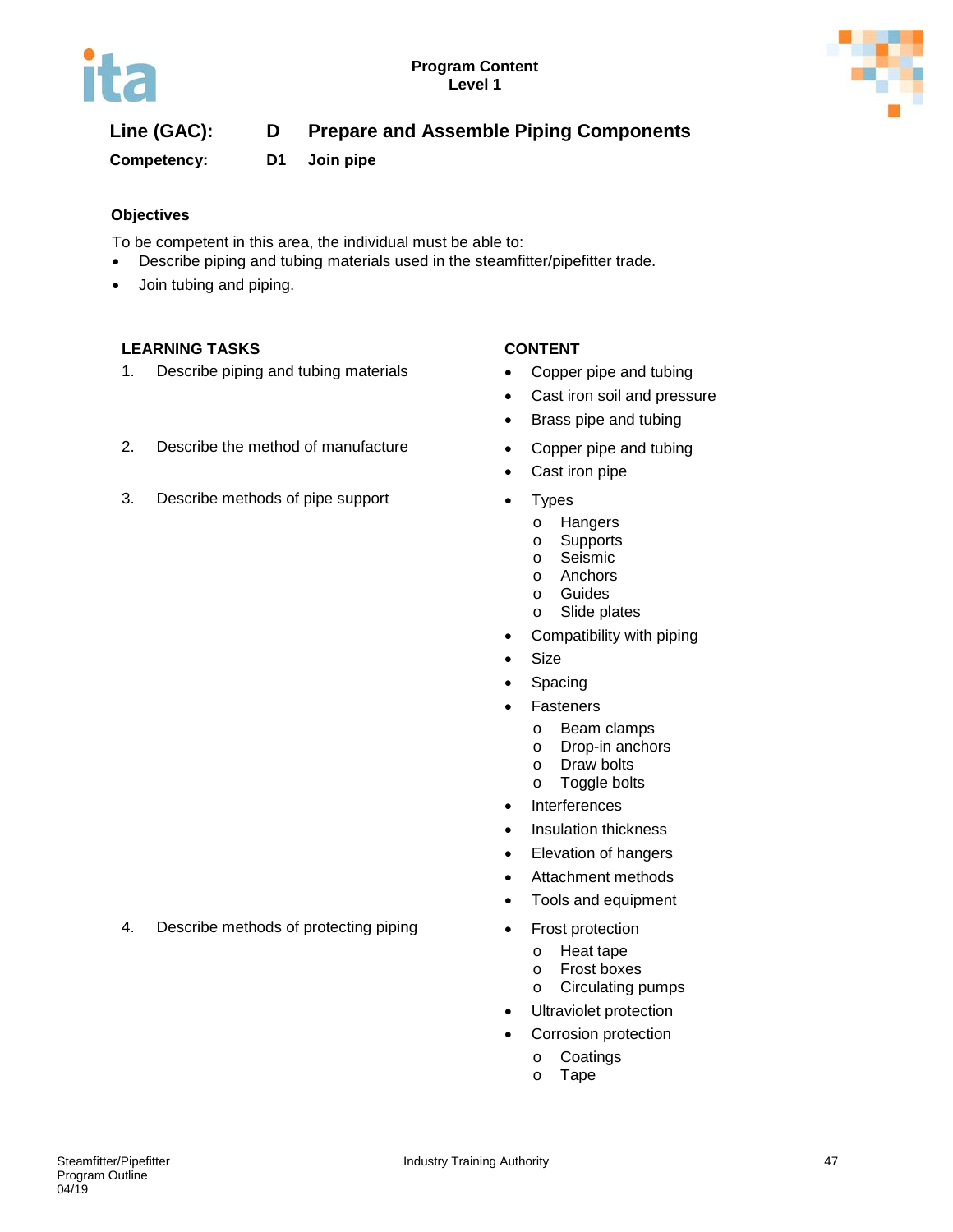

#### 5. Describe the inspection of pipe before installation

6. Describe the installation of tubing and pipe • Types

- Physical damage
	- o Protective plates<br>
	o Sleeving
	- Sleeving
	- o Metal stud grommets
- Protective measures
	- o Insulating<br>o Water trea
	- o Water treatment<br>
	o Dielectric protect
	- Dielectric protection
- Potential defects
	- o Pin holes
	- o Cracked fittings<br>o Bent ends
	- o Bent ends<br>o Uneven ca
	- Uneven casting
	- o Damaged pipe and coatings
- Environmental effects
- Inspection techniques
	- o Visual
	- o Sounding of cast iron pipe and fittings
- Interpretation of markings
- Checking against specifications
- 
- Sizes
- Uses
- Hazards
- Safety
- Measuring procedures
- Selection for application
- Calculations
	- o Length<br>o Fitting
	- o Fitting allowances<br>o Offsets
	- o Offsets<br>o Gain or
	- Gain or loss
- Cutting
- Bending
- Joining methods
- Common fitting angles
- Tools and equipment
- 7. Install tubing and pipe **•** Install tubing and pipe in a practical shop exercise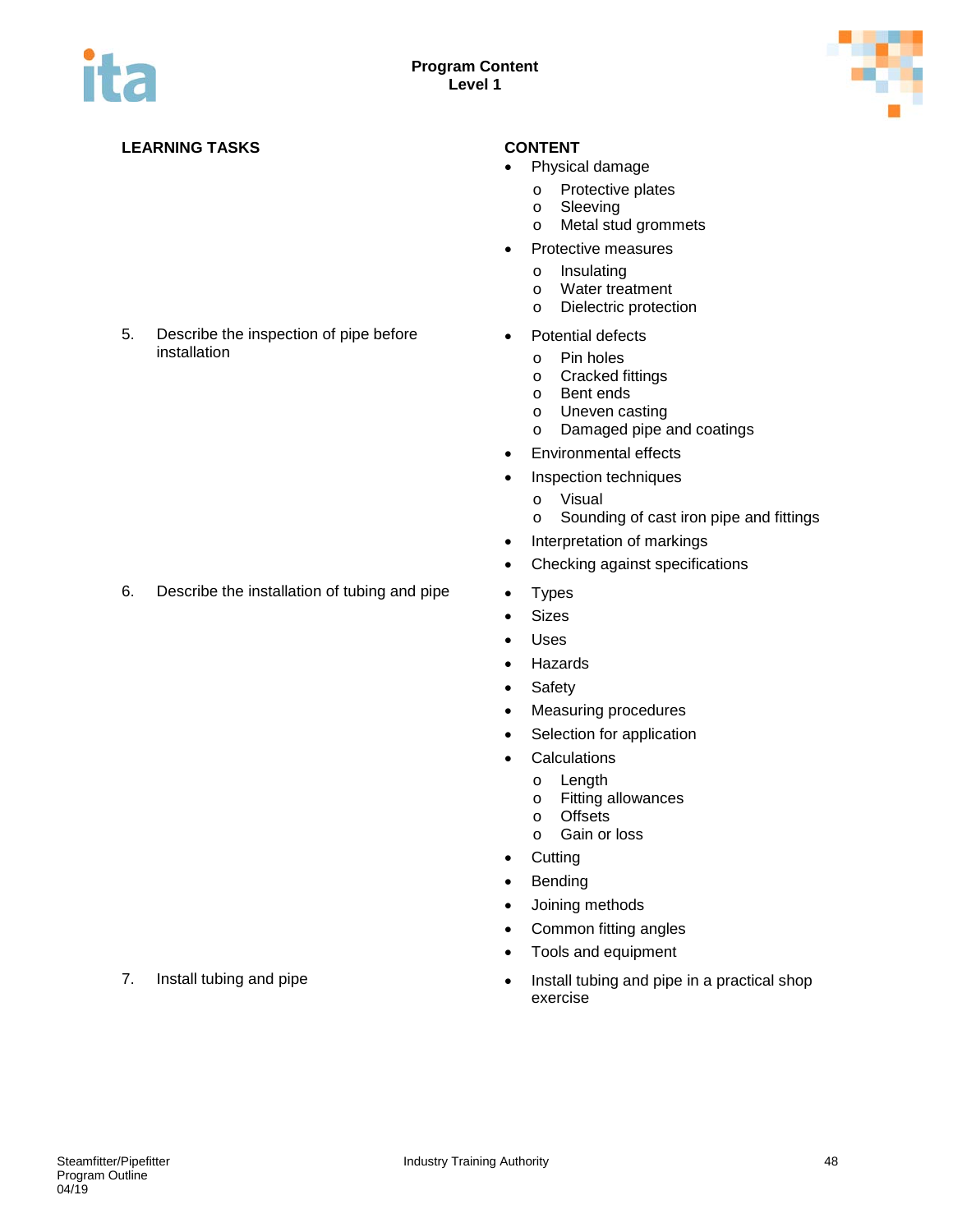



#### **Achievement Criteria**

Given information on piping and tubing material, methods of manufacture, types of pipe support and methods of support, the learner must correctly identify and answer a series of multiple-choice tests with 70% accuracy.

In addition, the learner must perform lab practical tasks to include correct selection of appropriate pipe, pipe support, methods of protecting the pipe, pre-installation inspection and installation of pipe at all times. Tasks must be performed with 90% accuracy.

#### **Workplace Achievement Criteria**

Given information on piping and tubing material, methods of manufacture, types of pipe support and methods of support, the learner must join piping and tubing. Joining piping and tubing is an integral part of the job. Employer assessed accuracy is required for each task.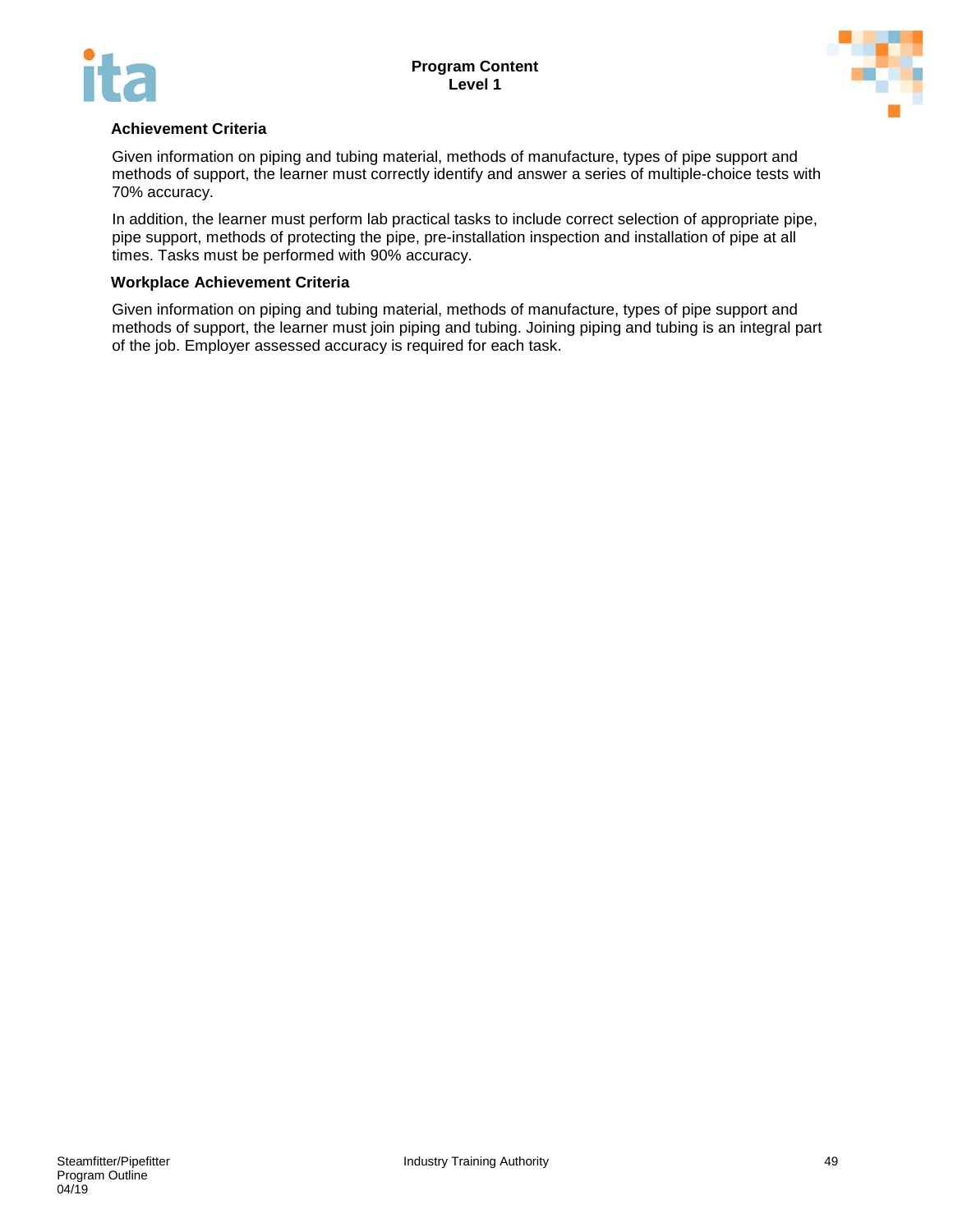

**Competency: D2 Select and install valves**

### **Objectives**

To be competent in this area, the individual must be able to:

- Describe valves used in the steamfitter/pipefitter trade.
- Select and install valves.

### **LEARNING TASKS CONTENT**

1. Describe basic valve types • Types

- 
- **Purpose**
- **Materials**
- Seating design
- Orientation
- Temperature limitations
- Pressure limitations
- Applications
- **Specifications**
- Special purpose
	-
	- o Pressure relief<br>o Temperature re Temperature relief
	- o Pressure reducing/Regulator
- 2. Describe the methods of installing valves Selection
	- o Applications<br>
	o Specification
	- o Specifications<br>o Pressure limita
	- **Pressure limitations**
	- **Orientation**
	- Installation requirements
- 3. Select and install valves **•** Select and install valves in a practical shop exercise
- 

#### **Achievement Criteria**

Given information on valves, and valve installation methods, the learner must correctly identify and answer a series of multiple-choice tests with 70% accuracy.

In addition, the learner must perform lab practical tasks for correct selection and installation of various valves. Tasks must be performed with 90% accuracy.

#### **Workplace Achievement Criteria**

Given information on valves, and valve installation methods, the learner must select and install valves. Selecting and installing valves is an important part of the job. Employer assessed accuracy is required for each task.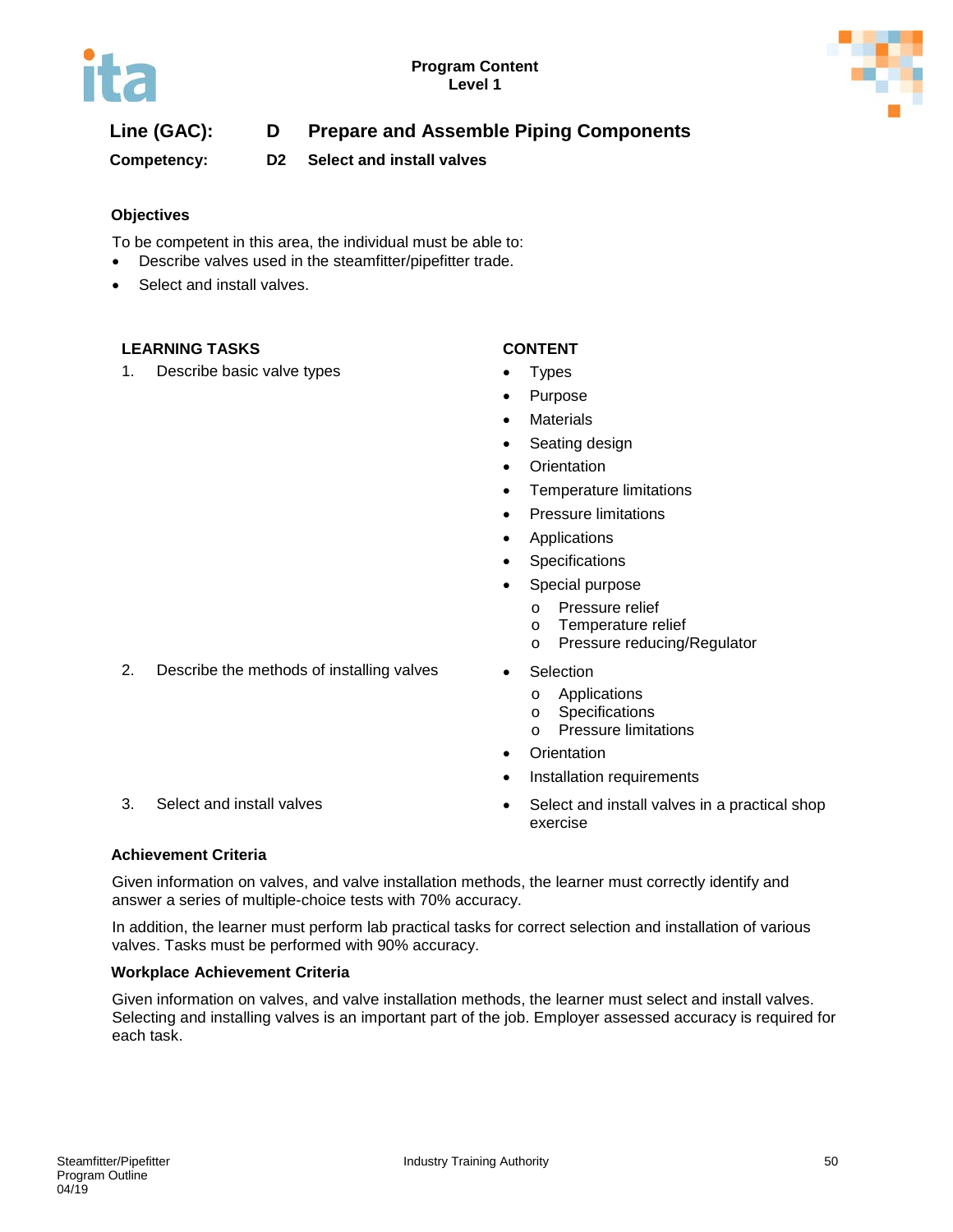

**Competency: D3 Select and install fittings**

### **Objectives**

To be competent in this area, the individual must be able to:

- Describe fittings and connection methods used in the steamfitter/pipefitter trade.
- Select and install fittings.

#### **LEARNING TASKS CONTENT**

1. Describe fittings used in the steamfitter/pipefitter trade

- Purpose
- **Types**
- **Applications**
- **Limitations**
- 2. Describe connection methods of fittings Welded
	- Threaded
	- Compression
	- **Flared**
	- Soldered/brazed
	- **Mechanical**
	- Solvent welded
- 3. Describe considerations in selecting fittings Applications
	- Specifications
- 4. Select and install fittings **•** Select and install fittings in a practical shop exercise

### **Achievement Criteria**

Given information on fittings and how to select and connect them, the learner must correctly identify and answer a series of multiple-choice tests with 70% accuracy.

In addition, the learner must perform lab practical tasks to select and install fittings. Tasks must be performed with 90% accuracy.

#### **Workplace Achievement Criteria**

Given information fittings and how to select and connect them, the learner must correctly select and connect various types of fittings. Selecting and installing valves is an important part of the job. Employer assessed accuracy is required for each task.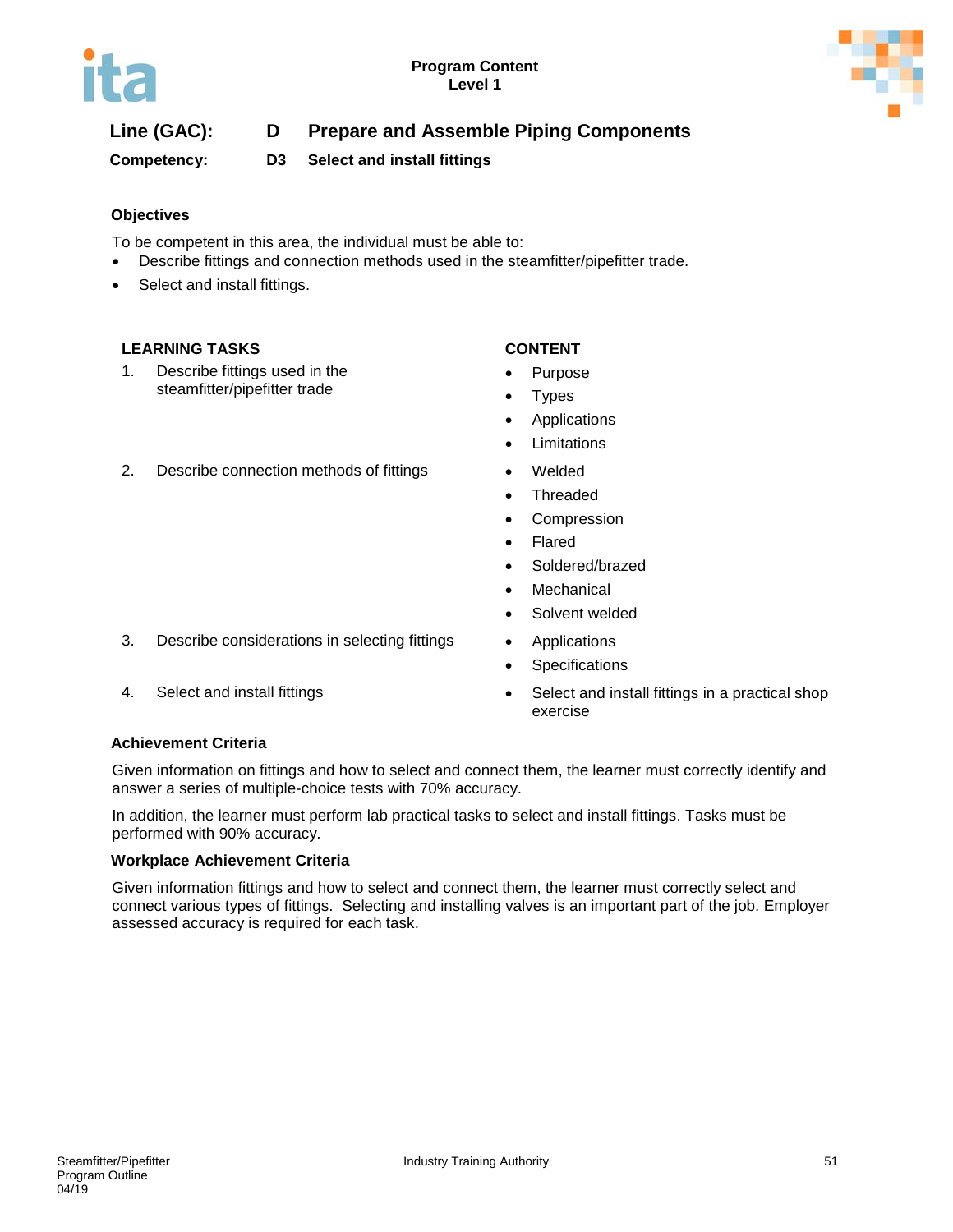

**Competency: D4 Describe methods of penetrating structures**

### **Objectives**

To be competent in this area, the individual must be able to:

Describe acceptable methods of structure penetration.

### **LEARNING TASKS CONTENT**

1. Describe considerations when making penetrations in structures

- Structural integrity
- Fire separation
- Interference with other building components and systems
- Hidden components behind the surface
- Electrical wiring
- Reinforcing bars
- Piping
- Post tension cables
- Sleeve installation
	- o Fabrication<br>o Timing
	- Timing
	- o Sealing around
		- − Fire stopping
		- − Water-proofing
		- − Isolating groundwater
		- − Protecting pipe
		- − Preventing oxidation
	- o Sizing
	- o Positioning
	- o Fastening<br>o Protection
	- Protection during concrete pour
- BC Building Code
- Manufacturer's literature
- Fire stopping
	- o Doughnut type<br>o Gasket type
	- Gasket type
	- o Caulking<br>o Mineral v
	- **Mineral wool**
- Fire rating requirements
- Required gaps
- Codes, specifications and requirements
- Fastening or wrapping fire stopping to pipes
- Sealing of vertical and horizontal penetrations
- Selection of sealants according to specifications

2. Describe acceptable methods of structure penetration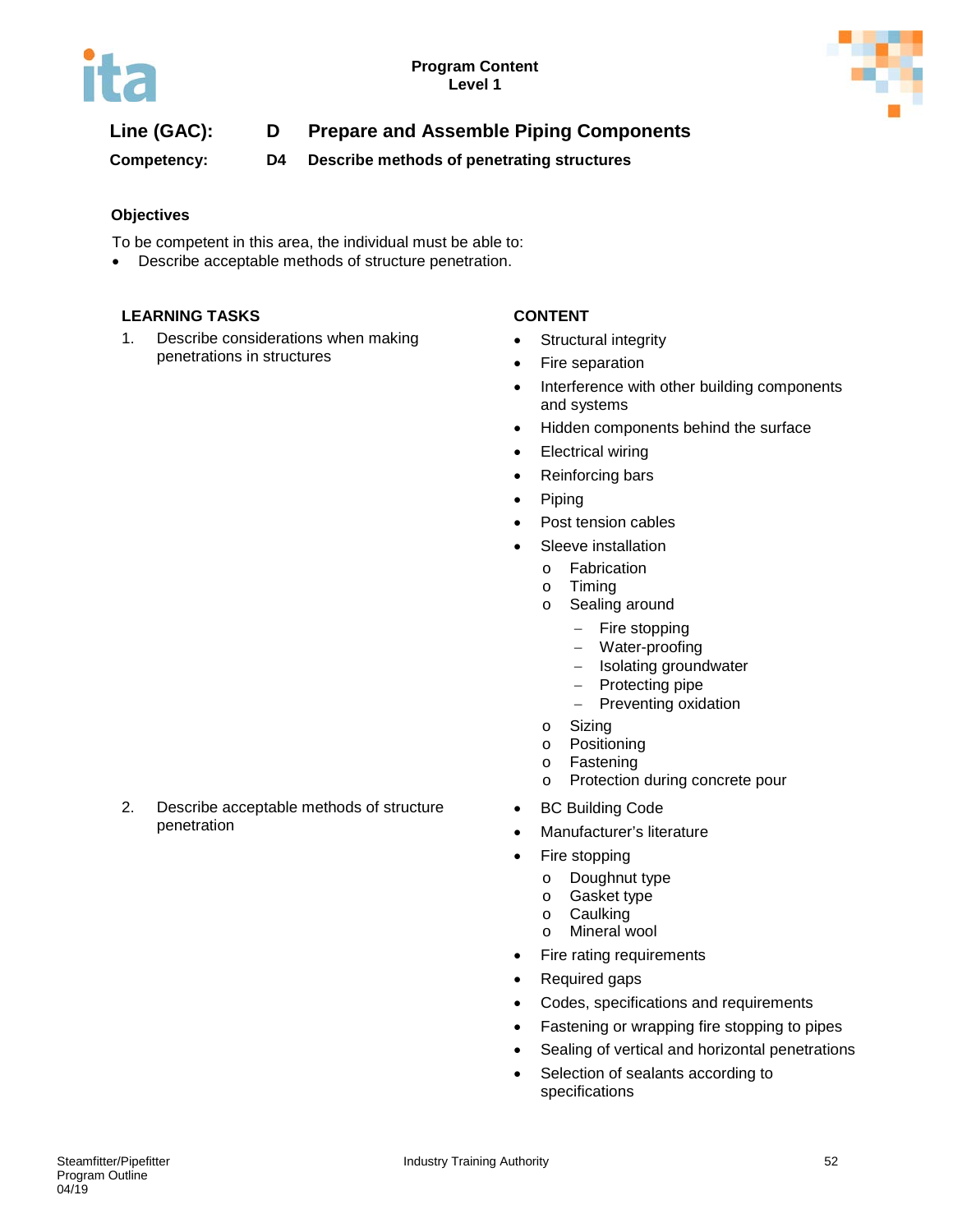



#### **Achievement Criteria**

Given information on considerations when making penetrations in structures and acceptable methods of structure penetration, the learner must correctly identify and answer a series of multiple-choice tests with 70% accuracy.

#### **Workplace Achievement Criteria**

Given information on considerations when making penetrations in structures and acceptable methods of structure penetration, the learner must correctly describe structure penetration according to BC Building Code. Employer assessed accuracy is required for each task.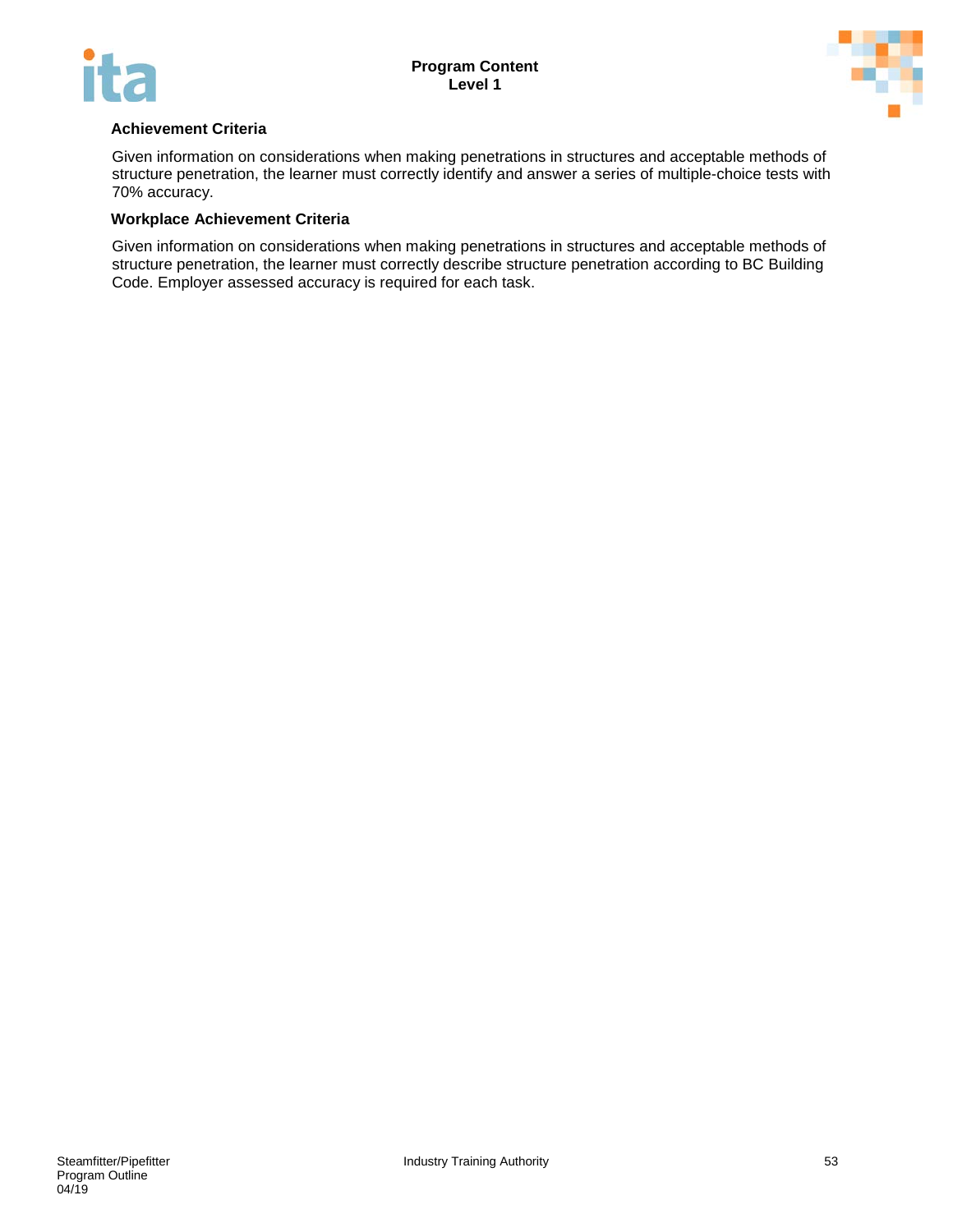



# **Level 2 Steamfitter/Pipefitter**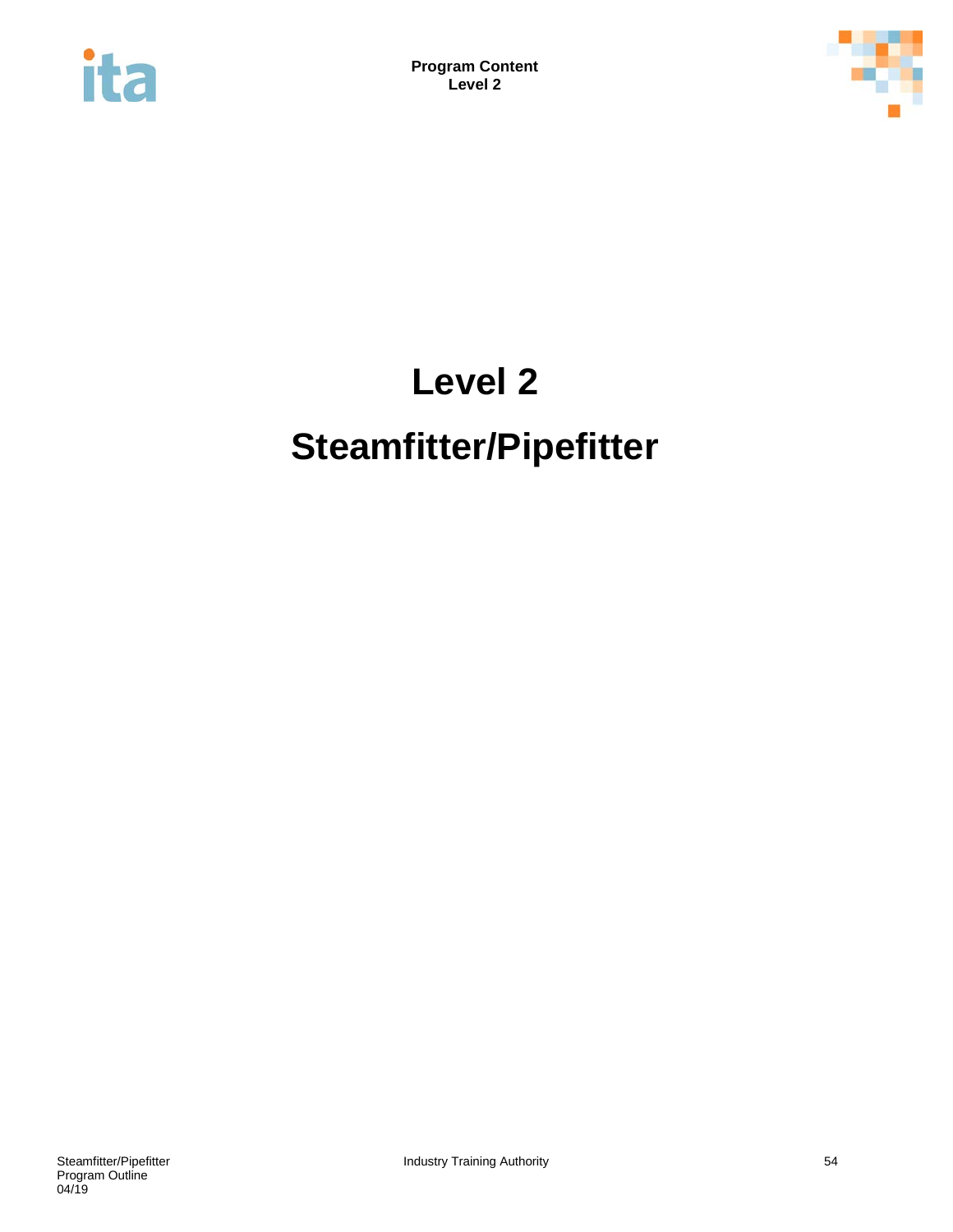

# **Line (GAC): B Use Tools and Equipment**

**Competency: B4 Use measuring and leveling tools**

### **Objectives**

To be competent in this area, the individual must be able to:

Use measuring and leveling equipment.

#### **LEARNING TASKS CONTENT**

- 1. Describe leveling equipment used in the steamfitter/pipefitter trade to establish elevations
- 2. Use measuring and leveling equipment to establish elevations

- Builder's level
- Laser levels
- Laser measuring tools
- Level rods and scales
- Plumb bob
- Rules and squares
- Grade and pitch calculations
- **Procedures**
- Manufacturers documentation
- Inspection
- Adjustment
- **Maintenance**
- **Storage**

#### **Achievement Criteria**

Given information on leveling equipment and the use of leveling equipment to establish elevations, the learner must correctly identify and answer a series of multiple-choice tests with 70% accuracy.

In addition, the learner must perform lab practical tasks to use measuring and leveling equipment. Tasks must be performed with 90% accuracy.

#### **Workplace Achievement Criteria**

Given information on leveling equipment and the use of leveling equipment to establish elevations, the learner must correctly establish elevations taking into consideration grade and pitch calculations and appropriate procedures. Use of leveling and measuring equipment is an important part of the job. Employer assessed accuracy is required for each task.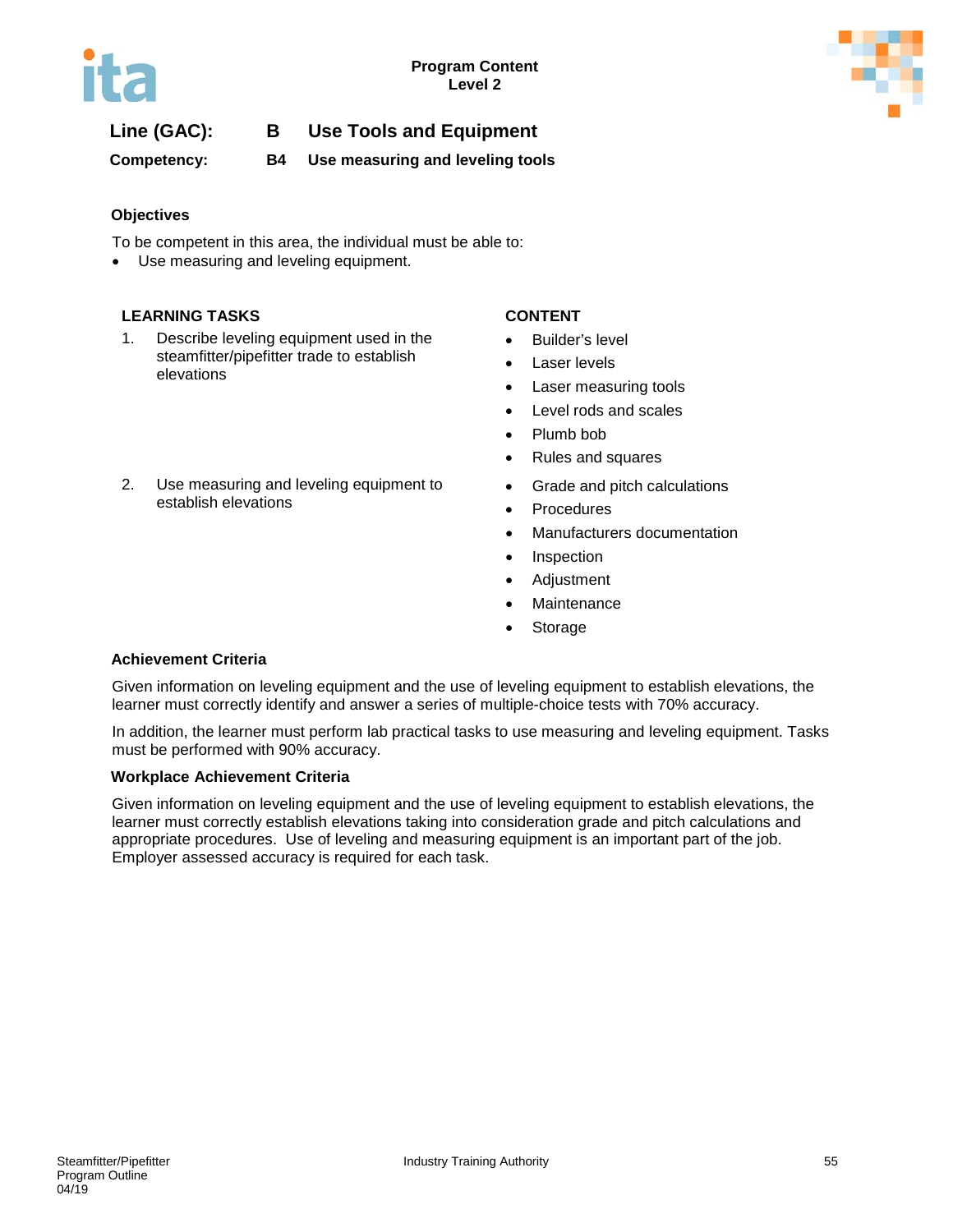

# **Line (GAC): B Use Tools and Equipment**

**Competency: B5 Use rigging and hoisting equipment**

### **Objectives**

To be competent in this area, the individual must be able to:

• Select and use hoisting, lifting and rigging equipment.

#### **LEARNING TASKS CONTENT**

1. Identify and interpret WorkSafeBC regulations • Scaffolding

2. Describe equipment used to work from height when performing hoisting and rigging in the

3. Use hoisting, lifting and rigging equipment in a multi-point lift for piping installation

steamfitter/pipefitter trade

- 
- Shoring
- Rigging
- Confined spaces
- Combustibles
- Ladders
- Safety harnesses, lines etc.
- Slings
- Working loads of ropes
- Ladders
- Scaffolding
- Shoring
- Pneumatic, hydraulic and electric lifts
- Elevated work platforms
- Certification requirements
- Estimation of weights
- Equipment capacities
- Equipment selection
- Lifting location
- Operating procedures
- Communication/hand signals
- Securing of loads
- Equipment inspection
- Equipment maintenance
- Equipment storage
- Disposal procedures
- Centre of gravity
- Load orientation
- Multi-point pick

04/19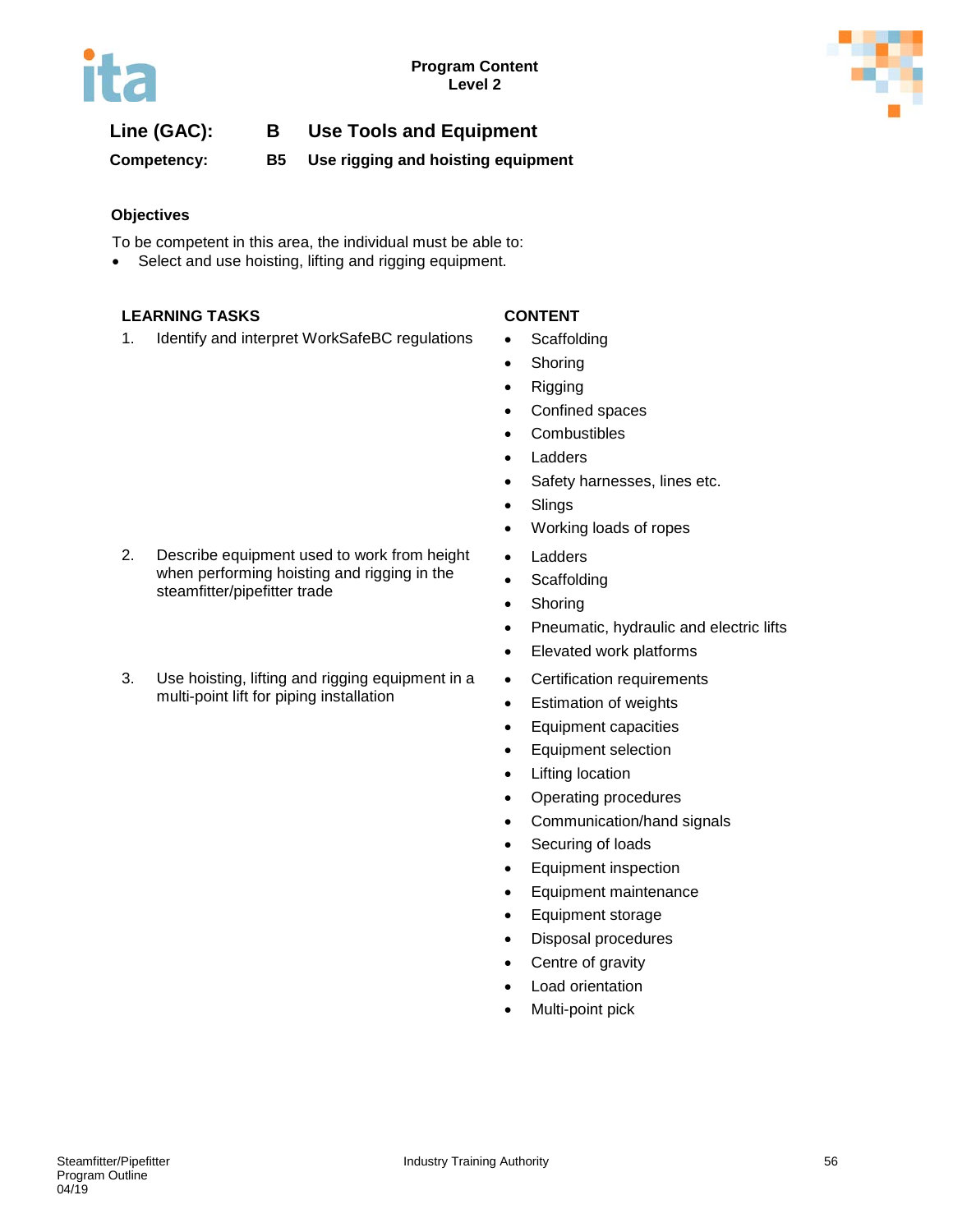



#### **Achievement Criteria**

Given information on WorkSafeBC regulations for rigging and hoisting equipment, equipment used when working from a height, and use of rigging and hoisting equipment to install pipe, the learner must correctly identify and answer a series of multiple-choice tests with 70% accuracy.

In addition, the learner must perform lab practical tasks to interpret regulations and use rigging and hoisting equipment. Tasks must be performed with 100% accuracy.

#### **Workplace Achievement Criteria**

Given information on WorkSafeBC regulations for rigging and hoisting equipment, equipment used when working from a height, and use of rigging and hoisting equipment to install pipe, the learner must correctly apply WorkSafeBC regulations and select and use hoisting, rigging and lifting equipment. Use of hoisting, rigging and lifting equipment is an important part of the job. Employer assessed accuracy is required for each task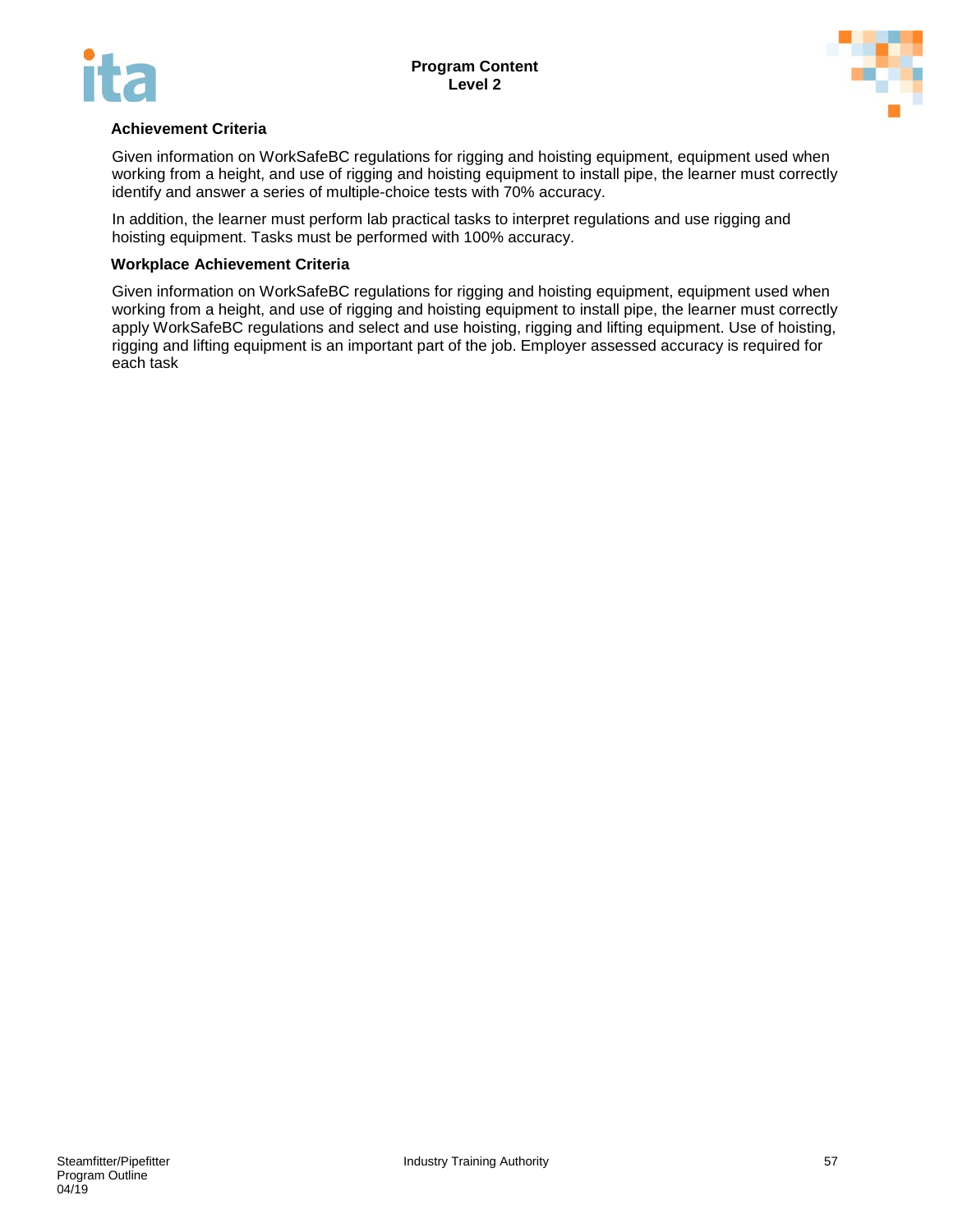



# **Line (GAC): C Organize Work**

**Competency: C1 Use mathematics and science (including electricity)**

#### **Objectives**

To be competent in this area, the individual must be able to:

- Use mathematics and science to solve problems in the steamfitter/pipefitter trade.
- Describe the fundamentals and use of basic electricity in the steamfitter/pipefitter trade.

#### **LEARNING TASKS CONTENT**

1. Identify electrical hazards **•** Electrical shock

- 
- Codes
- Isolation/lockout/tagout
- Stored energy
- Fuses
- Circuit breakers
- 
- Amperes (amps)
- Watts
- Ohms
- Conductance
- Resistance
- Series (circuits)
- Parallel (circuits)
- Series/parallel (circuits)
- Direct acting
- Reverse acting
- SPST, SPDT, DPST, DPDT
- 
- Thermal electricity
- Chemical electricity
- Generated electricity
- Impressed current circuit
- Electron flow between dissimilar metals

2. Describe electrical terms • Volts

3. Describe forms of electricity and principles • Piezolectricity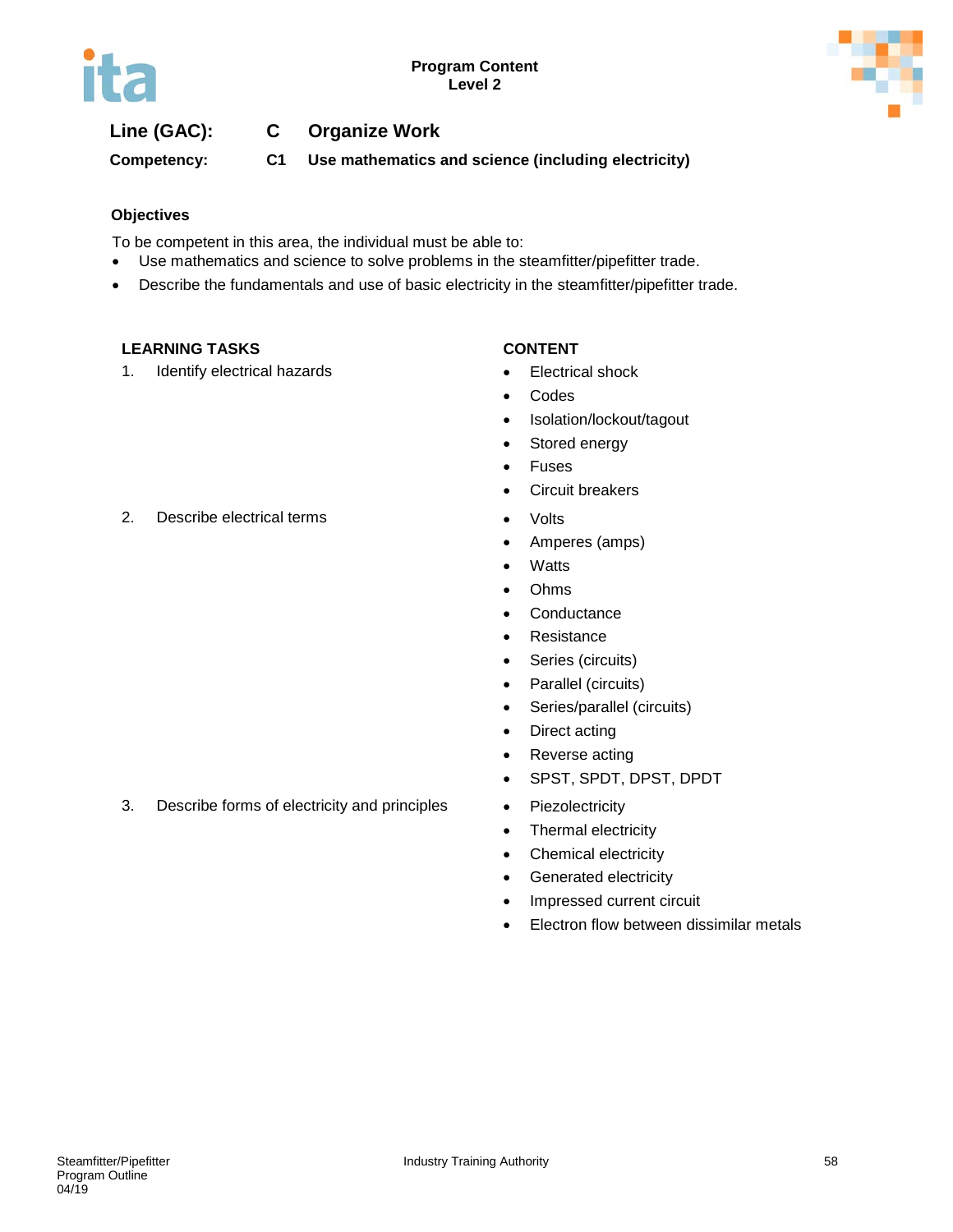

4. Describe electrical equipment components and their functions

- **Transformers**
- **Relays**
- Thermostats
- **Humidistats**
- Aquastats
- Pressuretrols
- Differential controls
- **Switches** 
	- o Single contact
	- o Double contact<br>o Normally open
	- Normally open
	- o Normally closed
- Anodes
- **Cathodes**
- Dialectric unions
- Dielectric couplings
- Dielectric flanges
- 5. Describe cathotic protection Anodes
	- Cathodes
	- Dielectric unions
	- Dielectric couplings
	- Dielectric flanges

# **Achievement Criteria**

Given information on electrical hazards, electrical terms, forms of electricity and principles, electrical equipment components and their functions and cathotic protection, the learner must correctly identify and answer a series of multiple-choice tests with 70% accuracy.

In addition, the learner must perform lab practical tasks to use math and science to correctly solve problems. Tasks must be performed with 100% accuracy.

#### **Workplace Achievement Criteria**

Given information on electrical hazards, electrical terms, forms of electricity and principles, electrical equipment components and their functions and cathotic protection, the learner must correctly use math and science principles to solve problems and apply fundamentally sound decisions for use of basic electricity. Use of math and science to solve problems and knowing the fundamentals of basic electricity is a highly important part of the job. Employer assessed accuracy is required for each task.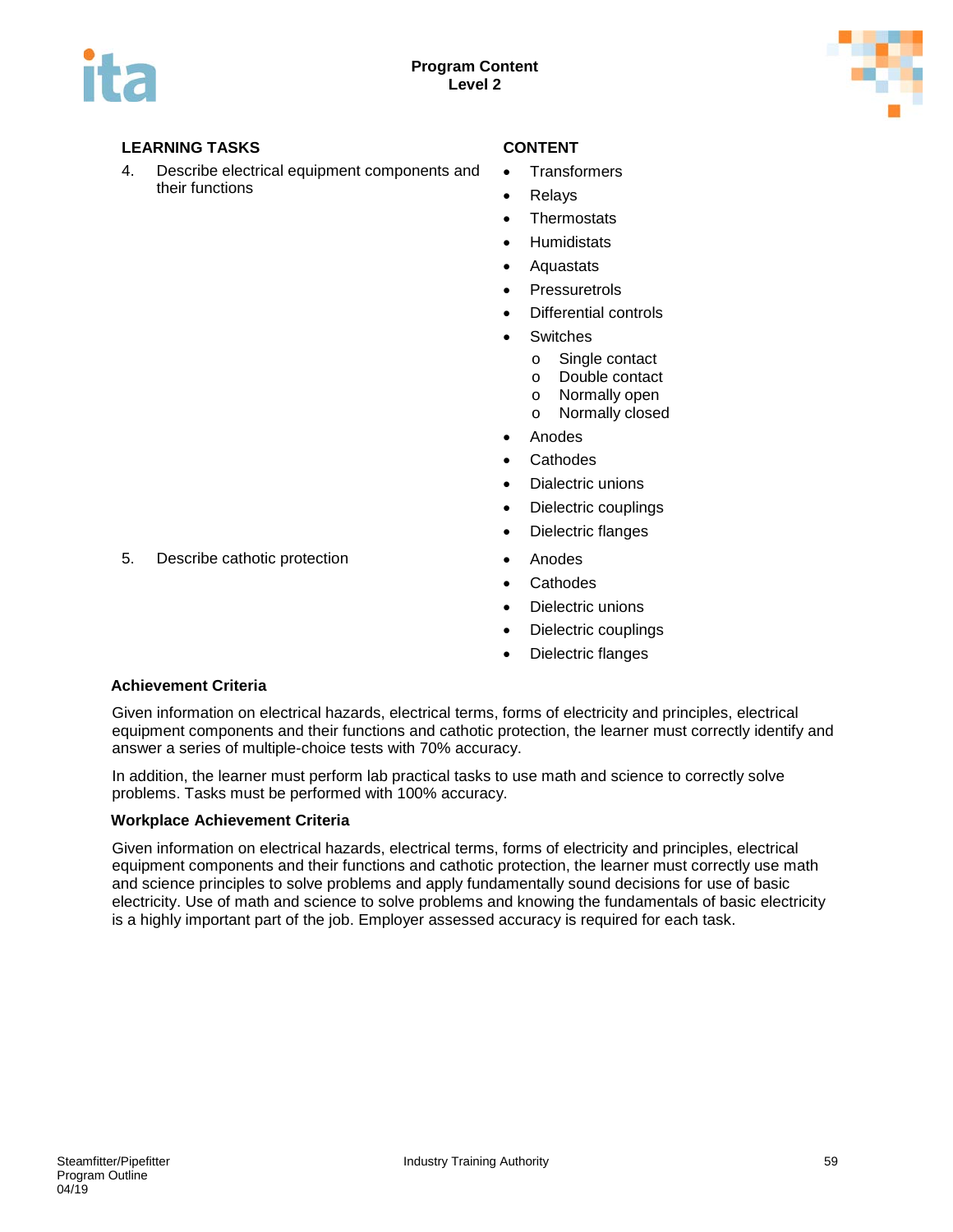

# **Line (GAC): C Organize Work**

**Competency: C2 Read drawings and specifications**

#### **Objectives**

To be competent in this area, the individual must be able to:

Read and interpret blueprints.

#### **LEARNING TASKS CONTENT**

1. Identify and explain pipefitting symbols • Tees

- 
- **Wyes**
- Flanges
- **Elbows**
- Valves
- Anchors
- Brackets
- 
- Structural drawings
- Mechanical drawings
- Isometric drawings
- Shop drawings
- Specification sheets
- Spool sheets
- 
- Side view
- Elevation view
- 
- Isometric views (projections)
- Orthographic views (projections)
- Detailed views
- Additions and revisions

#### **Achievement Criteria**

Given information on pipefitting symbols, types of drawings, types of views and their uses, the learner must correctly identify and answer a series of multiple-choice tests with 70% accuracy.

#### **Workplace Achievement Criteria**

Given information on pipefitting symbols, types of drawings, types of views and their uses, the learner must correctly read and interpret blueprints. Interpreting drawings and specifications is a highly important part of the job. Employer assessed accuracy is required for each task.

2. Identify the types of drawings **•** Architectural drawings

- 3. Identify and describe the three types of view Plan view
- 4. Describe the uses of different views Sectional views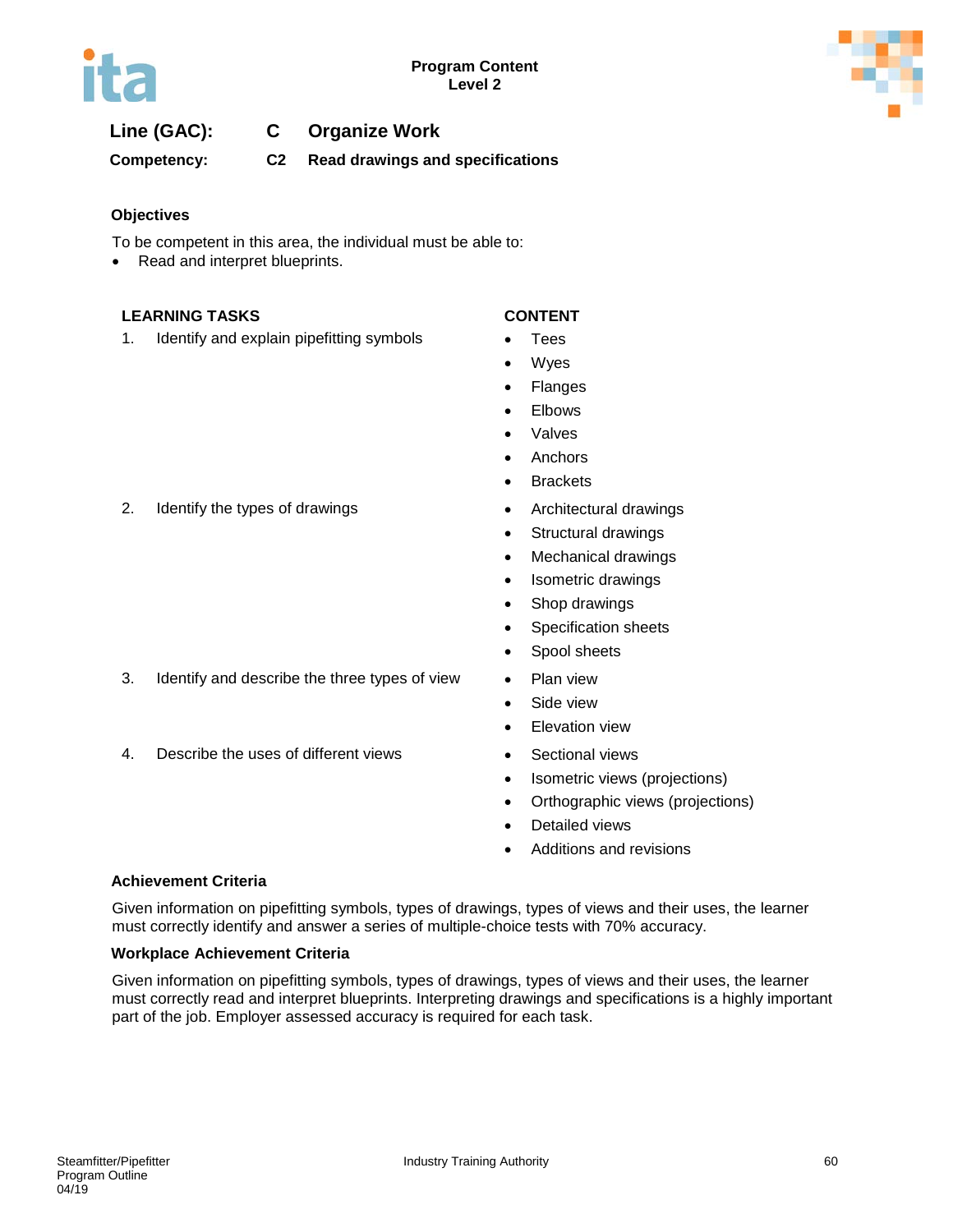

# **Line (GAC): C Organize Work**

**Competency: C5 Plan a project**

#### **Objectives**

To be competent in this area, the individual must be able to:

• Plan a commercial heating project.

#### **LEARNING TASKS CONTENT**

1. Describe the organization of a commercial heating project

- Project specifications
- Safety
- Installation permits
- Quality assurance (moaning)
- Sequence of operation
- Prioritization
- Coordination with other trades
- Estimate material
- Tools and equipment
- Rigging
- Work platforms
- Inventory requirements
	- o Secure storage<br>o Time delivery
	- Time delivery
	- o Labeling materials<br>
	o Stock maintenance
	- o Stock maintenance<br>
	o Consumables
	- **Consumables**
- Checklist utilization
- Cost efficiency
- Post job efficiency analysis

#### **Achievement Criteria**

Given information on how to organize a commercial heating project, the learner must correctly identify and answer a series of multiple-choice tests with 70% accuracy.

#### **Workplace Achievement Criteria**

Given information on how to organize a commercial heating project, the learner must correctly plan a commercial heating project. Employer assessed accuracy is required for each task.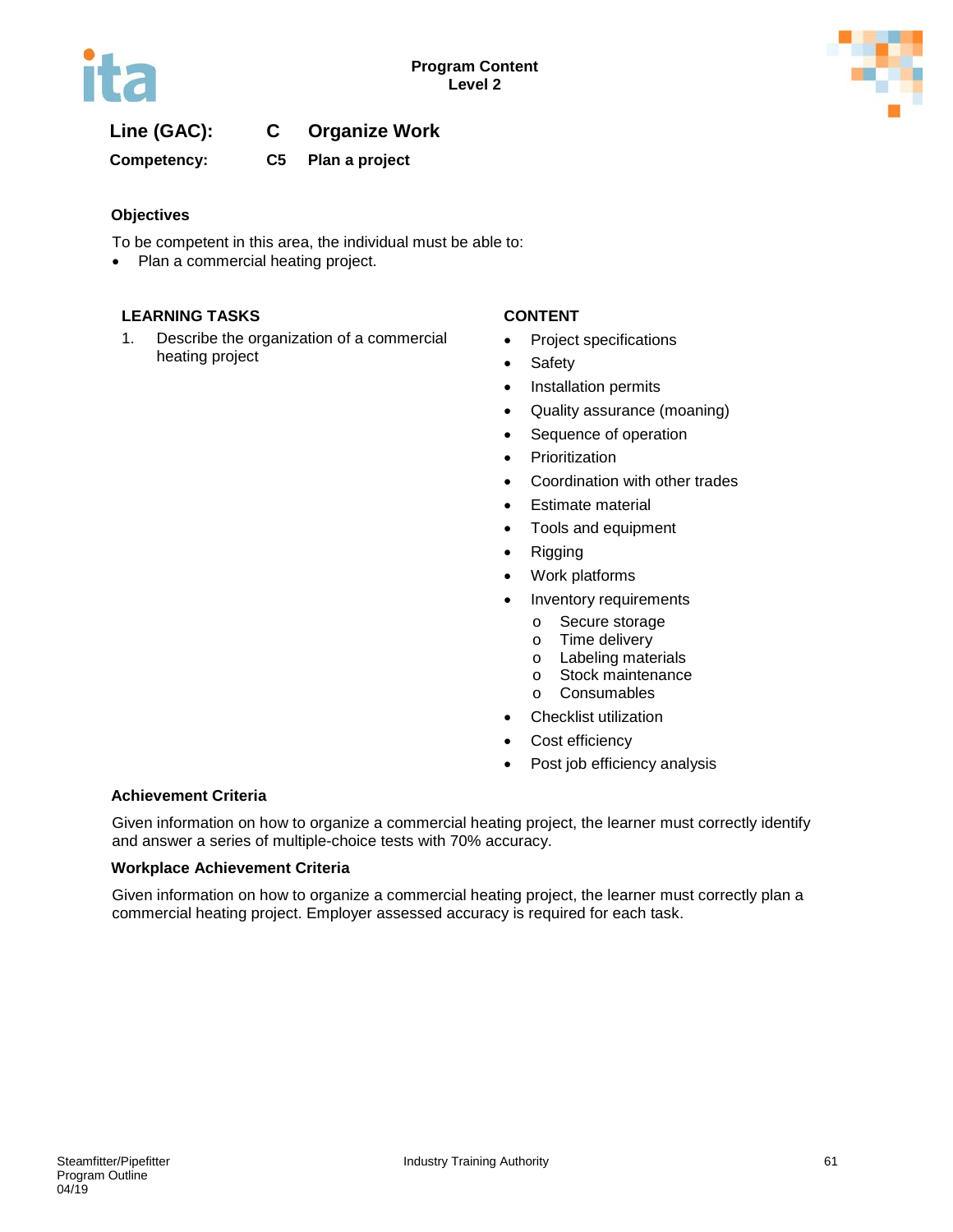

**Competency: D1 Join pipe**

### **Objectives**

To be competent in this area, the individual must be able to:

- Describe piping and tubing materials used in the steamfitter/pipefitter trade.
- Join piping.

### **LEARNING TASKS CONTENT**

1. Describe piping and tubing materials including effects of heat and pressure

- Carbon and stainless steel pipe and tubing
- Thermoplastic pipe and tubing
- Thermoset plastic pipe
- Glass pipe
- Specialty piping and tubing
- Potential defects
- 
- Thermoplastic pipe and tubing
- Specialty piping and tubing
- 
- Sizes
- Uses
- Selection for application
- Cutting
- Bending
- Joining methods
- Hot air plastic welding
- Tools and equipment

### **Achievement Criteria**

Given information on piping and tubing materials including the effects of heat and pressure, methods of manufacture and criteria for installing tubing and pipe, the learner must correctly identify and answer a series of multiple-choice tests with 70% accuracy.

In addition, the learner must perform lab practical tasks to correctly select and install tubing and pipe. Tasks must be performed with 90% accuracy.

#### **Workplace Achievement Criteria**

Given information on piping and tubing materials including the effects of heat and pressure, methods of manufacture and criteria for installing tubing and pipe, the learner must correctly join pipe. Employer assessed accuracy is required for each task

- 2. Describe the method of manufacture Carbon and stainless steel
- 3. Install tubing and pipe **•** Types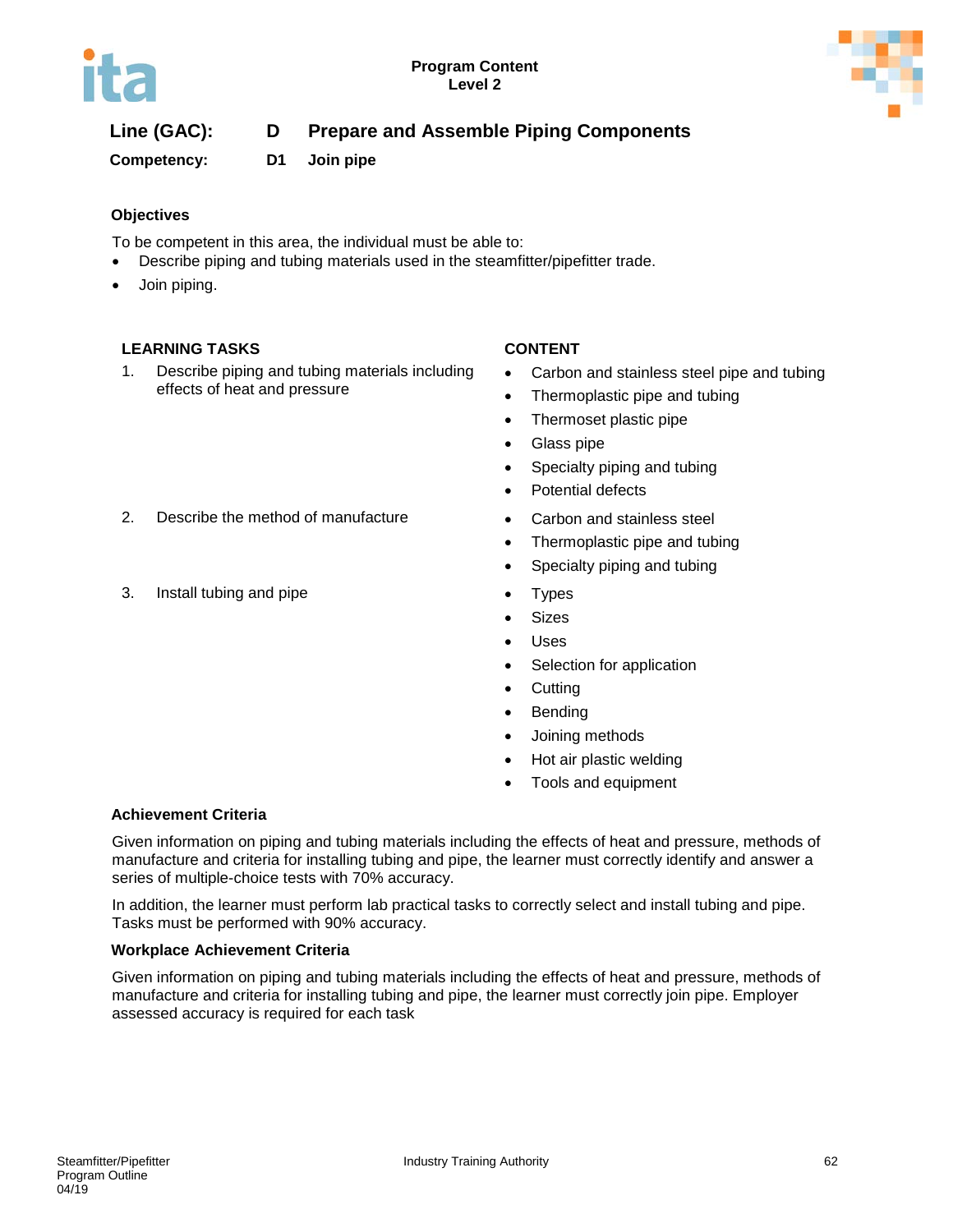

**Competency: D5 Describe pumps**

### **Objectives**

To be competent in this area, the individual must be able to:

• Describe theory and operation of pumps in piping systems.

### **LEARNING TASKS CONTENT**

1. Describe the meaning of pump related terms and concepts

- Piping practices
- Static suction lift
- Static suction head
- Static discharge head
- Total discharge head
- Atmospheric pressure affects pump suction
- Maximum theoretical suction lift of a pump
- Maximum practical lift of a pump
- Calculations for pressure to head conversions
- Lifts between 22 and 25 feet (6.5 and 7.5 metres) reasons for recommendations
- Pump orientation
- Priming
- Pump curves and sizing
- 2. Describe non-positive displacement pumps Closed faced impeller
	- Open faced impeller
	- Single suction
	- Double suction
	- Diffuser body
	- Single stage
	- Multi-stage
	- Turbine
	- Injector
	-
	- Lobe
	- Crescent (internal gear)
	- Vane (balanced, unbalanced)
	- **Piston**
	- **Screw**

3. Describe positive displacement pumps • Gear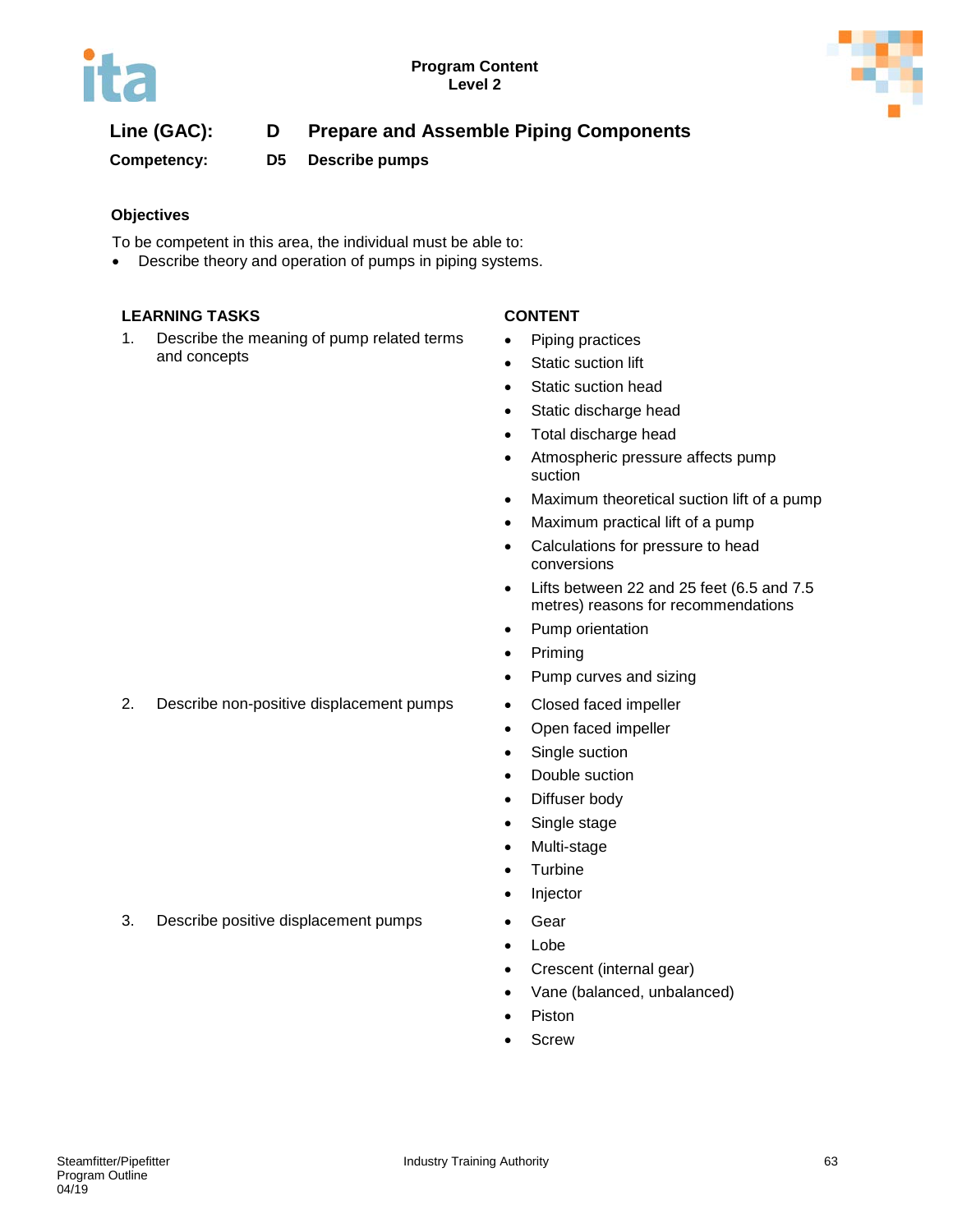

Describe pump applications **•** Boiler feed

- 
- Hydraulics
- Centrifugal circulation pump
- Centrifugal fire pumps
- Booster pumps for process water
- 5. Describe pump components and their functions Suction and discharge pump connections
	- Priming lines
	- Foot valve
	- Relief valves
	- Double duty valves
	- Triple duty valves
	- Suction strainers
	- Suction guides
	- Air vents
	- Discharge strainers
	- Isolating valves
	- Filters (full flow, percentage flow)
	- Piping materials
	- Isolation and vibration control
	- Loss of prime
	- Air in water
	- Couplers
	- Sediment in pump
	- Motor failures
	- Seal leaks
	- Misalignment
	- Pump rotation
	- Pump orientation

#### **Achievement Criteria**

Given information on pump related terms and concepts, non-positive and positive displacement pumps, pump applications, components and troubleshooting methods, the learner must correctly identify and answer a series of multiple-choice tests with 70% accuracy

6. Describe pump troubleshooting procedures and solutions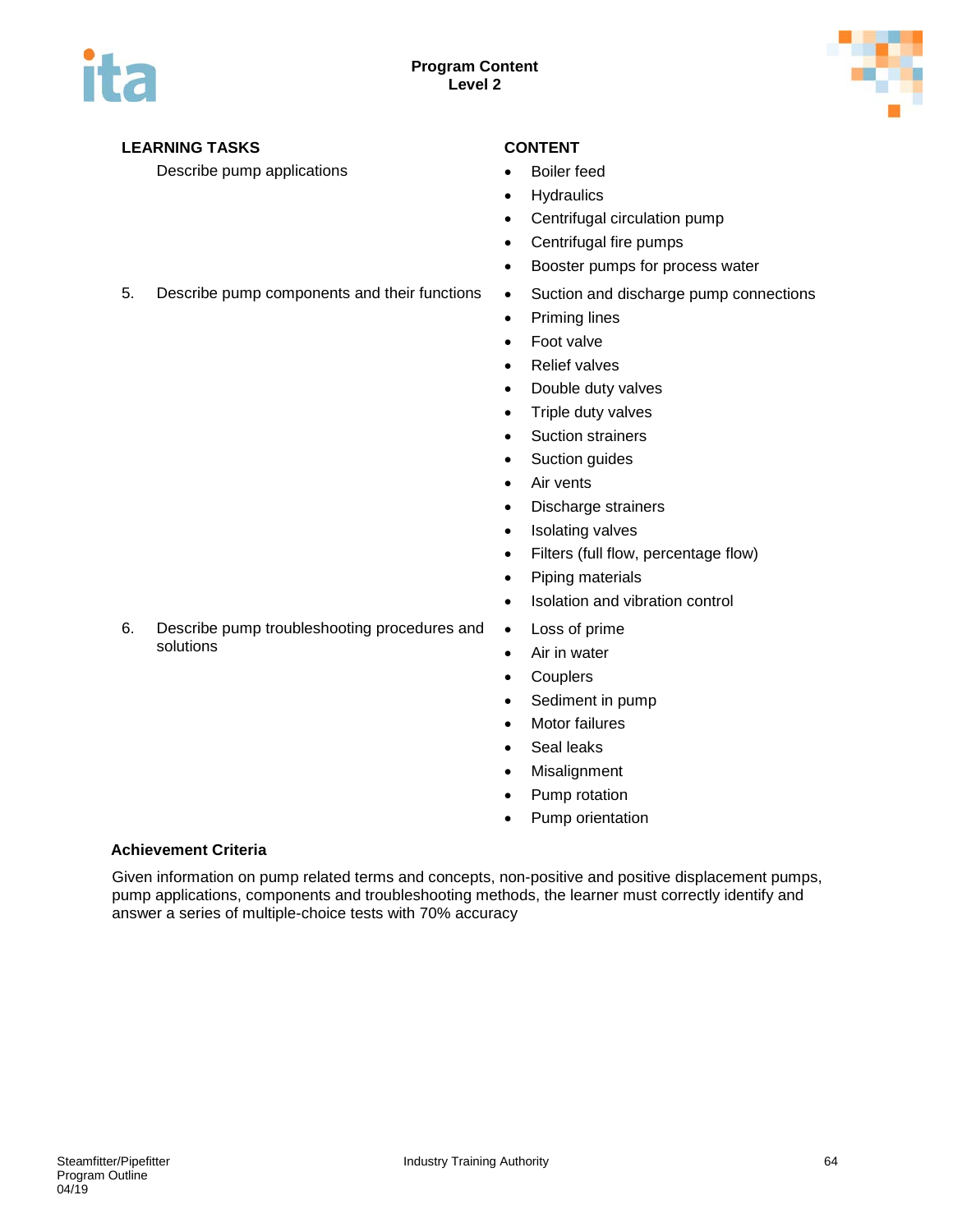

**Competency: E1 Describe Hydronic Heating and Cooling Systems** 

### **Objectives**

To be competent in this area, the individual must be able to:

• Describe the design and operation of hydronic heating and cooling systems.

#### **LEARNING TASKS CONTENT**

1. Describe the principles of the design and operation of hydronic heating and cooling systems

- Applicable codes
- Purpose
- Operation
- Zoning
	- o Location of controls and sensors
	- o Temperature settings
- Select and size
	- o Boiler
	- o Circulators<br>
	o Distribution
	- $\circ$  Distribution piping<br> $\circ$  Terminal units
	- **Terminal units**
- 2. Describe hydronic heating and cooling systems System components
	- - o Circulating pumps<br>o Flanges
		- **Flanges**
		- o Unions<br>o Y-strair
		- $\circ$  Y-strainer and side stream filters<br>  $\circ$  Check valves
		- Check valves
		- o Isolation valves
		- o Pressure and temperature relief valves<br> **O** Pressure reducing valves
		- Pressure reducing valves
		- o Air scoops<br>o Automatic
		- o Automatic air vents<br>
		o Flow switches
		- Flow switches
		- o Gauges<br>
		o Pot feed
		- o Pot feeders
		- Chemical treatment and backflow prevention
		- o Expansion tanks
		- o Low-water cutoffs
		- o Expansion joints
	- Piping system configurations
	- Series loop
	- Primary / secondary
	- Reverse return / direct return
	- Boiler trim
	- Heating and cooling generating equipment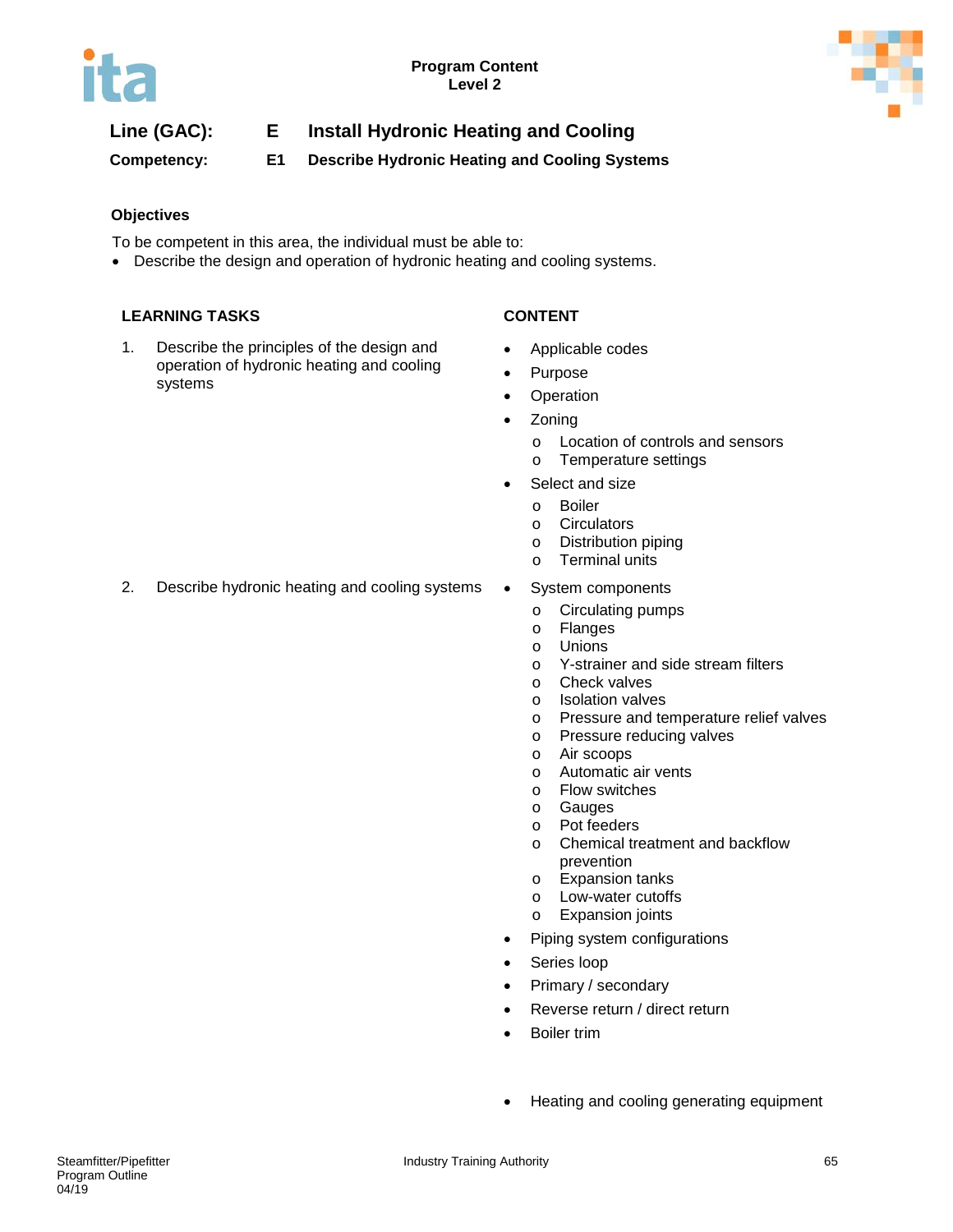

- o Boilers
- o Heat pumps
- o Heat exchangers<br>
o Solar panels
- o Solar panels<br>
o Radiant pane
- o Radiant panels<br>o Unit heaters
- o Unit heaters<br>o Coils
- Coils
- o Green technology

#### **Achievement Criteria**

Given information on the principles of design and operation of hydronic heating and cooling systems, the learner must correctly identify and answer a series of multiple-choice tests with 70% accuracy.

#### **Workplace Achievement Criteria**

Given information on piping and tubing materials including the effects of heat and pressure, methods of manufacture and criteria for installing tubing and pipe, the learner must correctly install hydronic heating and cooling systems. Employer assessed accuracy is required for each task.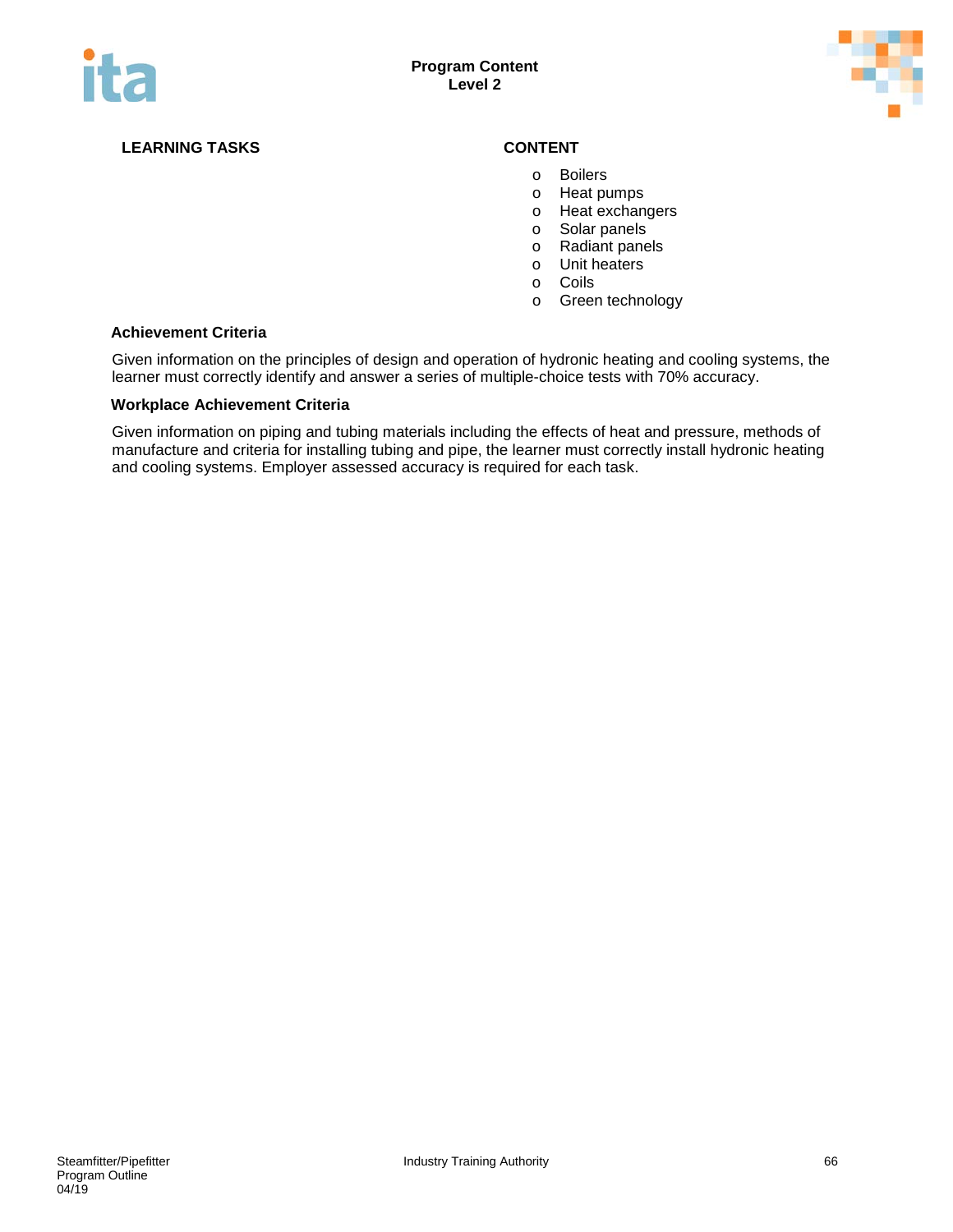

**Competency: E2 Describe controls for hydronic heating and cooling systems**

### **Objectives**

To be competent in this area, the individual must be able to:

• Describe the operation of hydronic heating and cooling system controls and sensors.

#### **LEARNING TASKS CONTENT**

and cooling

1. Describe the principles of electrical controls • Circuit concepts

2. Describe control systems for hydronic heating

- - o Source
	- o Load
	- o Switches
	- o Conductors
- Circuit types
- Test equipment
- Circuit diagrams
- Symbols
- Electronic
- Electro-mechanical
- Types
- Boilers
- Zoning
	- o Location of controls and sensors
- Priority systems
- Reset
	- o Heat curves
- **Circulators**
- Multi-temperature systems
	- o Control valves
		- − Mixing
		- Diverting
		- − Injection
- Purpose/Operation

#### **Achievement Criteria**

Given information on principles of electrical controls and control systems for hydronic heating and cooling, the learner must correctly identify and answer a series of multiple-choice tests with 70% accuracy.

#### **Workplace Achievement Criteria**

Given information on principles of electrical controls and control systems for hydronic heating and cooling, the learner must correctly operate hydronic heating and cooling system controls and sensors. Employer assessed accuracy is required for each task.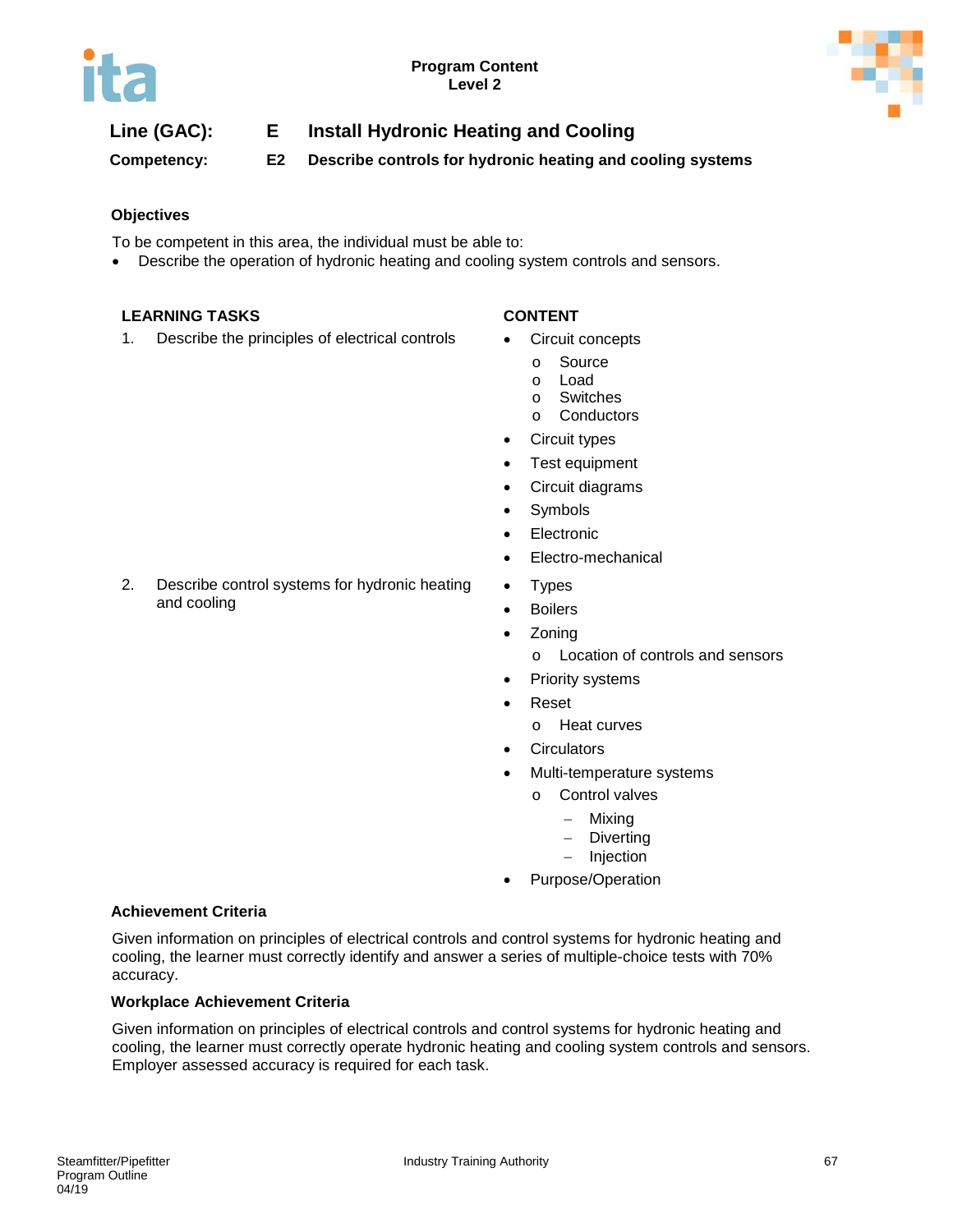

**Competency: E3 Install, test and commission hydronic heating and cooling systems**

### **Objectives**

To be competent in this area, the individual must be able to:

• Install, test and commission hydronic systems.

### **LEARNING TASKS CONTENT**

1. Describe the installation, testing and commissioning of hydronic heating and cooling systems

- Applicable codes
- **Inspection**
- Air removal
- **Limits**
- System balancing
- Control sequencing
- Temperature checks
- Sensor checks
- Water treatment
- Hydrostatic tests
- Pump circulation
- Component operation
- Expansion tank
- Safety limits
- Operating limits
- Flushing
- 2. Install, test and commission hydronic heating and cooling systems
- Install, test and commission a hydronic heating and cooling system in a practical shop exercise, including:
	- o Mechanical components
	- o Electrical components

#### **Achievement Criteria**

Given information on how to install hydronic heating and cooling systems, the learner must correctly identify and answer a series of multiple-choice tests with 70% accuracy.

In addition, the learner must perform practical tasks to install, test and commission hydronic heating and cooling systems. Tasks must be performed with 90% accuracy.

#### **Workplace Achievement Criteria**

Given information on the installation testing and commissioning of hydronic heating and cooling systems, the learner must correctly install, test and commission hydronic heating and cooling systems. Employer assessed accuracy is required for each task.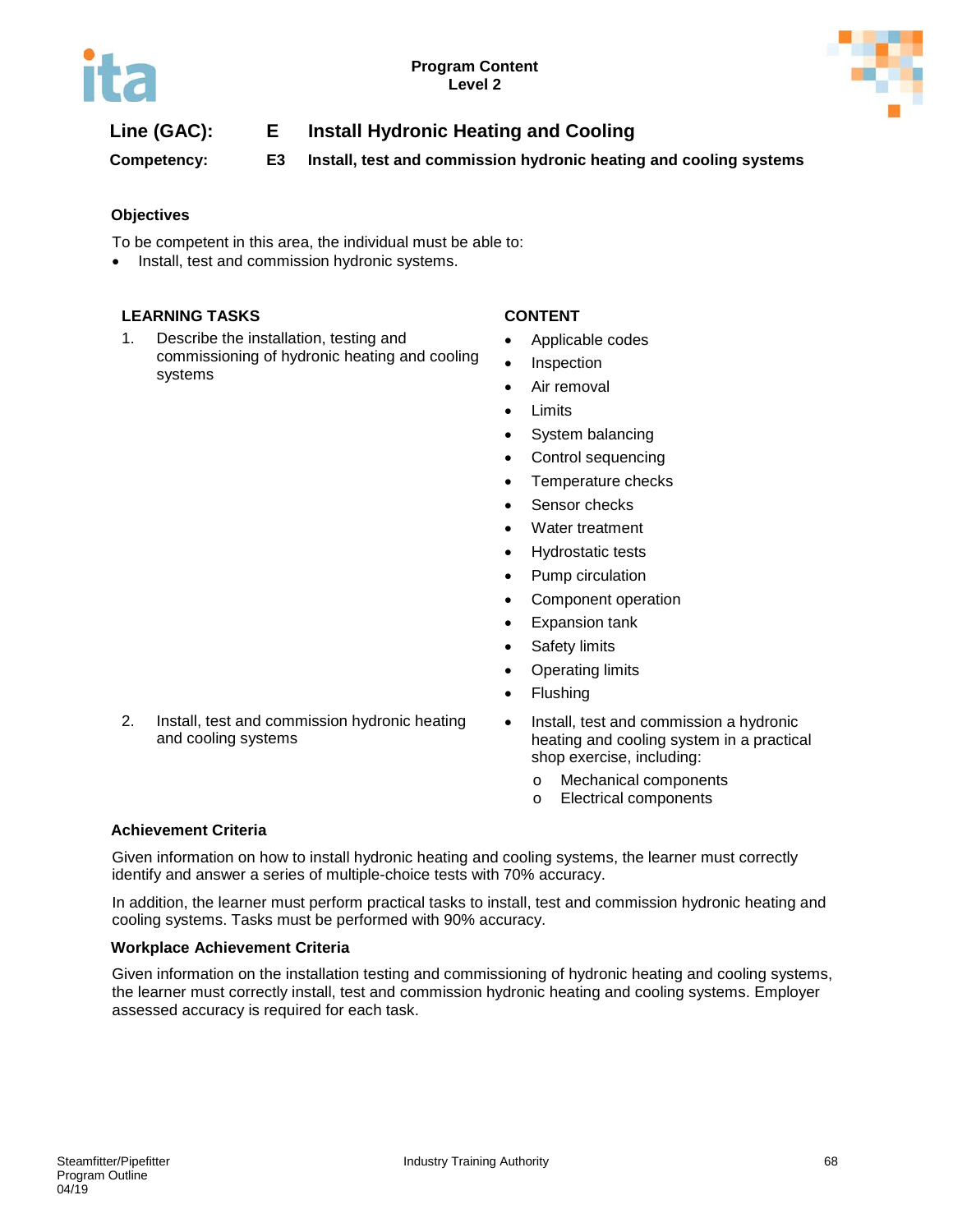

**Competency: E4 Maintain and repair hydronic heating and cooling systems**

### **Objectives**

To be competent in this area, the individual must be able to:

Maintain and repair hydronic heating and cooling systems.

#### **LEARNING TASKS CONTENT**

1. Describe maintenance and repair of hydronic heating and cooling systems

2. Maintain and repair hydronic heating and

- **Testing**
- **Replacement**
- Adjustment
- **Components**
- Leak checks
- Temperature checks
- Pressure checks
- Safety limits
- Operating limits
- Inspection
- Cross-connection controls
- Fluid analysis
- Install, test and commission a hydronic heating and cooling system in a practical shop exercise

# **Achievement Criteria**

cooling systems

Given information on the maintenance and repair of hydronic heating and cooling systems, the learner must correctly identify and answer a series of multiple-choice tests with 70% accuracy.

#### **Workplace Achievement Criteria**

Given information on the maintenance and repair of hydronic heating and cooling systems, the learner must correctly maintain and repair hydronic heating and cooling systems. Employer assessed accuracy is required for each task.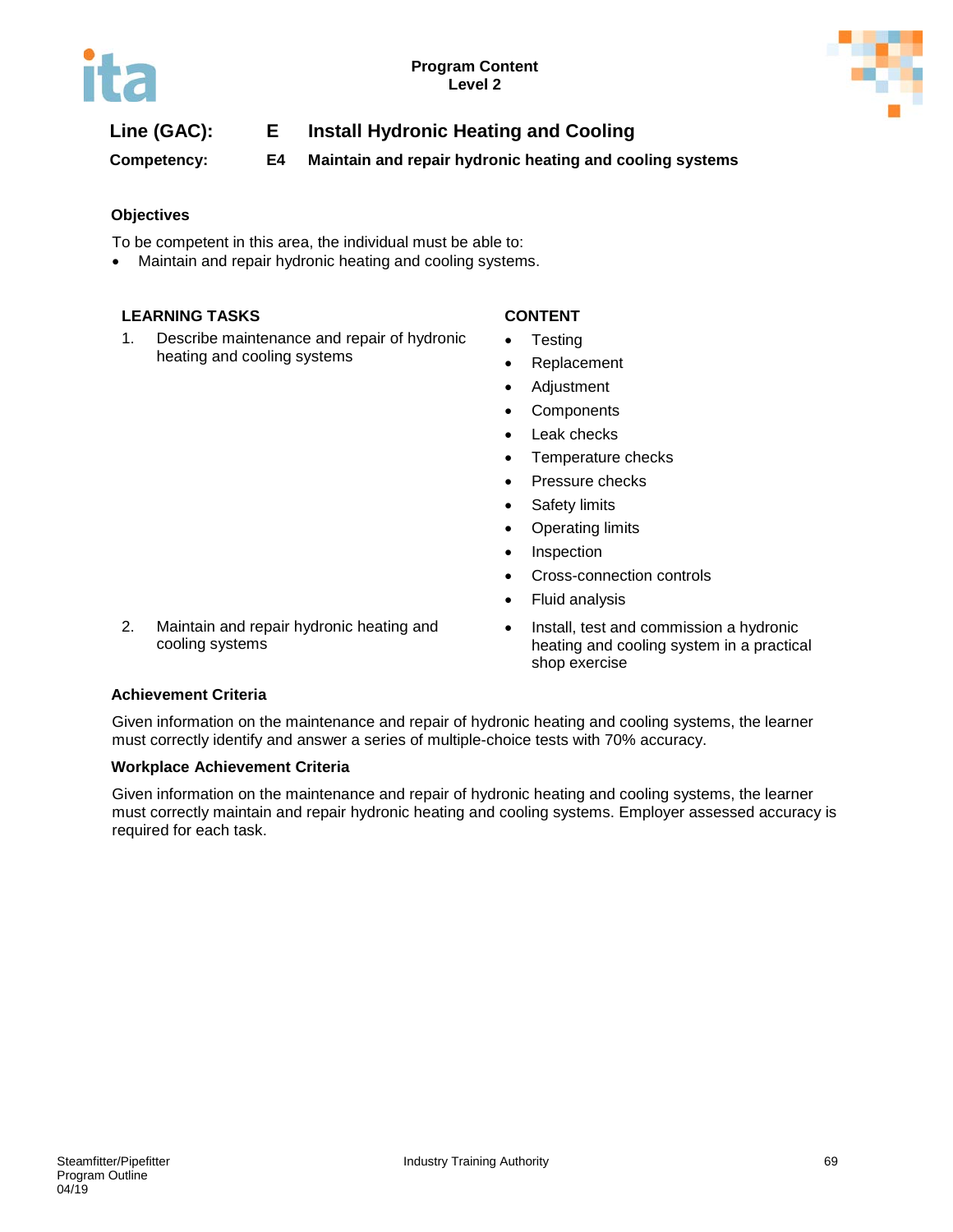

# **Line (GAC): F Perform Layout, Fabrication and Installation**

**Competency: F1 Prepare pipe and fittings**

### **Objectives**

To be competent in this area, the individual must be able to:

Describe the preparation of pipe and fitting.

#### **LEARNING TASKS CONTENT**

1. Describe the appropriate fabrication practice for ferrous and non-ferrous material

2. Identify the materials that will require preheating

3. Select practices and procedures for piping

and/or post heating of metals

- Squaring up
- Backer rings
- Quartering a pipe using a carpenter's square, a wrap-around, or a centering head
- Use of a template development or contour maker
- Use of a disk grinder and/or an oxyacetylene torch
- Bevel a joint as per ASME codes
	- o Transition
	- o High-Low
- Assemble the pieces to produce a fitting
- Tack weld the joints together
- Pre-manufactured fittings
- Pipeline assembly
- Identify materials
- List of materials
- ASME
	- A.N.S.L.

### **Achievement Criteria**

Given information on how to perform layout, fabrication and installation of pipes and fittings, the learner must correctly identify and answer a series of multiple-choice tests with 70% accuracy.

In addition, the learner must perform practical lab tasks to prepare pipes and fittings according to ASME or ANSL codes. Tasks must be performed with 90% accuracy.

#### **Workplace Achievement Criteria**

fabrication or erection

Given information on how to perform layout, fabrication and installation of pipes and fittings, the learner must correctly prepare pipes and fittings. Preparing pipes and fittings is an important part of the job. Employer assessed accuracy is required for each task.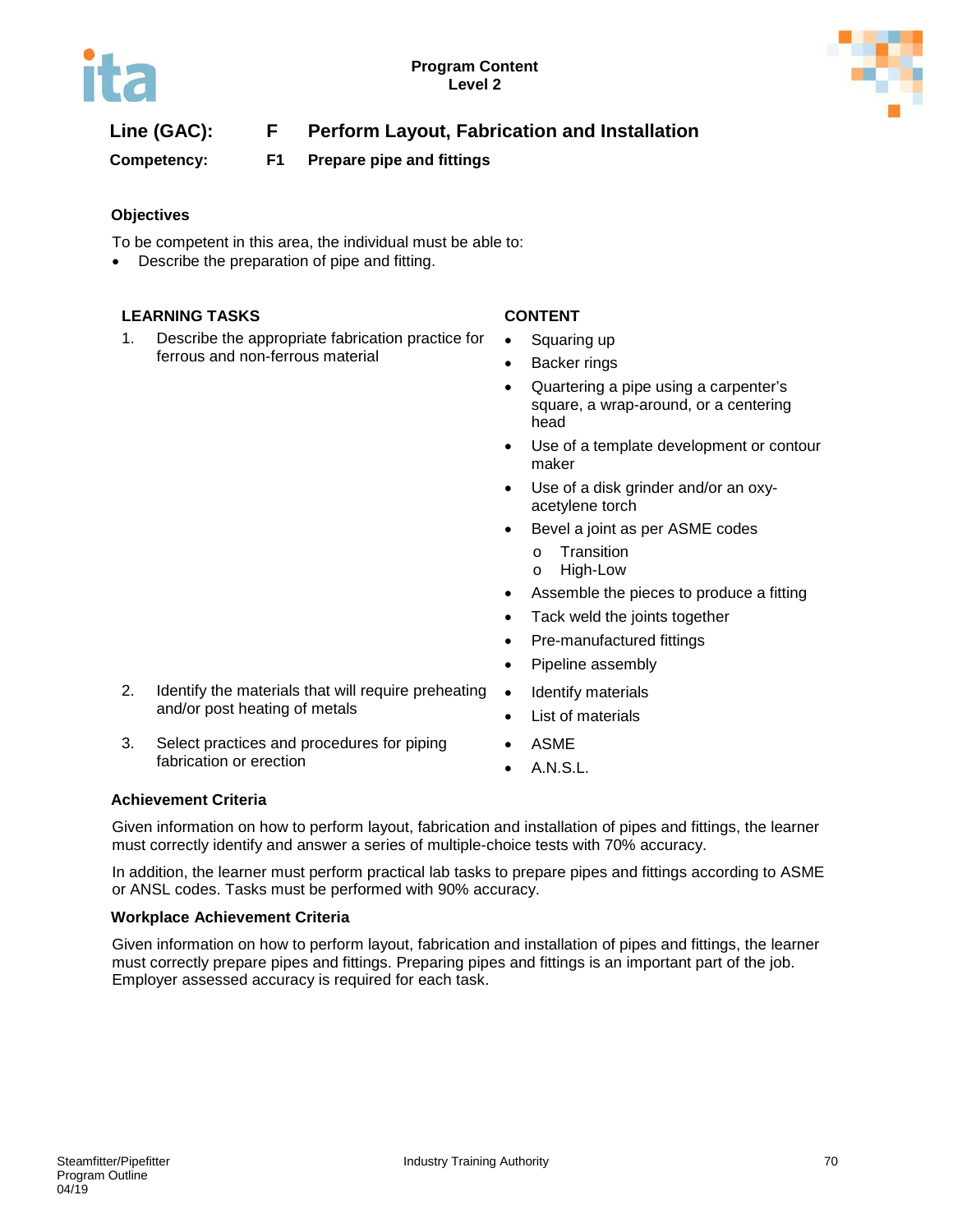

# **Line (GAC): F Perform Layout, Fabrication and Installation**

**Competency: F2 Develop and use templates**

### **Objectives**

To be competent in this area, the individual must be able to:

- Develop templates for the pipe fabrication and assembly process.
- Use templates to fabricate fittings.

### **LEARNING TASKS CONTENT**

templates

1. Use tools to sketch irregular shapes • French curves

2. Explain terms used with piping and piping

- 
- Templates
- Compasses
- Splines
- Offset
- Advance
- Travel
- Cut-back
- Set
- Stretch-out
- Ordinates
- Mitres
- Bends
- Line development
- Quartering a pipe
- True wye
- **Lateral**
- Reducer
- Orange peel
- Tee
- 3. Develop a template  **CERCO •** Develop a template using the parallel line method
- 4. Use templates to fabricate fittings **•** Fabricate fittings from templates in practical shop exercises
- 
-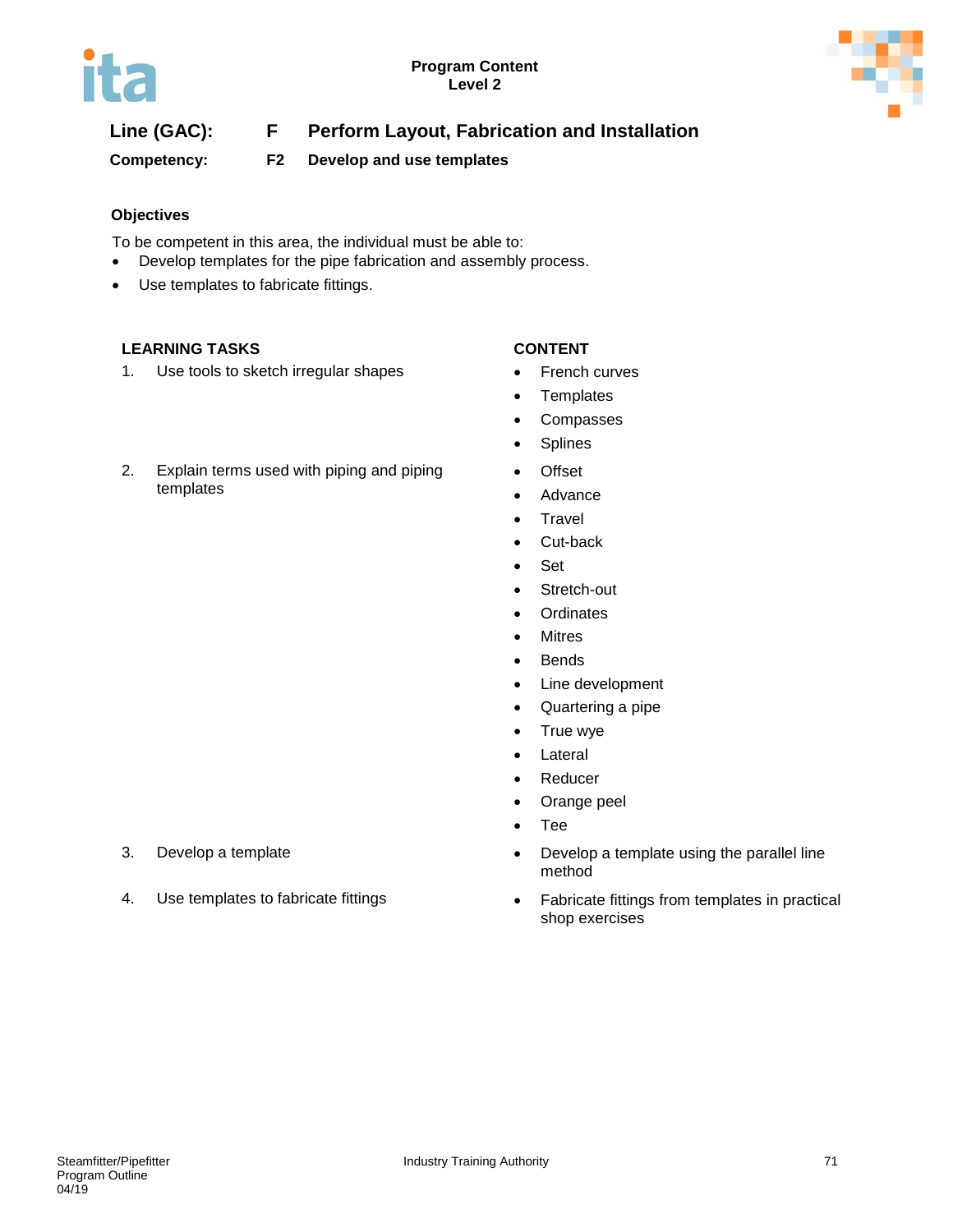



#### **Achievement Criteria**

Given information on how to perform layout, fabrication and installation of pipes and fittings using templates, the learner must correctly identify and answer a series of multiple-choice tests with 70% accuracy.

In addition, the learner must perform practical lab tasks to use templates to fabricate fittings. Tasks must be performed with 90% accuracy.

#### **Workplace Achievement Criteria**

Given information on how to perform layout, fabrication and installation of pipes and fittings using templates, the learner must correctly design templates and use them to fabricate fittings. Employer assessed accuracy is required for each task.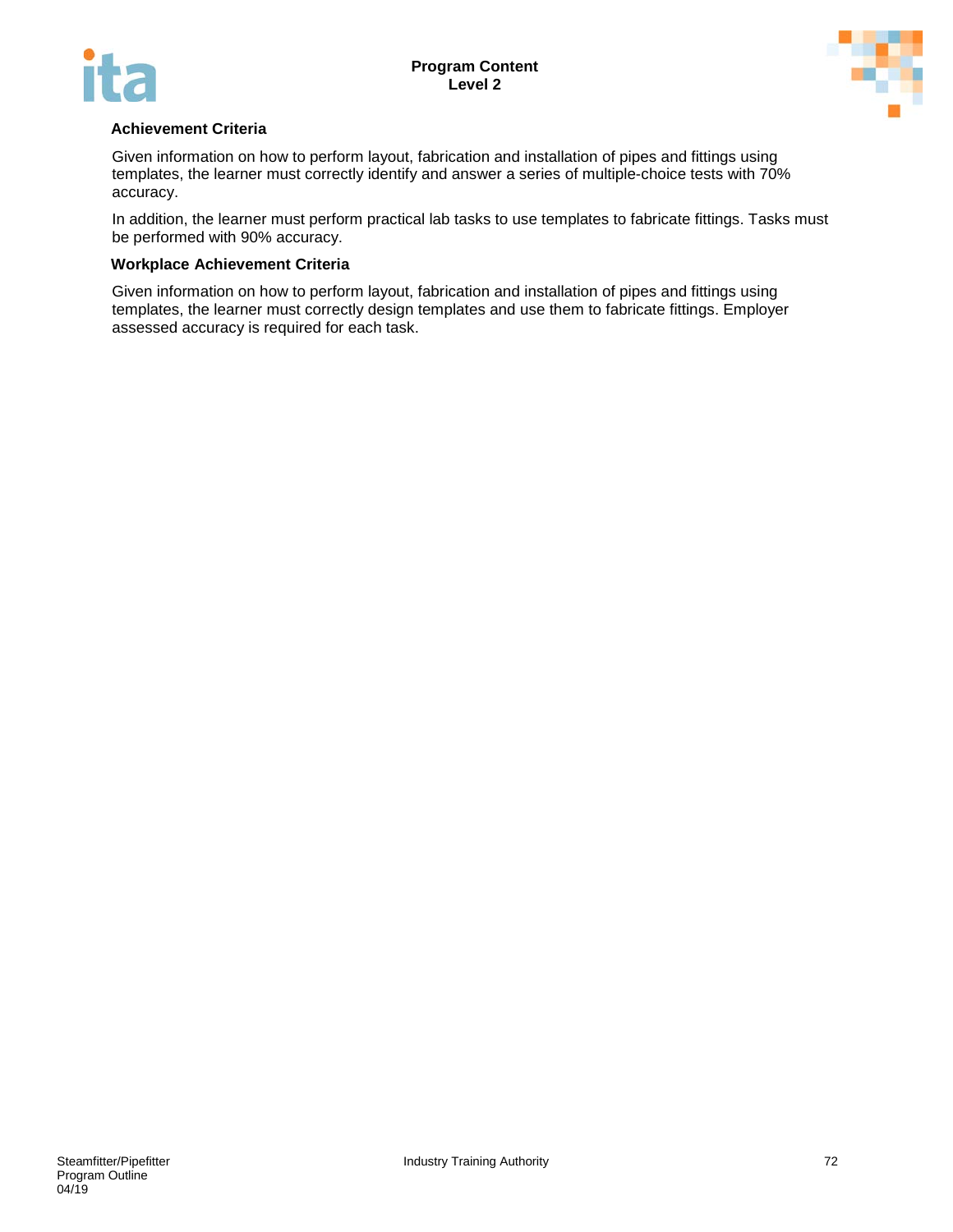

# **Line (GAC): F Perform Layout, Fabrication and Installation**

**Competency: F3 Develop a simple spool sheet**

#### **Objectives**

To be competent in this area, the individual must be able to:

• Develop a spool sheet for a simple piping project.

### **LEARNING TASKS CONTENT**

1. Develop a spool sheet from a supplied drawing . Prepare a materials list

- - o Gaskets
	- o Bolts
	- o Hangars
	- o Valves<br>o Pipe
	- o Pipe<br>o Flano
	- o Flanges<br>o Fittings
	- **Fittings**
- Identify fittings that will require fabrication
- Determine sizes of pipe and fittings
- Weld mapping
- Dimensioning of materials
- Designations of materials
- End-to-end measurements of piping

#### **Workplace Achievement Criteria**

Given information on how to develop a spool sheet from a supplied drawing, the learner must develop a simple spool sheet for a piping project. Employer assessed accuracy is required for each task.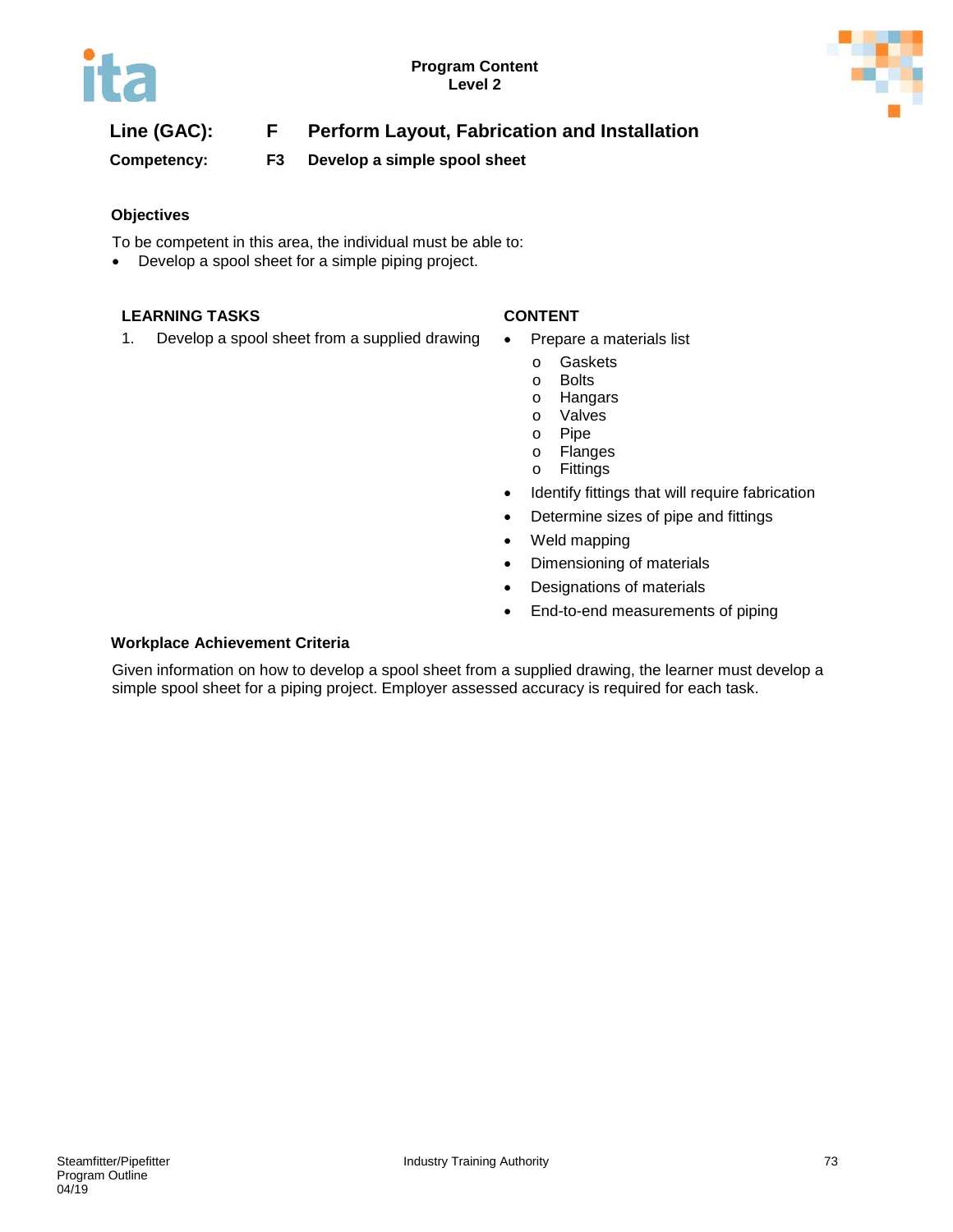

# **Line (GAC): F Perform Layout, Fabrication and Installation**

**Competency: F4 Fabricate from spool sheets**

### **Objectives**

To be competent in this area, the individual must be able to:

• Fabricate piping systems from spool sheets.

#### **LEARNING TASKS CONTENT**

- 1. Demonstrate operations and procedures for spool sheets
- 2. Demonstrate calculations and formulas Layout a pipe run
- 3. Identify and interpret codes Fabrication of joints from:

- List fittings from a spool sheet
- Select measurements from a spool sheet
- Identify fittings that will require fabrication
- Determine sizes of pipe and fittings from the spool sheet
- 
- Lengths of pipe runs
- Angles of cuts and bends
- Establishing the number of pieces, cuts and welds in a pipe run
- - o ASME Power piping
	- o ASTM Petro-chemical piping
	- Spool sheet material list
		- o ASME codes
		- o ANSI codes
- 4. Select and/or describe tools used for fabrication Tape measure
	- Carpenter's square
	- Wrap-around
	- Contour markers
	- Centering head
	- Angle finder
	- Centre punch
	- Flange and pipe aligner
	- Spirit level
	- Chalkline
	- Cut-off saw
	- Disk grinders
	- Straight edge
	- Oxy-acetylene cutting torch
- 5. Fabricate piping assemblies Fabricate piping assemblies from spool sheets in practical shop exercises
-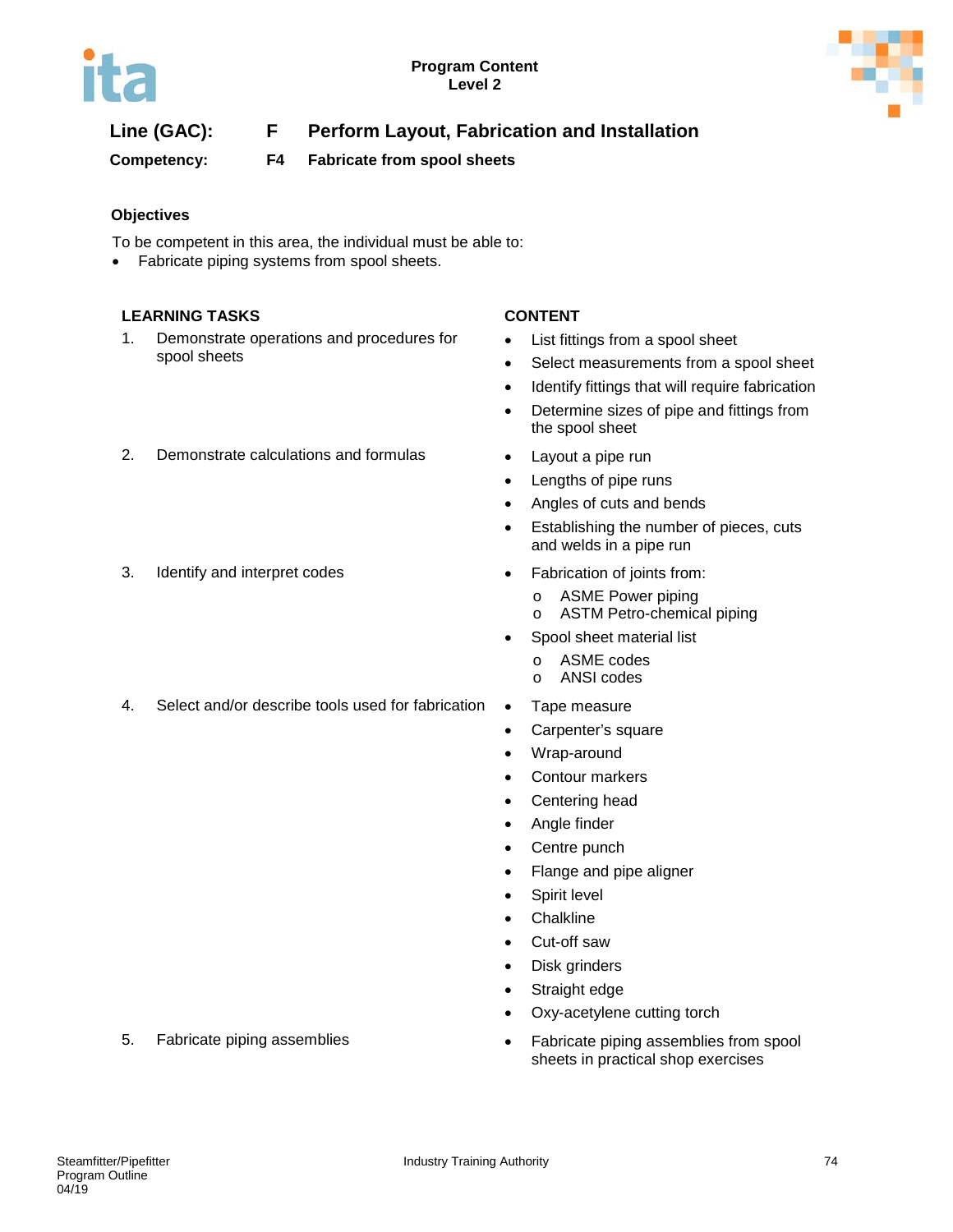



#### **Achievement Criteria**

Given information on how to fabricate from spool sheets, the learner must correctly identify and answer a series of multiple-choice tests with 70% accuracy.

In addition, the learner must perform practical lab tasks to fabricate piping systems from spool sheets. Tasks must be performed with 90% accuracy.

#### **Workplace Achievement Criteria**

Given information on how to fabricate from spool sheets, the learner must correctly fabricate piping systems from spool sheets. Employer assessed accuracy is required for each task.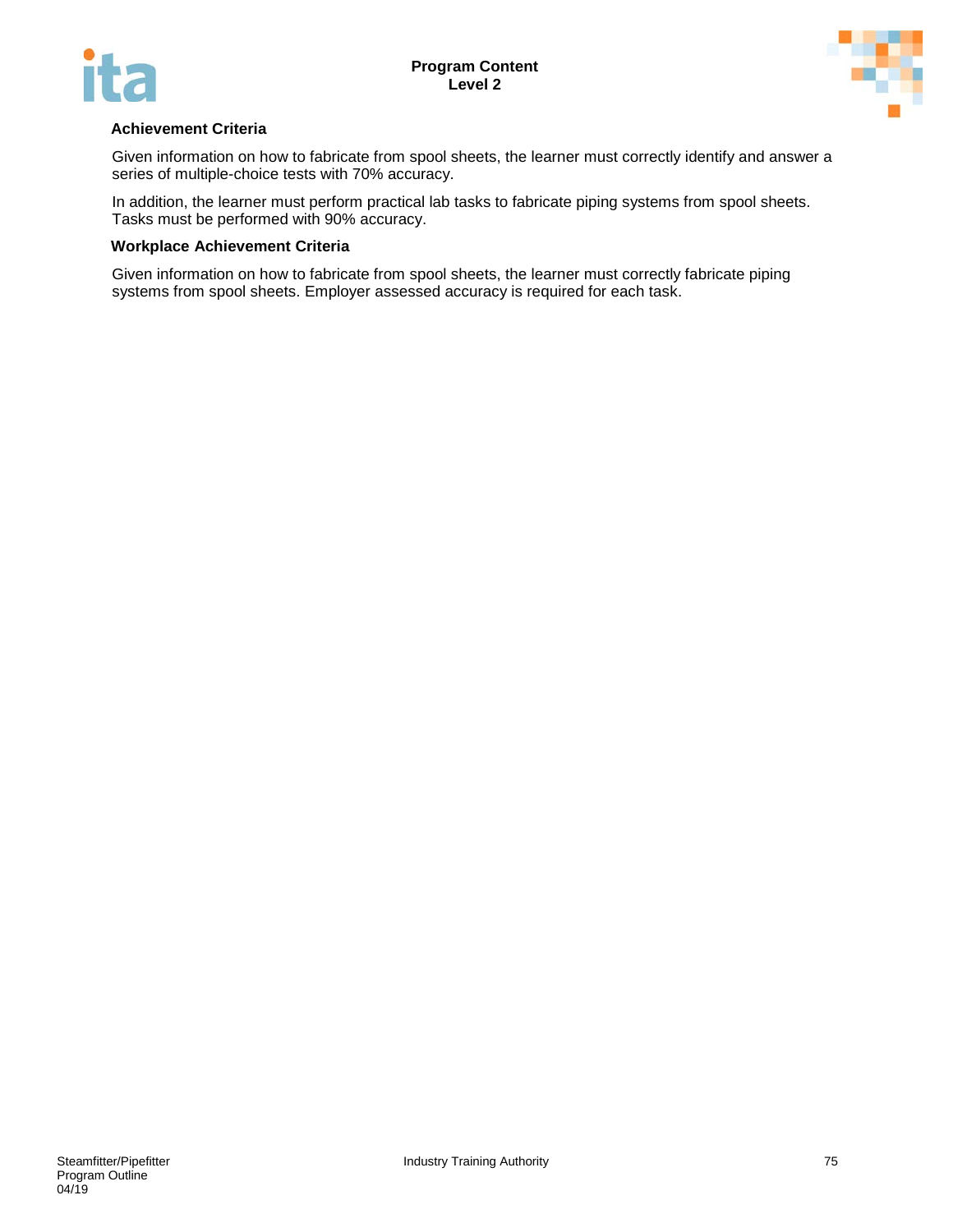

# **Line (GAC): F Perform Layout, Fabrication and Installation**

**Competency: F5 Use welding equipment**

### **Objectives**

To be competent in this area, the individual must be able to:

- Describe and use oxy-acetylene welding and burning equipment.
- Describe the use of arc welding equipment.
- Use welding equipment.

### **LEARNING TASKS CONTENT**

1. Identify safety devices used on oxygen and acetylene tanks and equipment

#### 2. Describe the use of personal protective equipment

- 3. Describe the characteristics of acetylene gas Flammability limits
- 4. Demonstrate the proper method of cleaning a torch
- 5. Describe the use of oxy-acetylene welding equipment

- Fuseable plugs
- Rupture discs
- Check valves
- Double seated valves
- Goggles or shield
- Gloves
- Boots
- Ventilation
- 
- Stability
- Odour
- Demonstrate the safety requirements related to oxy-acetylene equipment
- Oxygen bottles
- Acetylene bottles
- Oxy-acetylene regulators
- Oxy-acetylene hoses
- Oxy-acetylene outfit
- Cutting torch
- Cutting tips
- Wrap-around
- Welding rod
- Procedures to set up a pipe joint to be welded
- Procedures to cut or burn pipe
- 6. Describe the use of arc welding equipment Arc welding equipment
	- Types of equipment
	- Applications of rods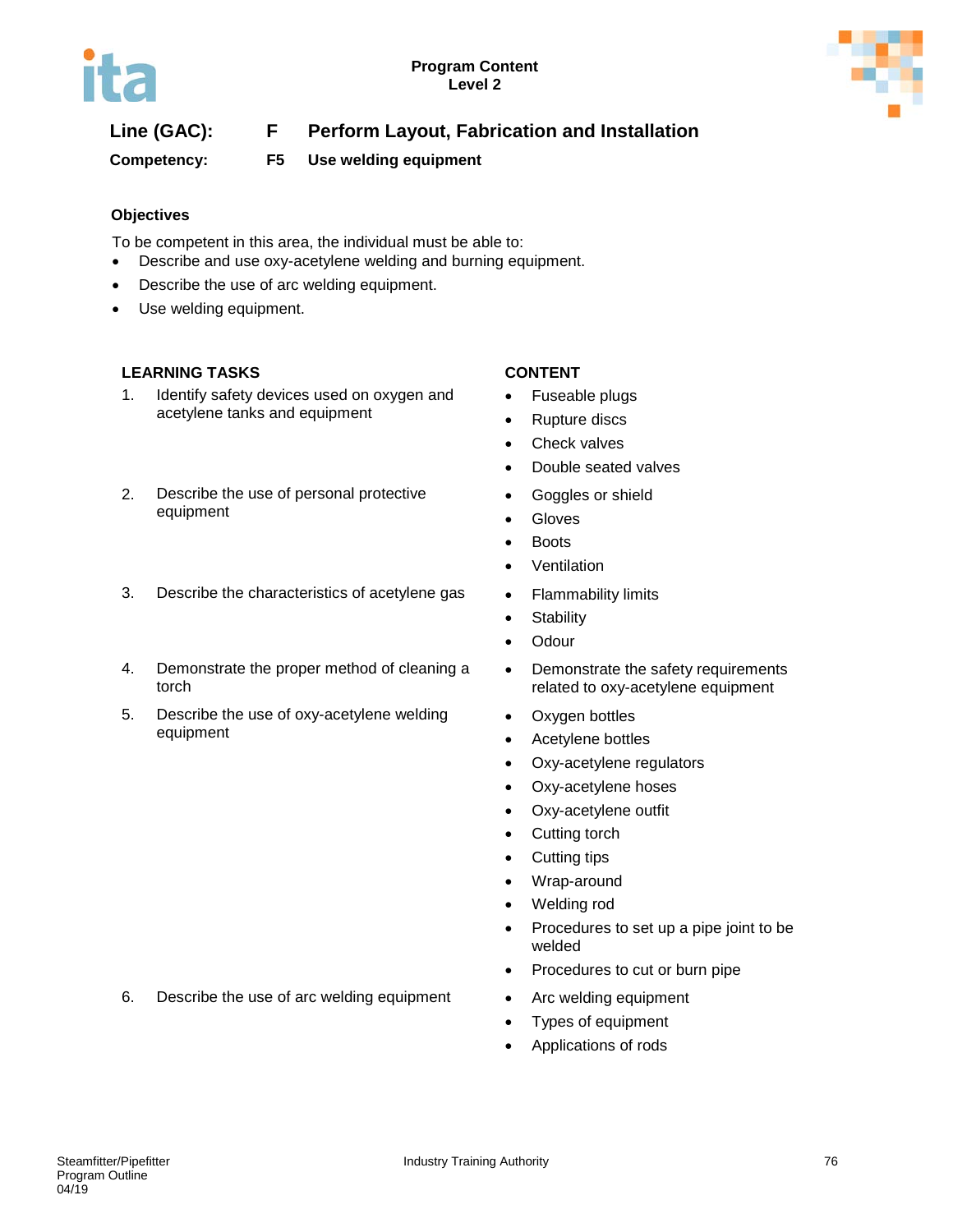



- 7. Demonstrate proper welding techniques using oxy-acetylene welding equipment
- 8. Demonstrate proper welding techniques using arc welding equipment

- Cutting or burning pipe using a wraparound and an oxy-acetylene outfit
- Tack welding a joint
- Perform a bead weld
- Tack welding a joint
- Perform a bead weld

#### **Achievement Criteria**

Given information on safety devices on oxygen and acetylene tanks, personal protective equipment, acetylene and arc welding equipment and proper welding techniques, the learner must correctly identify and answer a series of multiple-choice tests with 70% accuracy.

In addition, the learner must perform practical lab tasks and wear personal protective equipment while demonstrating proper welding techniques. Tasks must be performed with 100% accuracy.

#### **Workplace Achievement Criteria**

Given information on safety devices on oxygen and acetylene tanks, personal protective equipment, acetylene and arc welding equipment and proper welding techniques, the learner must correctly use oxyacetylene and arc welding equipment. Correct use of welding equipment is integral to the job function. Employer assessed accuracy is required for each task.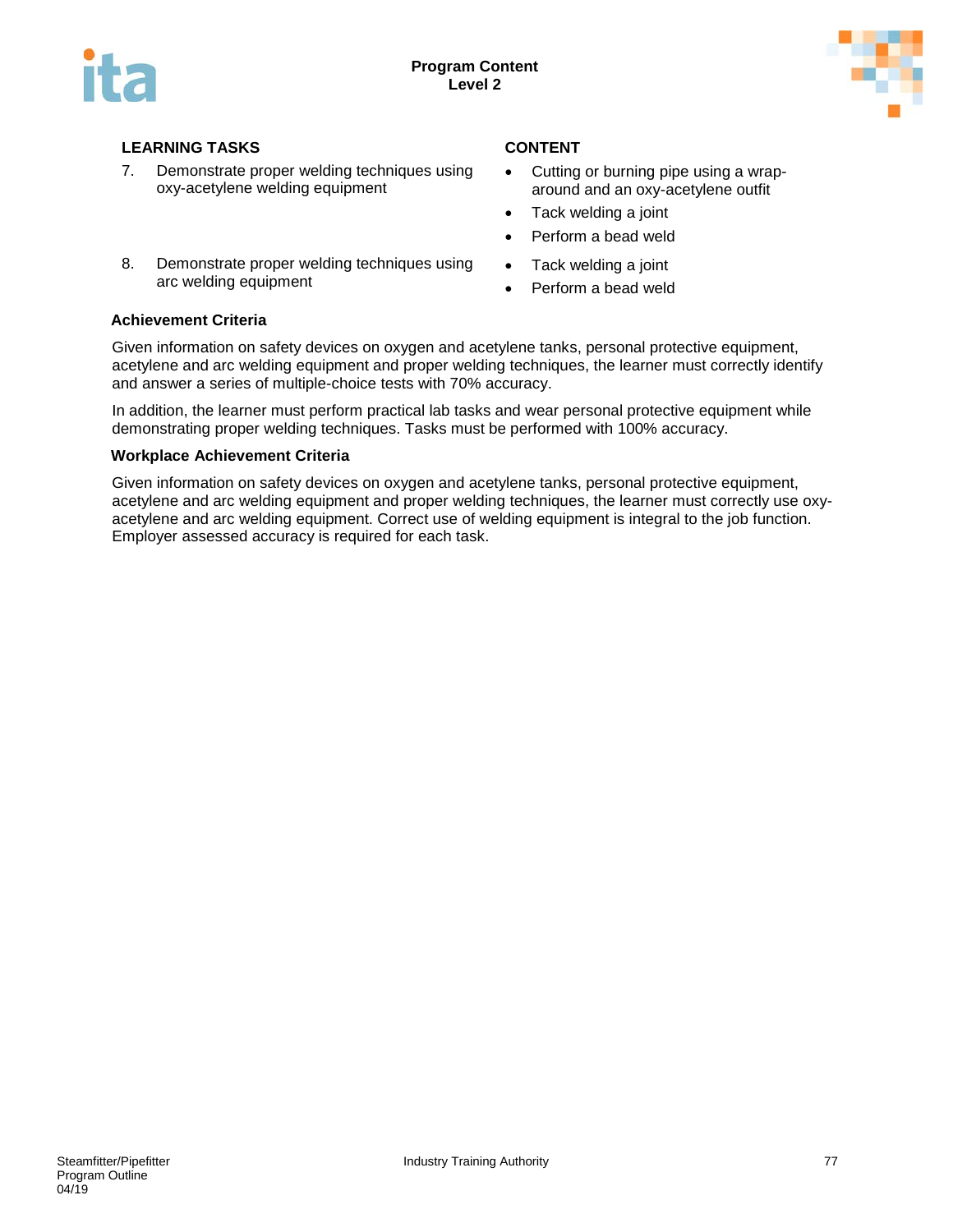

# **Line (GAC): F Perform Layout, Fabrication and Installation**

**Competency: F6 Bend pipe**

### **Objectives**

To be competent in this area, the individual must be able to:

• Prepare and bend pipe.

### **LEARNING TASKS CONTENT**

- 1. Demonstrate pipe bending calculations to determine pipe lengths
- 2. Explain pipe-bending terms Throat

- Calculate
	- o Radius<br>o Tangen
	-
	- o Tangents<br>o Length of o Length of bend<br>o Gain
	- Gain
- 
- Heel
- Tangents
- Centre lines
- Pipe gain
- Radius to diameter
- 
- Vibrators
- Oxy-acetylene outfit
- Oil torches
- Vises
- Clamps
- Slab
- 
- Compression benders
- Ram benders
- Roll benders
- Stretch benders
- 
- Salt fillers
- Rosins
- Cerrobend
- Cerrobase
- Lead
- 
- Copper pipe
- Copper-nickel pipe
- Brass pipe

# 3. Identify equipment used for hot bending • Wooden plugs

- 4. Identify equipment used for cold bending Draw benders
- 5. Explain purpose of materials **•** Sand fillers

6. Describe bending qualities of materials • Carbon steel pipe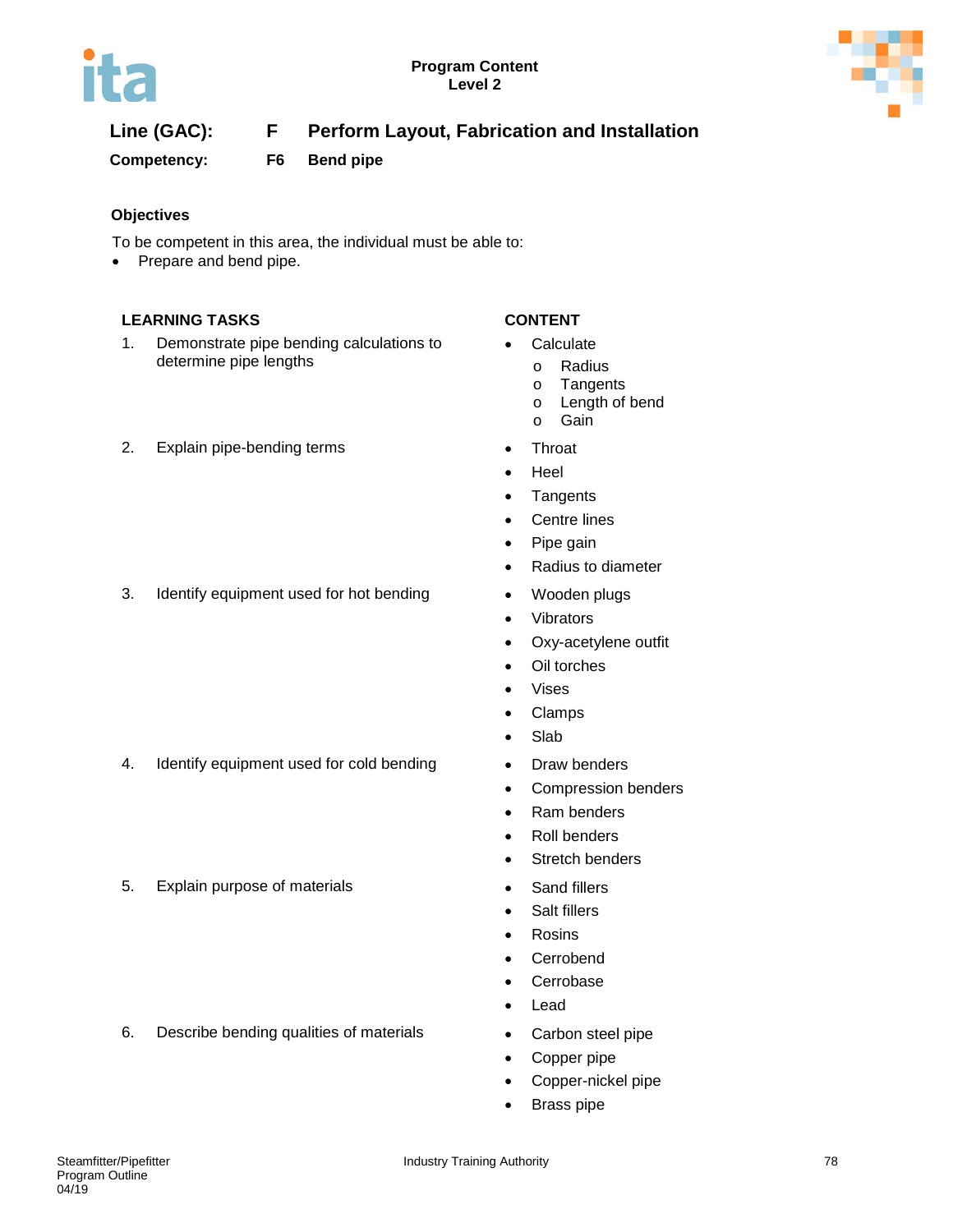

- 7. Describe hot bending procedures Steel pipe
- 8. Demonstrate cold bending procedures Steel pipe

- Aluminum pipe
- Stainless pipe
- Plastic pipe
- 
- Copper pipe
- Aluminum pipe
- 
- Copper pipe
- Aluminum pipe

#### **Achievement Criteria**

Given information on the procedures to hot or cold bend pipe using pipe bending calculations, the learner must correctly identify and answer a series of multiple-choice tests with 70% accuracy.

In addition, the learner must perform practical lab tasks to calculate radius, tangents, length of bend and gain and use a variety of equipment for hot and cold bending. Tasks must be performed with 90% accuracy.

#### **Workplace Achievement Criteria**

Given information on the procedures to hot or cold bend pipe using pipe bending calculations, the learner must correctly prepare and bend pipe. Correct use of procedures to bend pipe is integral to the job function. Employer assessed accuracy is required for each task.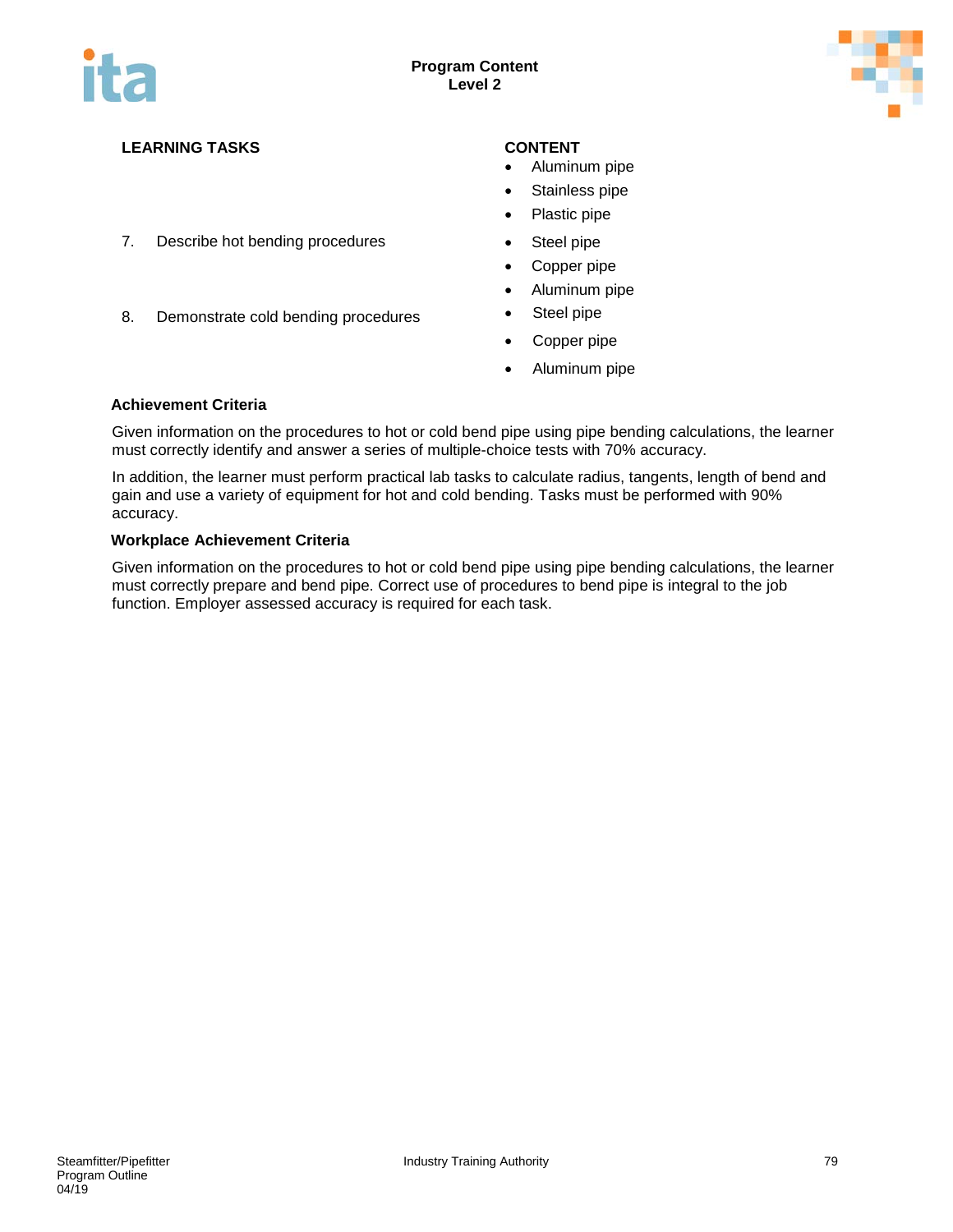

# **Line (GAC): F Perform Layout, Fabrication and Installation**

**Competency: F7 Install supports, hangers, guides and anchors**

### **Objectives**

To be competent in this area, the individual must be able to:

• Describe the installation of supports, hangers, guides and anchors.

#### **LEARNING TASKS CONTENT**

1. Describe the forces that act on a piping system • Weight of the system including

- components
- Change in direction of flow
- Friction loss and inertia
- Thermal expansion and contraction
- Electrolysis
- Pipe hangers
- Clevis hangers
- Ring hangers
- Roller hanger
- Saddles and stanchions
- Roller support
- Thrust blocks
- Pipe clamps and guides
- Fasteners and attachments
	- o Hanger bolts
	- o Beam clamps<br>o Concrete faste
	- o Concrete fasteners<br>
	o Metal fasteners
	- **Metal fasteners**
	- o Anchors
- Location, spacing and selection considerations
- Selection of appropriate anchor brackets
- Selection of appropriate spacing for brackets and anchors
- Fabrication by cutting and welding
	- o Brackets
	- o Sway bracing
	- o Anchors
- Installation of brackets or anchors using:
	- o Expansion shields
	- $\circ$  Star steel anchors<br> $\circ$  Toggle bolts
	- Toggle bolts

2. Describe types of hangers, supports, guides and fasteners

3. Describe the installation of supports and anchors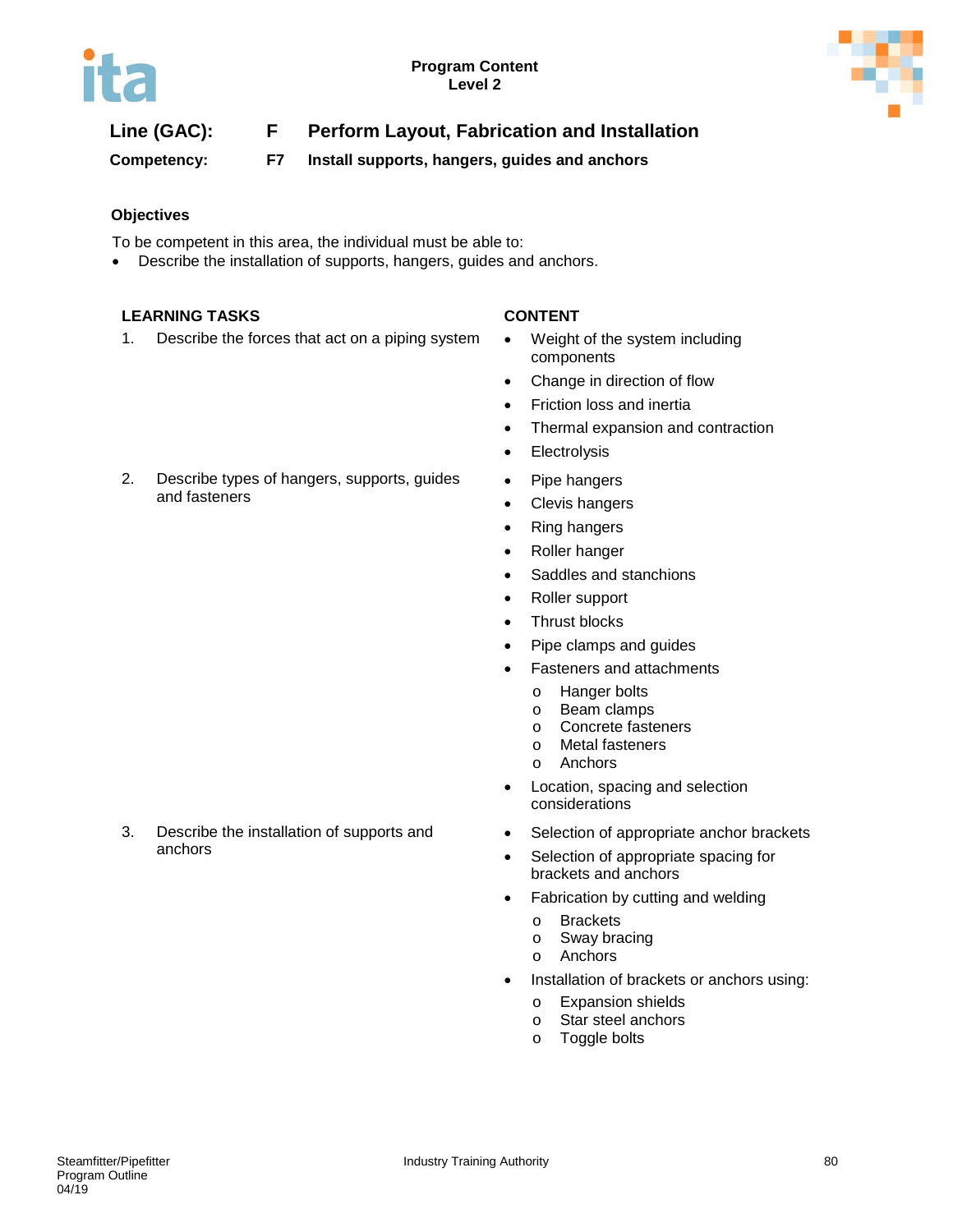



#### **Achievement Criteria**

Given information on types of supports, hangers, guides and anchors, the learner must correctly identify and answer a series of multiple-choice tests with 70% accuracy.

In addition, the learner must perform practical lab tasks to install supports and anchors. Tasks must be performed with 90% accuracy.

#### **Workplace Achievement Criteria**

Given information on types of supports, hangers, guides and anchors, the learner must correctly install supports, hangers, guides and anchors. Correct use of procedures to bend pipe is highly important to the job function. Employer assessed accuracy is required for each task.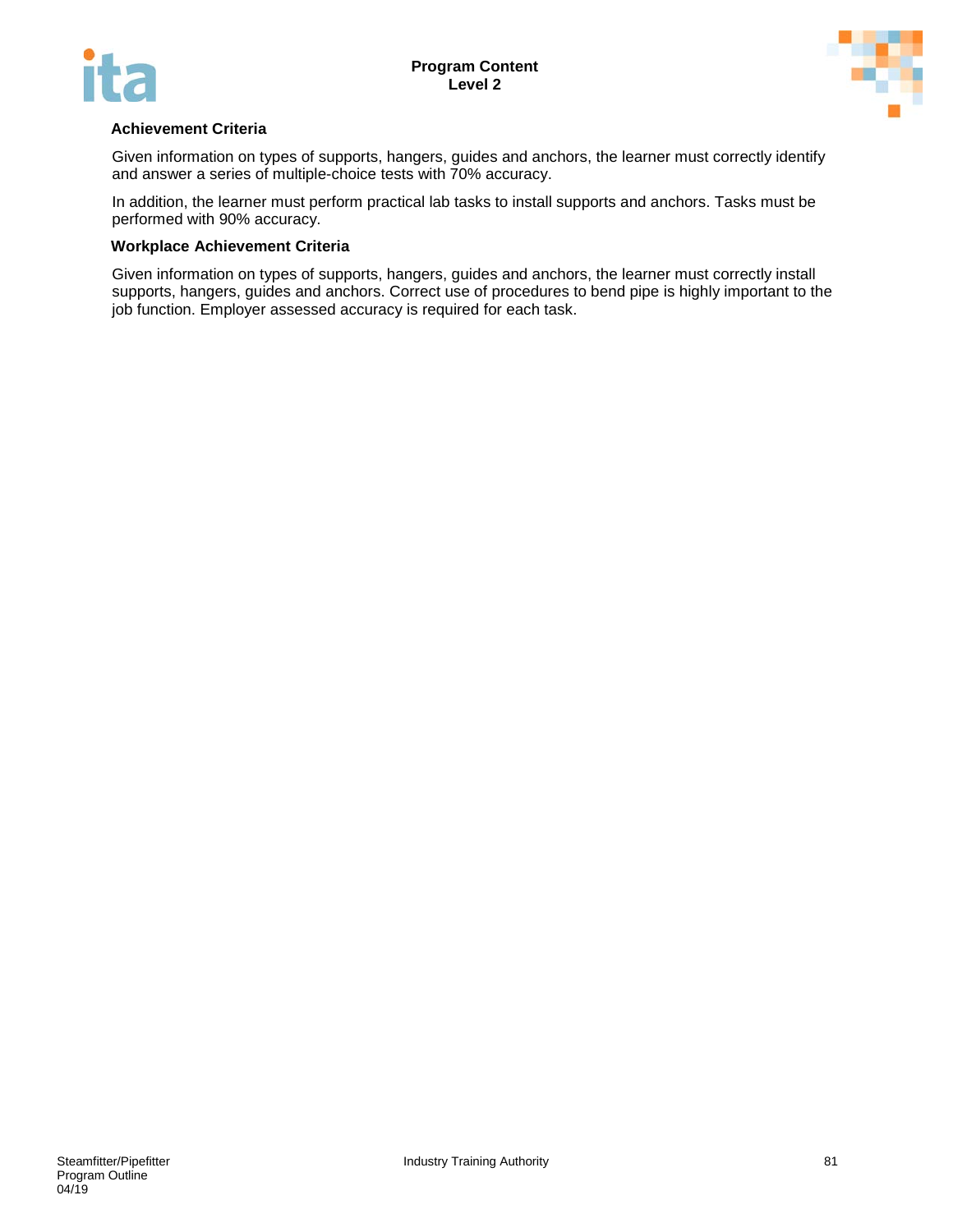

# **Line (GAC): F Perform Layout, Fabrication and Installation**

**Competency: F8 Erect a piping assembly**

### **Objectives**

To be competent in this area, the individual must be able to:

• Erect a piping assembly.

### **LEARNING TASKS CONTENT**

1. Identify equipment and its function used in erecting piping assemblies

- Shackles
- Snatch blocks
- Block and tackles
- Beam clamps
- Chain falls
- Come-a-longs
- Luggers
- Rope knots
- Mobile cranes
- Spreader bars when lifting a load
- Equalizers
- Pinch bars and rollers
- Shackles
- Flange aligners
- Pry bars
- Combination wrenches
- Speed type wrenches
- Nuts and bolts
- Ladders
- **Scaffolding**
- Shoring
- Lifts
	- o Pneumatic
	- o Hydraulic<br>o Electric
	- o Electric<br>o Elevate
	- Elevated work platforms
- 2. Erect a piping assembly **Example 2.** Erect a piping assembly in a practical shop exercise, observing all applicable health and safety regulations
	- Use appropriate lifting systems and methods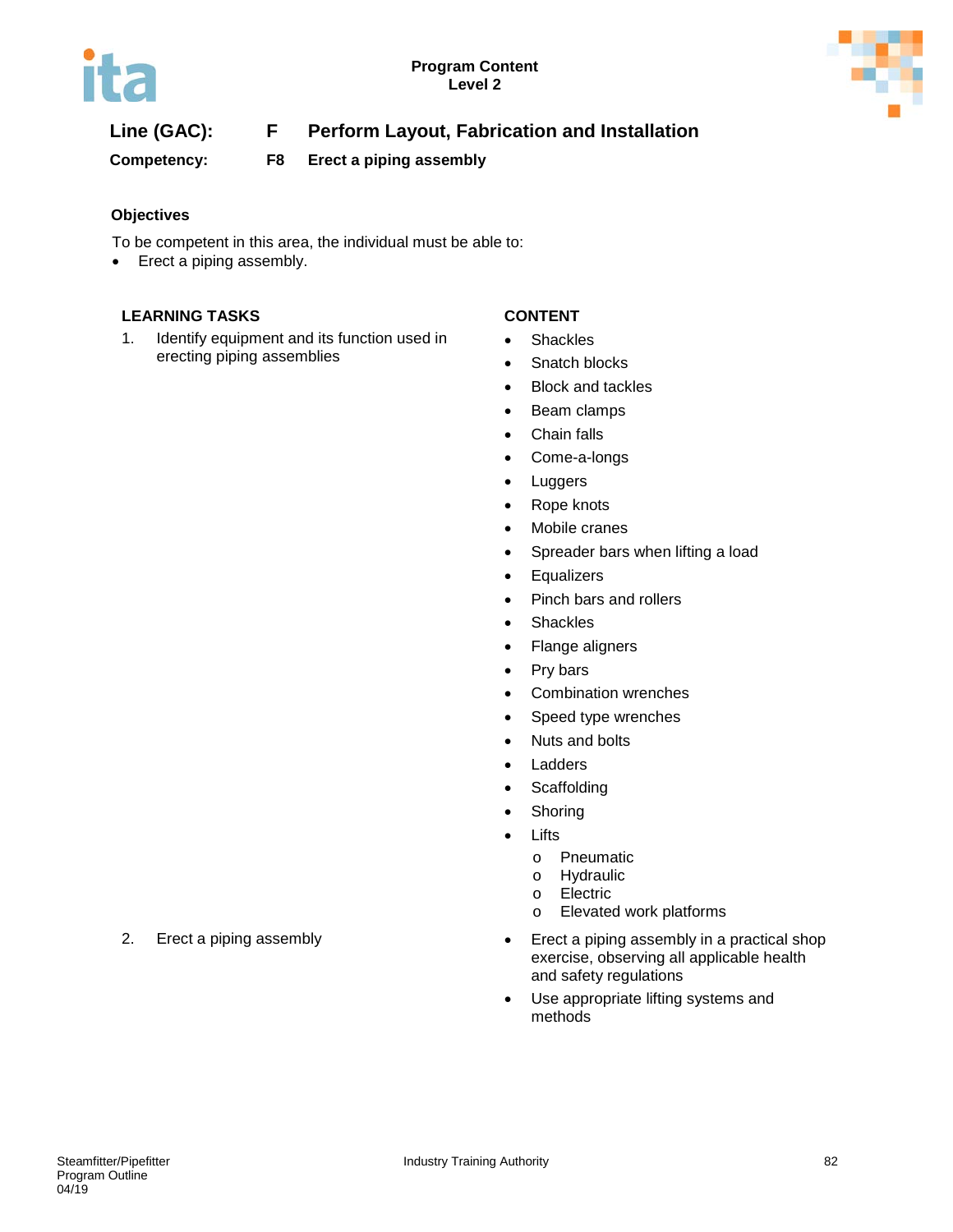



#### **Achievement Criteria**

Given information on the equipment used to erect a piping assembly and how to erect the piping assembly, the learner must correctly identify and answer a series of multiple-choice tests with 70% accuracy.

In addition, the learner must perform practical lab tasks to erect a piping assembly while observing all applicable health and safety regulations. Tasks must be performed with 90% accuracy.

#### **Workplace Achievement Criteria**

Given information on the equipment used to erect a piping assembly and how to erect the piping assembly, the learner must correctly erect a piping assembly. Employer assessed accuracy is required for each task.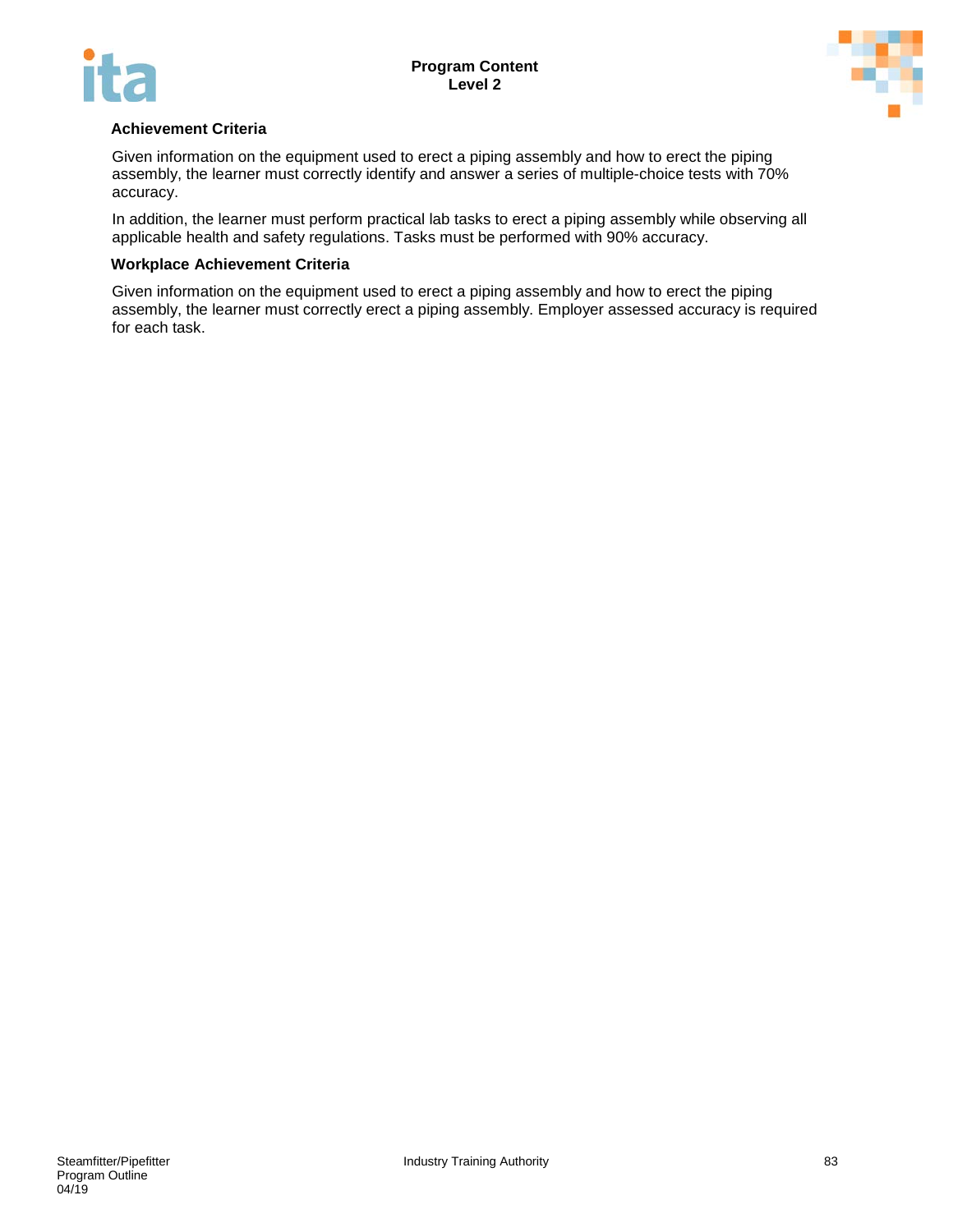

# **Line (GAC): F Perform Layout, Fabrication and Installation**

**Competency: F9 Test and commission a piping assembly**

### **Objectives**

To be competent in this area, the individual must be able to:

• Test and commission a piping assembly.

#### **LEARNING TASKS CONTENT**

1. Describe commissioning requirements for piping assemblies

- Quality control requirements
- Bolt selection
- Gasket selection
- **Torquing**
- Tensioning
- Bracketing
- 2. Describe the cleaning of a piping assembly Pickling solution
	- Caustic solution
	- Water flushing
	- Air flushing
	- Equipment needing isolation
		- o Controls<br>o Gauges
		- **Gauges**
		- o Valves<br>o Equipm
		- **Equipment**
	- **Test Media** 
		- o Water<br>o Air
		- o Air
		- o Oil
		- Other prescribed media
	- Hydrostatic testing
	- Pneumatic testing
	- Non-destructive testing

### **Workplace Achievement Criteria**

Given information on commissioning requirements for piping assemblies and the cleaning and testing procedures for piping assemblies, the learner must correctly commission and test a piping assembly. Employer assessed accuracy is required for each task.

- 
- 3. Describe testing procedures for piping assemblies
-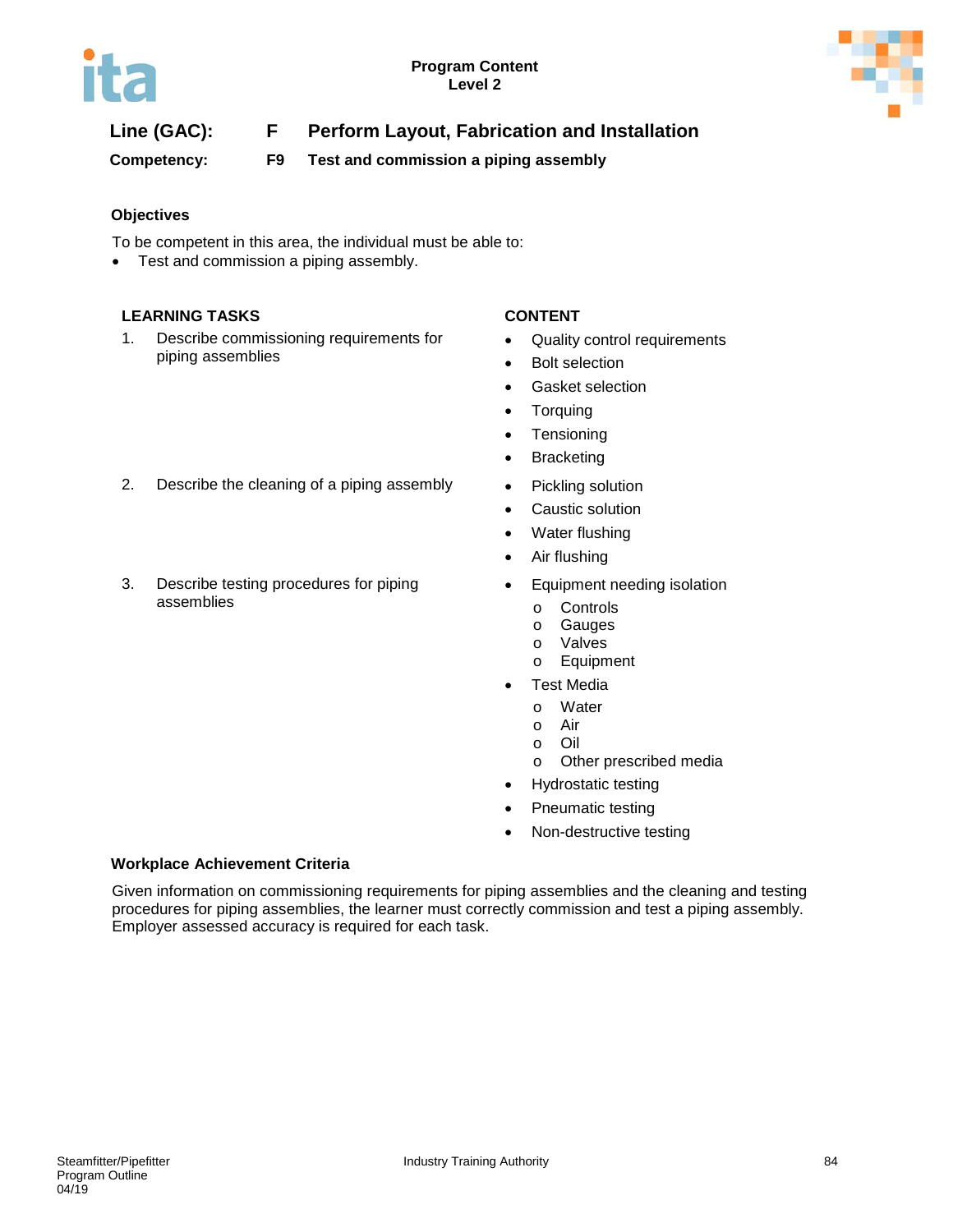

# **Line (GAC): G Special Application Systems**

**Competency: G1 Install marine systems piping** 

#### **Objectives**

To be competent in this area, the individual must be able to:

- Describe piping systems in marine applications.
- Fabricate piping assemblies for marine applications.

#### **LEARNING TASKS CONTENT**

1. Identify applicable hazards, codes and regulations

- Welding
- Cutting
- Fabricating
- Scaling
- Buffing
- Grinding and chipping
- Confined space entry
- Lloyds shipping regulations
- Bu-ships regulations
- C.S.I. regulations
- ASTM
- ASME
- NFPA
- ABS
- Transport Canada
- USCG
- Det Norsk Veritas (DNV)
- Forward
- Aft
- Port
- Starboard
- Aft perpendicular
- Forward perpendicular
- Bulwark
- Ceiling
- Cofferdam
- Bulkhead
- Draft
- Forecastle
- Forepeak
- **Freeboard**

pipefitter workplace

2. Describe terms found in the marine steamfitter/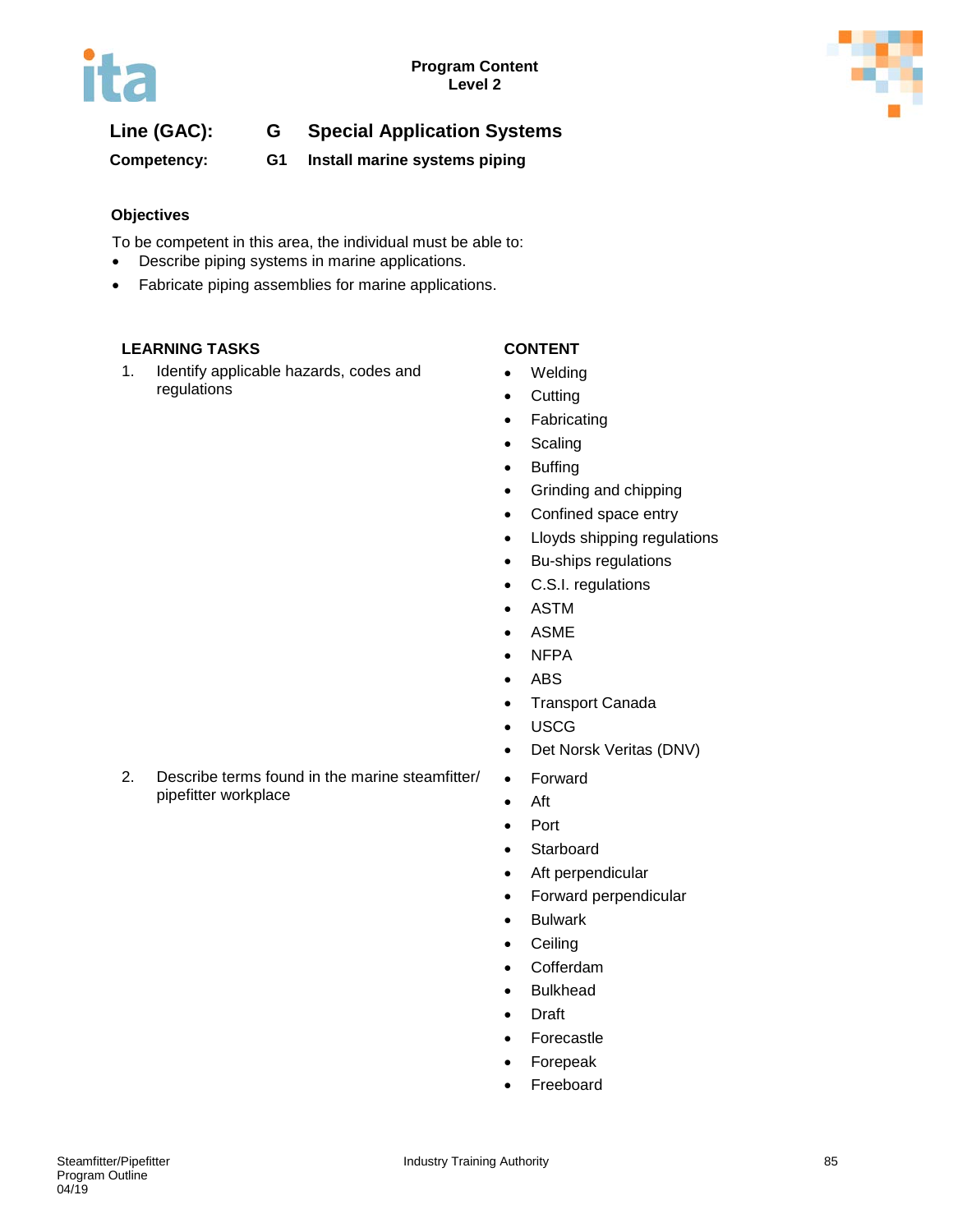

- Collision bulkhead
- Black water
- Grey water
- Air and sounding systems
- King post
- Wing tanks
- Midships
- Plimsoll mark
- Superstructure
- Scupper
- Afterpeak tank
- Deck
- Deck head
- Bridge deck
- Chain locker
- Trimming tanks
- Water tight bulkhead
- Island
- 
- Ore carriers
- L.P.G. carriers
- Coastal vessels
- Passenger vessels
- Ferries
- Freighters
- Naval vessels
	- o Frigates<br>o Coastal
	- o Coastal patrol boat
	- Coast guard
- 
- Fire main systems
- Fresh water systems
- Salt water systems
- Bilge and ballast systems
- Pumping and flooding systems
- Scupper and drain systems
- Hydraulic systems
- Pneumatic systems
- Cargo pumping systems
- Lubricating oil systems

3. Describe different types of marine vessels • Tankers

- 
- 4. Identify marine systems and their functions Fuel oil systems
-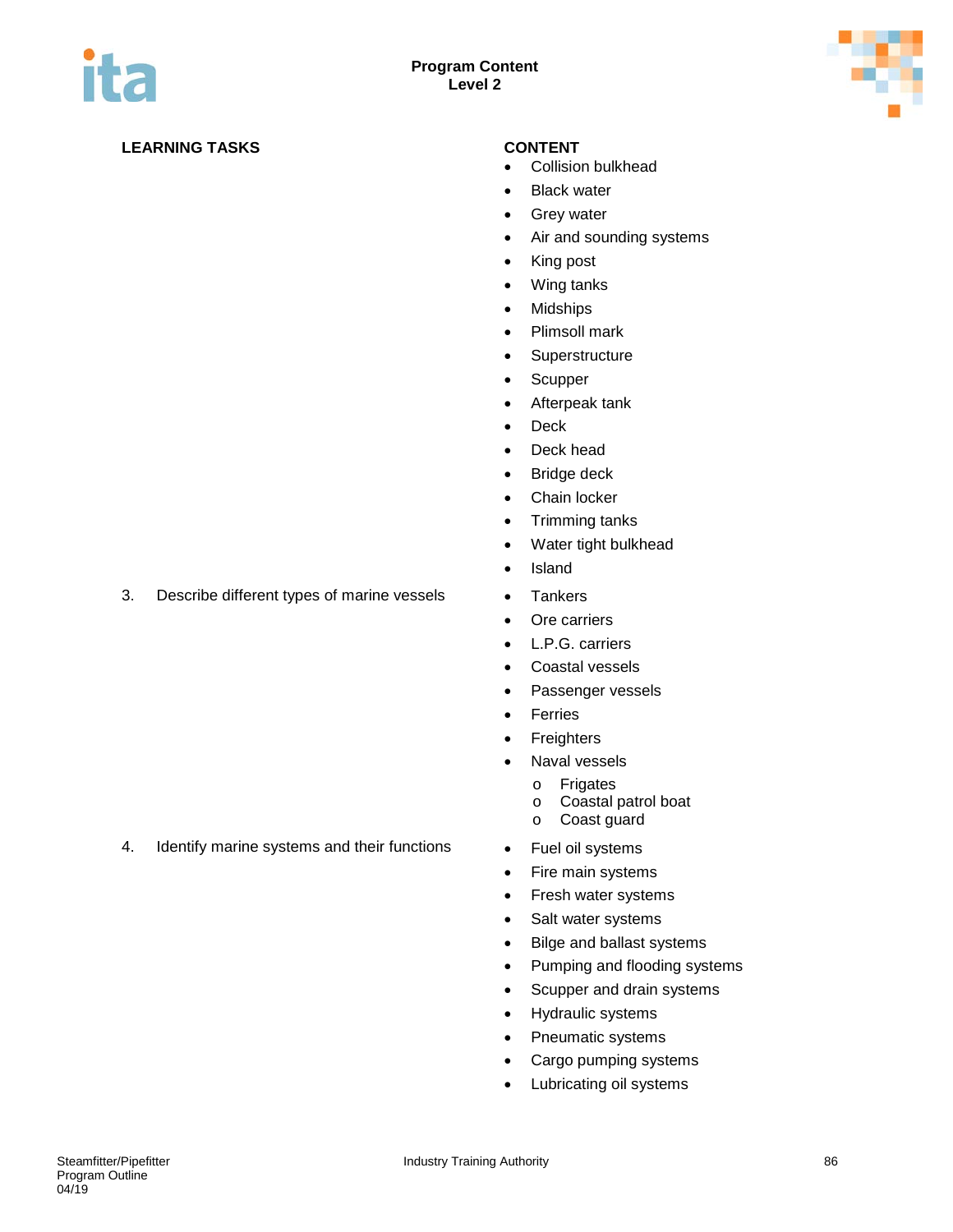

- 5. Describe water tight integrity considerations Vessel
- 6. Describe marine piping arrangements Bulkhead fittings

- High pressure air systems
- Low pressure air systems
- Interpret blueprint and drawing symbols
- - o Compartment
- Procedures
	- o Pipe removal
	- o Blanking component
- 
- Deckhead fittings
- Expansion and contraction fittings
- Screw-down, non-return valves
- Mechanical sleeves
- Vibration and isolation factors
- 7. Fabricate a marine piping assembly **•** Fabricate a piping assembly for a marine application in a practical shop exercise
	- o Flanges<br>o Bends
	- o Bends<br>o Fittings
	- **Fittings**
	- o Use a jig type set-up

#### **Achievement Criteria**

Given information on the hazards codes and terms used in marine systems piping, vessels, water integrity considerations and marine piping arrangements, the learner must correctly identify and answer a series of multiple-choice tests with 70% accuracy.

In addition, the learner must perform practical lab tasks to fabricate a piping assembly for a marine application including flanges, bends, fittings and use a jig type set up. Tasks must be performed with 90% accuracy.

#### **Workplace Achievement Criteria**

Given information on the hazards codes and terms used in marine systems piping, vessels, water integrity considerations and marine piping arrangements, the learner must correctly fabricate and install piping for a marine application. Employer assessed accuracy is required for each task.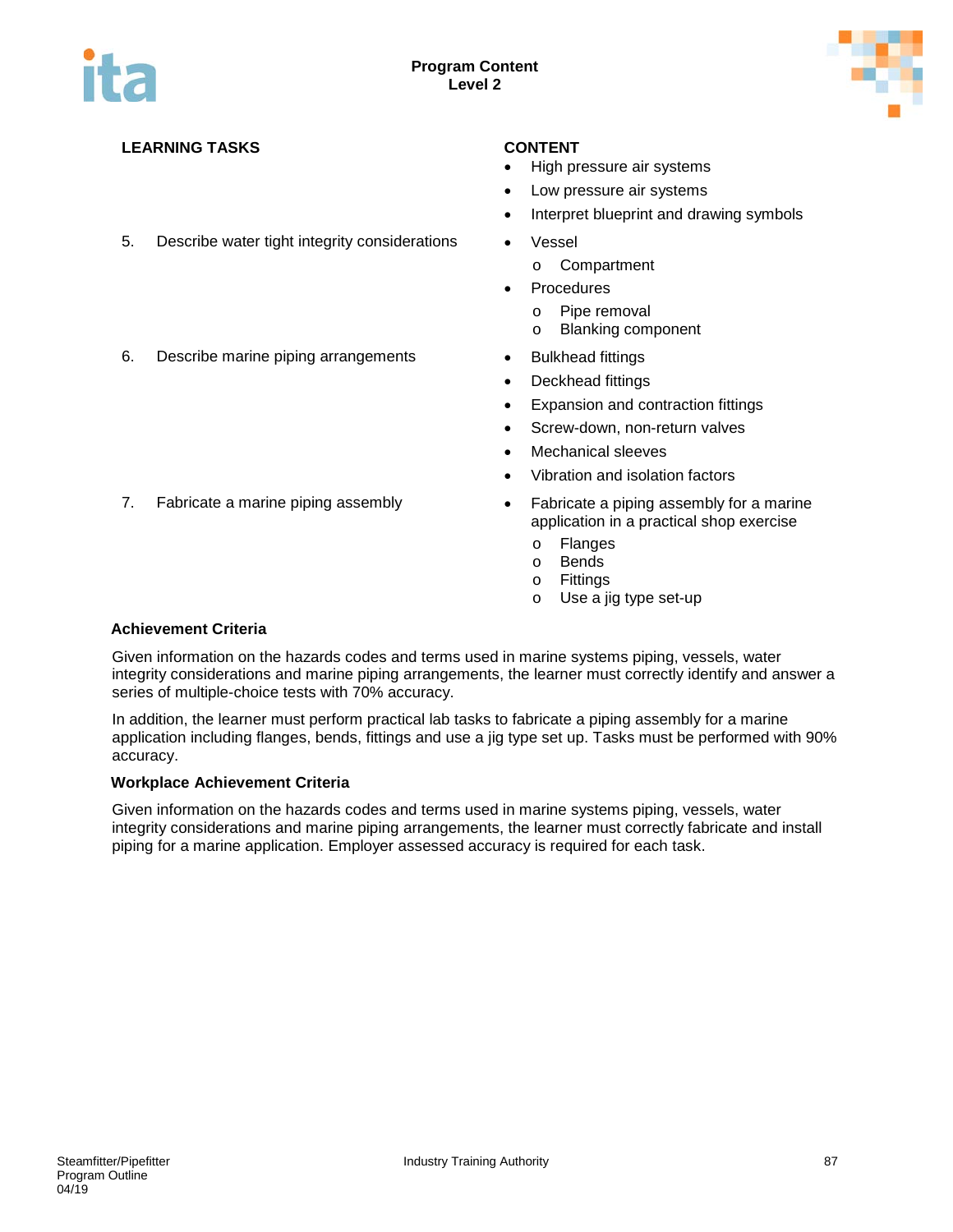

# **Line (GAC): G Special Application Systems**

**Competency: G7 Install hydraulic piping systems**

#### **Objectives**

To be competent in this area, the individual must be able to:

• Describe and install hydraulic piping systems.

#### **LEARNING TASKS CONTENT**

1. Describe terms and principles used in hydraulic fluid power

- Flow
- Pressure
- Force
- Area
- Volumes
- Pascal's Law
- Horsepower formulas
- Viscosity
- J.I.C.
- ANSI
- ASME
- D S.S.A.
- S.A.E.
- Lubricity
- Oxidation
- Pour point
- Petroleum
- Glycol oil
- Water-oil emulsions
- Synthetics
- Reservoir
	- Strainers and filters
	- Accumulators
	- Pumps
		- o Gear<br>o Lobe
		- Lobe
		- o Gerotor
		- o Vane<br>o Pistor
		- Piston
		- o Centrifugal
		- Directional control valves
			- o Check
			- o Spool<br>o Rotary
			- Rotary
			- o Servo

2. Describe the components of hydraulic piping systems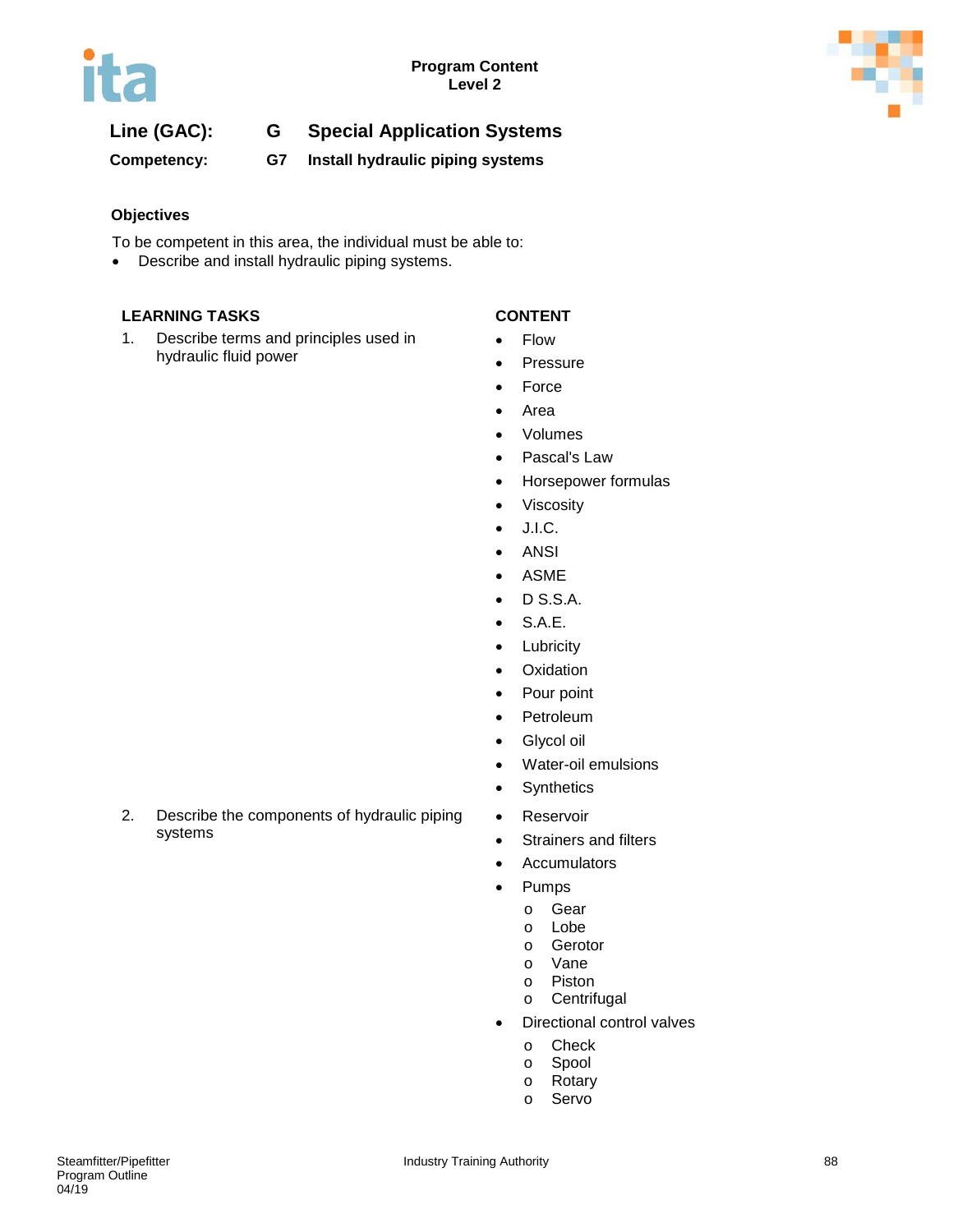

- Pressure control devices
	- o Relief valves<br>
	o Compound re
	- Compound relief valves
	- o Unloading valves
	- o Sequence valves<br>o Counterbalance v
	- o Counterbalance valves<br>o Brake valves
	- o Brake valves<br>o Pressure red
	- Pressure reducing valves
- Volume control
	- - o Meter-in
		- o Meter-out<br>o Meter-byp Meter-bypass
		- o Remote flow controls
- Fittings
	- o Hose fittings
		- − Expendable
		- − Reusable
	-
	- o Flare<br>o Flare **Flareless**
	- o Screw type
- Gaskets
	- o Fluids used<br>o Pressures
	- o Pressures<br>o Temperatu
	- Temperatures
- Pipe thread lubricants and sealants
- Minimum system requirements
	- o Pressures<br>o Temperatu
	- o Temperatures<br>o Fluids
	- **Fluids**
	- o Services
- **Brackets**
- Tubing and piping
	- o Steel<br>o Copp
	- Copper
	- o Brass<br>o Plastic
	- o Plastic<br>o Stainle
	- **Stainless**
- Hoses
	- o Fluids used
	- o Pressures
	- o Temperatures
- Cleaning a system before, during, and after assembly
- Blanking off all piping, tubing, and hoses when a system is opened
- Flushing procedures for contaminants

3. Describe material considerations for a hydraulic piping system

4. Describe troubleshooting procedures for a hydraulic piping system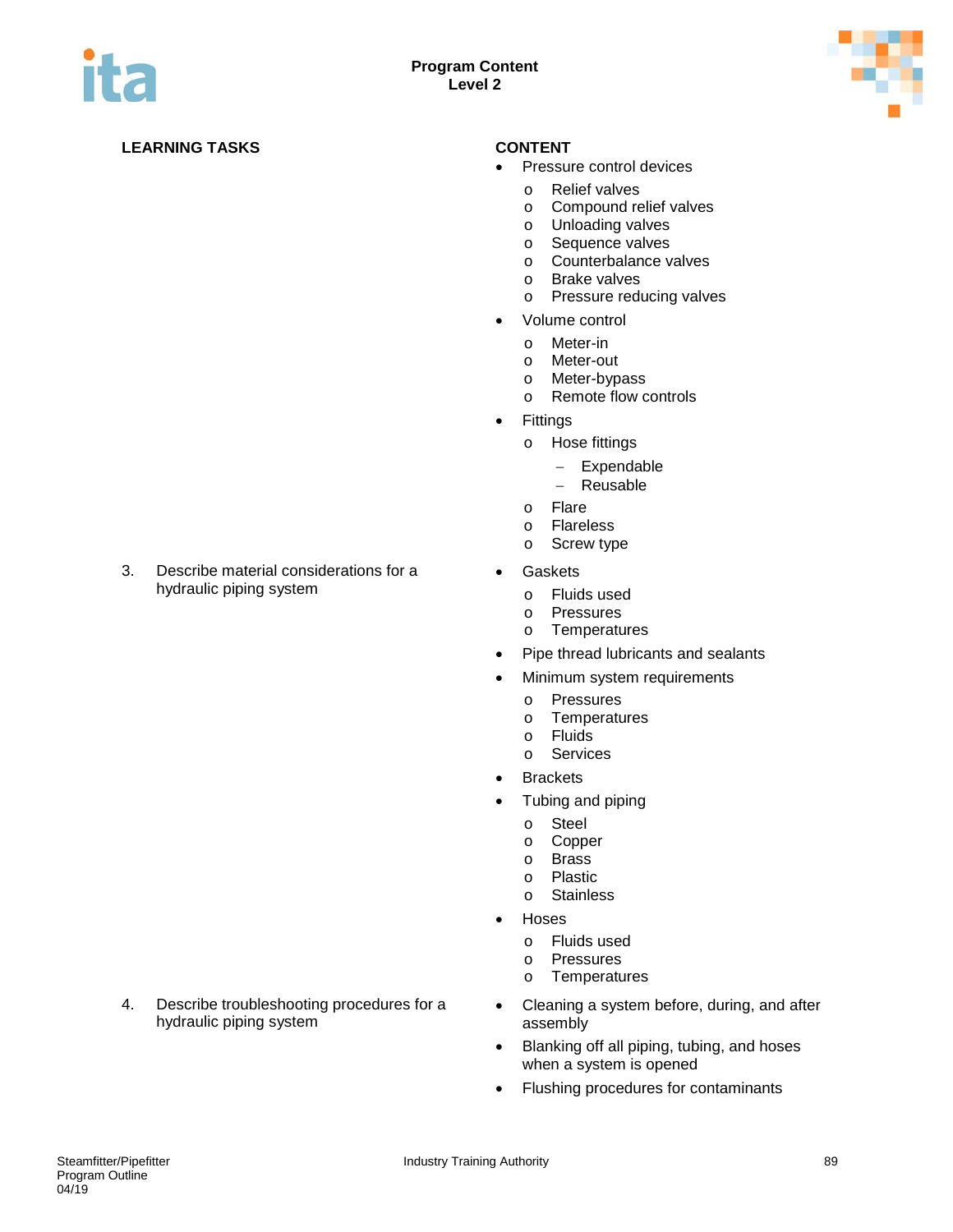

- Isolating equipment before testing the system
	- o Gauges
	- o Controls
	- o Relief valves
	-
	- o Flow control valves<br>
	o Reducing valves Reducing valves
- System faults
	- o Flow
	-
	- o Pressure<br>o Force
	- o Force<br>o Speed Speed
- Partially closed valves
- Plugged strainers or filters
- Leaks at fittings, tubes, or hoses
- Air in the system
- Breathers plugged on reservoir
- 5. Assemble a hydraulic piping system Given appropriate drawings, assemble a hydraulic piping system in a practical shop exercise
	- Interpret drawings
		- o Symbols<br>o Specifica
		- Specifications
		- o Standards
	- Tubing and fittings
	- Pipe and fittings
	- Hose and fittings

#### **Achievement Criteria**

Given information on the components, materials, troubleshooting procedures and assembly instructions for a hydraulic piping system, the learner must correctly identify and answer a series of multiple-choice tests with 70% accuracy.

In addition, the learner must perform practical lab tasks to interpret drawings and assemble a hydraulic piping system. Tasks must be performed with 100% accuracy.

#### **Workplace Achievement Criteria**

Given information on the components, materials, troubleshooting procedures and assembly instructions for a hydraulic piping system, the learner must correctly install a hydraulic piping system. Employer assessed accuracy is required for each task.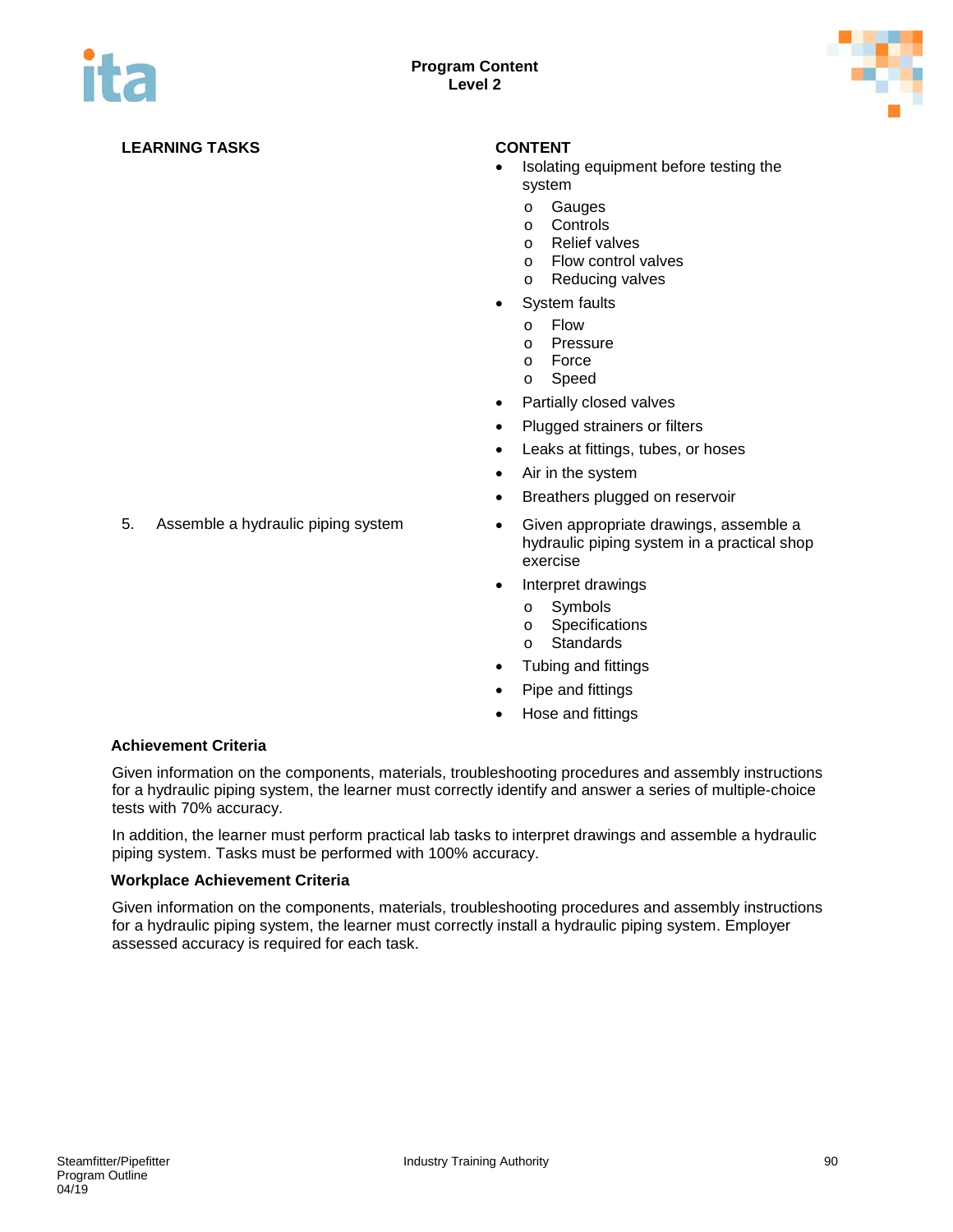

# **Line (GAC): G Special Application Systems**

**Competency: G8 Install pneumatic and compressed air piping systems**

### **Objectives**

To be competent in this area, the individual must be able to:

• Describe and install pneumatic and compressed air piping systems.

### **LEARNING TASKS CONTENT**

1. Describe the laws and terms that apply to fluid power, pneumatics

- Boyle's Law
- Charles' Law
- Avogadro's laws
- Air flow formulas
- Isothermal
- Adiabatic
- Force and speed
- ANSI
- ASME
- ASTM
- 
- Pipe types
- Codes and regulations regarding vessels
- Piping arrangements
	- o Straight line<br>o Loop
	- Loop
- Tools and equipment
- Joining methods
- Draining of moisture
- Compressors
	- o Types
	- o Operation
- Safety devices
- Codes and regulations
- Lubricators (FRLs)
- Vibration isolation
- Connection of equipment to piping
- Components
	- o Air driers
		- o Flex-connectors
		- o Auto drains
		- o Pressure regulators
		- o Filters

2. Identify and interpret standards and symbols that apply to pneumatics

3. Describe compressed air systems • Hazards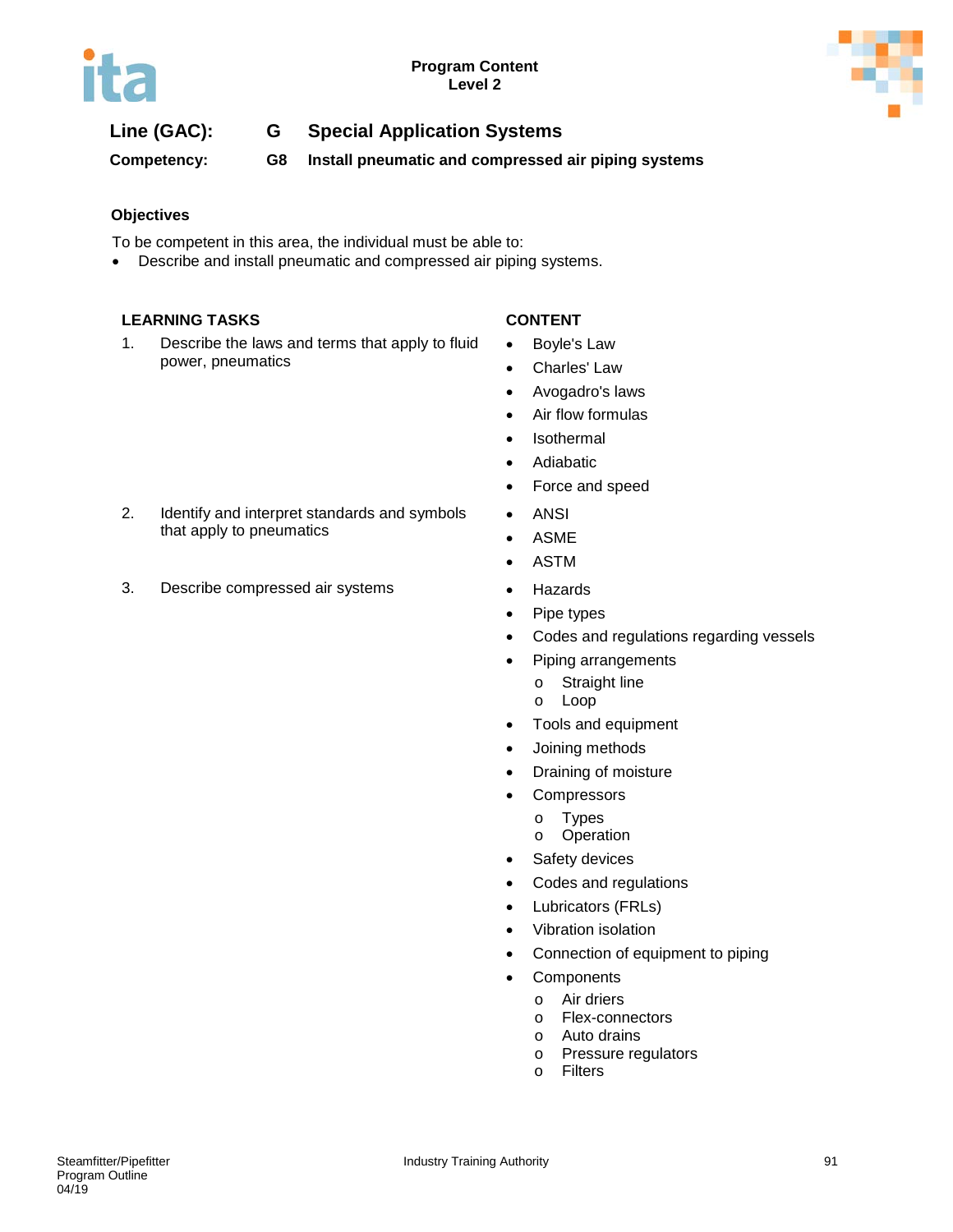

- 4. Describe the effects of contaminants in a compressed air system
- 5. Describe components used in a pneumatic piping system

- 6. Describe the operation of pneumatic tools Grinders
- 7. Describe controls used in air conditioning piping systems

- Liquids
- Droplets
- Dust
- Dirt
- Vapours
- Water separators
- Storage tanks
	- o Relief valves<br>o Pressure gau
	- o Pressure gauges<br>o Fusible plugs
	- o Fusible plugs<br>o Automatic dra
	- Automatic drains
- Mainline dryers and filters
	- o Regenerative dryers<br>o Desiccant dryers
	- o Desiccant dryers<br>o Micron filters
	- o Micron filters<br>o Refrigerated
	- Refrigerated air dryers
- Automatic drains
- 
- Drills
- Hammers
- Flaring tools (rolling tools)
- Vibrators
- Pressure regulators
- Direct and reverse acting thermostats
- Direct and reverse acting humidistats
- Pressure to electric switches
- Electric to pressure switches
- Switching relays
- Reversing relays
- Proportional controllers
- Booster relays
- Sequencing relays
- Normally open and normally closed valves
- Mixing valves
- Diverting valves
- Balance valves
- Stop valves
- Master-submaster controls
- **Restrictor**
- Receiver controller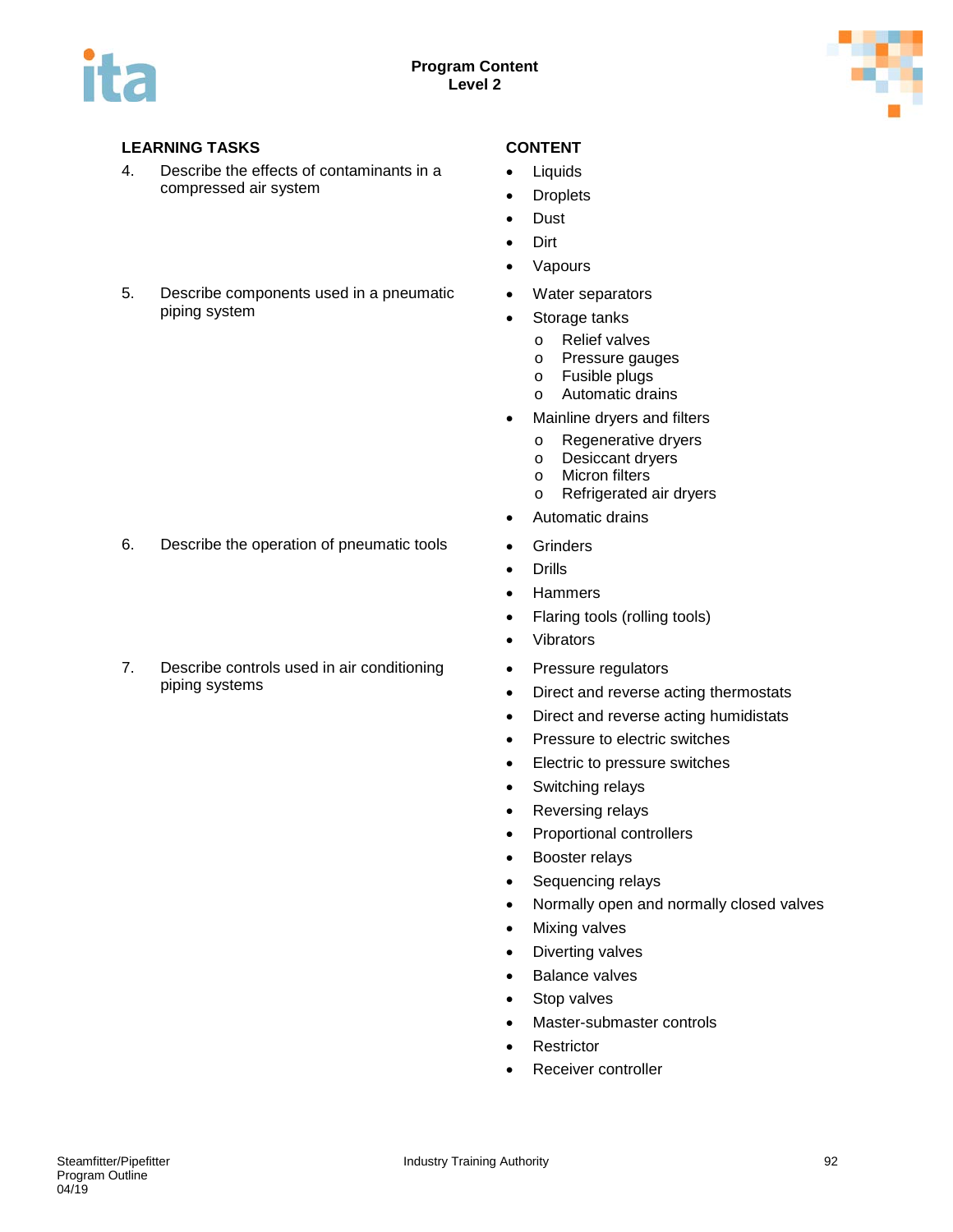

8. Describe controls used in industrial pneumatic piping systems

- Spool valves
- Check valves
- Relief valves
- Pressure regulating valves
- Quick release valves
- Pilot air valves
- Relay air valves
- Accumulators
- Volumes
- Cylinders
- Rotary motors
- Steel pipe and/or tube
- Copper pipe and/or tube
- Plastic pipe
- Stainless pipe and/or tube
- Screwed fittings
- Welded fittings
- Brazed fittings
- Flared fittings
- Flareless fittings
- Sizing pipe
	- o Flow
	- o Pressure<br>o Temperat
	- Temperature
- Installation practices
	- o Through pipe chases<br>o Through walls
	- o Through walls<br>o Through racew
	- Through raceways or troughs
	- o Through heated spaces<br>
	o Through refrigerated spa
	- o Through refrigerated spaces<br>o In bundles
	- In bundles
- **Flex connections** 
	- o Reinforced hoses<br>o Metal flex pieces
	- **Metal flex pieces**
	- o Pipe bending
- Pipe and pipe fittings
- Tube and tube fittings
- Hose and hose fittings
- Sealants
- **Lubricants**
- Gasket materials
- Pipe grading

9. Describe the function and material limitations of pneumatic piping system components

10. Describe installation of pneumatic piping systems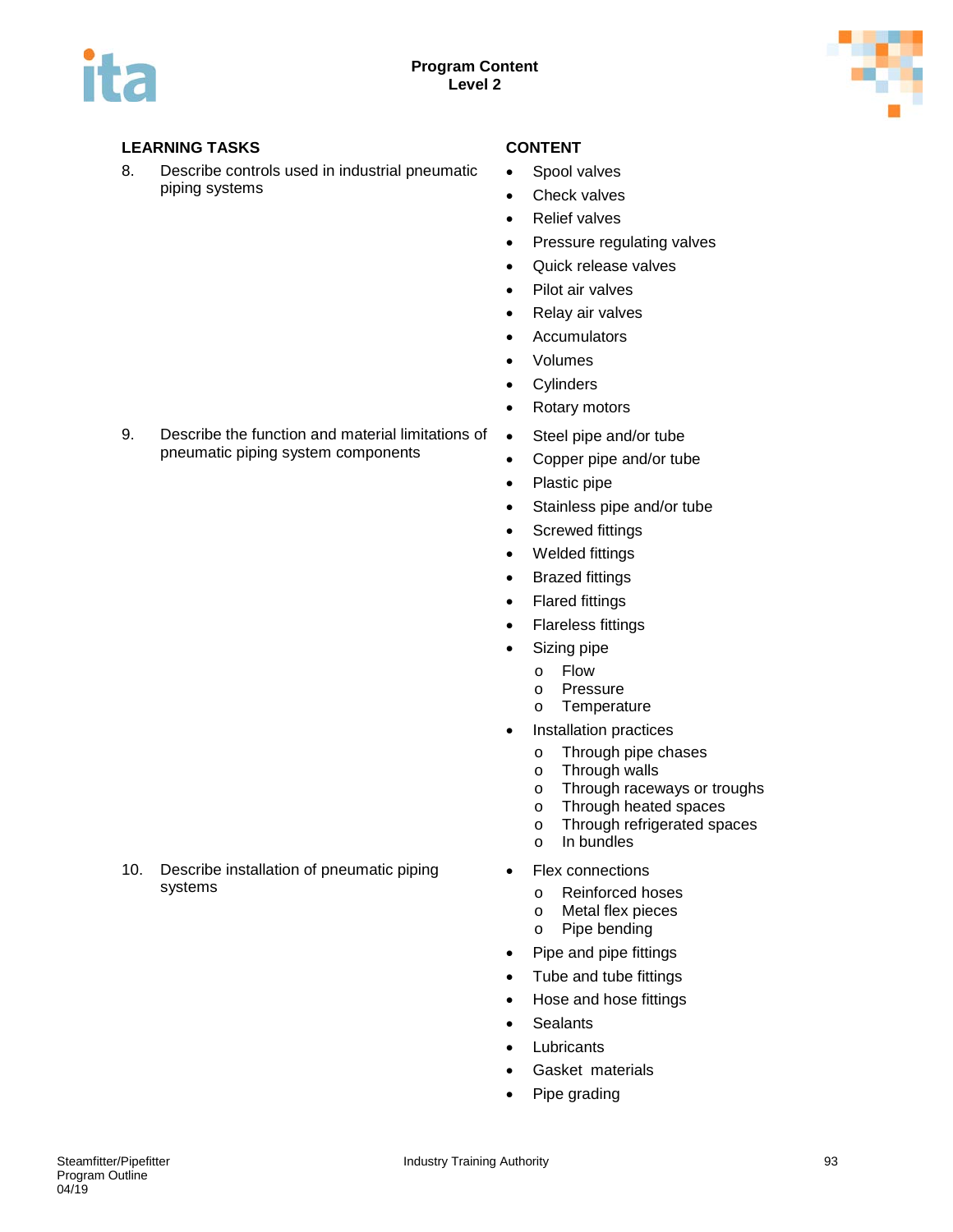

- Pipe drips
- Branch take-offs
- Run identifications
- Running and nesting of control piping
- Installing raceways
- Brackets
- Flushing and blowing out of a system
- Cleaning out the drips and filters after flushing
- Identify minimum test requirements
- Isolating
- Gauges
- Relief valves
- Equipment
- Soap testing joints
- Draining down and activating the system
- Partially closed valves
- Filters plugged
- Pressure reducing valve failure
- Leaks at fitted joints
- 13. Assemble a pneumatic piping system Given appropriate drawings, assemble a pneumatic piping system in a practical shop exercise
	- Interpret drawings
		- o Symbols
		- o Specifications<br>o Standards
		- **Standards**
	- Tubing and fittings
	- Pipe and fittings
	- Hose and fittings

#### **Achievement Criteria**

Given information on pneumatic and compressed air laws, terms, standards and symbols, tools, controls and maintenance, the learner must correctly identify and answer a series of multiple-choice tests with 70% accuracy.

In addition, the learner must perform practical lab tasks to interpret drawings and assemble a pneumatic piping system. Tasks must be performed with 100% accuracy.

#### **Workplace Achievement Criteria**

Given information on pneumatic and compressed air laws, terms, standards and symbols, tools, controls and maintenance, the learner must correctly install a pneumatic and compressed air piping system. Employer assessed accuracy is required for each task

- 12. Describe troubleshooting procedures for
	- pneumatic piping systems

11. Describe testing and maintenance

consideration for pneumatic piping systems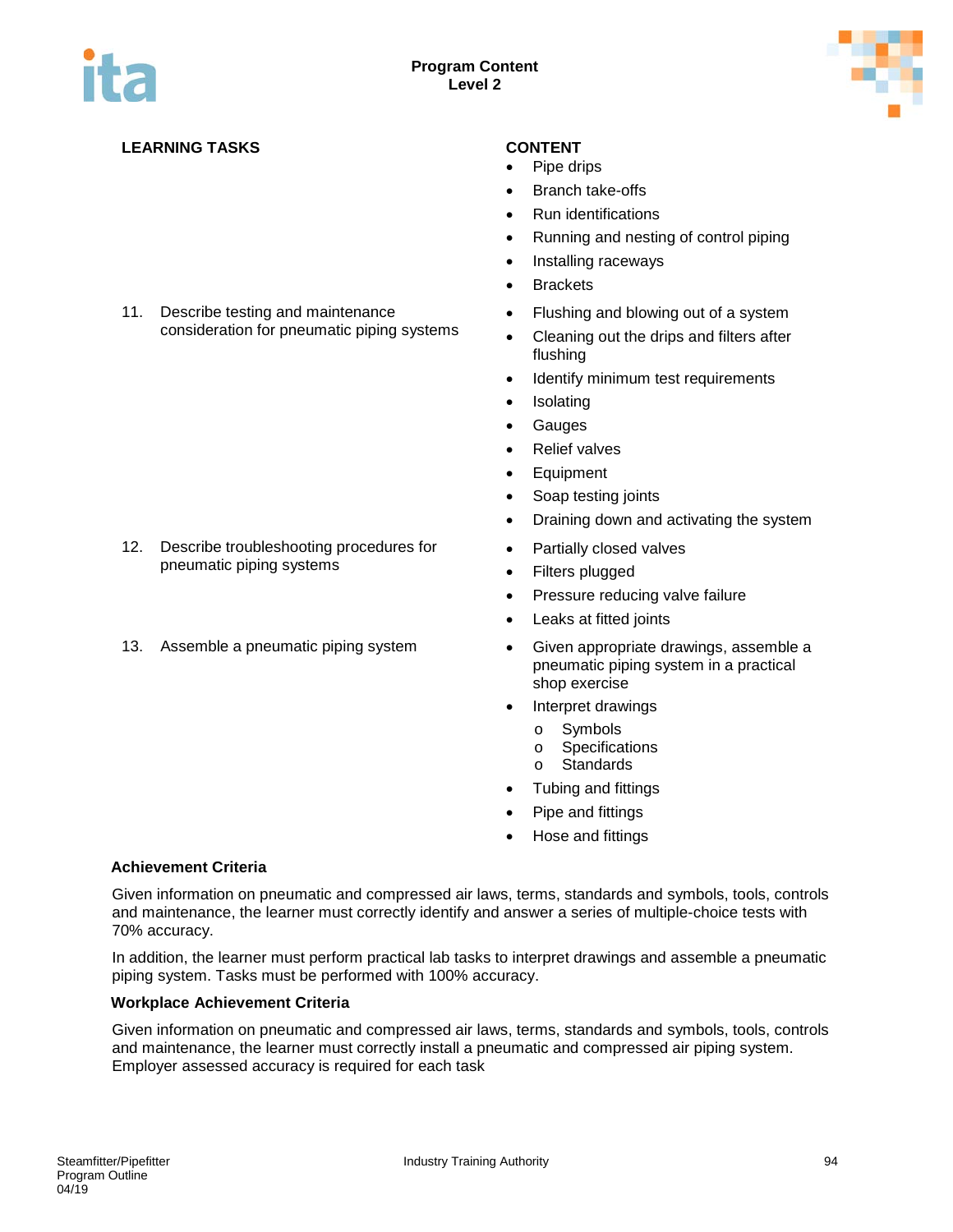



# **Level 3 Steamfitter/Pipefitter**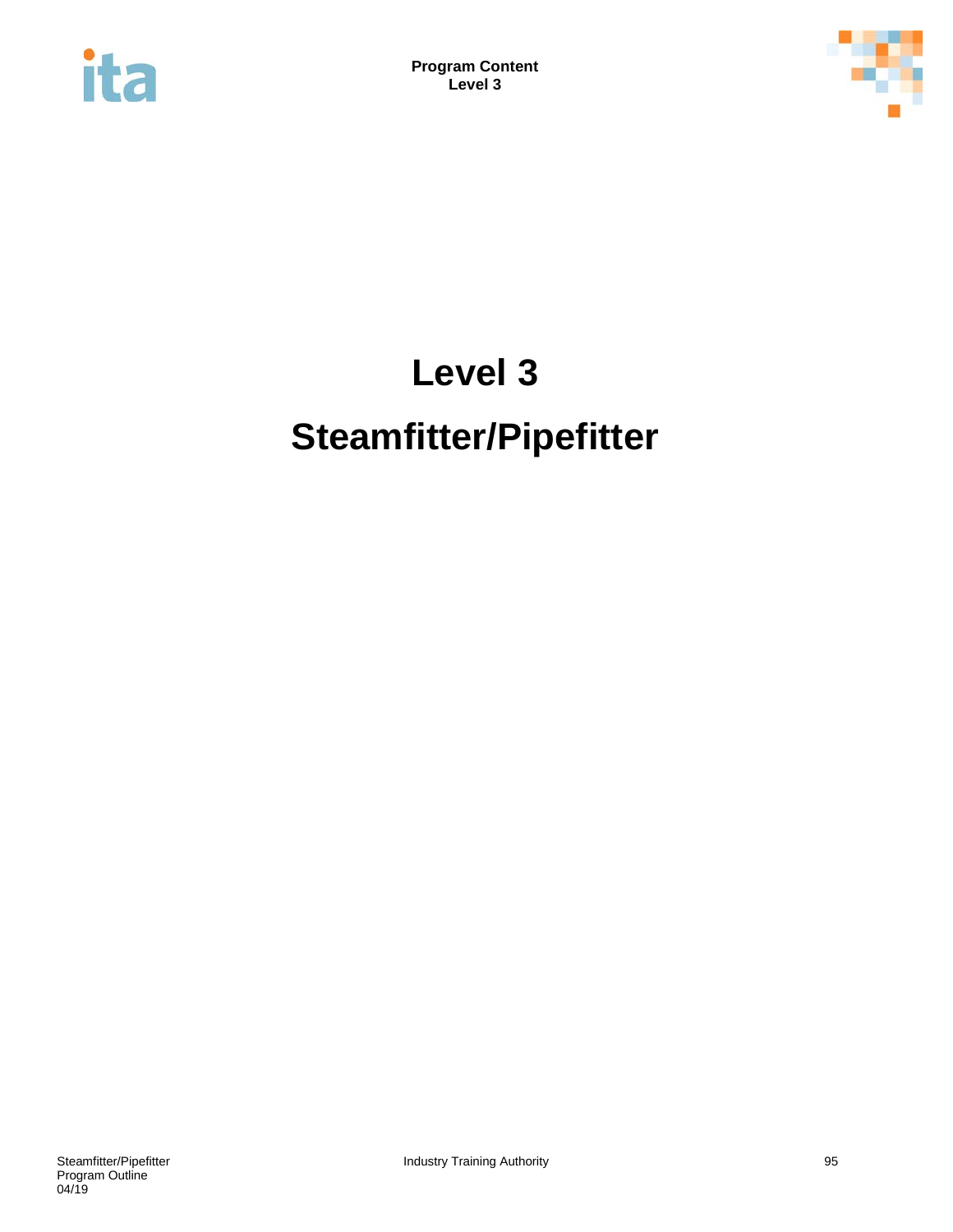

# **Line (GAC): C Organize Work**

### **Competency: C2 Read drawings and specifications**

#### **Objectives**

To be competent in this area, the individual must be able to:

- Read contract documents and specifications.
- Plan take-offs to establish material and labour components.

#### **LEARNING TASKS CONTENT**

1. Describe contract documents used in the construction industry

- **Types** 
	- o Agreements<br>o General cone
	- General conditions
	- o Drawings<br>
	o Specificat
	- o Specifications<br>o Divisions
	- **Divisions**
- General requirements
- Responsibilities and obligations
	-
	- o Guarantees<br>o Workmansh
	- o Workmanship<br>o Tests and insp Tests and inspections
- Purpose
- Master format
- Change orders
- Permits and requirements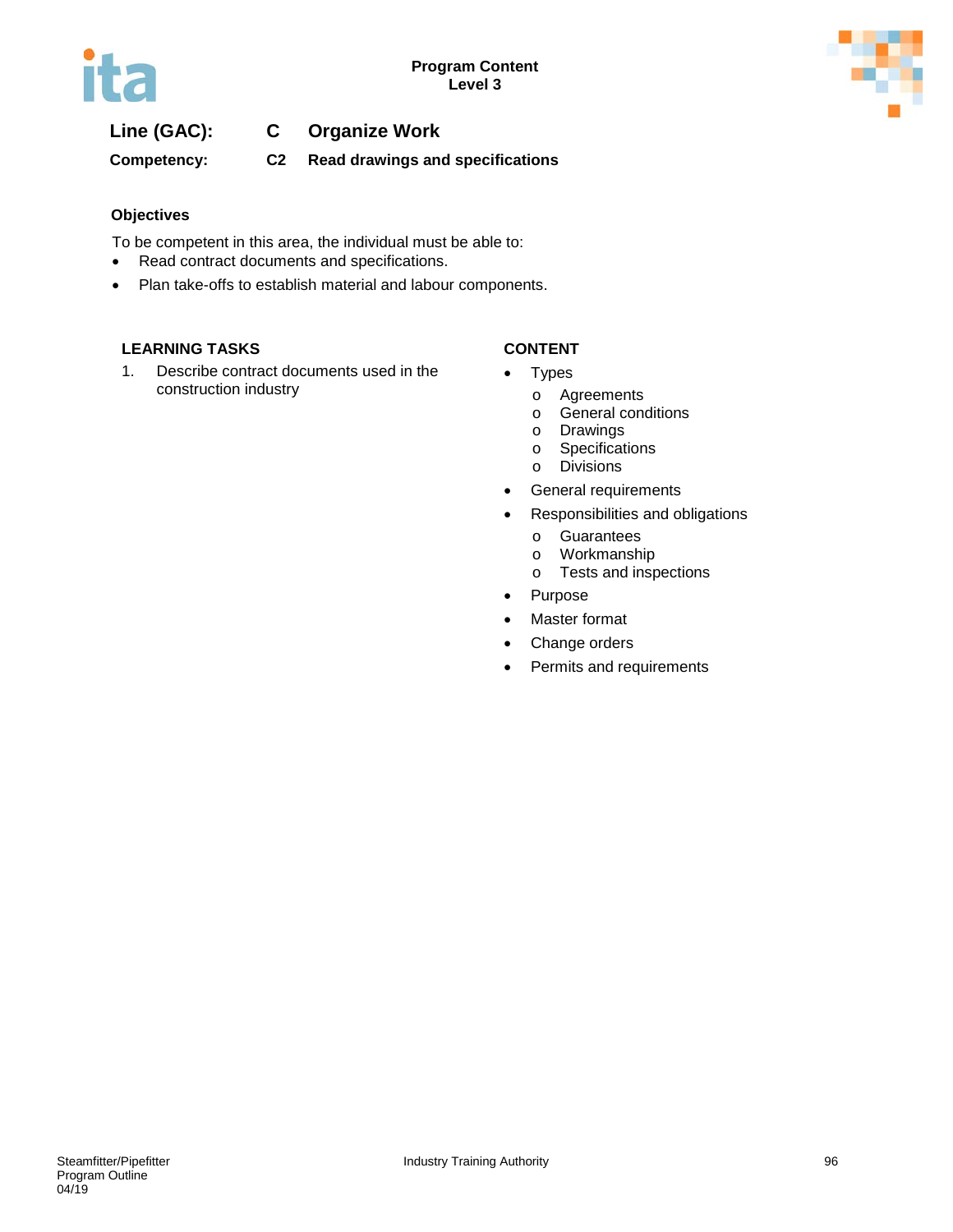

2. Describe drawings **•** Types

- - o Architectural<br>o Structural
	- o Structural<br>o Mechanica
	- Mechanical
	- o Electrical
- **Parts** 
	- o Plot plan
	- o Foundation plan<br>o Floor plan
	- o Floor plan<br>o Elevation
	- o Elevation<br>o Sections
	- o Sections<br>o Details
	- o Details<br>o Title blo
	- o Title block<br>o Revisions
	- o Revisions<br>
	o Schedules
	- **Schedules**
	- o Legends
- Information contained
	- o Building dimensions
	- o Construction type
	- o Room layout<br>o Equipment lo
	- $\circ$  Equipment locations<br> $\circ$  Finish details
	- **Finish details**
- Symbols
- **Conventions**
- Take-off terminology
- Take-off calculations
- Take-off lists and formulas
- Utilize various construction documents to perform calculations for piping and associated product take-offs
- Factors to consider
- 4. Develop a materials list **•** Develop a materials list for a practical project from provided drawings

#### **Achievement Criteria**

Given information on documents used in the construction industry, drawings, and formulas and calculations to plan a take-off and develop a materials list, the learner must correctly identify and answer a series of multiple-choice tests with 70% accuracy.

In addition, the learner must perform practical lab tasks using calculations and formulas to plan a take-off and develop a materials list. Tasks must be performed with 100% accuracy.

#### **Workplace Achievement Criteria**

Given information on documents used in the construction industry, drawings, and formulas and calculations to plan a take-off and develop a materials list, the learner must correctly read drawings and specifications and plan a take-off to establish materials and labour components. Take-off is a highly important part of the job function. Employer assessed accuracy is required for each task.

- 
- 3. Plan take-offs to establish material and labour components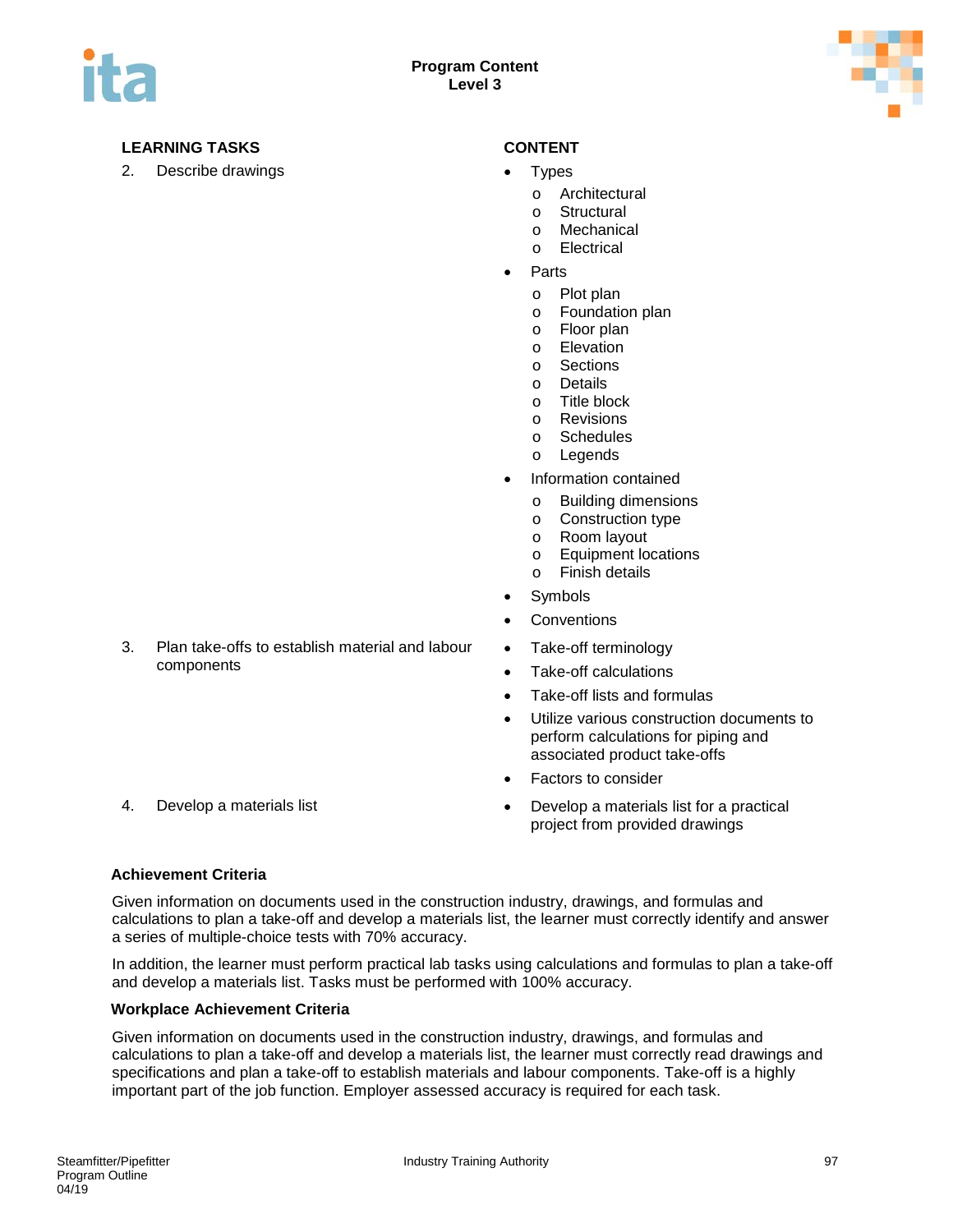

# **Line (GAC): C Organize Work**

**Competency: C5 Plan a Project** 

#### **Objectives**

To be competent in this area, the individual must be able to:

• Plan an industrial piping project.

#### **LEARNING TASKS CONTENT**

1. Describe organization of an industrial piping project

- Project specifications
- Safety
- Installation permits
- Sequence of operation
- Prioritization
- Coordination with other trades
- Estimate material
- Tools and equipment
- Inventory requirements
	- o Secure storage
	- o Time delivery<br>o Labeling mate
	- o Labeling materials<br>
	o Stock maintenance
	- o Stock maintenance<br>
	o Consumables
	- **Consumables**
- Checklist utilization
- Cost efficiency
- Post job efficiency analysis
- 2. Plan an industrial piping project Plan an industrial piping project based on supplied documentation

#### **Achievement Criteria**

Given information on the organization of an industrial piping project including safety, permits, sequence, coordination with other trades, tools and inventory, the learner must correctly identify and answer a series of multiple-choice tests with 70% accuracy.

In addition, the learner must perform practical lab tasks using calculations and formulas to plan a take-off and develop a materials list. Tasks must be performed with 100% accuracy.

#### **Workplace Achievement Criteria**

Given information on the organization of an industrial piping project including safety, permits, sequence, coordination with other trades, tools and inventory, the learner must correctly plan an industrial piping project. The industrial piping project plan is a highly important part of the job function. Employer assessed accuracy is required for each task.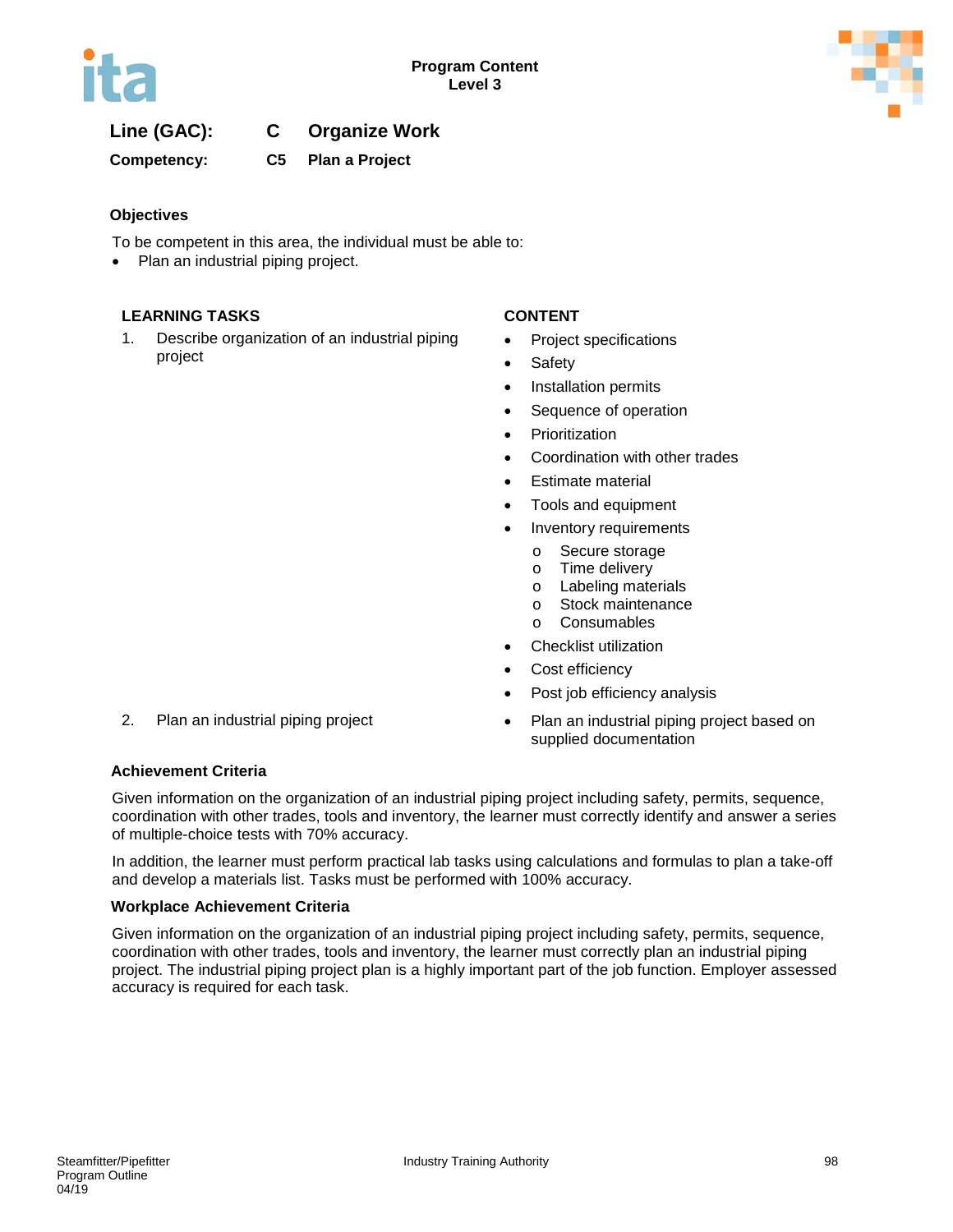

# **Line (GAC): G Special Application Systems**

**Competency: G2 Install fuel oil piping systems**

### **Objectives**

To be competent in this area, the individual must be able to:

• Install fuel oil systems.

### **LEARNING TASKS CONTENT**

- 1. Identify applicable hazards and regulations for fuel oil systems piping
- 2. Describe underground tank piping safety practices
- 3. Describe fuel oil terms **•** Residual oils

4. Describe tank considerations **•** Heating

- National Fire Protection Association (N.F.P.A.) standards for
	- o Buried tanks
	- o Above ground tanks
	- o Vent piping<br>o System pipi
	- System piping
- Building codes
- Tank filling before piping begins
- Tank testing after filling
- "Seney" valve installation before piping is commenced (check valve)
- Tank never left open or empty
- Cathodic protection is installation
- 
- Crude petroleum
- Distillate oils
- Blended oils
- #1 light domestic
- #2 medium domestic
- #3 heavy domestic
- #4 light industrial
- #5 medium industrial
- #6 heavy industrial
- -
	- o Steam coils<br>o Hot water co o Hot water coils<br>
	o Shell and tube
	- Shell and tube type of heaters
- Underground piping
	- o Fuel filling lines<br>
	o Fuel sounding li
	- Fuel sounding lines
	- o Dirty oil suction lines<br>
	o Fuel oil return lines
	- $\circ$  Fuel oil return lines
	- Fuel oil suction lines
	- o Fuel oil vents
	- o Steam heating lines<br>
	o Welded construction
	- Welded construction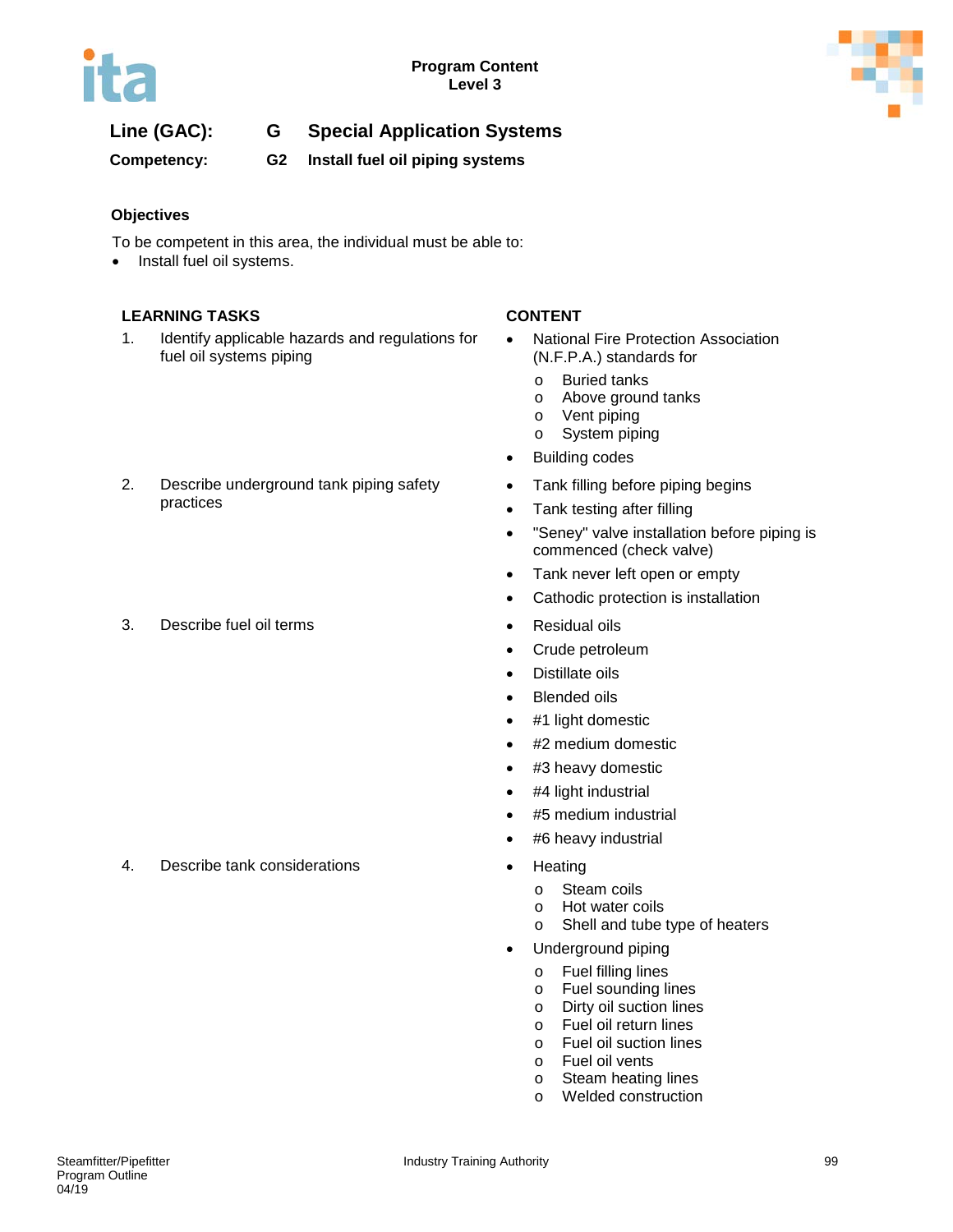

5. Describe the purpose and applications of fuel

oil burner components

- o Insulation
- o Concrete trenching
- o Schedule 80 for steam condensate lines
- Copper tubing
- Flared or brazed connections
- Schedule 40 steel pipe
- Welded connections
- Flex type connections
- Duplex strainer
- Filters (suction and discharge type)
- Thermometers
- Gauges
- Relief valves (pressure and temperature)
- Air chambers
- Pressure regulators
- Fuel oil firing valves and solenoid valves
- Flow meters
- Steam fuel oil heaters
- Electric fuel oil heaters
- Burner nozzles
	- o Air atomizing
	- o Steam atomizing
	- o Pressure atomizing
- Flame safeguards
	- o Photo-electric cells
	- o Infra-red cells
	- o Ultra-violet cells<br>o Flame rods
	- Flame rods
	- o Bi-metal strips
- Forced draft and induced draft fans
- Ignition transformers
- 
- Pump governors
- Duplex pumps
- Electric gear pumps
- 
- Cup
- 6. Describe pumps **•** Pumps
- 7. Describe burners **•** Rotary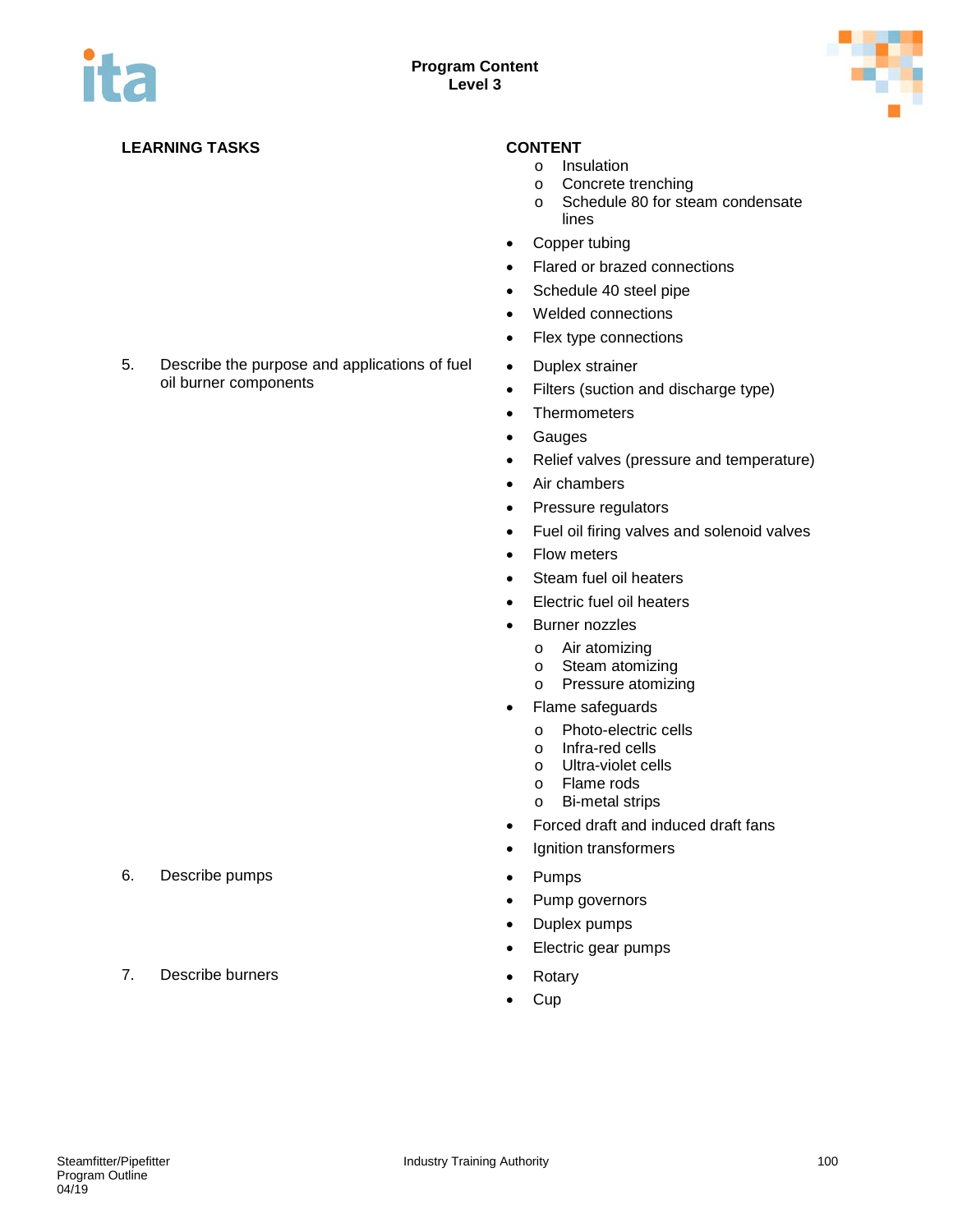

8. Describe the fuel oil firing sequence • Purge periods

- 
- Fuel supply periods
- Ignition periods
- Flame proving period
- Automatic shut-down
- 9. Describe combustion requirements Primary air
	- Secondary air
	- Fuel
	- Fuel preparation
	- Analysis equipment
	- Chemical absorption
	- o Electronic analysers
		- o Flue products readings
	- CO
	- $\bullet$  CO<sup>2</sup>
	- Stack temperature
	- Draft
	- Smoke
- 

10. Describe combustion analysis for oil or gas

11. Set-up and fire an oil-fired appliance • Set-up and fire an oil-fired appliance in a practical shop exercise

#### **Achievement Criteria**

fired equipment

Given information on fuel oil system hazards and regulations, underground tank safety regulations, components, pumps, burners and combustion information, the learner must correctly identify and answer a series of multiple-choice tests with 70% accuracy.

In addition, the learner must perform practical lab tasks to set up and fire an oil-fired appliance following all safety regulations. Tasks must be performed with 100% accuracy.

#### **Workplace Achievement Criteria**

Given information on fuel oil system hazards and regulations, underground tank safety regulations, components, pumps, burners and combustion information, the learner must correctly install a fuel oil system. Installing a fuel oil system while following complete safety regulations is a highly important part of the job function. Employer assessed accuracy is required for each task.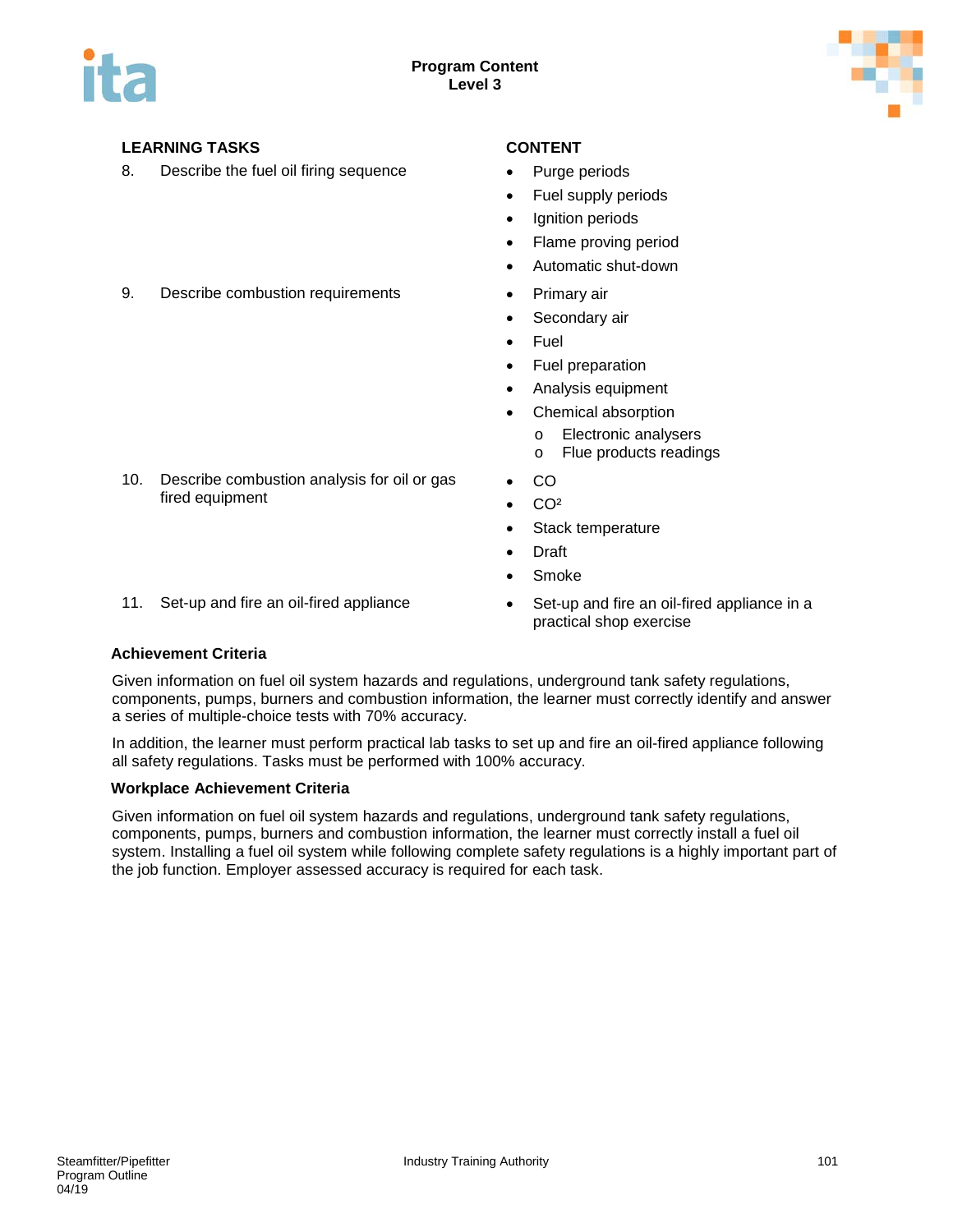

# **Line (GAC): G Special Application Systems**

**Competency: G3 Install low pressure steam piping systems**

### **Objectives**

To be competent in this area, the individual must be able to:

• Install low pressure steam piping systems.

### **LEARNING TASKS CONTENT**

- 1. Identify applicable hazards, codes and regulations related to low pressure steam piping
- 2. Describe low pressure steam terms BTUs

- B.C. Boiler Code
- ASME
- ANSI
- 
- Kilowatts
- Sensible heat
- Equivalent direct radiation (EDR)
	- o Calculations for surface areas and the steam emissions from those surface areas
- Measurement
- Boiler horsepower (BHP)
- Latent heat
- Specific heat
- Specific weight
- Specific gravity
- Vacuum
	- o Measurement<br>o Pumps
	- o Pumps<br>o Piping u
	- Piping up a vacuum pump
- 
- Temperatures
- Heat contents
- Latent heat
- Total heat
- Specific volumes
- 4. Describe low pressure steam piping systems Counter flow systems
	- One-pipe systems
	- Two-pipe systems
	- Two-pipe gravity return systems
	- Sub-atmospheric systems
	- Steam heating systems symbols
- 3. Interpret steam tables **•** Pressures
-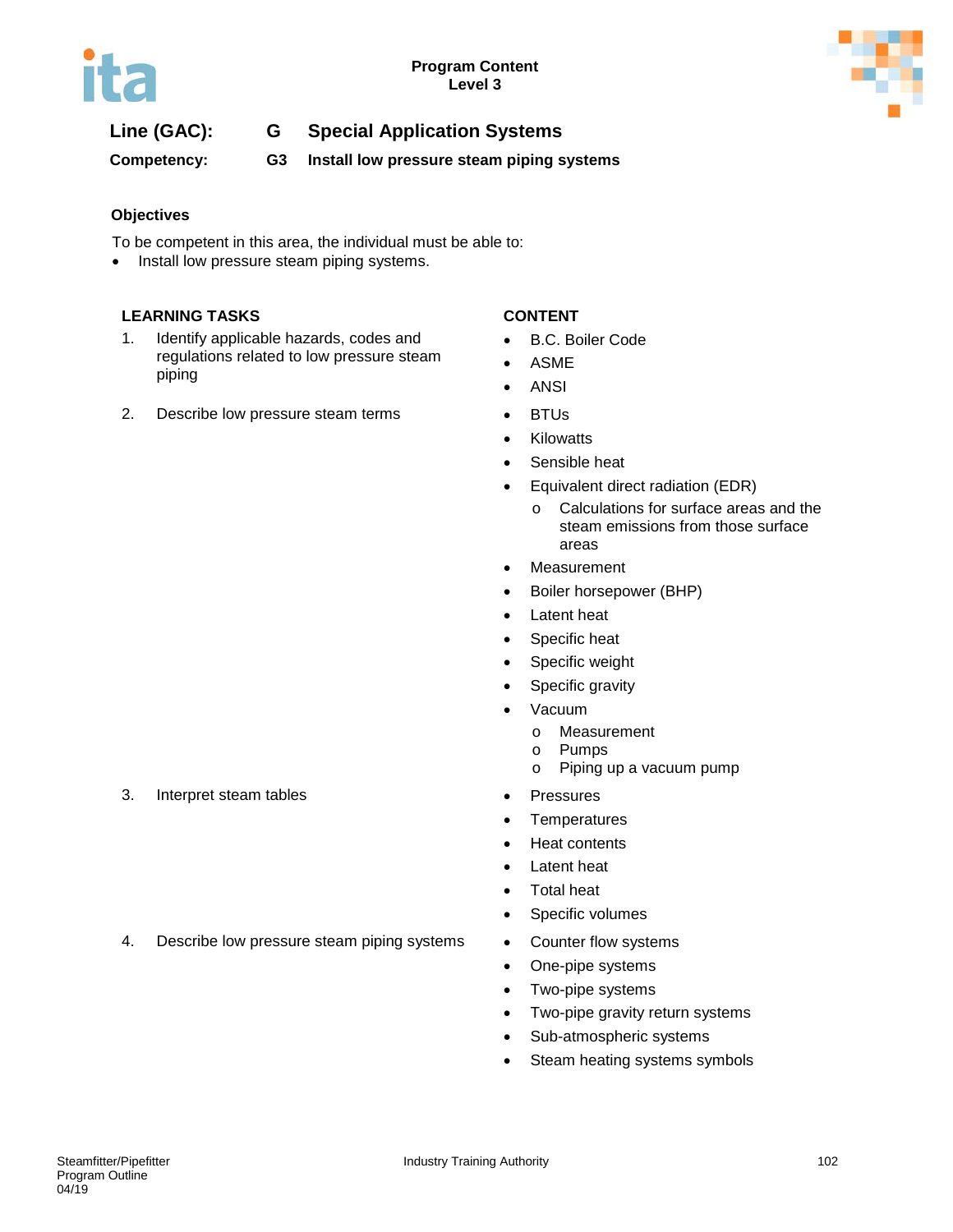

5. Describe low pressure steam piping system components

- Pop safety valves
- Pressure gauges
- Equalizers
- Boiler
- Boiler trim
- Hartford loops
- Boiler return traps
- Condensate pumps
- Stop valves
- Check valves
- Float vents
- Quick vents
- Lift fittings
- Drip legs
- Strainers
- Mechanical traps
- Thermostatic traps
- Thermodynamic traps
- Unit heaters
	- o Horizontal heaters<br>
	o Vertical heaters
	- **Vertical heaters**
- Blast coils
- Radiators
- Baseboard heaters
- Cast iron heaters
- Blow down
- 
- Unit heaters
- Radiators
- Heat exchangers
- Blast coils
- Heating boilers
	- o Cast iron sectional<br>o Package type
	- o Package type<br>o Fire tube
	- Fire tube
- Steam traps
	- o Mechanical<br>o Thermostati
	- o Thermostatic<br>o Thermodynar
	- Thermodynamic
- 6. Identify and size equipment and components Water tube
-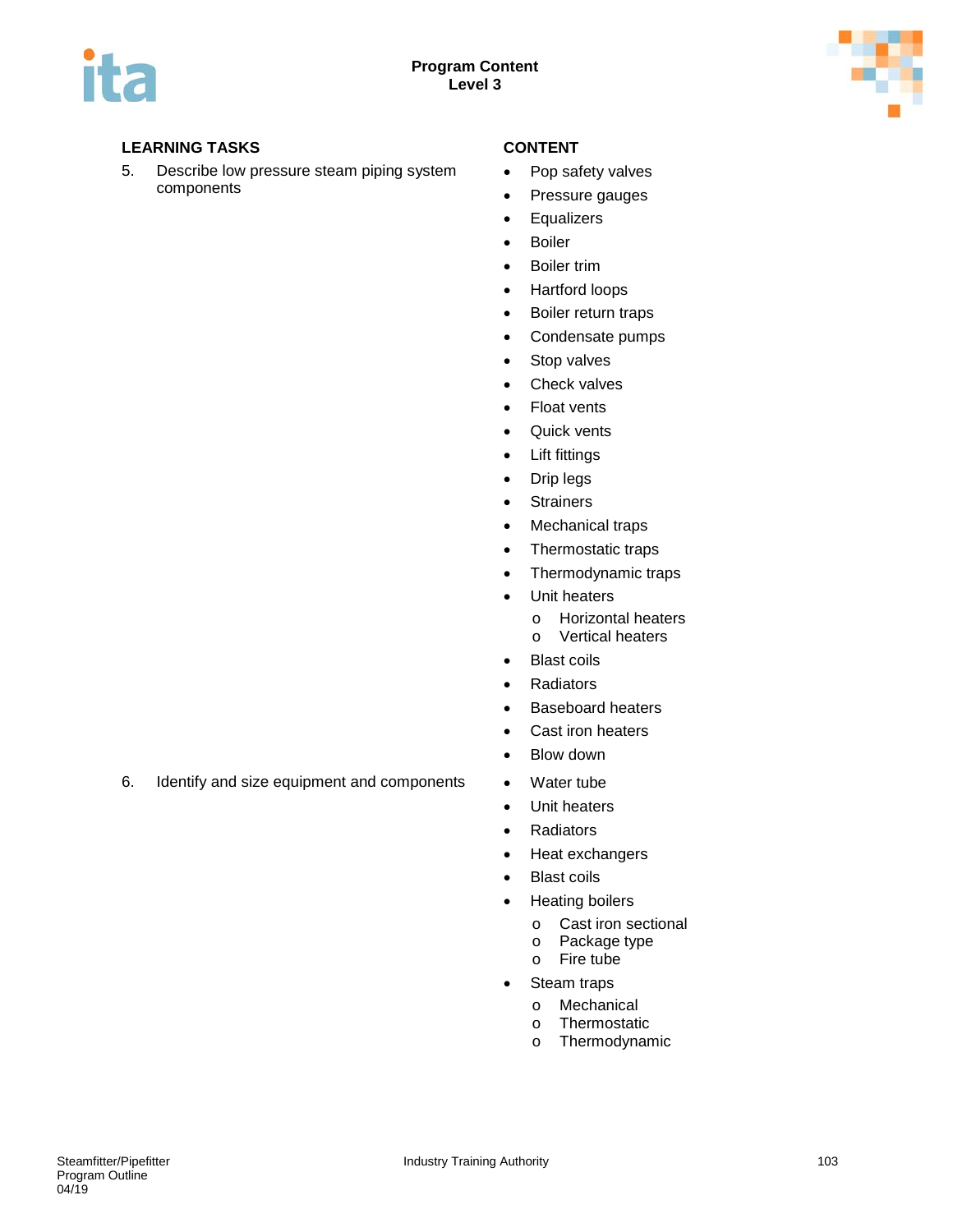

boiler

- Pipe
	- $\circ$  Supply mains
	- o Return mains<br>o Riser mains
	- o Riser mains<br>o Runouts
	- o Runouts<br>o Spring pi
	- o Spring pieces
	- **Stubs**
- 7. Describe piping practices **•** Compensate for expansion and contraction
	- Expansion joints
		- o Mechanical
		- o Bending<br>o Cold-spr
		- Cold-springing
- 8. Describe control components for a low pressure . • Condensate pump and tank system
	- Water level tank control
	- Boiler low water cut-off
	- Boiler water feeder combination
	- Pressure reducing valves
	- Automatic boiler controls
	- Electric water feeders
	- High water limits
	- Operating pressure switch
		- o Siphon
	- High limit pressure switch
		- o Siphon
	- pressure steam piping system, including:
		- o Piping around obstacles<br>
		o Supporting pipe runs and
		- Supporting pipe runs and equipment
		- o Eccentric reducers
		- o Bracketing
			- − Guides
			- − Rollers
			- − Anchors

9. Install low pressure steam piping system • In a practical exercise, install a low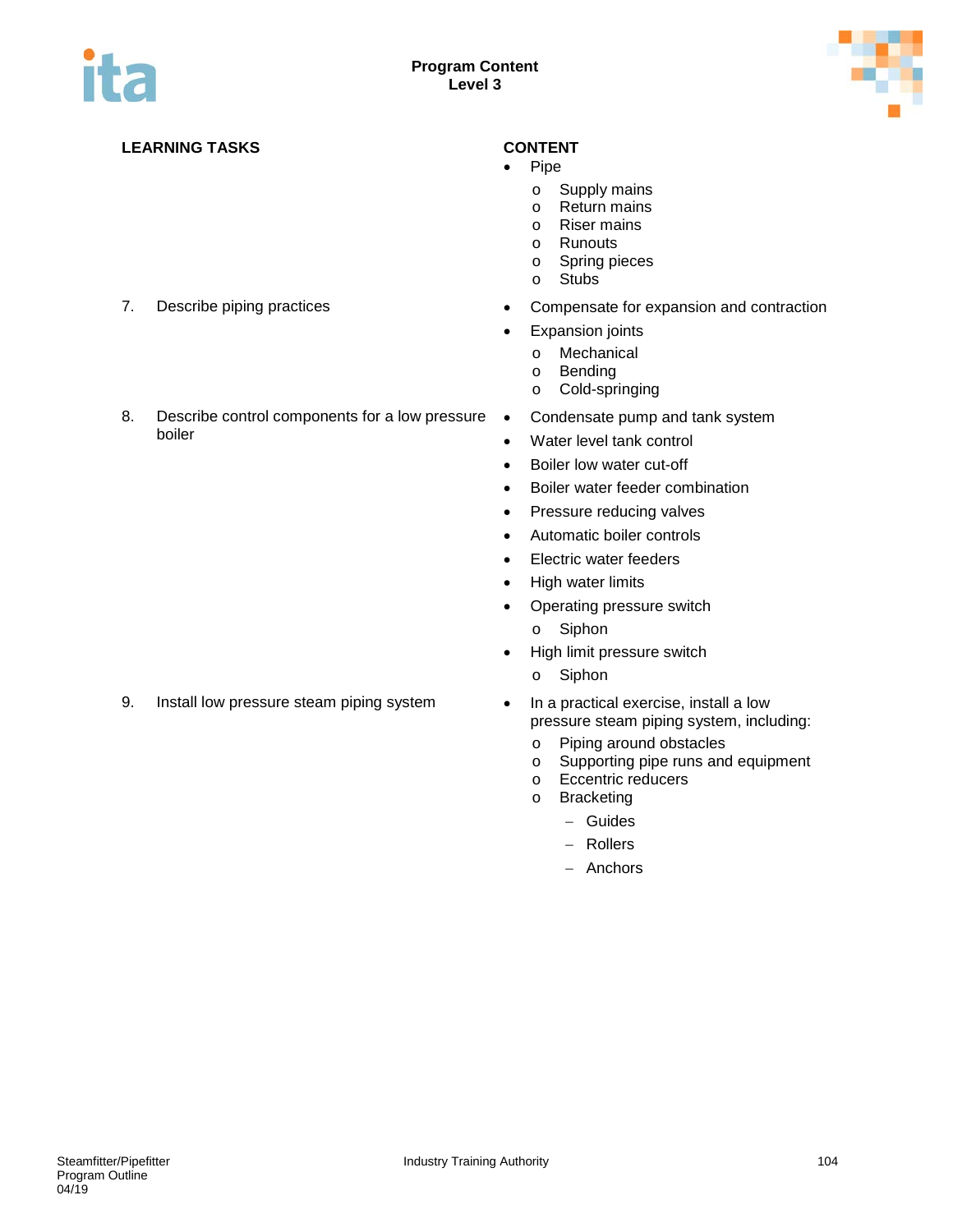



#### **Achievement Criteria**

Given information on low pressure steam hazards, codes, regulations, steam tables, steam systems, components and control components, the learner must correctly identify and answer a series of multiplechoice tests with 70% accuracy.

In addition, the learner must perform practical lab tasks to install a low pressure steam piping system including piping around obstacles, supporting pipe runs and equipment, eccentric reducers and bracketing. Tasks must be performed with 90% accuracy.

#### **Workplace Achievement Criteria**

Given information on low pressure steam hazards, codes, regulations, steam tables, steam systems, components and control components, the learner must correctly install a low pressure steam piping system while following all safety guidelines. Installing a low pressure steam piping system is a highly important part of the job function. Employer assessed accuracy is required for each task.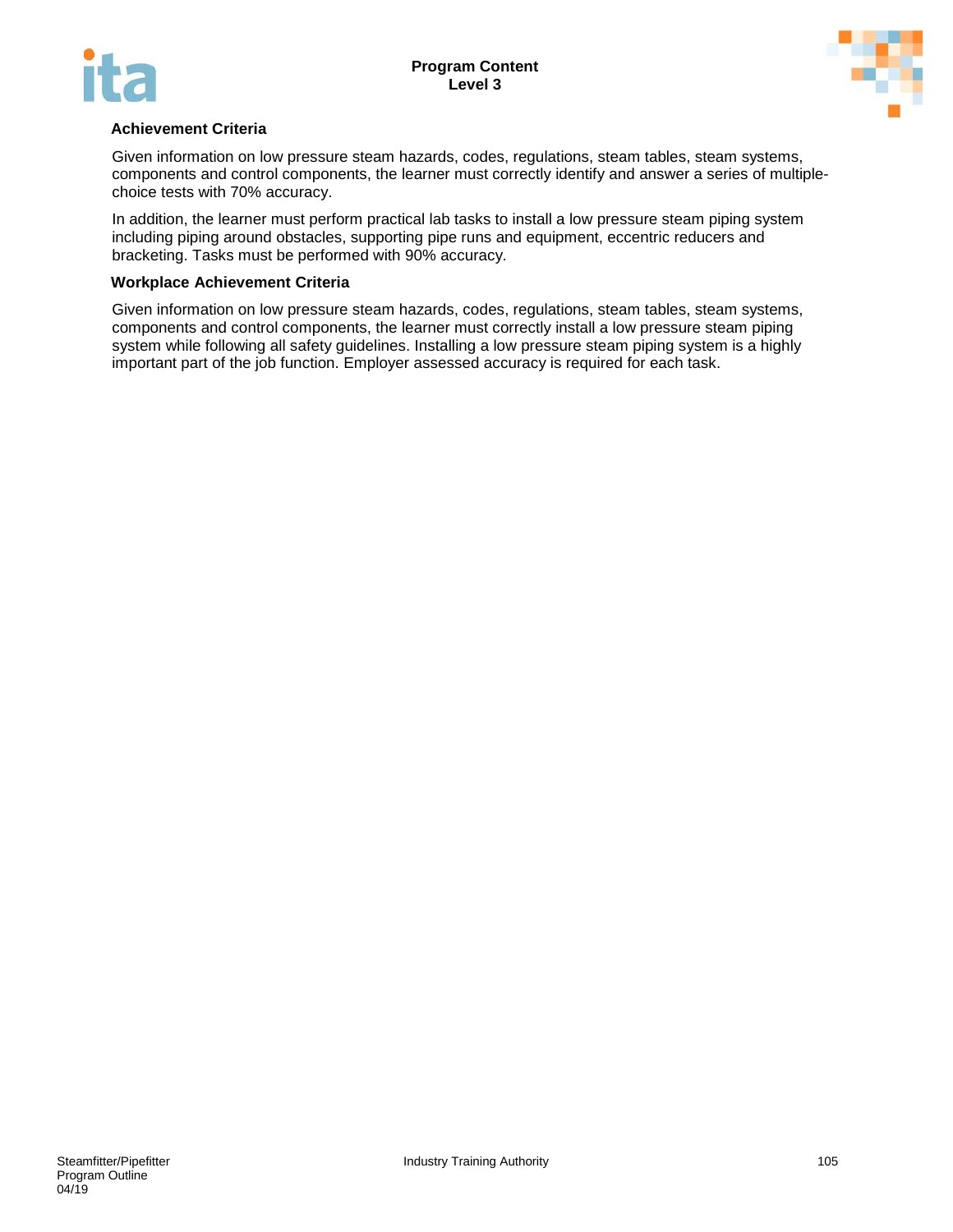

# **Line (GAC): G Special Application Systems**

**Competency: G4 Install high pressure steam piping systems**

### **Objectives**

To be competent in this area, the individual must be able to:

• Describe the installation of high pressure steam piping systems.

### **LEARNING TASKS CONTENT**

1. Identify applicable hazards, codes and regulations related to high pressure steam piping

- B.C. Boiler Code
- ASME
- ANSI
- Power plant piping codes
- Petrochemical piping codes
- ASTM A120
- ASTM A53(A,B)
- ASTM A106(A,B,C)
- ASTM A335(P1 &P11)
- 
- Dry saturated steam
- Pounds per hour
- Condensing and non-condensing systems
- Flash steam
- Cubic feet per minute
- De-superheated system
- Thomas formula
	- o Pipe diameter
	- o Steam flow in pounds per minute (Ibs/min.)
	- o Pressure drop/100 ft.
- Expansion and contraction of steam and condensate lines
- "Pop safety valves" including
	- o Open spring type<br>o Enclosed spring t
	- o Enclosed spring type<br>o Torsion bar type
	- Torsion bar type
	- o Electromatic type
- Piping of "pop safety valves"
	- o Drip pan elbow
	- o Drains from elbow and valve<br>
	o Exhaust pipe
	- Exhaust pipe
	- o Sleeve, rain, cap, pipe chamfer
	- o Anchors and brackets

2. Describe high pressure steam piping terms • Wet saturated steam

- 3. Describe calculations for high pressure steam piping systems
- 4. Describe the installation of high pressure steam piping system components and their functions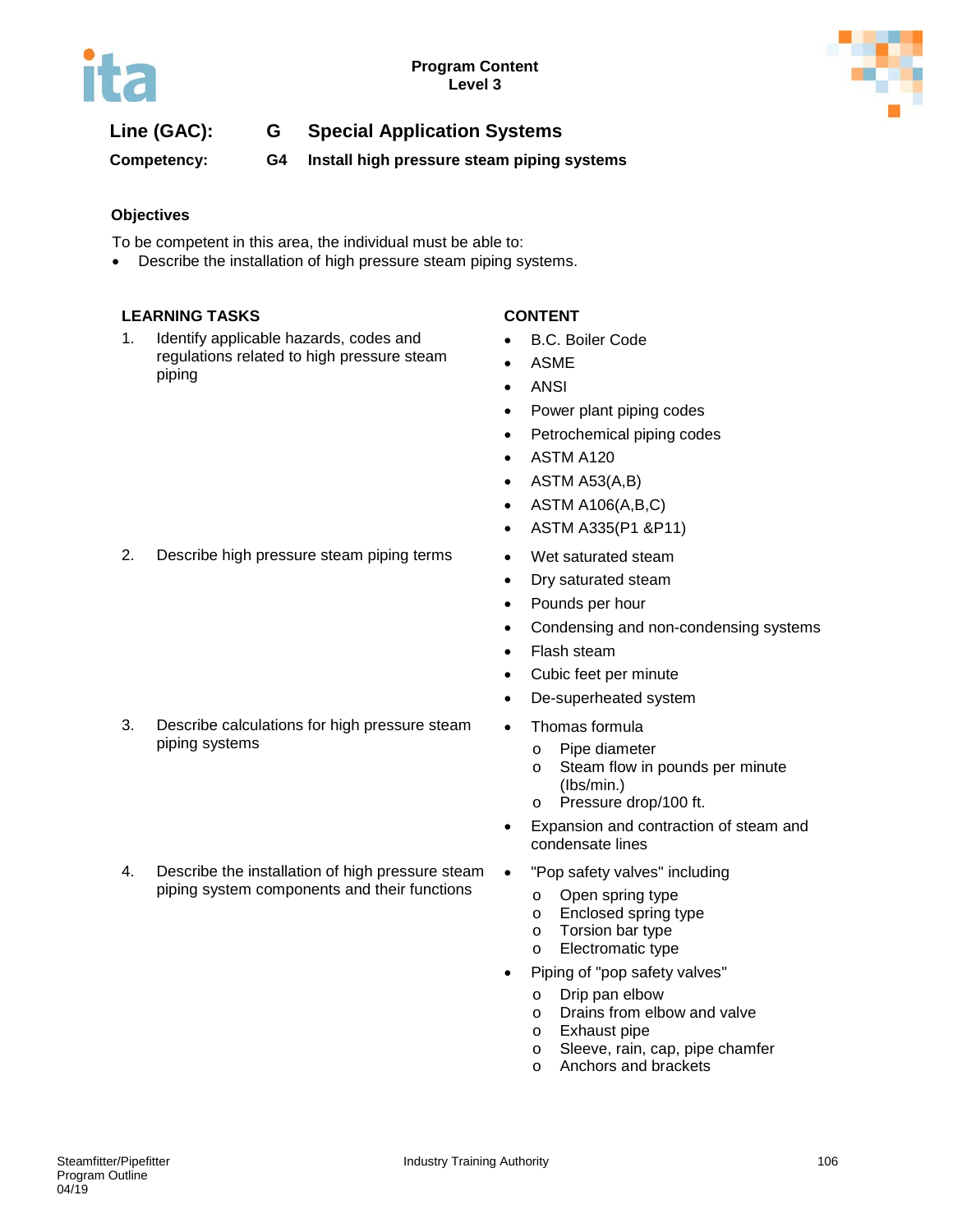

- Blow down valves
	- o Quick opening valves<br>
	o Slow opening valves
	- o Slow opening valves<br>
	o Seatless valves
	- o Seatless valves<br>
	o Hard seated valve
	- o Hard seated valves<br>
	o Surface blow down
	- $\circ$  Surface blow down valve  $\circ$  Blow down piping to the b
	- Blow down piping to the blow down tank
- Piping of a heat exchanger
	- o Isolating devices, valves, spectacleflanges, etc.
- Dump valves or drain valves
- Fusible plugs
- Boilers
- Water tube
- Fire tube
- Packaged
- Cast iron
- Boiler trim
- Pressure trim
- Syphons
	- o Ferrous and non-ferrous materials<br>
	o Inspectors connections
	- Inspectors connections
- Forced draft fan
- Induced draft fan
- Evaporator
- Barometric condenser
- Surface condenser
- De-aerator
	- o Use as a feed water heater
	- o Use as an air removal piece of equipment
	- o Use as part of the water treatment
- Use of caustic soda and tri-sodium phosphate compounds in chemical cleaning
- Condenser water treatment
- Stop check valve
- Double block and bleed valve systems
- Pressure reducing station
- Economizers
- Super/desuper heaters
- Feed water heaters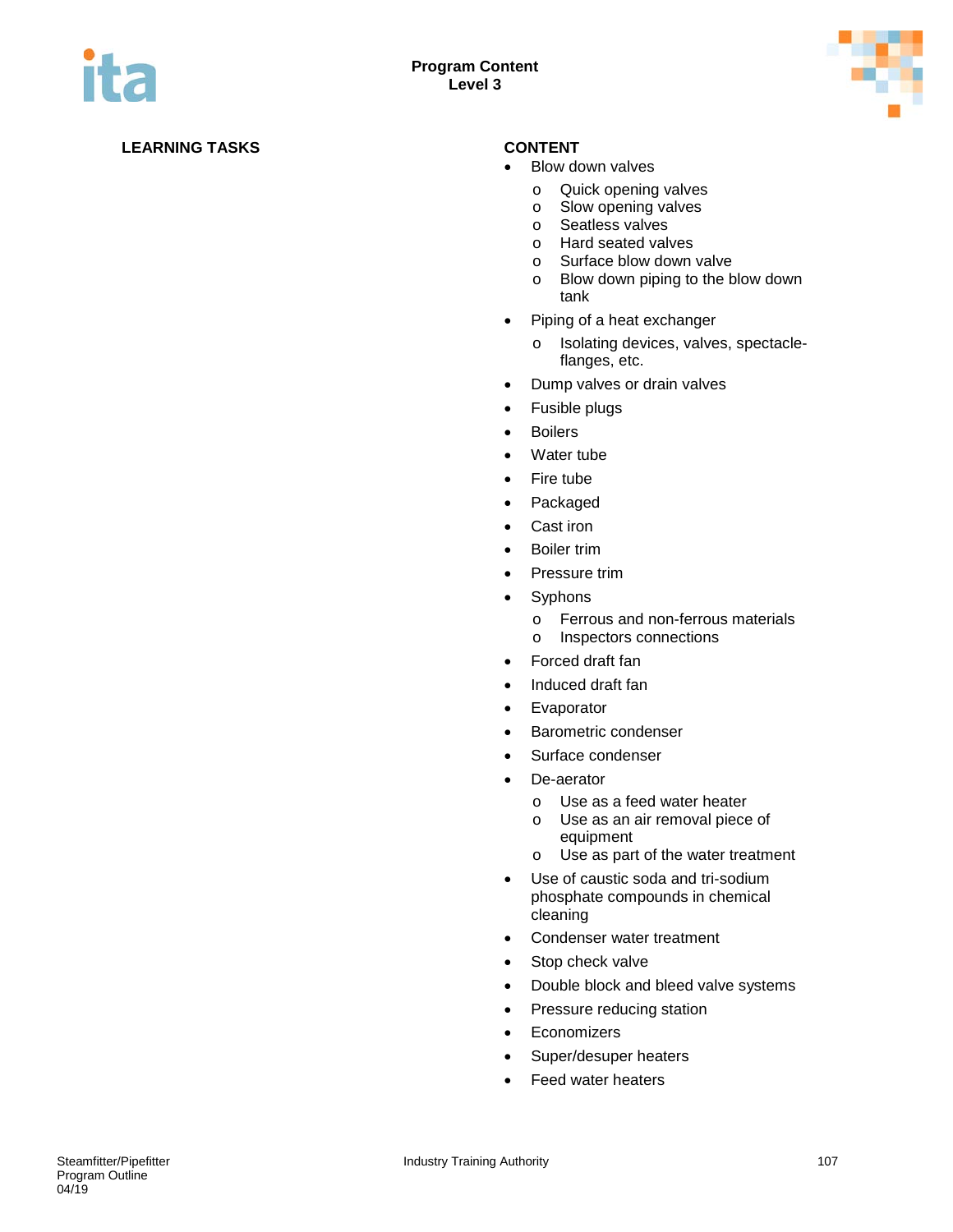

5. Describe the installation and the purpose of soot blowers

6. Describe the installation and the purpose of water columns, including pipe sizing

- Retractable lances
- Rotating soot blowers
- Permanent soot blowers
- Soot blowing media
	- o Water<br>o Steam
	- o Steam<br>o Air
	- o Air
	- Shot
- Inspectors crosses
- Gauge glasses, round and flat
- Simpli port bi-colour
- Tri-cocks
- Gauge glass cocks
- Blow down connection
- Feed water pump controllers
- Hangers
	- o Trapeze type of hangers<br>
	o Spring loaded hangers
	- o Spring loaded hangers<br>
	o Constant support hange
	- Constant support hangers
	- Counter weight hangers<br>○ Rollers and saddles
	- o Rollers and saddles
	- Anchors
	- Sleeve type expansion joints
	- Bellows expansion joints
	- Cold draw
	- Pipe line construction or bending
	- Isolating safety valves
	- Isolating equipment
	- Isolating controls
	- Isolating gauges
	- Line under pressure
	- Precautions for blanking off open piping
- 9. Develop flow diagrams **•** Develop a flow diagram for a high pressure steam condensing system from a given set of specifications

7. Describe the components used in high pressure .

steam piping installation

- 8. Describe the testing procedures for a high pressure steam system
-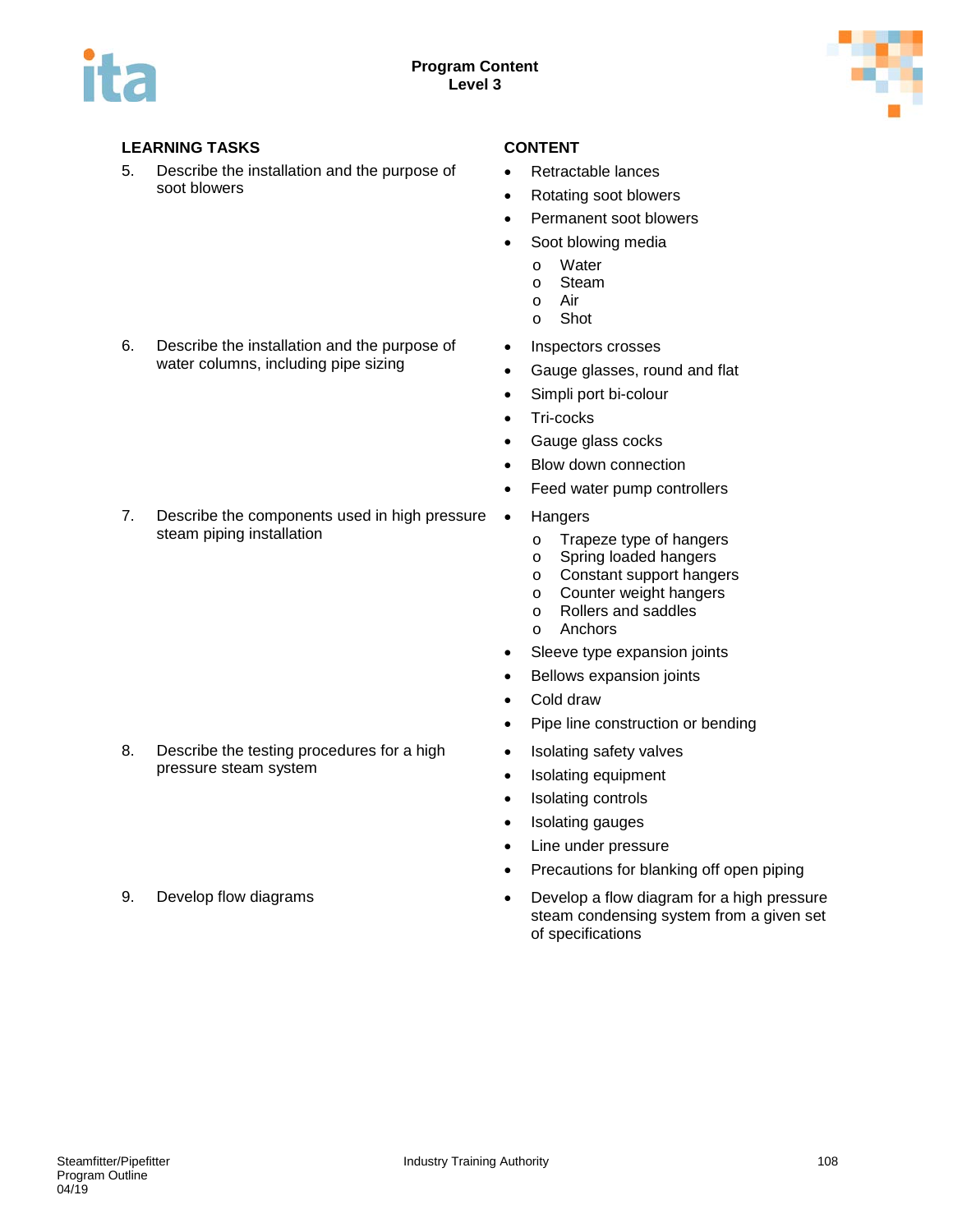



#### **Achievement Criteria**

Given information on high pressure steam hazards, codes, regulations, installation and testing of various components of the high pressure steam system, and flow diagrams, the learner must correctly identify and answer a series of multiple-choice tests with 70% accuracy.

In addition, the learner must perform practical lab tasks to developing a flow diagram for a high pressure steam condensing system. Tasks must be performed with 90% accuracy.

#### **Workplace Achievement Criteria**

Given information on high pressure steam hazards, codes, regulations, installation and testing of various components of the high pressure steam system, and flow diagrams, the learner must correctly install a low pressure steam piping system while following all safety guidelines. Installing a low pressure steam piping system is a highly important part of the job function. Employer assessed accuracy is required for each task.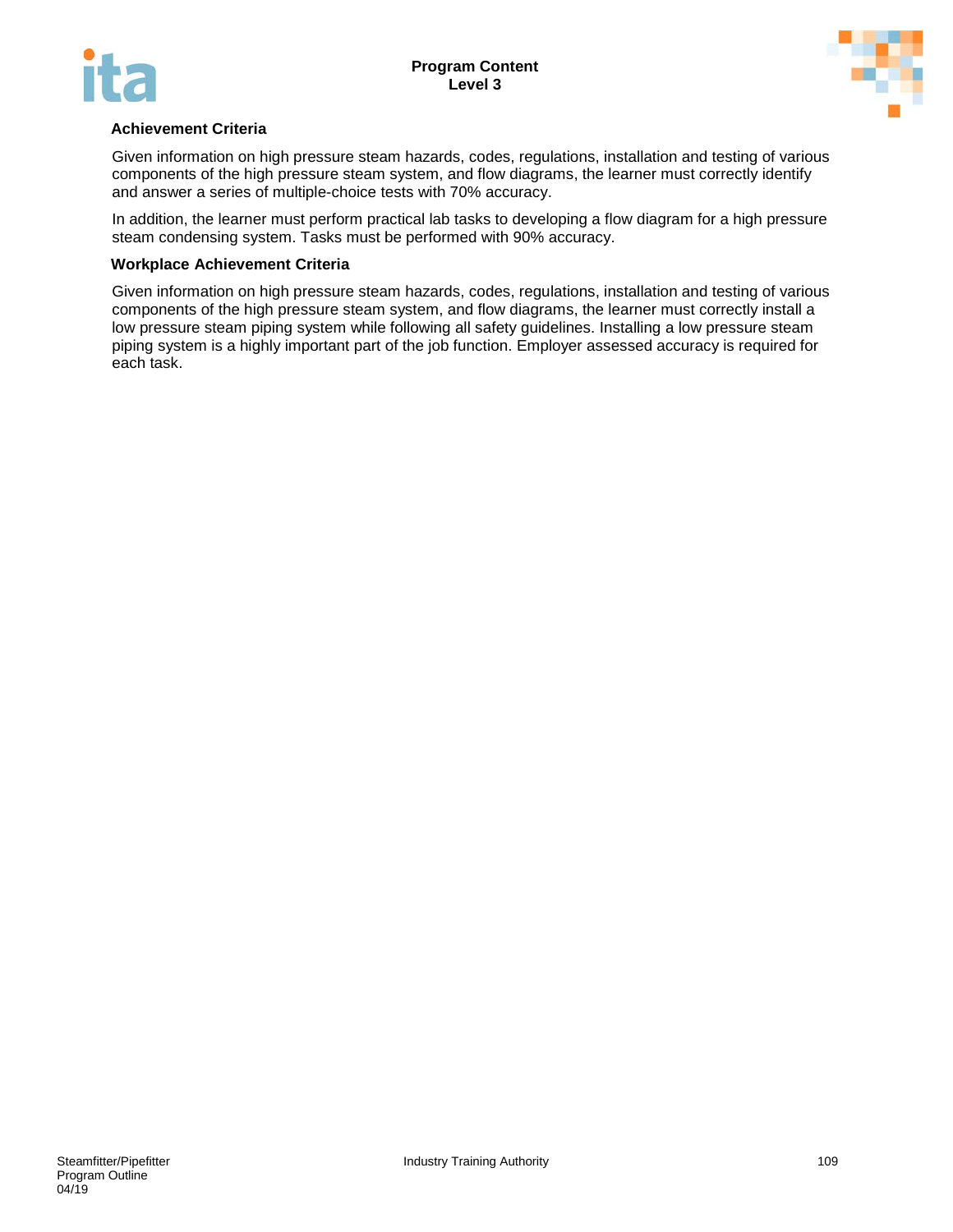



**Competency: G5 Describe feedwater treatment systems** 

### **Objectives**

To be competent in this area, the individual must be able to:

- Describe the installation of water treatment and conditioning equipment for commercial, institutional and industrial applications.
- Describe the installation of feedwater treatment piping systems.

#### **LEARNING TASKS CONTENT**

- 1. Identify hazardous materials and related safety codes that apply to water treatment for hydronic and steam systems
- 2. Describe boiler feed water treatment requirements

- ASME B31
- WHMIS
- Chemical storage
- Water Composition
	- o Hardness
	- o pH level
	- o Turbidity
- Contaminants
- Hot water systems
- Low pressure steam
- High pressure steam
- Condensing
- Non-condensing
- High pressure boilers
- 
- Open feedwater heater
- De-aeration
- Closed feedwater heater
- Evaporators
- Economizers
- 4. Describe internal boiler water treatment pH control
	- Scale prevention
	- Sludge conditioning
	- Chemical de-aeration
	- Prevention of foaming
	- Caustic embrittlement prevention
	- Prevention of return line corrosion
	- Frost prevention
	- Testing methods

#### 3. Describe thermal treatment • Hot well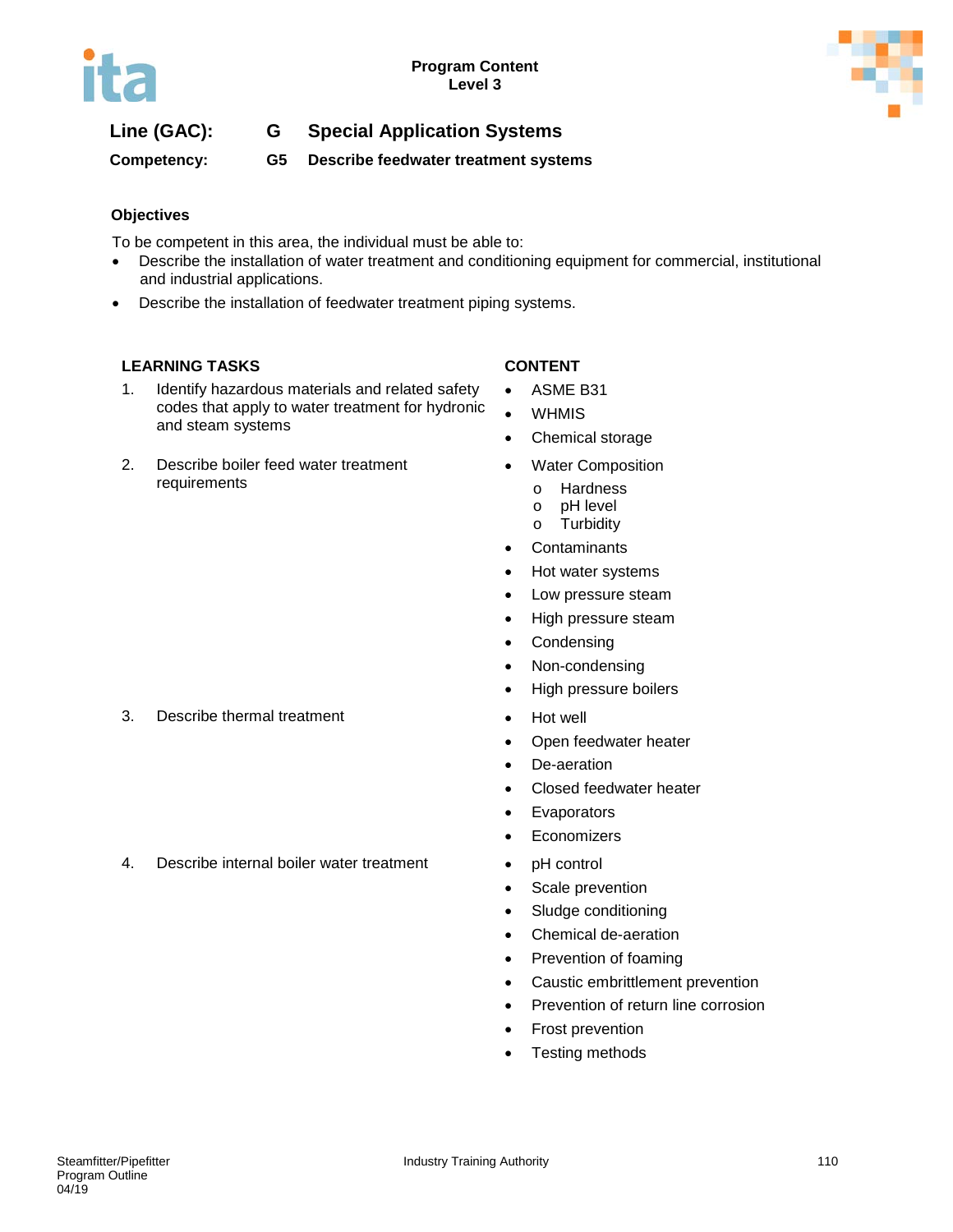

5. Describe installation of piping and equipment components for feedwater treatment and conditioning systems

- Pumps
- **Valves**
- Piping materials
	- o 304 and 316 stainless steel
	- o Carbon steel pipe<br>
	o Chrome moly pipe
	- o Chrome moly pipe<br>o Copper
	- **Copper**
- Filters
- Chemical feeders
- Treated water storage
- Deaerator
	- o Spray-tray type
	- o Scrubber type
- **Demineralizer**

#### **Achievement Criteria**

Given information on hazardous materials and related safety codes that apply to water treatment for hydronic and steam systems, boiler feed water treatment requirements, thermal treatment and installation of piping and equipment components for feedwater treatment and conditioning systems, the learner must correctly identify and answer a series of multiple-choice tests with 70% accuracy.

#### **Workplace Achievement Criteria**

Given information on hazardous materials and related safety codes that apply to water treatment for hydronic and steam systems, boiler feed water treatment requirements, thermal treatment and installation of piping and equipment components for feedwater treatment and conditioning systems, the learner must correctly describe the installation of water treatment and conditioning equipment for commercial, institutional and industrial applications and the installation of feedwater treatment piping systems . Employer assessed accuracy is required for each task.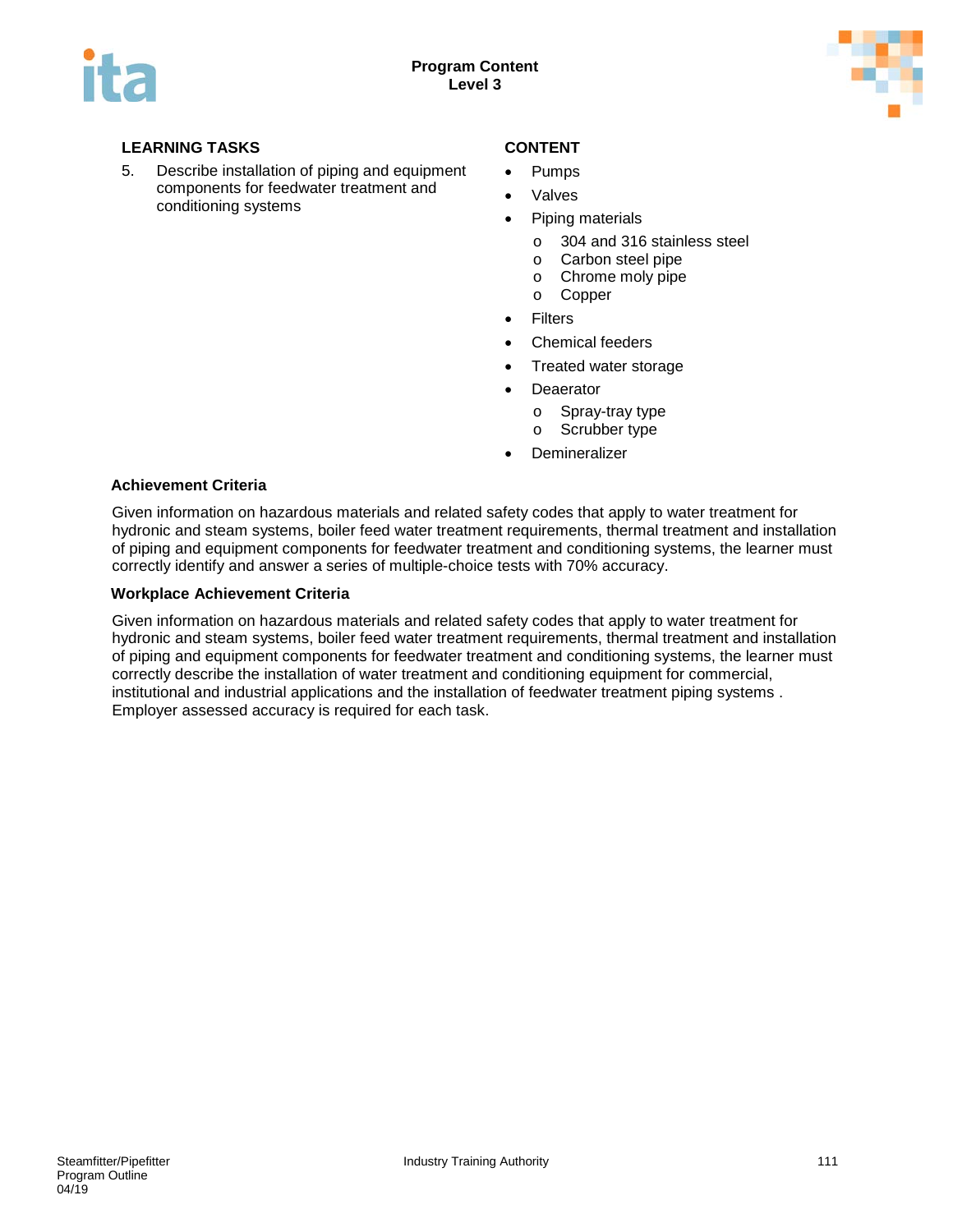

**Competency: G6 Install Fire Protection Piping Systems**

### **Objectives**

To be competent in this area, the individual must be able to:

- Describe the components of fire protection systems.
- Describe the installation of fire protection systems.

#### **LEARNING TASKS CONTENT**

1. Describe fire protection systems • Purpose

- 
- Codes and regulations
	-
	- o Class I<br>o Class II o Class II<br>o Class III
	- **Class III**
- System types
	- o Wet sprinkler system
	- o Foam<br>o Halon
	- o Halon<br>o CO
	- o CO
	- o Deluge<br>o Flow-th
	- Flow-through systems
	- o Preaction
	- o Mist<br>o Stan
	- Stand pipe
	- o Combined sprinkler/standpipe system
- Tools and equipment
- Pressures and heads
- Pipe sizing
- Testing
- Pump requirements
- Cross-connection prevention
- Tools and equipment
- Fire extinguishers
- Hose cabinets
- Trim
- Pipe connection to equipment
- Coordination of power to equipment
- Protection of a building during construction
- Sway bracing
- Gauges
- Inspector test connections
- Pressure switches
- Piping materials

2. Describe the installation of fire protection systems

3. Describe the components of fire protection systems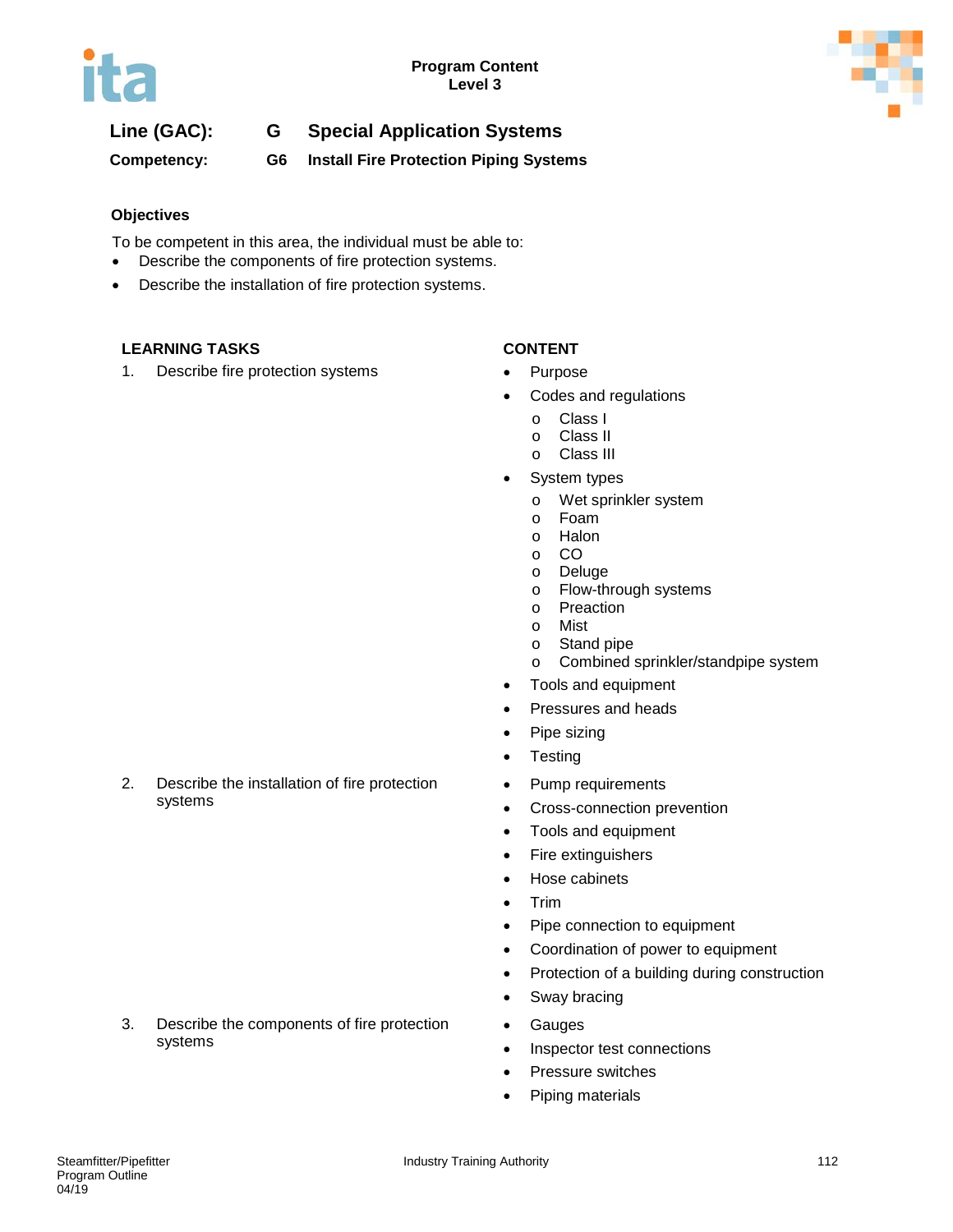

- Limitations of materials
- Flow alarm switches
- Sprinkler head types
	- o Concealed<br>o Sidewall
	- o Sidewall<br>o Pendant
	- o Pendant<br>o Upright
	- **Upright**
- Valves
	- o Supervisory valves<br>
	o Gear operating butt
	- Gear operating butterfly valves
	- o Post indicator valves
	- o Outside stem and yoke valves
	- o Check valves
	- o Alarm check valves<br>
	o Drv pipe valves
	- o Dry pipe valves<br>
	o Velocity check v
	- Velocity check valves
- Supervisory switches
- Fire pumps (standpipe systems in highrise structures)
- Pressure regulators
- Water motor gongs
- Fire department connections
- Drains (standpipe systems and wet systems)
- Hose cabinets
- Hose valves
- Fire hoses (in cabinet)
- Risers, branches, feedmains, crossmains
- Fire hydrant
- Detector check
- 4. Describe water supply considerations Size and number of fire streams required
	- Length of time streams are required
	- Public water systems
	- Automatic fire pumps
	- Manually controlled fire pumps
	- Pressure tanks
	- Gravity tanks
	- Class I service
	- Class II service
	- Class III service
	- Fire department connection as an auxiliary water supply.
	- Pipe connections from the water supply to the standpipe system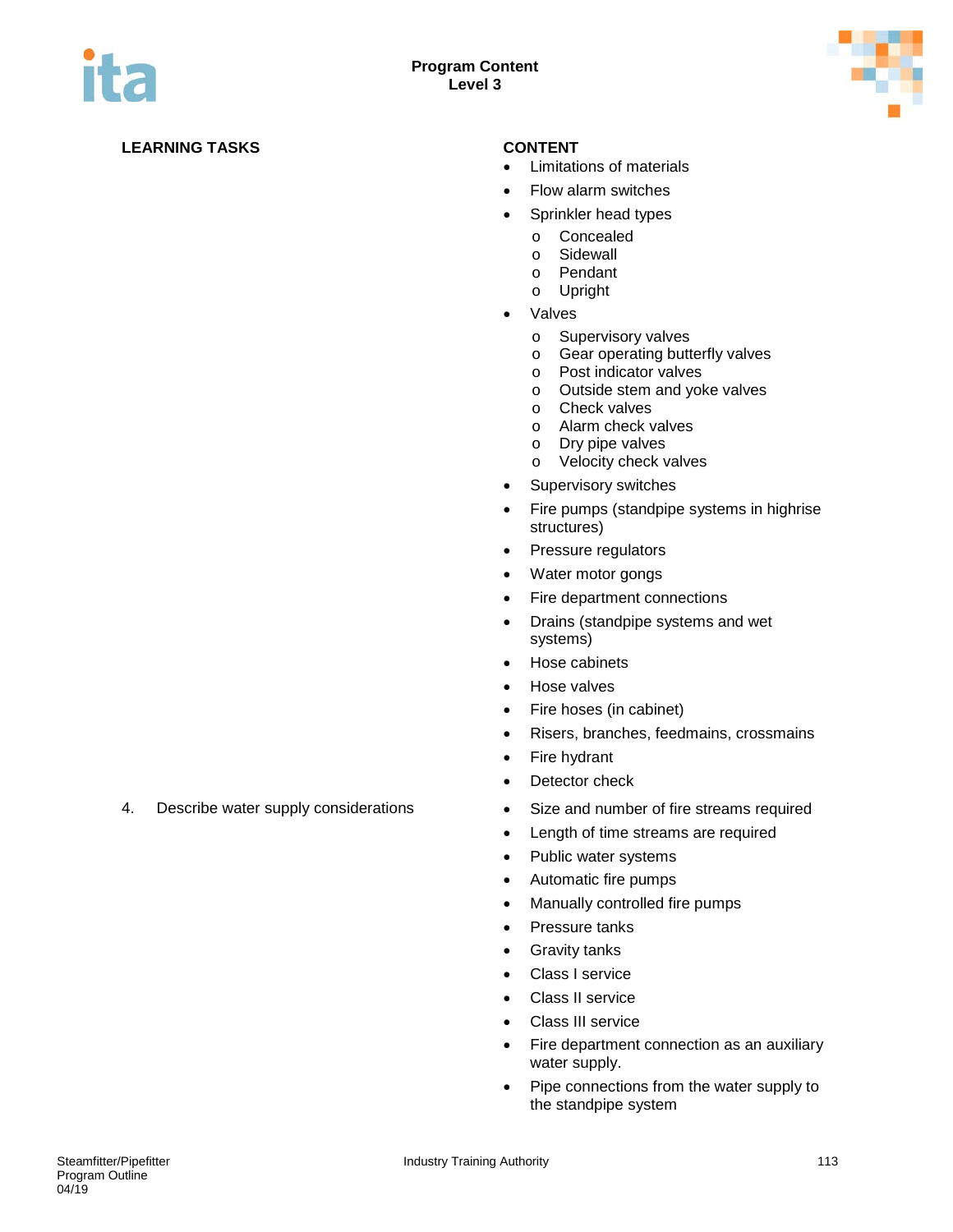



#### **Achievement Criteria**

Given information on fire protection systems and water supply considerations, the learner must correctly identify and answer a series of multiple-choice tests with 70% accuracy.

#### **Workplace Achievement Criteria**

Given information on fire protection systems and water supply considerations, the learner must correctly describe fire protection systems, their components and installation and describe water supply considerations including streams, public water systems, pumps, tanks, Class I, II and III services and water supply connections. Employer assessed accuracy is required for each task.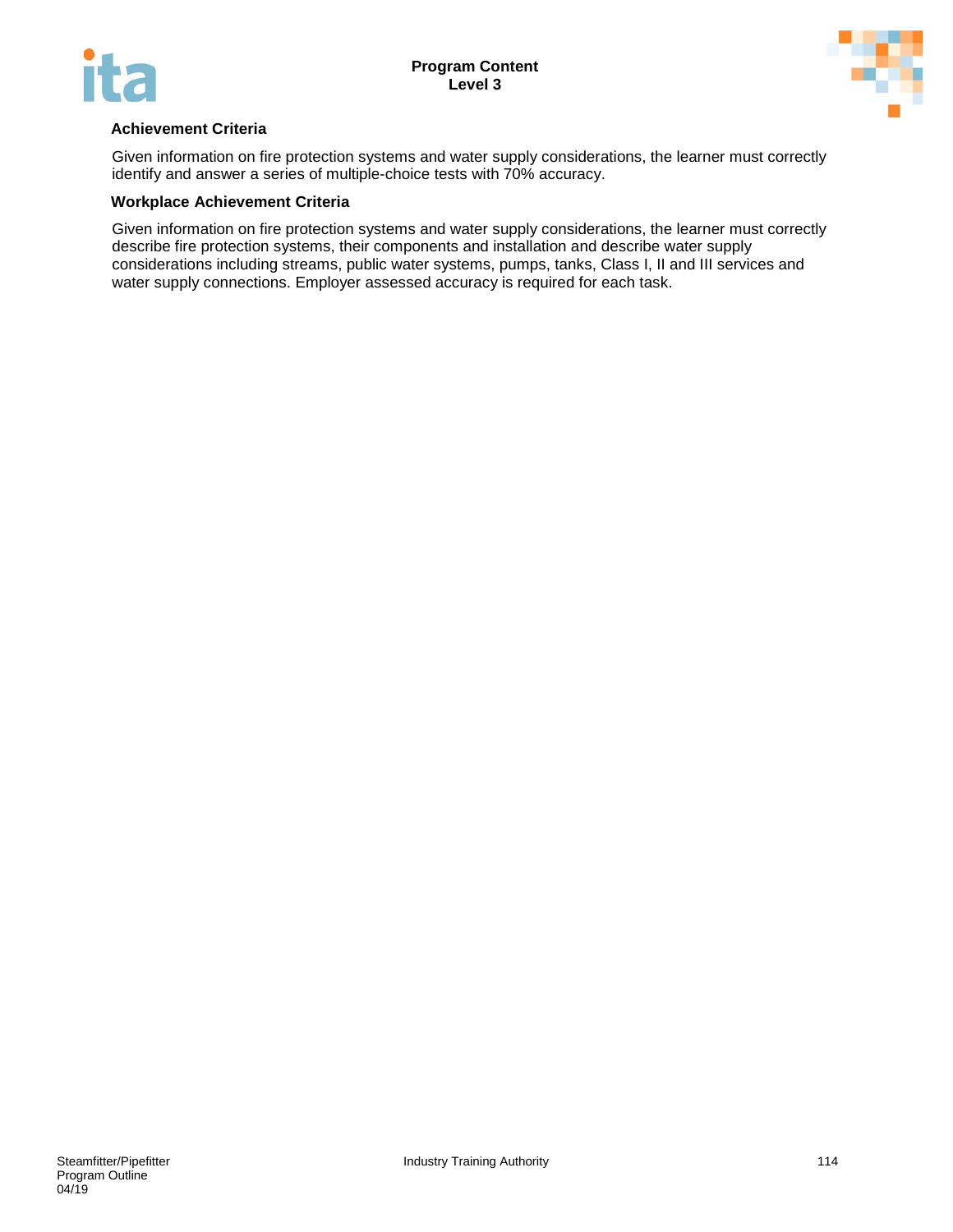

# **Line (GAC): H Water Supply**

**Competency: H1 Describe potable water distribution systems**

### **Objectives**

To be competent in this area, the individual must be able to:

- Describe the function of the parts of a water service.
- Plan, install, repair and maintain a potable water service.

### **LEARNING TASKS CONTENT**

1. Describe the components of water services • Municipal systems

- - o Water main layouts
- Codes and jurisdictional requirements
- Health services act requirements
- Equipment
	- o Water meters
	- o Flow restrictors
	- o Pressure reducing valves<br>
	o Isolation valves
	- Isolation valves
	- o Bypasses
- Restraining systems
	- o Thrust blocks<br>o Anchors
	- Anchors
	- o Guides
- Tools and equipment
- Pipe type and size
- Joining methods
- Testing
- Inspection
- Code requirements
- Piping materials
- Check valves
- Isolation valves
- Pressure relief valves
- Water hammer arrestors
- Stop-and-waste cocks
- Hot water storage tanks
- Hot water recirculation equipment
- Boilers and heat exchangers
- Temper water valves and equipment
- Booster pump assemblies
- 2. Describe the installation of potable water systems
- 3. Describe the components of a potable water distribution system (inside a building)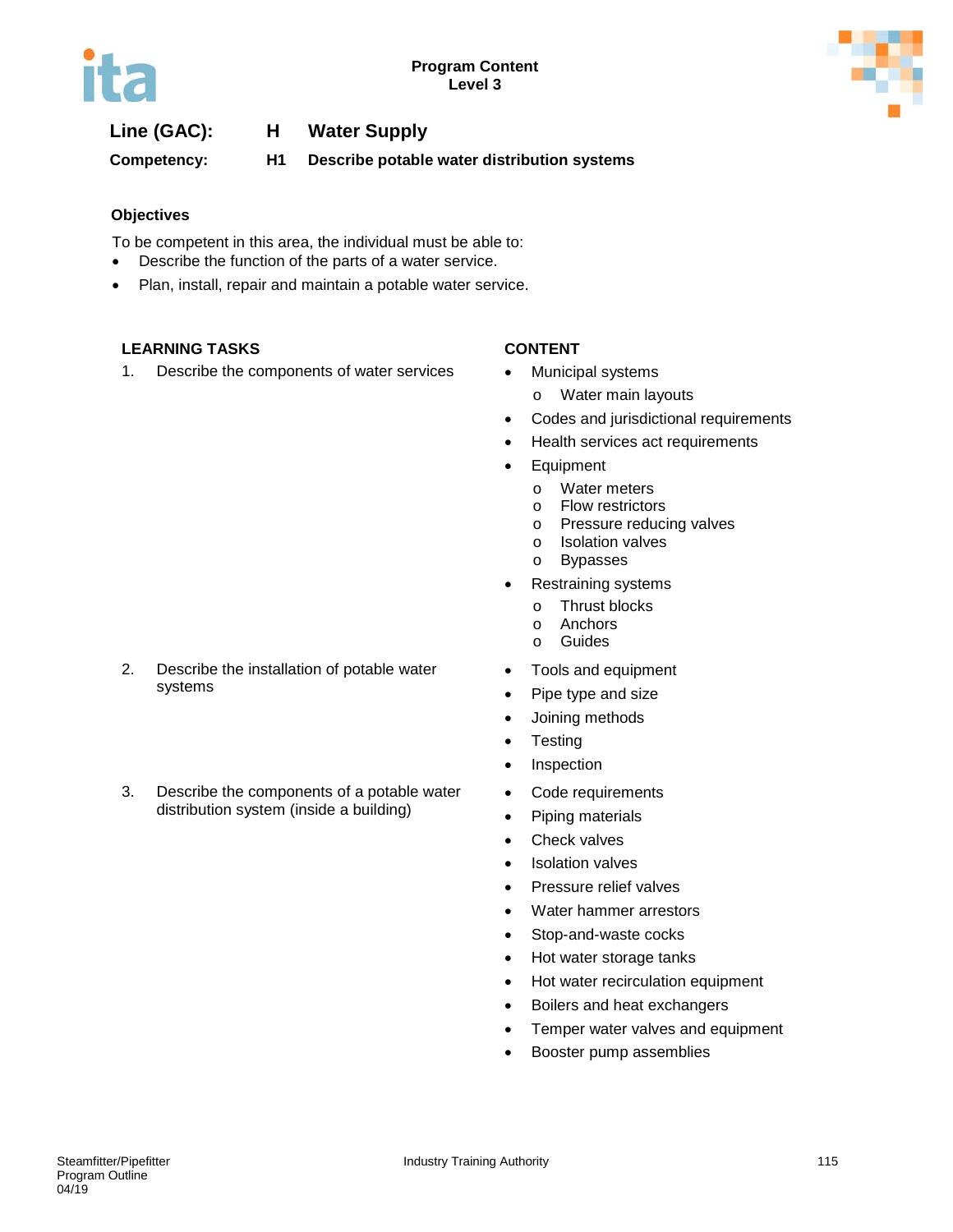



# **Line (GAC): H Water Supply**

**Competency: H2 Describe the installation of cross connection assemblies**

#### **Objectives**

To be competent in this area, the individual must be able to:

• Describe the installation of cross connection assemblies.

#### **LEARNING TASKS CONTENT**

1. Describe selection and installation of crossconnection control assemblies and devices

- Terms
- Back pressure
- Back syphonage
- Thermal expansion
- Types of cross connections that occur
- Types of cross connections and operational uses
	- o Air gaps
	- o Vacuum breakers<br>
	o Double deck valve
	- o Double deck valve assemblies<br>
	o Reduced pressure backflow
	- Reduced pressure backflow assemblies
- Code and jurisdictional requirements
- Installation requirements
	- o Height<br>o Locatio
	- o Location<br>o Accessib
	- Accessibility
- Hazard assessment
	- o Minor, moderate, severe
- Assembly and device selection according to hazards and application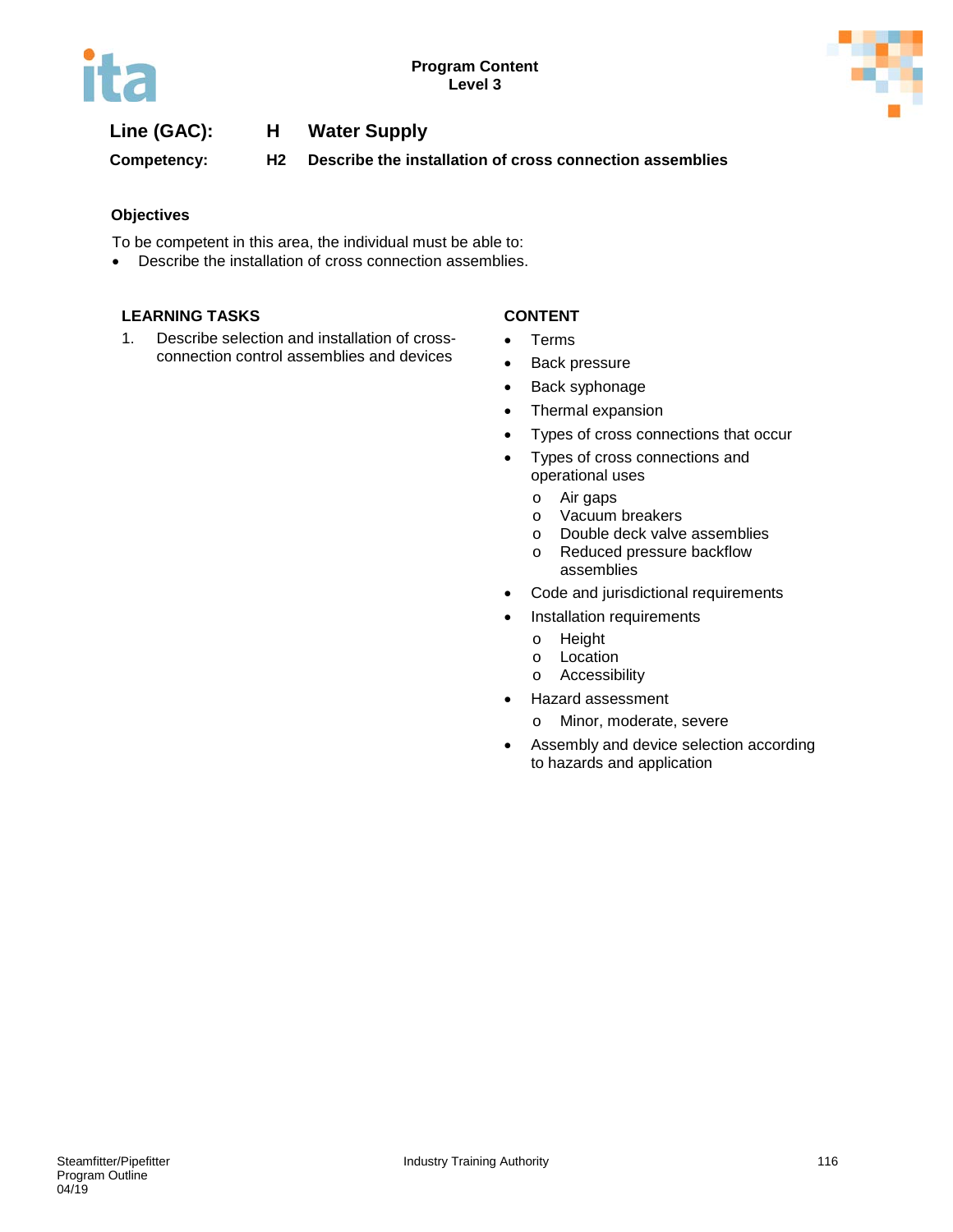

# **Line (GAC): H Water Supply**

**Competency: H3 Test and commission cross connection assemblies**

#### **Objectives**

To be competent in this area, the individual must be able to:

• Test and commission cross connection assemblies.

### **LEARNING TASKS CONTENT**

1. Test and commission cross-connection control assemblies and devices

- Types
- Code and jurisdictional requirements
- Certification requirements for testing and certifying assemblies
- BCWWA test procedure manual and standards

#### **Achievement Criteria**

Given information on the types of cross-connection control assemblies and devices, codes and jurisdictional requirements, certification requirements and BCWWA test procedure manual and standards, the learner must correctly identify and answer a series of multiple-choice tests with 70% accuracy. In addition, the learner must perform practical lab tasks to test and commission cross-connection control assemblies and devices. Tasks must be performed with 90% accuracy.

#### **Workplace Achievement Criteria**

Given information on the types of cross-connection control assemblies and devices, codes and jurisdictional requirements, certification requirements and BCWWA test procedure manual and standards, the learner must correctly test and commission cross-connection assemblies. Employer assessed accuracy is required for each task.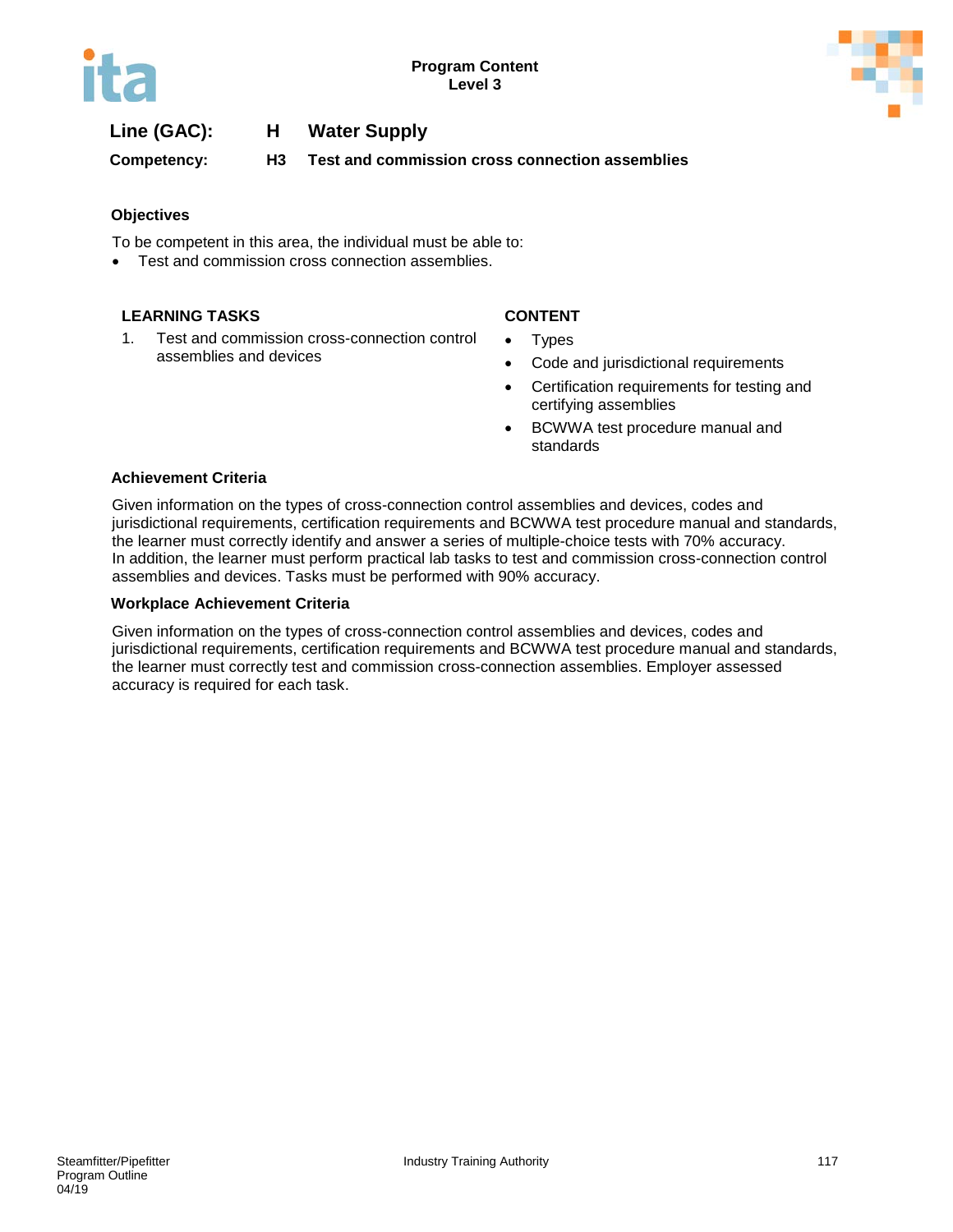

# **Line (GAC): I Install Natural Gas and Propane Systems**

**Competency: I1 Install and service fuel gas systems**

### **Objectives**

To be competent in this area, the individual must be able to:

- Describe types of fuel gases and their characteristics.
- Perform combustion analysis and adjust equipment for maximum efficiency.
- Describe the parts of a natural gas delivery and distribution system.
- Describe the parts of a propane delivery and storage system.
- Install gas piping and tubing.
- Read gas meters and calculate heat flow rates.

#### **LEARNING TASKS CONTENT**

1. Describe gas **•** Types

- 
- Specific gravity
- Calorific value
- Parameters of combustibility
- Air/gas ratio for combustion
- Ignition and flame temperatures
- Flame speeds
- Odorant
- Chemistry
- Heat value
- Specific gravity
- Flow characteristics
- Utility provider
- Consumer
- Gas pressures
	- o High
	- o Low
- 3. Describe the parts of a propane gas system Vapour distribution
	- Liquid distribution
	- Storage

2. Describe the parts of a natural gas fuel delivery system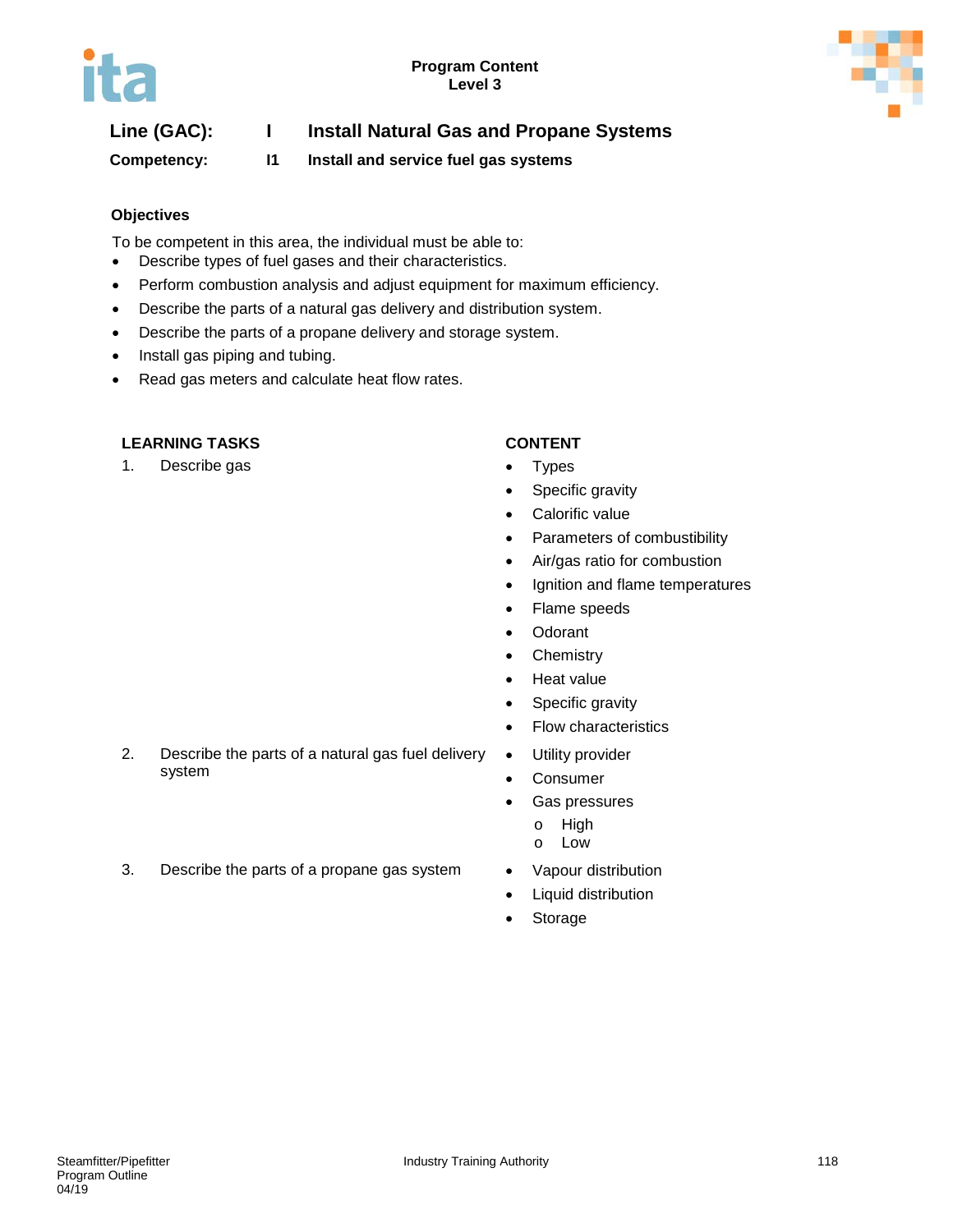

4. Describe residential and commercial gas pipe installation

- Code requirements
- Pressures
	- o Low Pressure
	- o 2 psig (14 kPa)
	- o High Pressure
- Pipe/tube sizing
	- o Appliance rating
	- o Distance
	- o Allowable pressure drop<br>
	o Piping or tubing type
	- Piping or tubing type
	- o Type of gas<br>o Fittings
	- **Fittings**
- Hanger spacing
- Leak testing
	- o Rough in
	- o After appliance connection
- Leak repair
- Valve tightness of closure testing and repair
- Purging
	- o Air with gas
	- o Gas with inert gases
	- o Pressure measurement
	- o Standing
	- o Operating<br>o Manifold
	- o Manifold
	- **Differential**
	- o Drop
- Pressure adjustment
	- o Gas line<br>o Manifold
	- Manifold
	- o Appliance connection<br>o Approved hose
	- o Approved hose<br>o Flexible metallic
	- o Flexible metallic hose<br>o Connectors
	- **Connectors**
- 
- Size
- Pressures
- Identification
- Procedures
- Fittings
- Valves
- Prohibited practice
- Location limitations
- Outlets

5. Install piping, tubing and hoses • Methods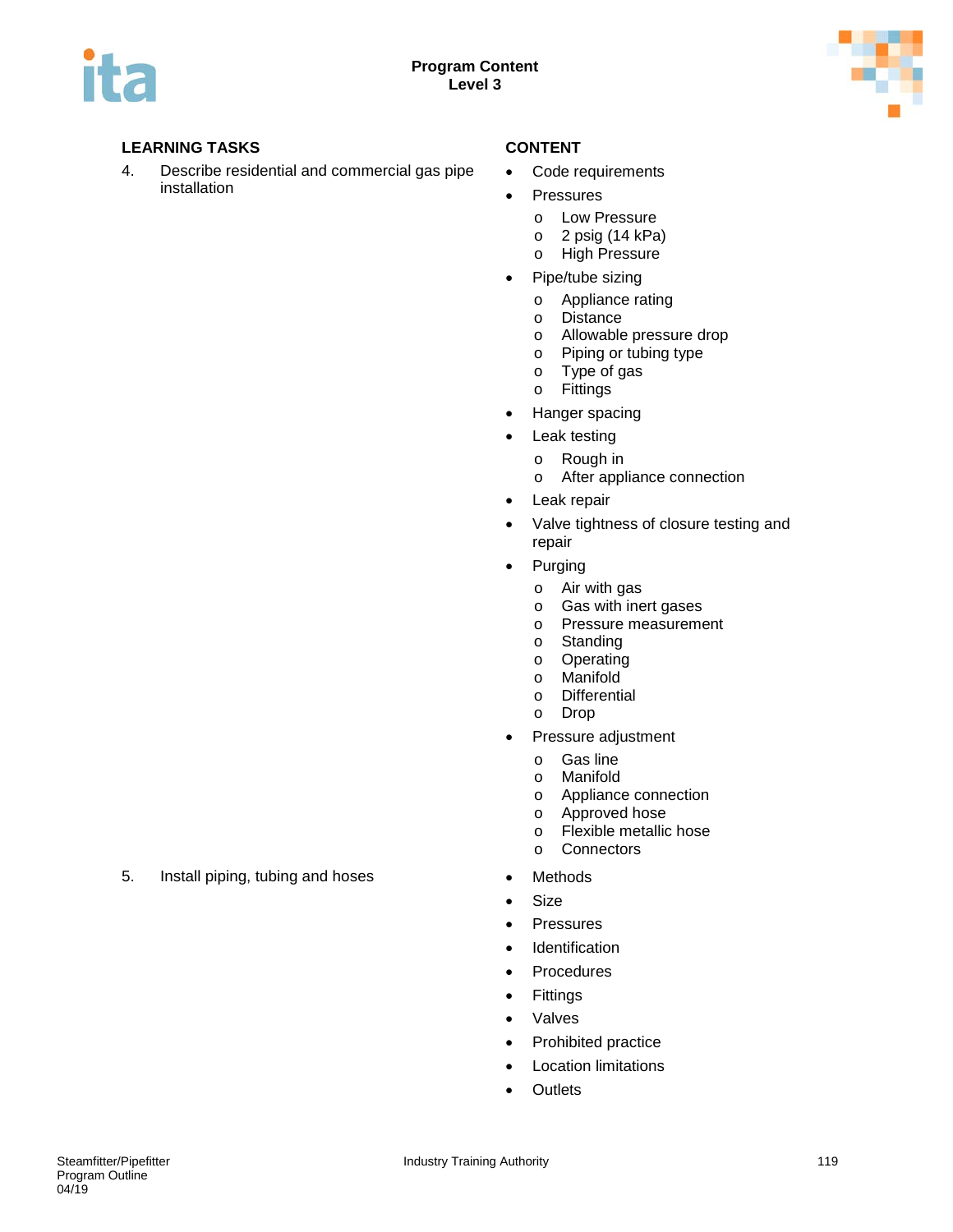

- Drip or dirt pockets
- Between buildings
- Concealment
- In concrete
- Underground
- Support
- Protection
- Tools
- Testing
	- o Prior to appliance connection<br>
	o After appliance connection
	- After appliance connection
- Purging
	- o Under 4 inch<br>o 4 inch and lare
	- 4 inch and larger
- - o Low pressure propane
	- o Low pressure natural gas
	- o Pressure factor metering
	- o Positive displacement
	- o Non-positive displacement
- Principles of operation
	- o Positive displacement
- **Capacity**
- Pressure compensation
- Reading
	- o Test dials
- Clocking
- Calorific values
- Clocked flow rates
- Calculated inputs
- High altitude installations
- 
- Sizing
	- o Load factors
- Temperature effects on pressure
- Filled capacity effect on vaporization rate
- Cylinder sizing
	- o Vaporization capacity of cylinders
- Describe cylinder clearances
- Installation procedures
- Safety relief valves
	- o Pressures

6. Describe gas meters **•** Types

- 7. Use calorific values of fuel and meter readings to determine input
- 8. Install propane cylinder systems Code requirements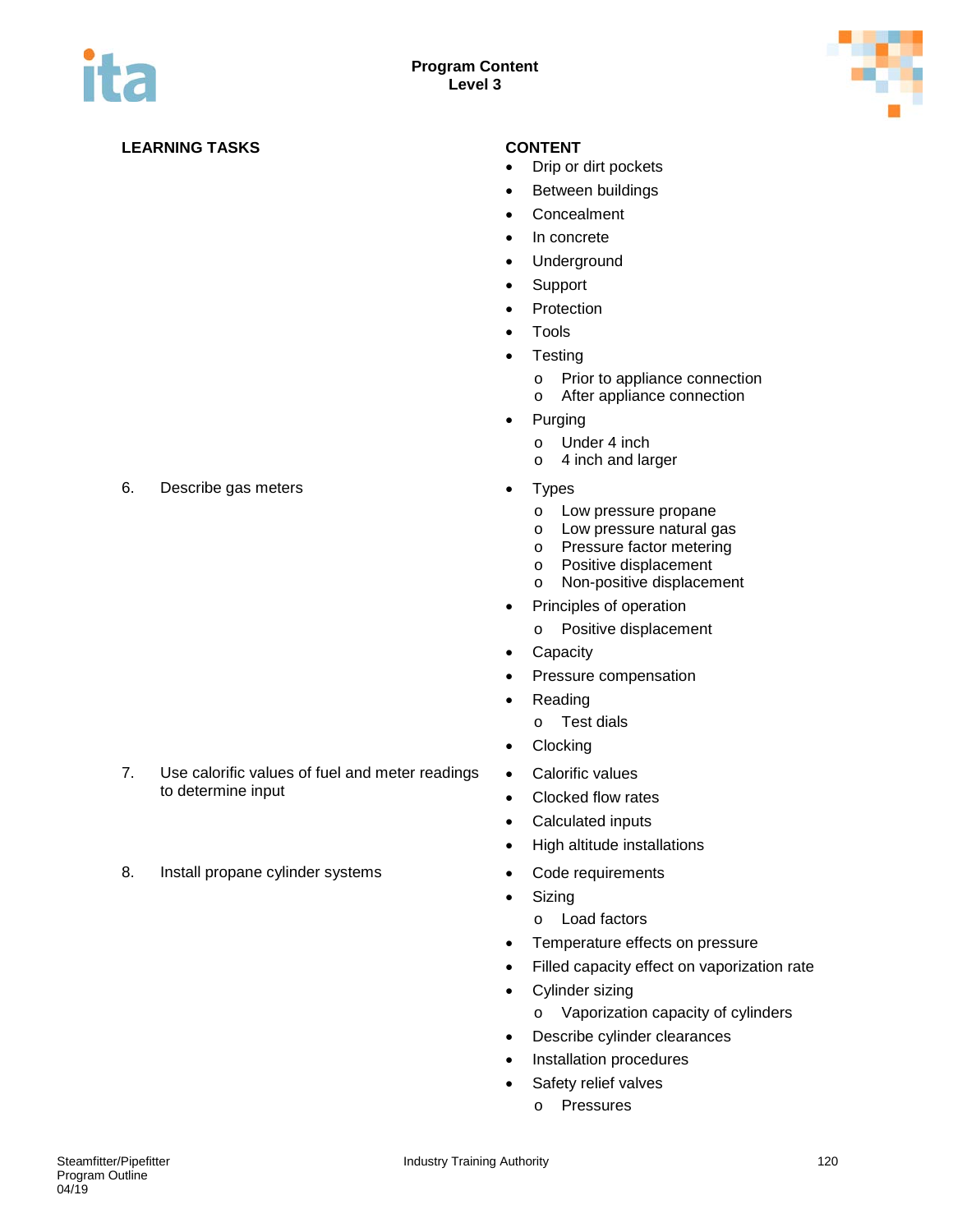

- o Location of discharge outlets
	- o Calculations of rate of discharge
- Maintenance
- Valves and accessories for vapour withdrawal applications
- Valves and accessories for liquid withdrawal applications
- Valves and accessories for filling applications
- Filling density at standard temperature
- Filling capacity by mass
- Vehicle access for filling storage tanks
- Filling safety
- Emergency procedures
- 
- Methane
- Propane
- Chemical equations
	- o Theoretical
	- o Complete
	- Incomplete
- **Flammability** 
	- o Range of flammability
	- o Upper limit of flammability<br>
	o Lower limit of flammability
	- Lower limit of flammability
	- o Ignition temperature
- Gas properties
	- o Rate of flame propagation<br>o Flashback
	- o Flashback<br>o Turndown
	- **Turndown ratio**
- Combustion air
	- o Primary<br>o Seconda
	- o Secondary<br>o Excess
	- **Excess**
- 
- **Characteristics**
- Types
	- o Main burners<br>o Pilot burners Pilot burners
	-
- **Parts**
- **Operation**
- Application

9. Describe combustion requirements • Terminology

10. Describe atmospheric burners • Terminology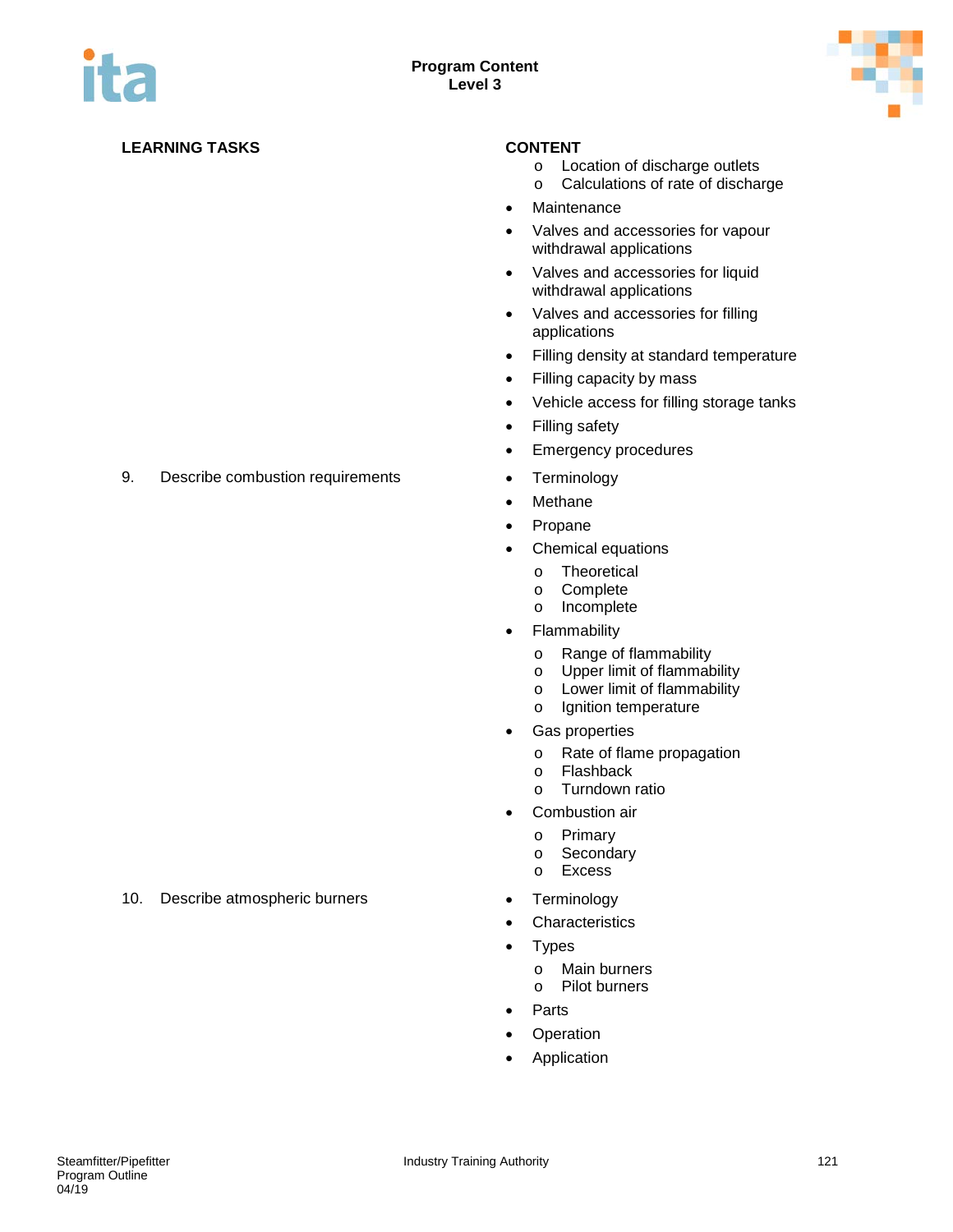

11. Describe burner orifices **•** Types

- -
	- o Plug<br>o Cap Cap
	- o Adjustable
- **Sizing** 
	- o Tables
	- o Calculations
	- o Drilling

#### **Achievement Criteria**

Given information on the properties of gas, the parts of a natural gas fuel delivery system, propane gas systems, residential and commercial gas pipe installation, piping, tubing and hoses, gas meters, calorific values, propane cylinder systems, combustion requirements, atmospheric burners and burner orifices, the learner must correctly identify and answer a series of multiple-choice tests with 70% accuracy.

In addition, the learner must perform practical lab tasks to perform combustion analysis and adjust equipment for maximum efficiency, install gas piping and tubing and read gas meters and calculate heat flow rates. Tasks must be performed with 90% accuracy.

#### **Workplace Achievement Criteria**

Given information on the properties of gas, the parts of a natural gas fuel delivery system, propane gas systems, residential and commercial gas pipe installation, piping, tubing and hoses, gas meters, calorific values, propane cylinder systems, combustion requirements, atmospheric burners and burner orifices, the learner must correctly install and service a fuel gas system. Employer assessed accuracy is required for each task.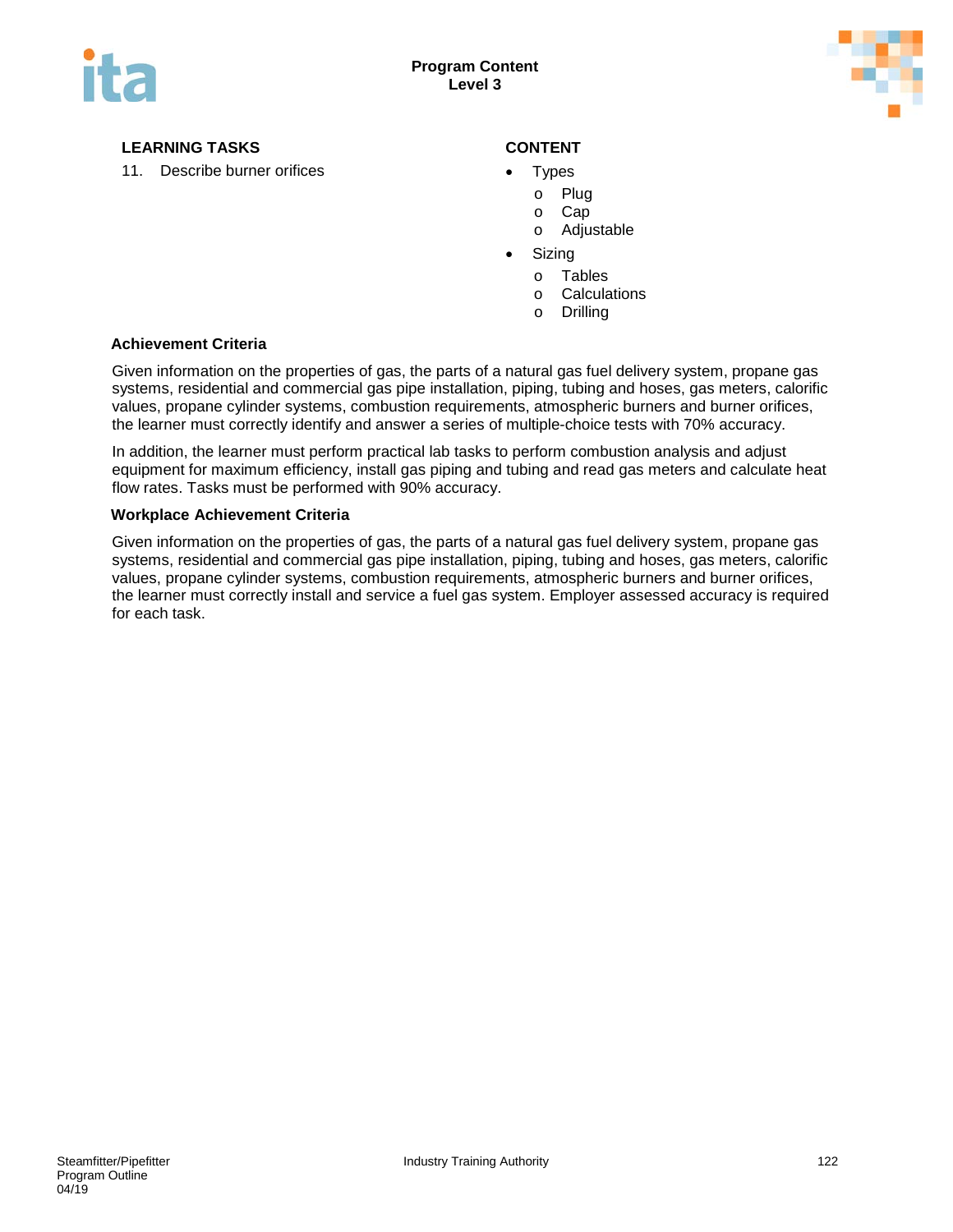



# **Level 4 Steamfitter/Pipefitter**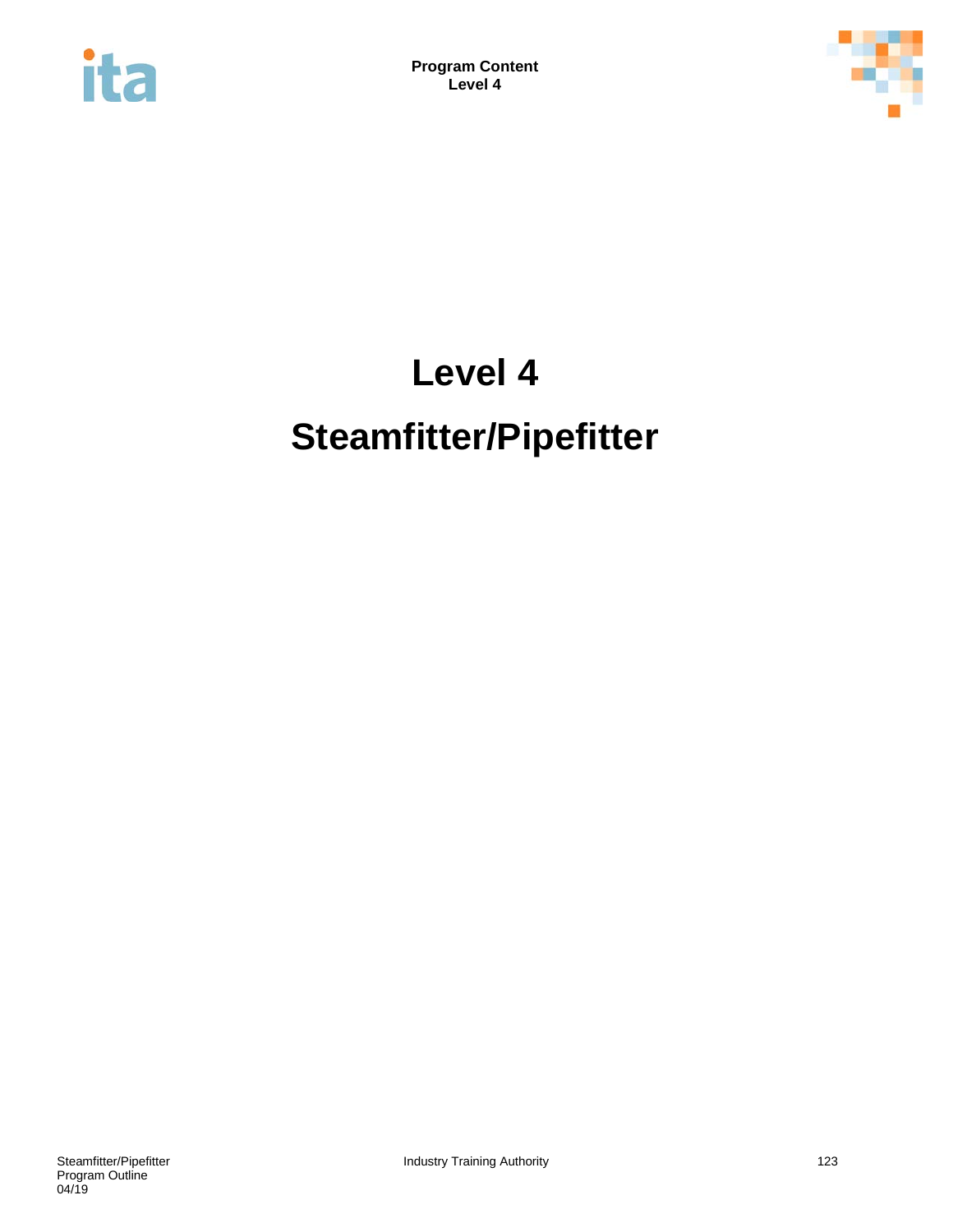

# **Line (GAC): C Organize Work**

**Competency: C2 Read drawings and specifications**

#### **Objectives**

To be competent in this area, the individual must be able to:

- Describe electrical drawings.
- Interpret electrical drawings.

#### **LEARNING TASKS CONTENT**

1. Describe electrical drawings **•** Types

- - o Pictorial
	- o Ladder
	- o Schematic
- **Symbols** 
	- o Manual switches
	- o Pressure switches
	- o Temperature switches<br>o Relays
	- Relays
	- o Transformers<br>o Aquastats
	- Aquastats
	- o Overcurrent protection
	- o Power and lighting panels
	- o Receptacles

#### **Achievement Criteria**

Given information on the types of electrical drawings and various associated symbols, the learner must correctly identify and answer a series of multiple-choice tests with 70% accuracy. In addition, the learner must perform practical lab tasks to describe and interpret electrical drawings. Tasks must be performed with 100% accuracy.

#### **Workplace Achievement Criteria**

Given information on the types of electrical drawings and various associated symbols, the learner must correctly read and interpret drawings and specifications that include electrical drawings. Employer assessed accuracy is required for each task.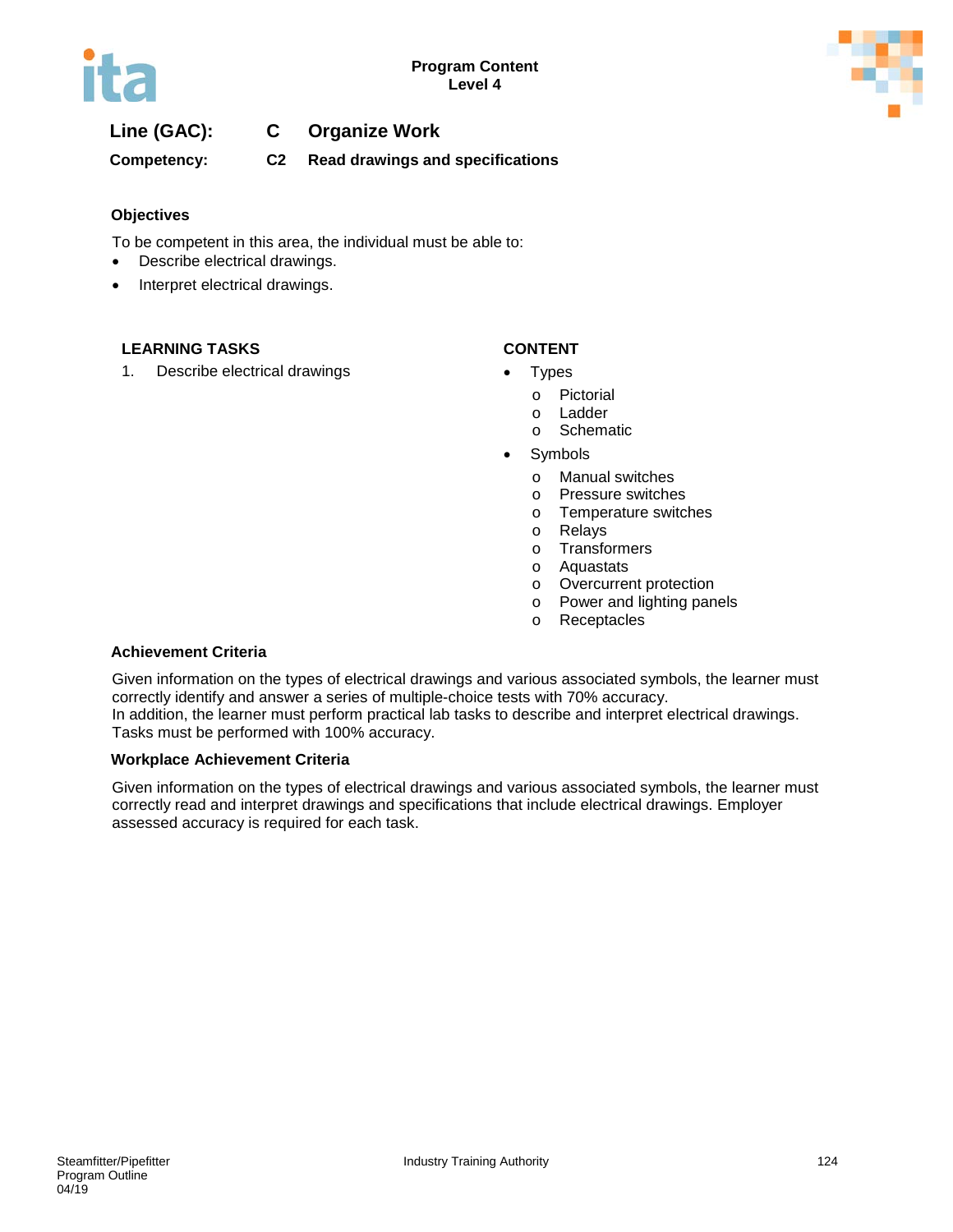

# **Line (GAC): C Organize Work**

**Competency: C5 Plan a project**

### **Objectives**

To be competent in this area, the individual must be able to:

• Plan a complex industrial piping project.

### **LEARNING TASKS CONTENT**

1. Describe organization of a complex industrial piping project

- Project specifications
- Safety
- Installation permits
- Sequence of operation
- Prioritization
- Coordination with other trades
- Estimate material
- Tools and equipment
- Inventory requirements
	- o Secure storage
	- o Time delivery<br>o Labeling mate
	- o Labeling materials<br>
	o Stock maintenance
	- o Stock maintenance<br>○ Consumables
	- **Consumables**
- Checklist utilization
- Cost efficiency
- Post job efficiency analysis
- Hot permits
- Hydrostatic tests
- Non-destructive tests
- Weld mapping
- 2. Develop a plan for a complex industrial piping project
- Develop a plan for a complex industrial piping project based on supplied drawings and specifications, including quality control documentation

#### **Achievement Criteria**

Given information on considerations for a complex industrial piping project including safety, permits, sequence of operation, prioritization and coordination with other trades, tools and equipment, inventory, post-job analysis, permits and tests, the learner must correctly identify and answer a series of multiplechoice tests with 70% accuracy.

In addition, the learner must perform practical lab tasks to develop a plan for a complex industrial piping project. Tasks must be performed with 100% accuracy.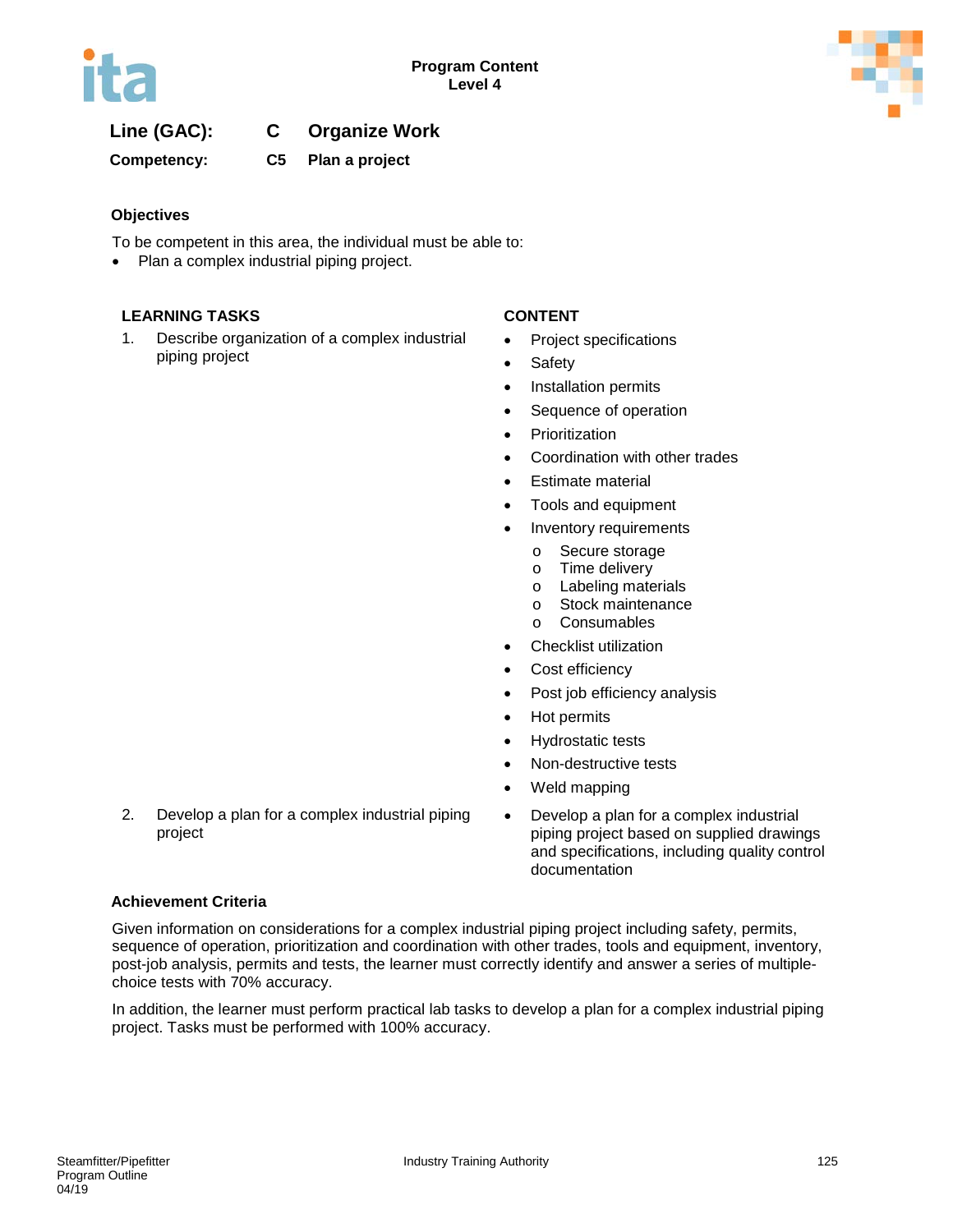

**Competency: G9 Install process piping systems**

### **Objectives**

To be competent in this area, the individual must be able to:

• Describe the installation of process piping for industrial process systems.

### **LEARNING TASKS CONTENT**

1. Identify codes and standards and describe piping procedures for use in industrial process piping systems

- **ASME** 
	- o Power boilers (Section 1)
	- o Nuclear vessels (Section III)
	- o Heating boilers (Section IV)
	- o Pressure vessels (Section VIII)<br>o Welding qualifications (Section
	- Welding qualifications (Section IX)
- ANSI/ASME B31.1 (boiler and first service valve) and B31.3 (piping in chemical plants and refineries)
- CAN3-Z245. I MS6
- Ferrous
- Ferrous alloy
- Stainless steel
- Copper
- Copper-nickel
- Monel
- Brass
- Aluminium
- Titanium
- Acrylonitrile butadiene styrene (ABS)
- Poly (vinyl chloride) (PVC)
- Chlorinated poly (vinyl chloride) (CPVC)
- Polyethylene
- Chlorinated polyether pipe (Penton)
- Vinylidene fluoride pipe (Kynar)
- **Teflon**
- Ferrous
- Stainless
- Non-ferrous
- **Plastic**
- **Glass**
- FRP

2. Describe the applications of common metal pipe types

3. Describe the applications of common plastic pipe types

4. Describe the effects of heat and pressure on pipe types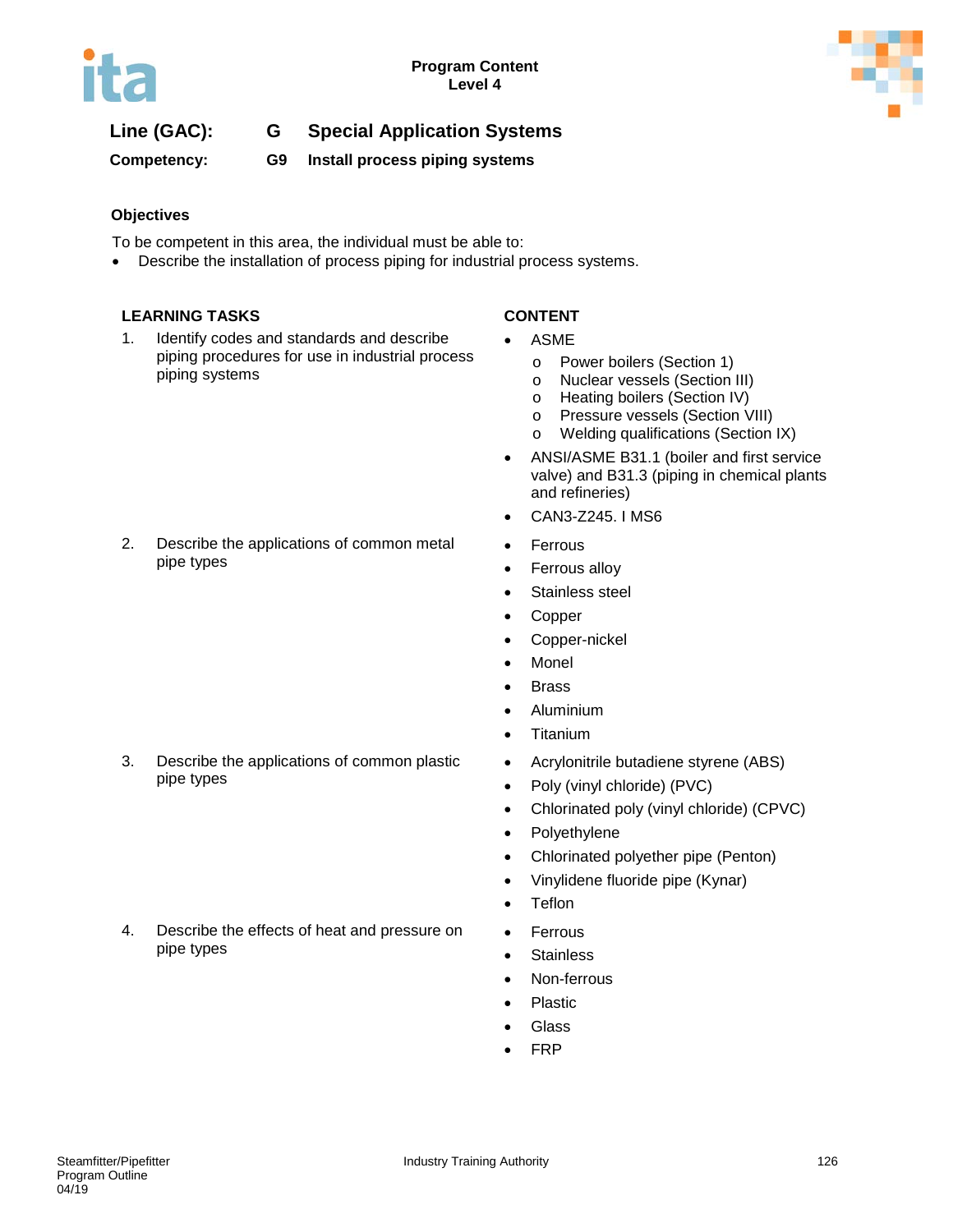

5. Describe the service requirements in different industrial piping process systems

- Erosion
- Corrosion
- Scaling
- Thermal fatigue
- Mechanical fatigue
- Creep
- Metallurgical instability at high temperatures and pressures

#### **Achievement Criteria**

Given information on industrial process piping system codes and standards, applications of common metal and plastic pipe types, effects of heat and pressure on pipes and service requirements, the learner must correctly identify and answer a series of multiple-choice tests with 70% accuracy.

#### **Workplace Achievement Criteria**

Given information on industrial process piping system codes and standards, applications of common metal and plastic pipe types, effects of heat and pressure on pipes and service requirements, the learner must correctly install process piping systems. Employer assessed accuracy is required for each task.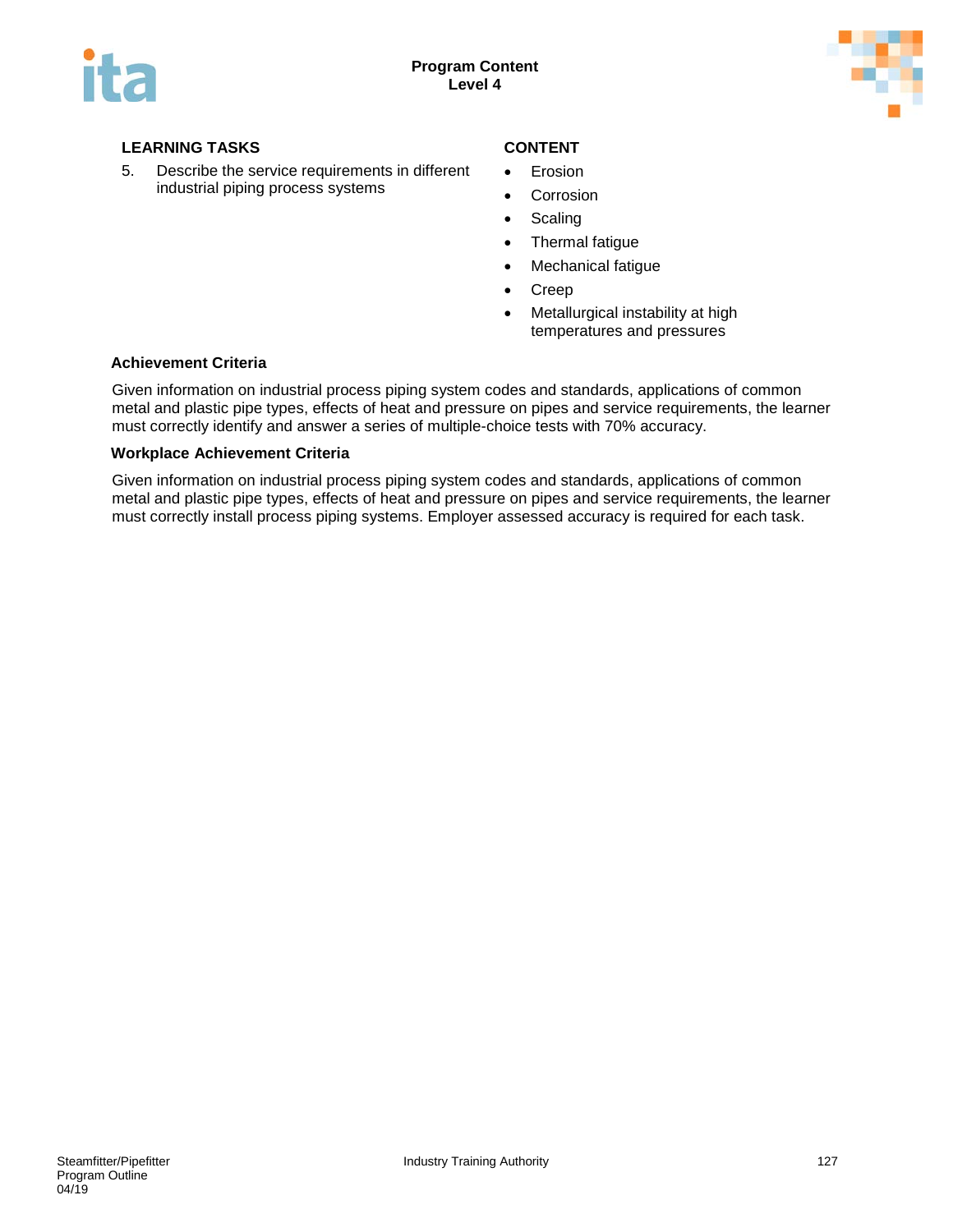

**Competency: G10 Install air conditioning piping systems**

### **Objectives**

To be competent in this area, the individual must be able to:

• Describe the installation of air conditioning piping.

### **LEARNING TASKS CONTENT**

1. Describe and interpret the psychometric chart • Dry bulb temperatures

- 
- Wet bulb temperatures
- Dew point temperatures
- Relative humidity
- Specific volumes
- Enthalpy
- Grains of moisture
- 
- Chillers
	- o Evaporative
	- o Brine<br>o Refric
	- Refrigerative
- Heat sources
	- o Hot water boilers<br>
	o Steam boilers
	- o Steam boilers<br>
	o Solar panels
	- Solar panels
	- o Electric resistive heaters
- Cooling towers
- Heat exchangers
- Heat pump systems
- Distribution piping
	- o Hanging chilled water piping
- Pumps
- Control strategies

### 2. Describe air conditioning systems • Air handling equipment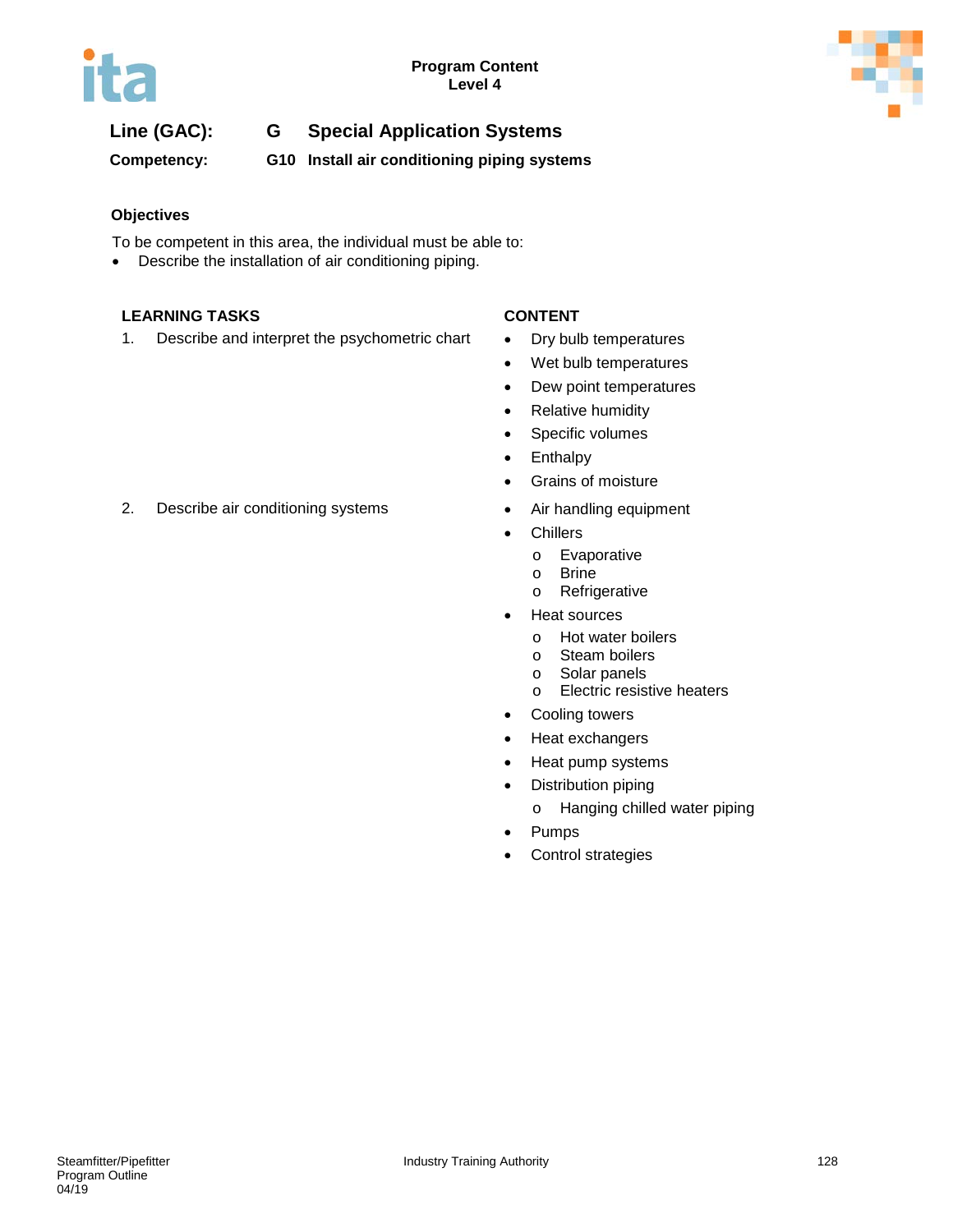

3. Describe the components in an air conditioning piping system

- Chilling coils:
	- o Parallel flow coils<br>
	o Reverse flow coils
	- o Reverse flow coils<br>
	o DX or DE coils (ref
	- DX or DE coils (refrigerative)
- Mixing valves
- Pan type humidifiers and water chillers
- Blast coils
- Condenser coils
- Water spray humidifiers
- Steam grid humidifiers
- De-humidifiers
- Viscous impingement filter
- Dry cartridge filter
- Electronic filter
- Water spray filter

#### **Achievement Criteria**

Given information on the types of psychometric charts, air conditioning systems and their components, the learner must correctly identify and answer a series of multiple-choice tests with 70% accuracy.

#### **Workplace Achievement Criteria**

Given information on the types of electrical drawings and various associated symbols, the learner must correctly install air conditioning piping systems. Employer assessed accuracy is required for each task.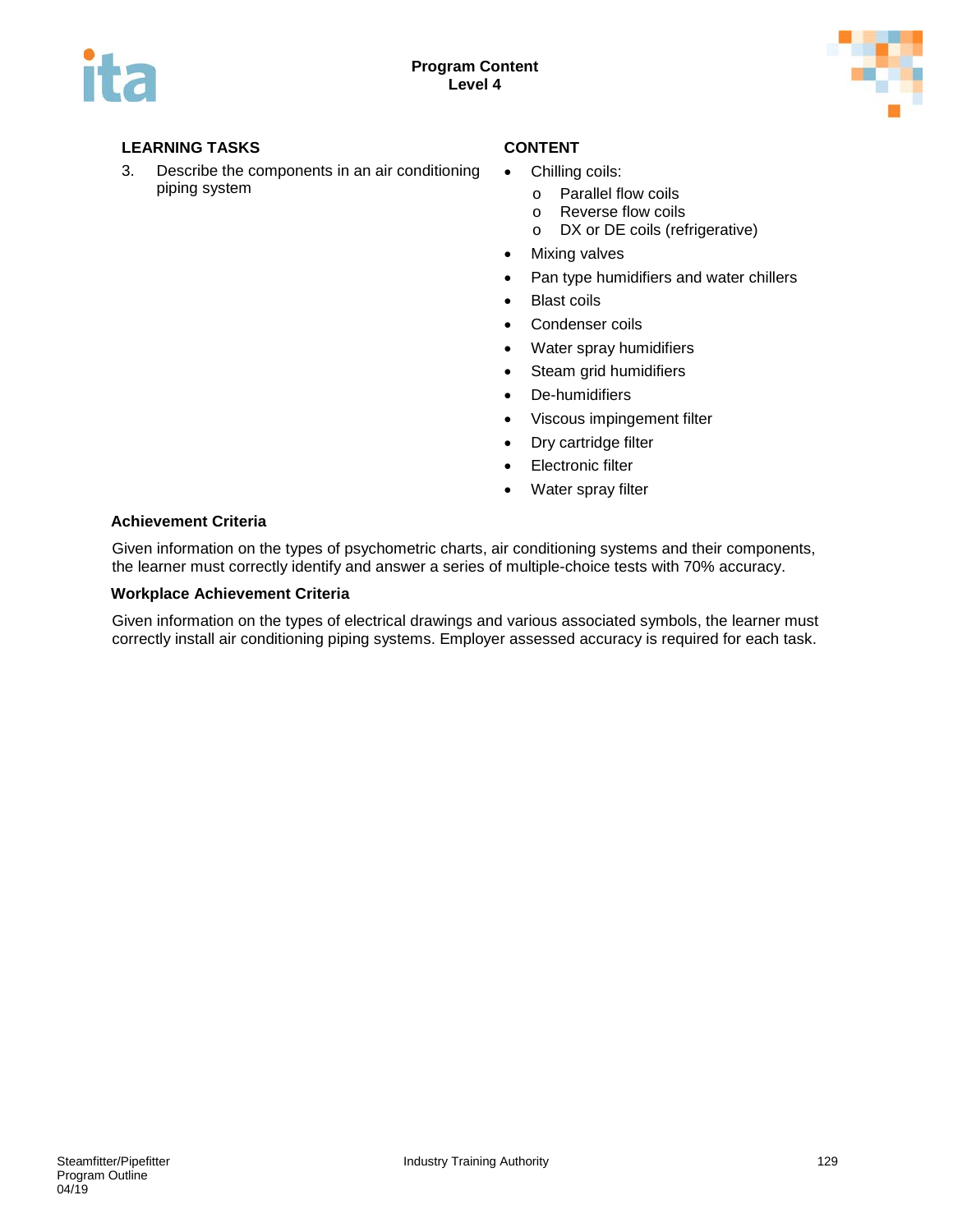

**Competency: G11 Install refrigeration piping systems**

### **Objectives**

To be competent in this area, the individual must be able to:

Describe the installation process for refrigeration piping.

### **LEARNING TASKS CONTENT**

1. Describe refrigeration function and design **•** Definition of refrigeration

- 
- Units of measurement (tons of refrigerant)
- Heat transfer
- Frozen hard point
- Temperature range
- Temperature/pressure relationship
- - o Evaporator
	- o Compressor
	- o Condenser
- Defrost components
- Centrifugal systems
- Absorption systems
- Cooling tower systems
- Evaporative cooling systems
- Heat/cold producing components
- Refrigerant Metering Device
- Coils
- Temperature sensors and thermostats
- Gage connections
	- o Schrader valve
	- o High pressure line tap valve
- - o Ozone depletion
- Refrigerant cycle
- Enthalpy and temperatures
- Refrigerant safety precautions
- **Leaks** 
	- o Evaporator leaks
	- o Condenser leaks<br>o Refrigerant piping
	- Refrigerant piping leaks

2. Describe refrigeration piping technology • Reciprocating systems

3. Describe refrigerant piping components • Refrigerant types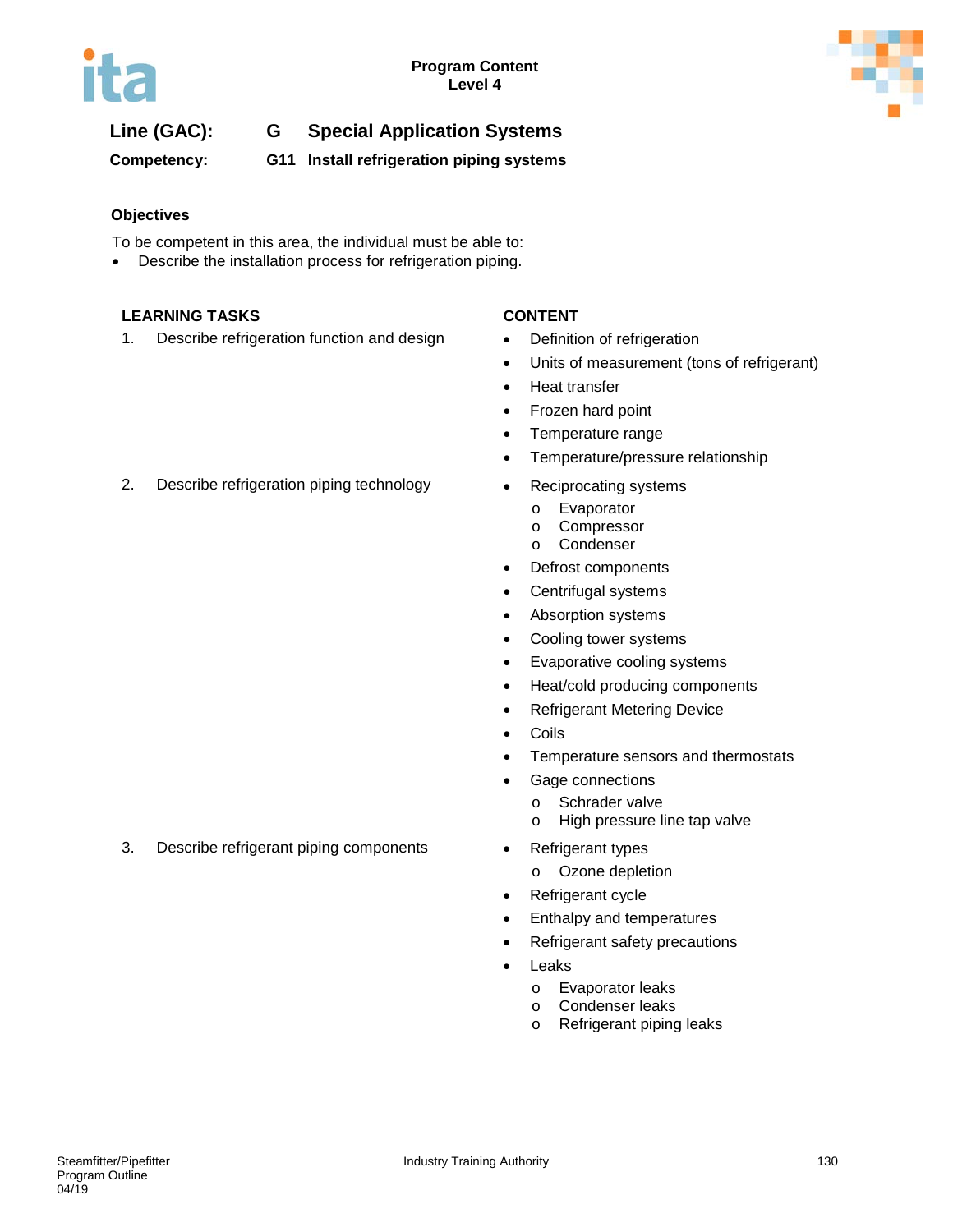



#### **Achievement Criteria**

Given information on refrigeration function and design, piping technology and refrigerant piping components, the learner must correctly identify and answer a series of multiple-choice tests with 70% accuracy.

#### **Workplace Achievement Criteria**

Given information on refrigeration function and design, piping technology and refrigerant piping components, the learner must correctly install refrigeration piping systems. Employer assessed accuracy is required for each task.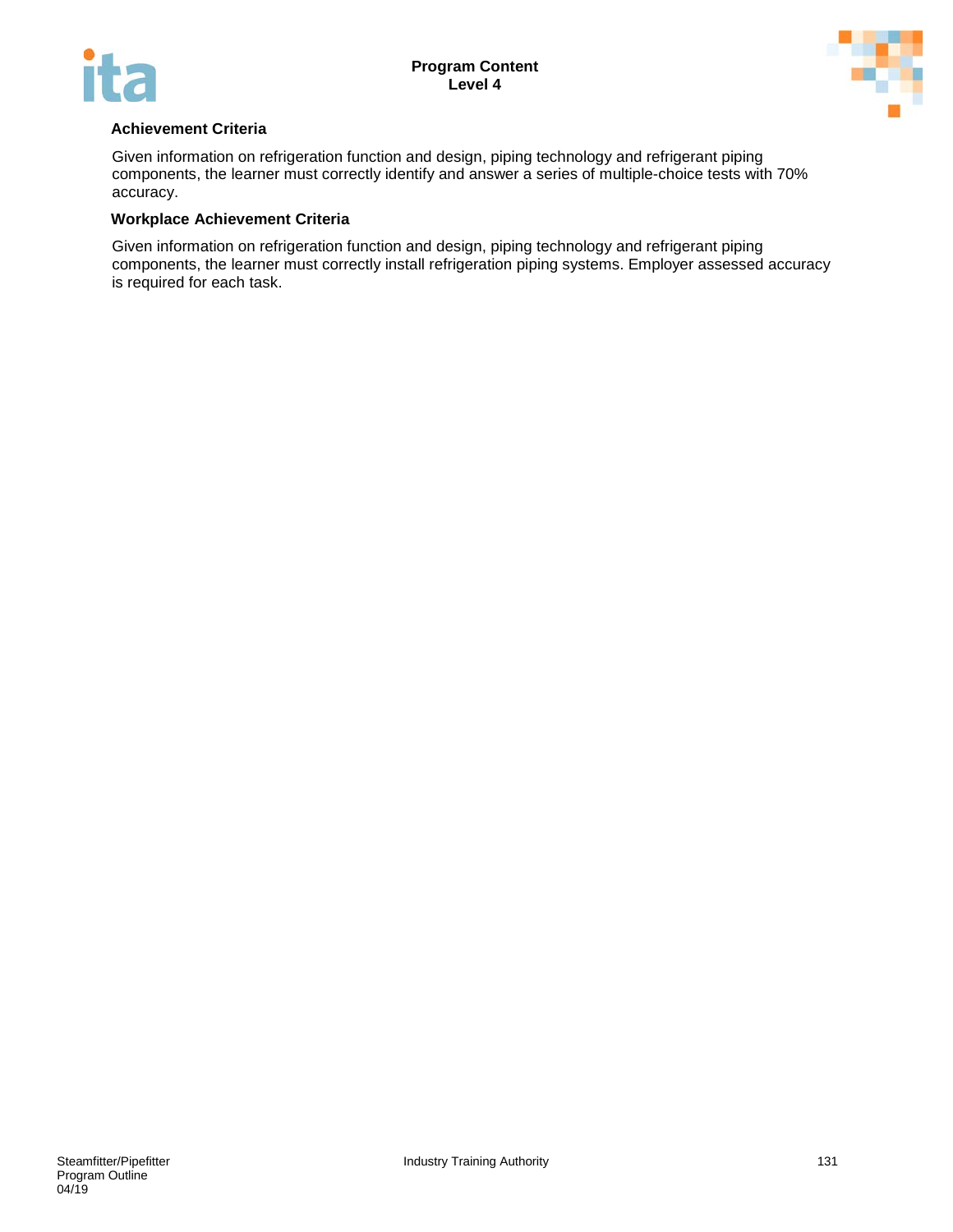

**Competency: G12 Install medical gas piping systems**

### **Objectives**

To be competent in this area, the individual must be able to:

- Describe medical gas systems.
- Install medical gas piping.

### **LEARNING TASKS CONTENT**

1. Describe medical gas systems • Gas types

- 
- Uses/purpose
- Sources of medical gas
	- o Bulk<br>o Cvlin
	- o Cylinders<br>
	o Compress
	- **Compressors**
- Valve and accessory placement
- Safety features
- Advantages of pipe systems versus individual cylinders
- Air supply
- Relationships
	- o Owner<br>o Installe
	- **Installer**
	- o Third party inspectors
- Areas not permitted
- Service requirements for different areas
- Cross-connection
	- o Hazards<br>o Most con
	- Most common areas
- Location and limitations of cylinders and bulk supplies
- **Location**
- Codes and regulations
- Pipe types
- Hangers and supports
- Joining methods
- Cleaning and storing methods
- Cutting, fitting and brazing methods
- Degreasing
- Capping
- Certification requirements
- Purging requirements and procedures
- 2. Describe the layout of medical gas piping systems
- 3. Describe the installation of piping for medical gas systems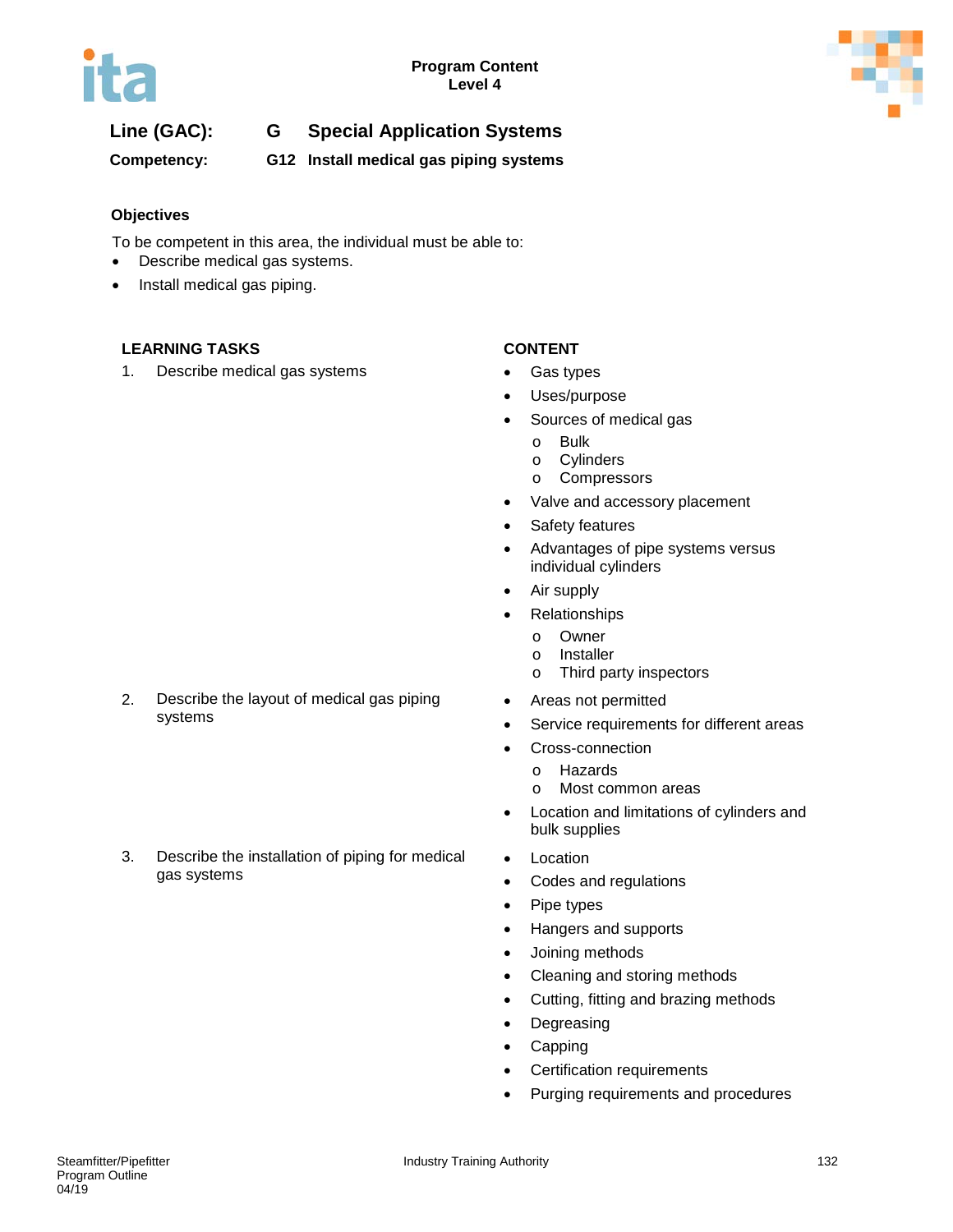

4. Describe the installation of equipment for

medical gas systems

- Brazing material requirements and characteristics
- Dangers associated with cross-connection
- Tools and equipment
- Coordination with other trades
- Pipe and component labeling
- Purging braze piping
- Pressure testing
	- o Gauge requirements
- Testing for cross-connection
- Codes and regulations
- Jurisdictional requirements
- Equipment
	- o Vacuum pumps<br>
	o Air compressors
	- Air compressors
	- o Bulk systems
	- o Reserve systems
- Characteristics and requirements of equipment
	- o Zone valves
	- o Alarms<br>o Manifol
	- Manifolds
	- o Accessories
	- o Pressure reducing valves<br>
	o Pressure relief valves
	- Pressure relief valves
	- o Dew-point sensors
- Diameter Index Safety System (DISS)
- Tools and equipment
- Pipe connection to equipment
- Pressure testing equipment
- Location of alarm points
- 5. Install medical gas piping **the end of the system in a** last system in a practical shop exercise
- 

#### **Achievement Criteria**

Given information on types of medical gas piping systems and their components, layout, equipment and installation requirements, the learner must correctly identify and answer a series of multiple-choice tests with 70% accuracy.

In addition, the learner must perform practical lab tasks to install piping for a medical gas system. Tasks must be performed with 100% accuracy.

#### **Workplace Achievement Criteria**

Given information on types of medical gas piping systems and their components, layout, equipment and installation requirements, the learner must correctly install medical gas piping according to codes and regulations. Employer assessed accuracy is required for each task.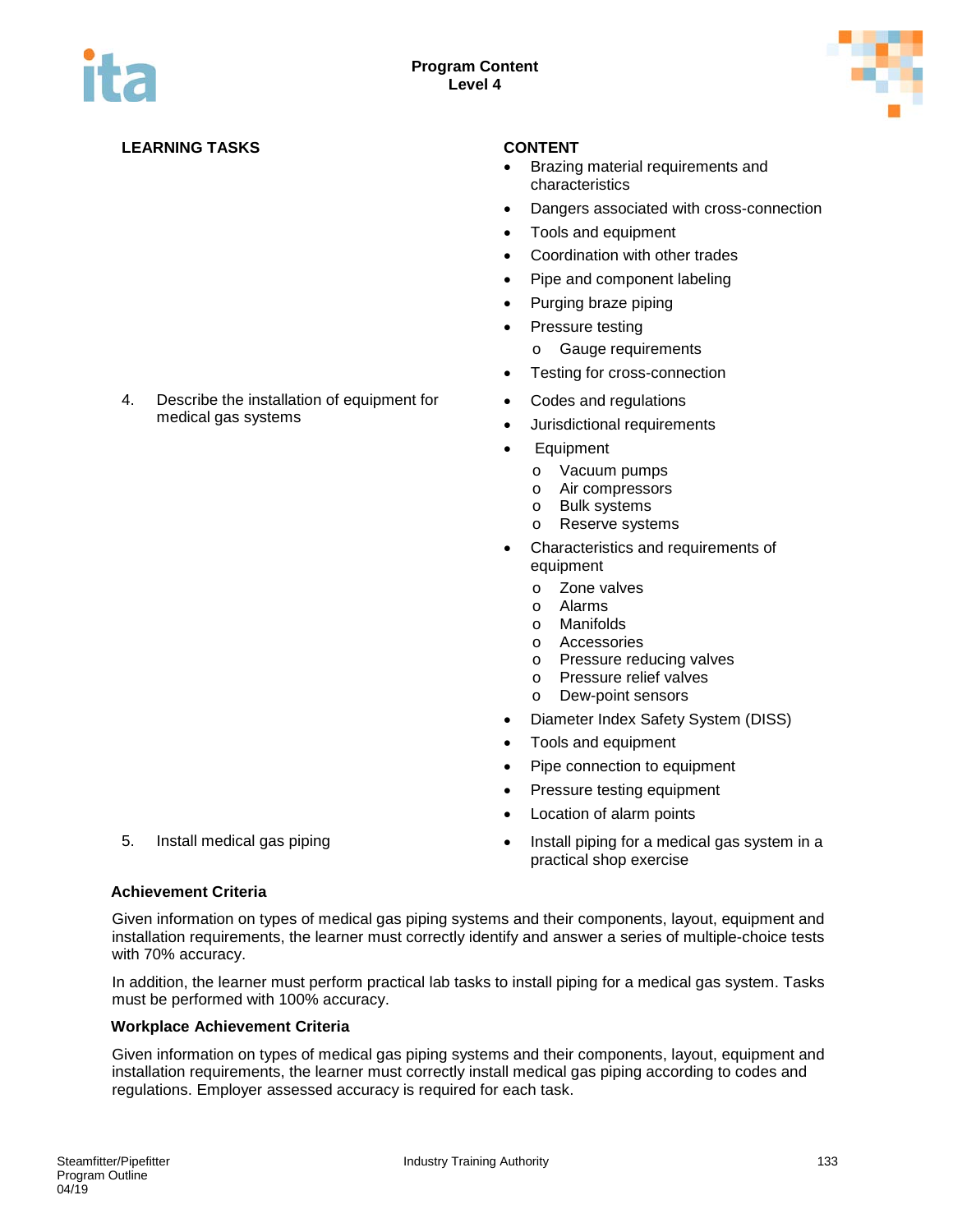

**Competency: G13 Install instrumentation piping systems**

### **Objectives**

To be competent in this area, the individual must be able to:

• Describe instrumentation piping systems.

#### **LEARNING TASKS CONTENT**

1. Describe pressure related measuring instruments and components

- Manometer
- Bourdon tube gauge
- Diaphragm
- Bellows
- Differential
- Pressure gauge piping
- 
- Flow nozzles
- Dall tubes
- Venturi tubes
- Pitot tubes
- Annubars
- Rotary meters
- Ultrasonic
- Weir
- Magnahelic gauges
- Positive displacement meters
- Flow measurement in the metering run
- 
- Gas filled thermometers
- Remote bulb thermometers
- Bimetallic thermometers
- Thermisters
- Contact type pyrometers
- Non-contact type pyrometers
- Temperature capillary coils
- 
- Gauge glass
- **Ultrasonic**
- D/P cells

2. Describe flow measuring devices **•** Orifice plates

3. Describe temperature measuring devices • Liquid filled thermometers

4. Describe level measuring devices • Floats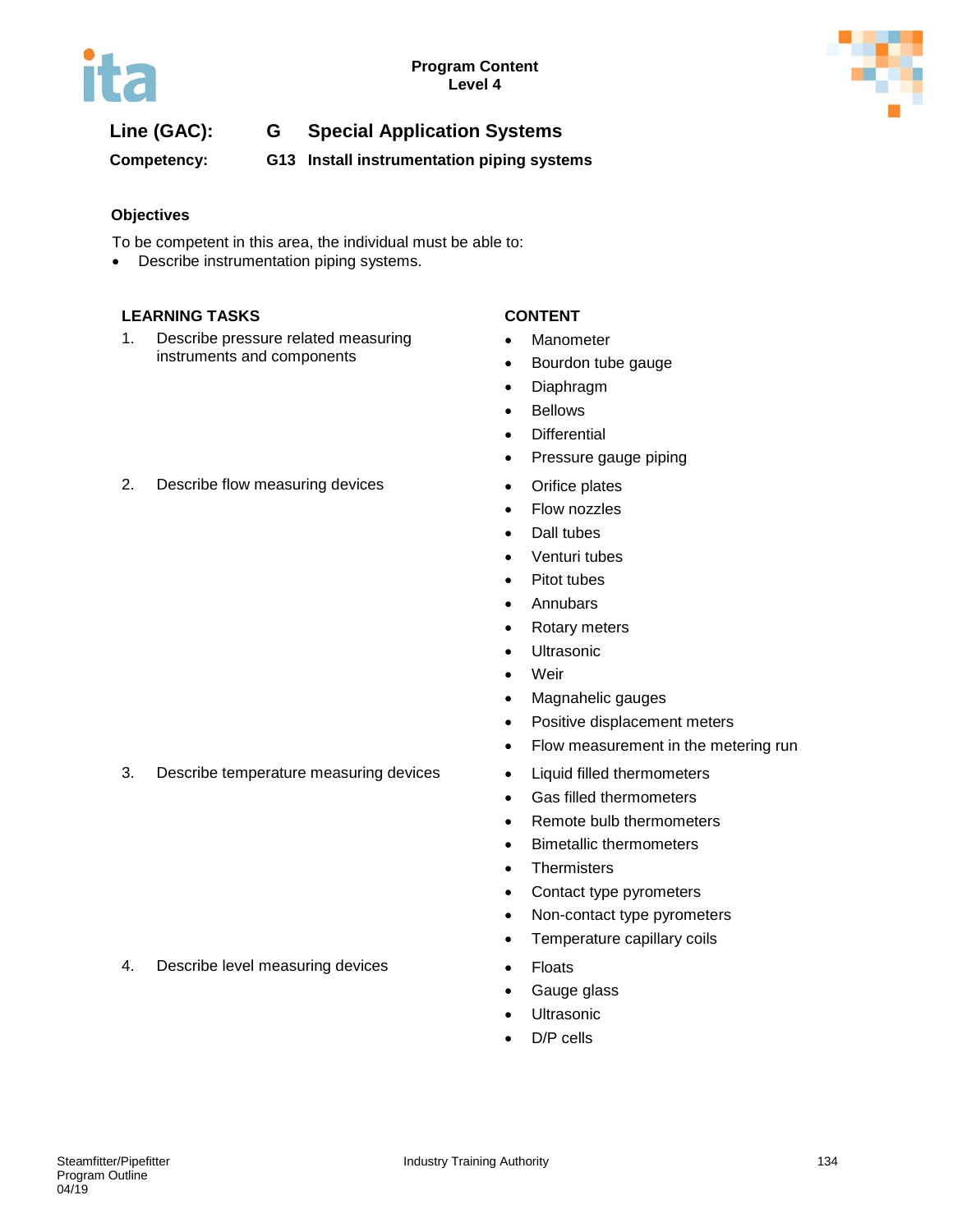

5. Describe density measuring devices • Scimitar blades

### 6. Describe valves **by a strategier of the set of the Second** Second Contract of the Linear valves

- 
- Moving elements
- Stationary elements
- Hydrometers
- 
- Ported valves
- Throttle valves
- Equal percentage valves
- Diaphragm valves
- Piston actuators
- Manual actuators
- Diaphragm actuators
- Electro-hydraulic actuators
- 7. Explain the function of instrument air equipment Compressors
	- Dryers
	- Receivers
	- Filters
	- Pressure reducing stations
	- Plastic tubing
	- Metallic tubing
	- Tube coatings
	- Tube bundles
	- Flared fittings
	- Compression fittings
	- Symbols used in instrumentation
	- Equipment which must be isolated before testing begins
	- Flushing or blowing out lines before testing
	- - o Jacketed pipe
		- o Tubing various methods
	- Components
		- o Trapping
		- o **Controls**<br>o **Piping se**
		- Piping selection

8. Describe instrumentation piping system components

9. Describe steam tracing systems • Types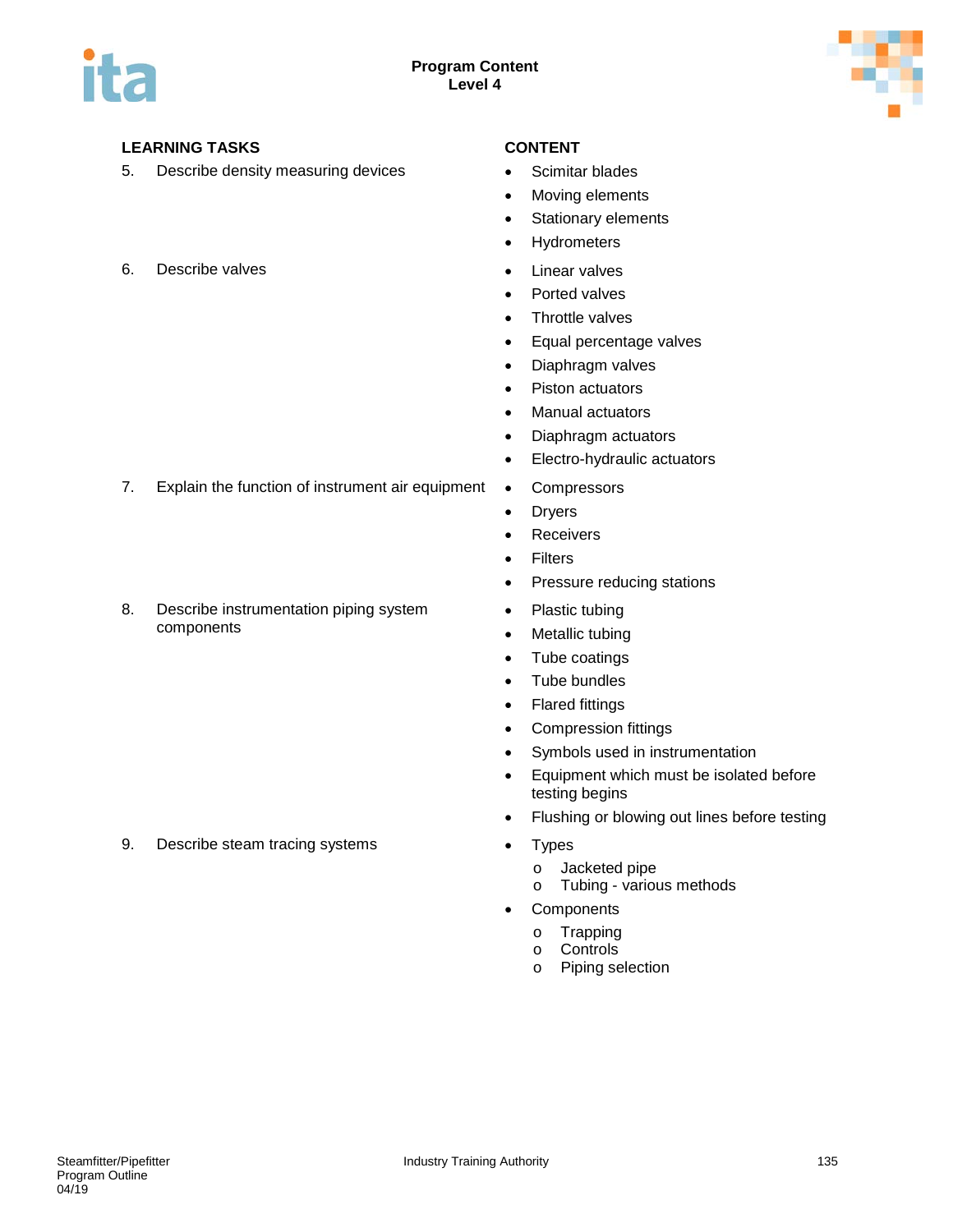

#### **Achievement Criteria**

Given information on types of pressure related measuring instruments and components, flow and temperature measuring devices, instrument air equipment, steam tracing systems and instrumentation piping system components, the learner must correctly identify and answer a series of multiple-choice tests with 70% accuracy.

#### **Workplace Achievement Criteria**

Given information on types of pressure related measuring instruments and components, flow and temperature measuring devices, instrument air equipment, steam tracing systems and instrumentation piping system components, the learner must correctly install instrument piping systems. Employer assessed accuracy is required for each task.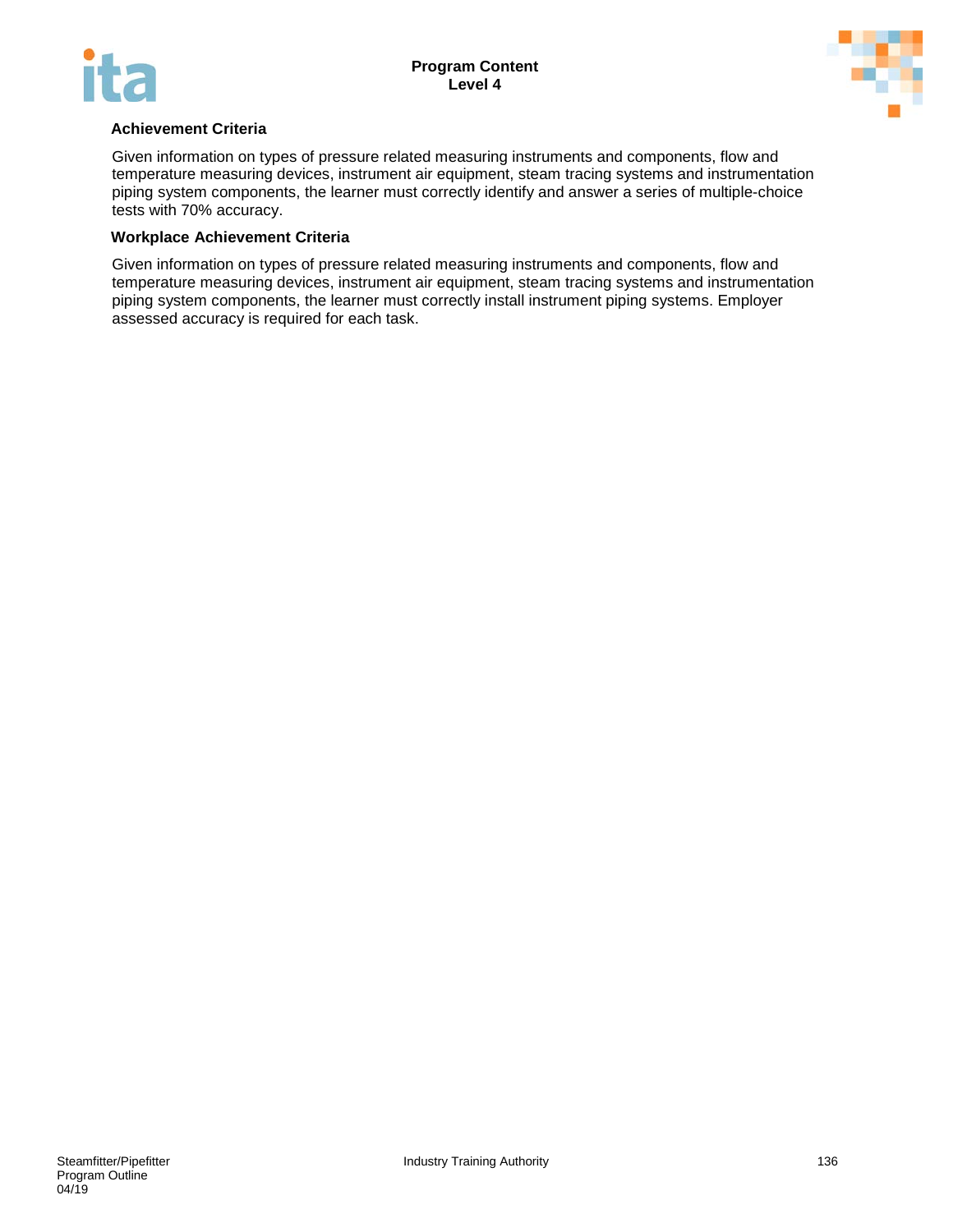



**Competency: G14 Describe Renewable Energy Systems** 

### **Objectives**

To be competent in this area, the individual must be able to:

- Describe geothermal piping systems.
- Describe solar heating piping systems.
- Describe heat recovery systems.

### **LEARNING TASKS CONTENT**

1. Describe geo-thermal systems, equipment and piping

- System types
	-
	- o Dry steam<br>o Flash stea
	- o Flash steam<br>o Binary steam **Binary steam**
- System configurations
	- o Vertical closed-loop
	- o Horizontal closed-loop<br>
	o Surface water or lake lo
	- o Surface water or lake loop<br>
	o Open-loop "well water"
	- Open-loop "well water"
- System components
- System applications and limitations
- Regulatory requirements
- - o DHW heating<br>o Pool heating
	- Pool heating
	- o Space heating supplement
	- o Process water<br>o Solar cooling
	- Solar cooling
- System configurations
- System components
- System applications and limitations
- Regulatory requirements
- 
- System configurations
- System components
- System applications and limitations
- Regulatory requirements
- 
- 3. Describe heat recovery systems System types

# 2. Describe solar thermal systems • System types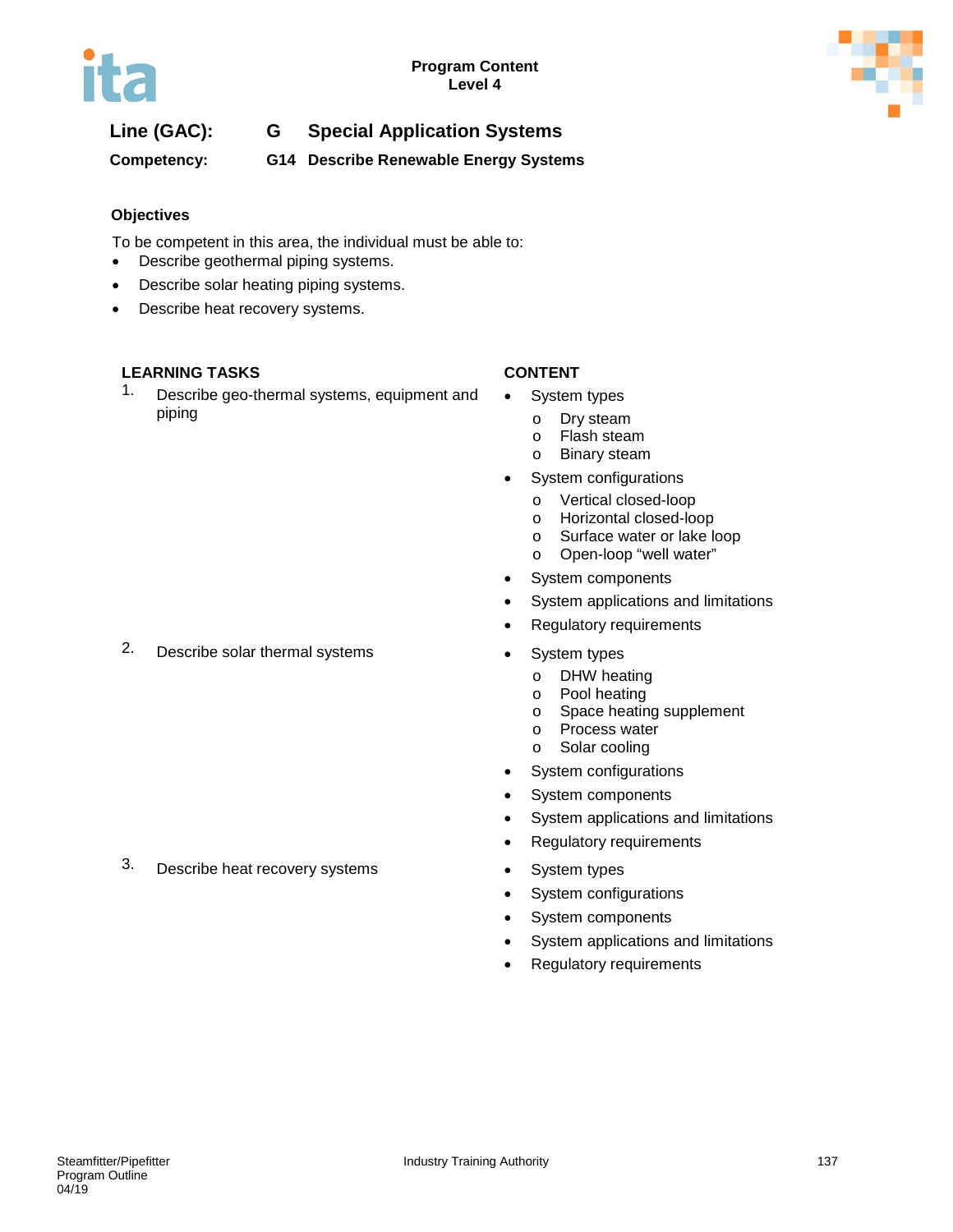

# **Line (GAC): I Install Natural Gas and Propane Systems**

**Competency: I1 Install and service fuel gas systems**

#### **Objectives**

To be competent in this area, the individual must be able to:

- Describe the purpose and operation of gas pressure regulators.
- Select, install and adjust gas pressure regulators.
- Service gas pressure regulators.

### **LEARNING TASKS CONTENT**

1. Describe pressure regulators **•** Types

- - o Appliance
	- o Line pressure
	- o Service
	- o Direct operated
	- o Lever operated
	- o Propane
- First stage
- Second stage
- Operating elements
	- o Loading<br>o Measurii
	- Measuring
	- o Restricting
- Parts
	- o Pressure relief
- Operating principles
	-
	- o Droop<br>o Lock-u Lock-up
	- o Set point
	- o Critical flow
- Applications
- Sizing tables
	- o Flow rate<br>o Pressure
	- Pressure drop
- Maintenance
- Troubleshoot
- Freeze ups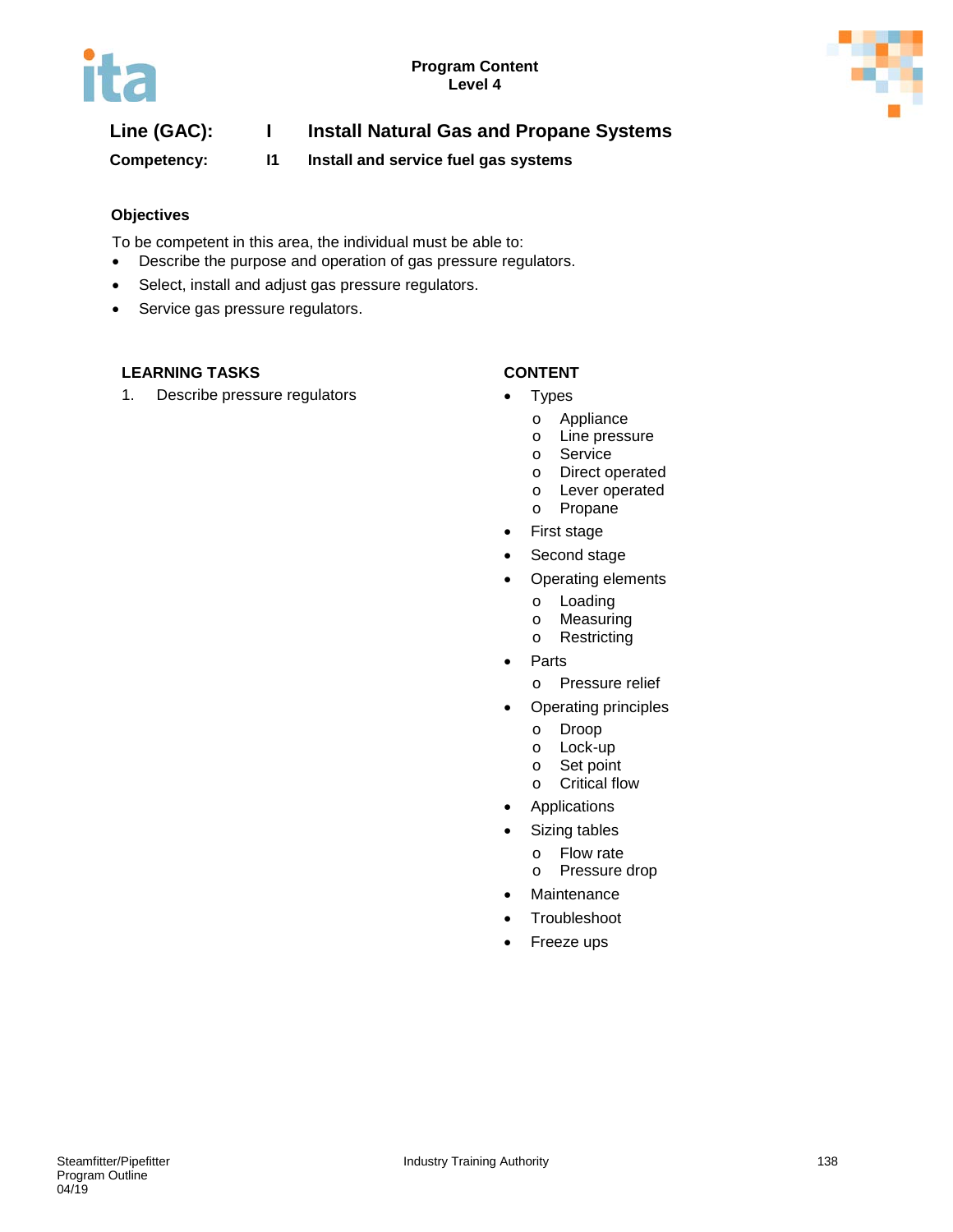

2. Describe mechanical burners **•** Terminology

- 
- Characteristics
- Types
- Parts
- Air adjustment
- Operation
- Applications
- Start-up procedures
- 3. Describe combustion analysis in appliances Related factors
	- Efficiency
	- Adjustments
		- o Primary air<br>o Secondary
		- o Secondary air<br>o Excess air
		- o Excess air
		- **Dilution air**
	- Methods for testing and adjusting
		-
		- o Manifold pressure<br>
		o Gas consumption o Gas consumption<br>o Primary air
		- o Primary air<br>o Secondary
		- o Secondary air<br>o Excess air
		- Excess air
	- Types of analyzers
		- o Calibration<br>
		o Readings
		- Readings
	- **Liabilities**
	- Calculating volume of excess air
	- Flue gas temperature measurement
	- Efficiency determination
	- Optimizing efficiency
- 4. Describe regulator venting example to the Vent attachments
	- o **Lines**<br>o **Limitir**
	- o Limiting orifices<br>
	o Surge arrestors
	- Surge arrestors
	- Sizing
	- Orientation
	- Termination
	-
	- Procedures
	- Gas pressure readings upstream and downstream of each regulator

5. Install pressure regulators • Code requirements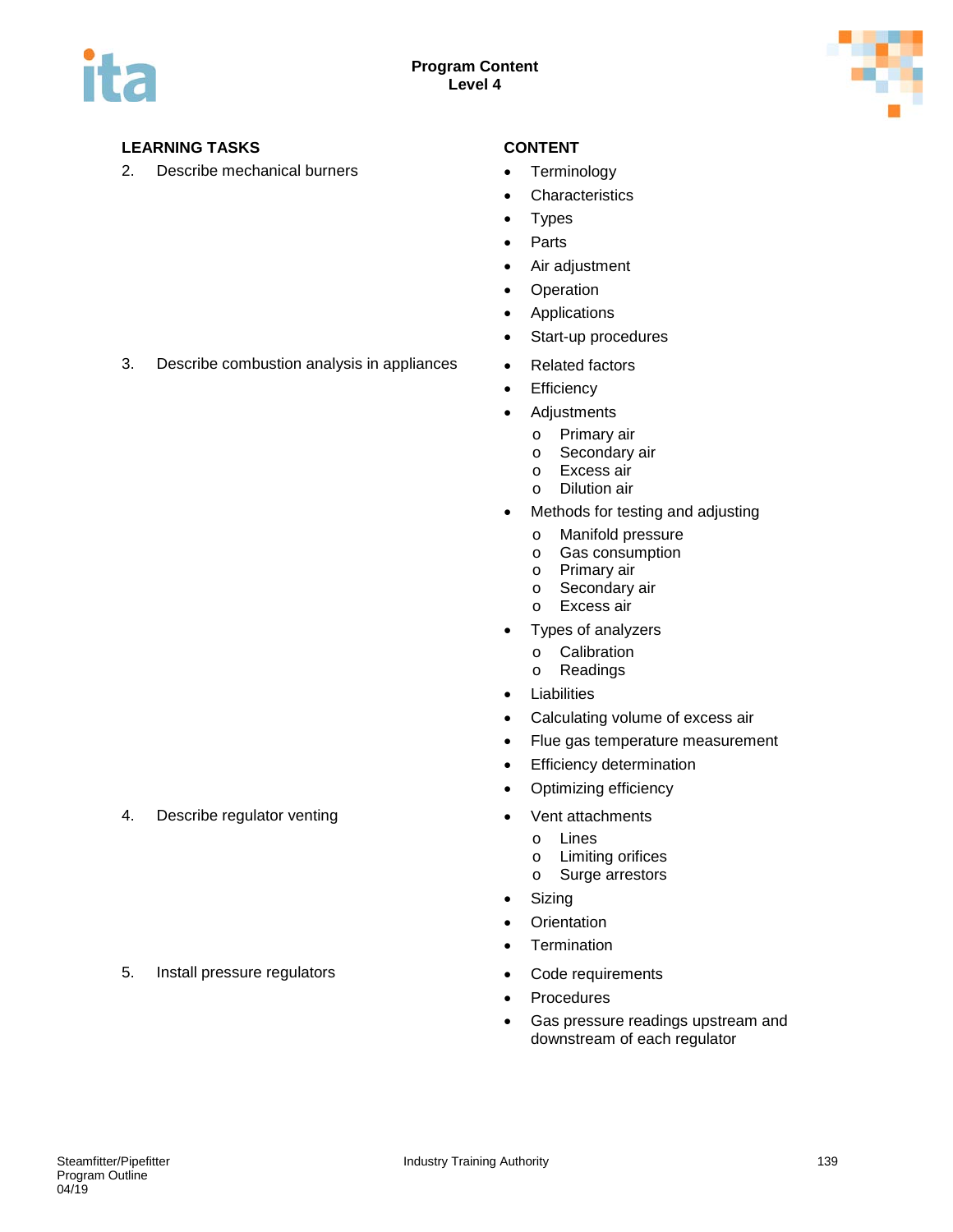

6. Service pressure regulators • Pressure testing

- 
- Procedures for adjusting
- Verification of correct operation of all safety features
- Manufacturer's recommendations
- Troubleshooting
	- o Obstructed vents
	- o Foreign material between seat and disc
	- o Corrosion
	- o Outlet gas pressure too high
	- o Outlet gas pressure too low
	- o Slow response
	- o Not retaining outlet pressure
	- o Propane freeze ups
- Repair and replacement
- Lockout procedures
- **Safety**

#### **Achievement Criteria**

Given information on regulator types, operating principles, troubleshooting, mechanical burners, regulator venting, combustion analysis and installation and service procedures for pressure regulators, the learner must correctly identify and answer a series of multiple-choice tests with 70% accuracy.

In addition, the learner must perform practical lab tasks to select, install, adjust and service gas pressure regulators. Tasks must be performed with 100% accuracy.

#### **Workplace Achievement Criteria**

Given information on regulator types, operating principles, troubleshooting, mechanical burners, regulator venting, combustion analysis and installation and service procedures for pressure regulators, the learner must correctly install and service fuel gas systems. Employer assessed accuracy is required for each task.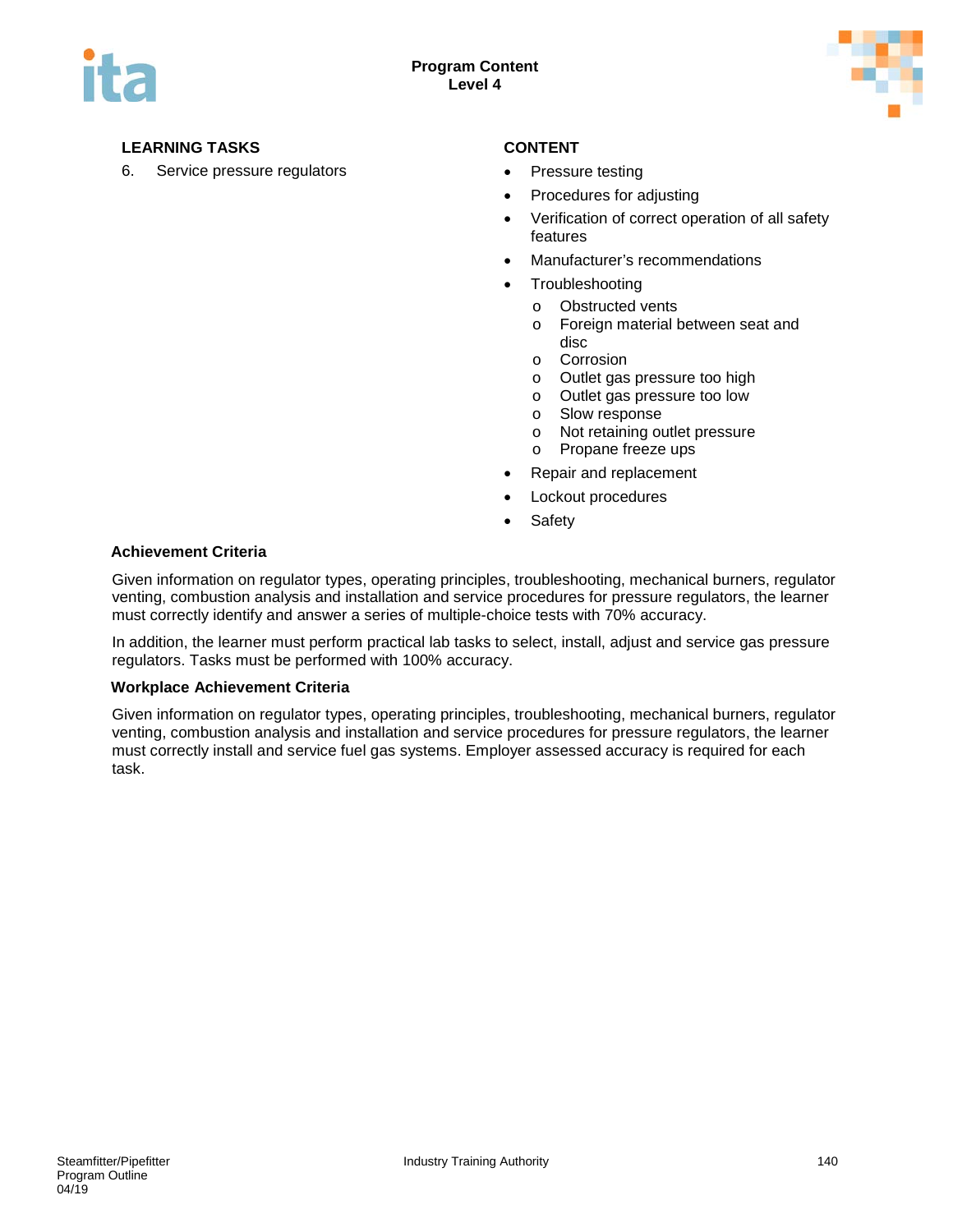

# **Line (GAC): I Install Natural Gas and Propane Systems**

**Competency: I2 Install and service fuel gas controls and safeguards**

### **Objectives**

To be competent in this area, the individual must be able to:

- Describe the principles of direct and alternating current circuits.
- Describe the principles of magnetism and magnetic induction.
- Connect and test electric circuits.
- Describe the principles of operation for gas controls on appliances.
- Describe the installation requirements for gas controls used on appliances.
- Install and adjust gas controls on appliances.
- Identify code rules and regulations applicable to the Level B Gasfitter certification.

#### **LEARNING TASKS CONTENT**

1. Describe principles of electricity **•** Safety

- 
- Electron Theory
- Circuit components
	- o Sources of electricity<br>o Loads
	- Loads
	- o Controls
- Terminology
	- o Electromotive force
	- **Current**
	- o Resistance
	- o Power<br>o Condu
	- **Conduction**
- Units
	- - o Volt o Ampere<br>o Ohm
		- **Ohm**
		- o Watt<br>o Volt-
	- Volt-ampere
- Ohm's Law
- Watt's Law
	- o Effects of changing voltage, current or resistance on power.
- Series, parallel, series/parallel
- Polarity
- Direct current principles
- Schematic symbols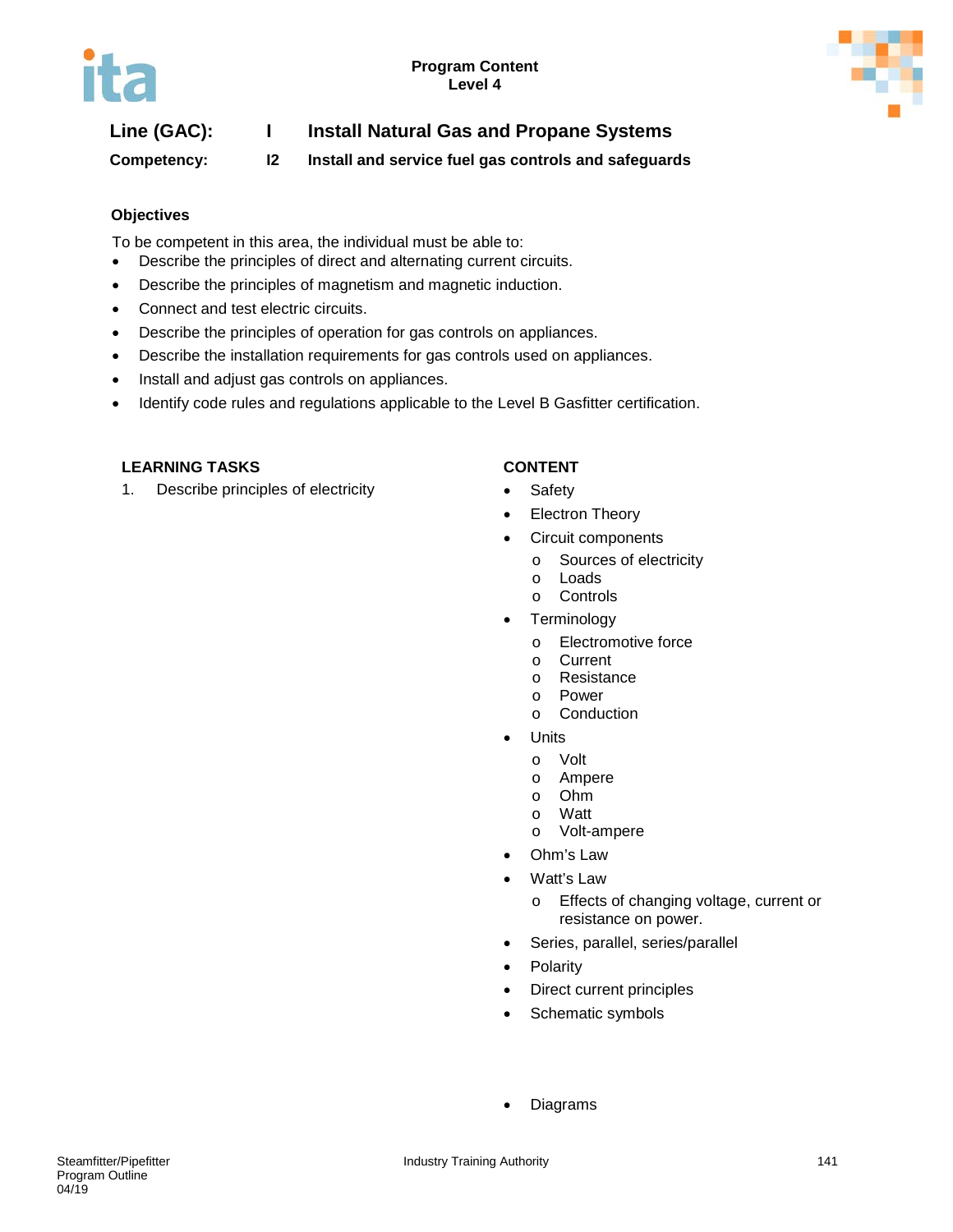

- o Wiring
- o Schematic
- o Ladder
- o Block (one-line)
- Use of measuring instruments
	- o Connections<br>
	o Range select
	- o Range selection<br>o Voltage
	- o Voltage
	- o Current<br>o Resistar
	- Resistance
- Alternating current principles
- Rectification
- Wire types and sizing
- Overcurrent protection
- Overload protection
- Fan motor drives
	- o Function<br>o Testing
	- **Testing**
- 2. Describe principles of magnetism and magnetic induction
- Characteristics of magnetic lines of force
- Factors affecting the strength of a magnetic field
- Electromagnetism
- Electromagnetic induction
- Coils and solenoids
- Relays
	- o Types
- Time delay
- Single contact
- Multiple contact
	- o Troubleshooting
- Transformers
	- o Operating principles<br>
	o Ratings
	- o Ratings<br>o Uses
	- Uses
- Control
- Ignition
	- o Symbols<br>o Installatio
	- o Installation<br>o Phasing
	- Phasing
	- o Troubleshooting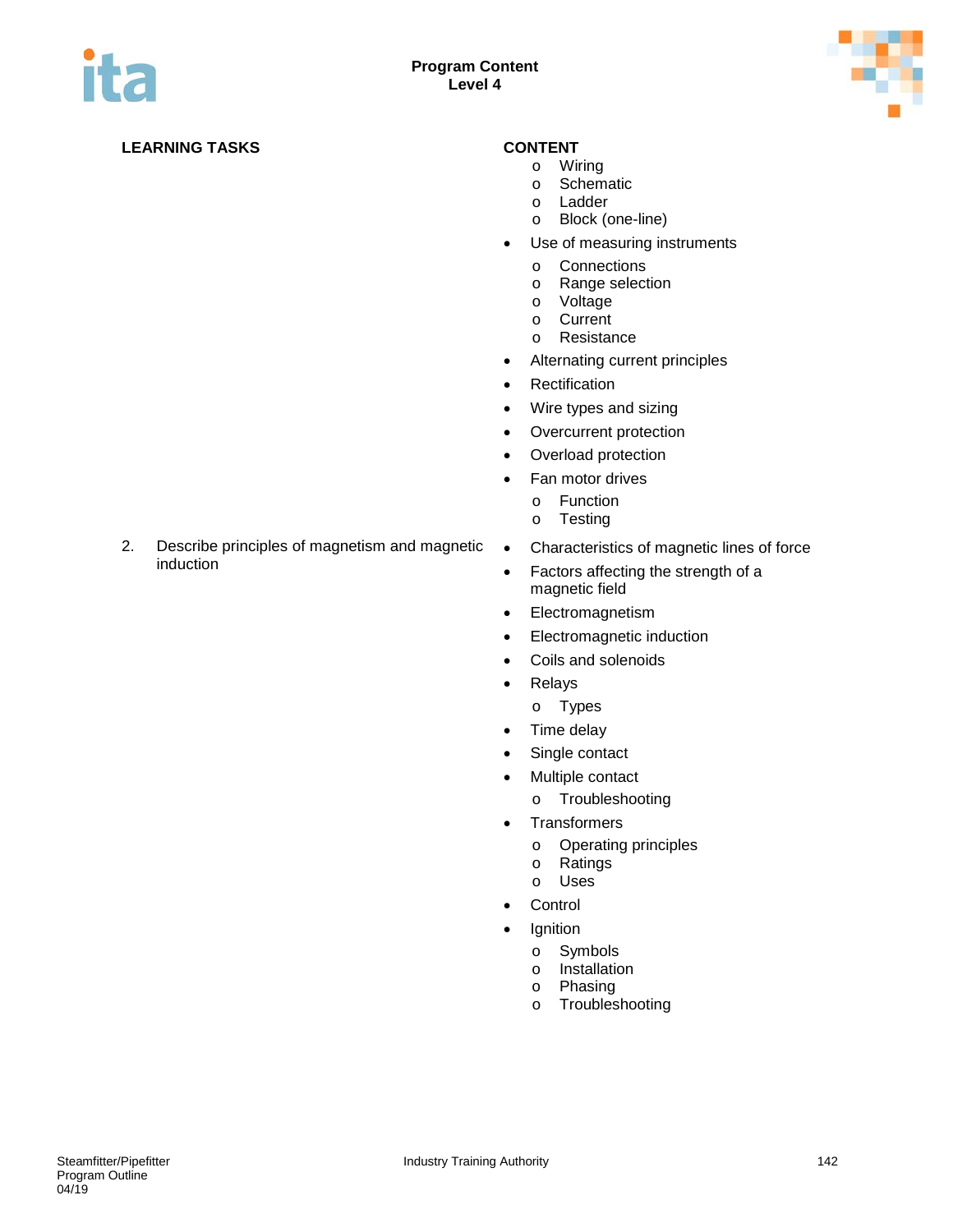

- 3. Describe nonelectric controls **•** Thermal expansion of solids, liquids and gases
	- Hydraulic
		- o Temperature sensing<br>o Remote dial
		- Remote dial
	- Bi-metallic
		- o Rod and tube
	- On-off control
	- Modulating control
	- Thermostatic control valve
	- Energy cut-off switch
	- Manual gas valve
	- Seismic
	- Fire suppression system valves
	-
	- Fan circuits
	- Control circuits
	- Safety circuits
	- Pump circuits
	- Heating/cooling units
	- Ignition circuits
	- Vent damper circuits
	- Air supply circuits
	- Forced vent draft
	-
	- Limit and safety controllers
	- Combustion safety controllers
	- Ignition systems
	- Gas valves
	- - o Intermittent pilot<br>
		o Direct spark ignis
		- o Direct spark ignition<br>
		o Hot surface ignition
		- Hot surface ignition
	- Fan timers
	- Integrated appliance

4. Describe electric control circuits **•** Transformer circuits

- 5. Describe electric control components Operating Controls
- 6. Describe control modules Ignition control modules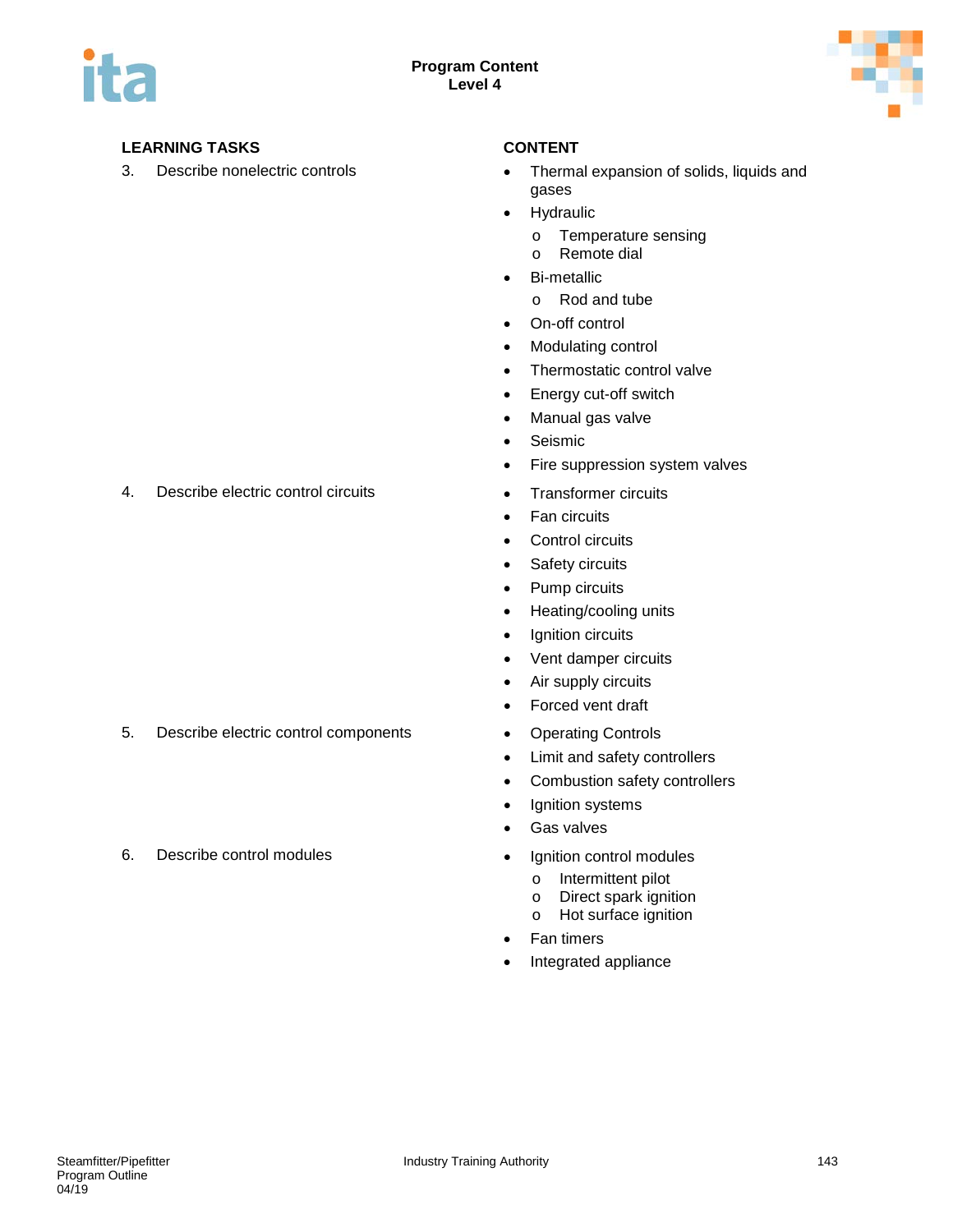

7. Wire controls for appliances **•** Installation

- 
- Limits and safety controllers
- Gas valves
- Ignition systems
- **Transformers**
- Matching controls to the appliance
- Wiring to manufacturer's specifications
- Flame rods
- **Thermostats** 
	- o Wiring
- 8. Test and service controls for appliances Operational checks
	- Set point adjustments
	- Set and adjust calibration
	- Lockout
	- **Troubleshooting** 
		- o Electrical controls
		- o Mechanical controls
	- Repair and/or replacement

### **Achievement Criteria**

Given information on principles of electricity, principles of magnetism and magnetic induction, non-electric controls, electric control circuits, components and modules, wire controls and test and service controls for appliances, the learner must correctly identify and answer a series of multiple-choice tests with 70% accuracy.

In addition, the learner must perform practical lab tasks to connect test electric circuits, install and adjust gas controls on appliances according to the code rules and regulations applicable to the level B Gasfitter certification. Tasks must be performed with 100% accuracy.

### **Workplace Achievement Criteria**

Given information on principles of electricity, principles of magnetism and magnetic induction, non-electric controls, electric control circuits, components and modules, wire controls and test and service controls for appliances, the learner must correctly install and service fuel gas controls and safeguards according to the code rules and regulations applicable to the level B Gasfitter certification. Employer assessed accuracy is required for each task.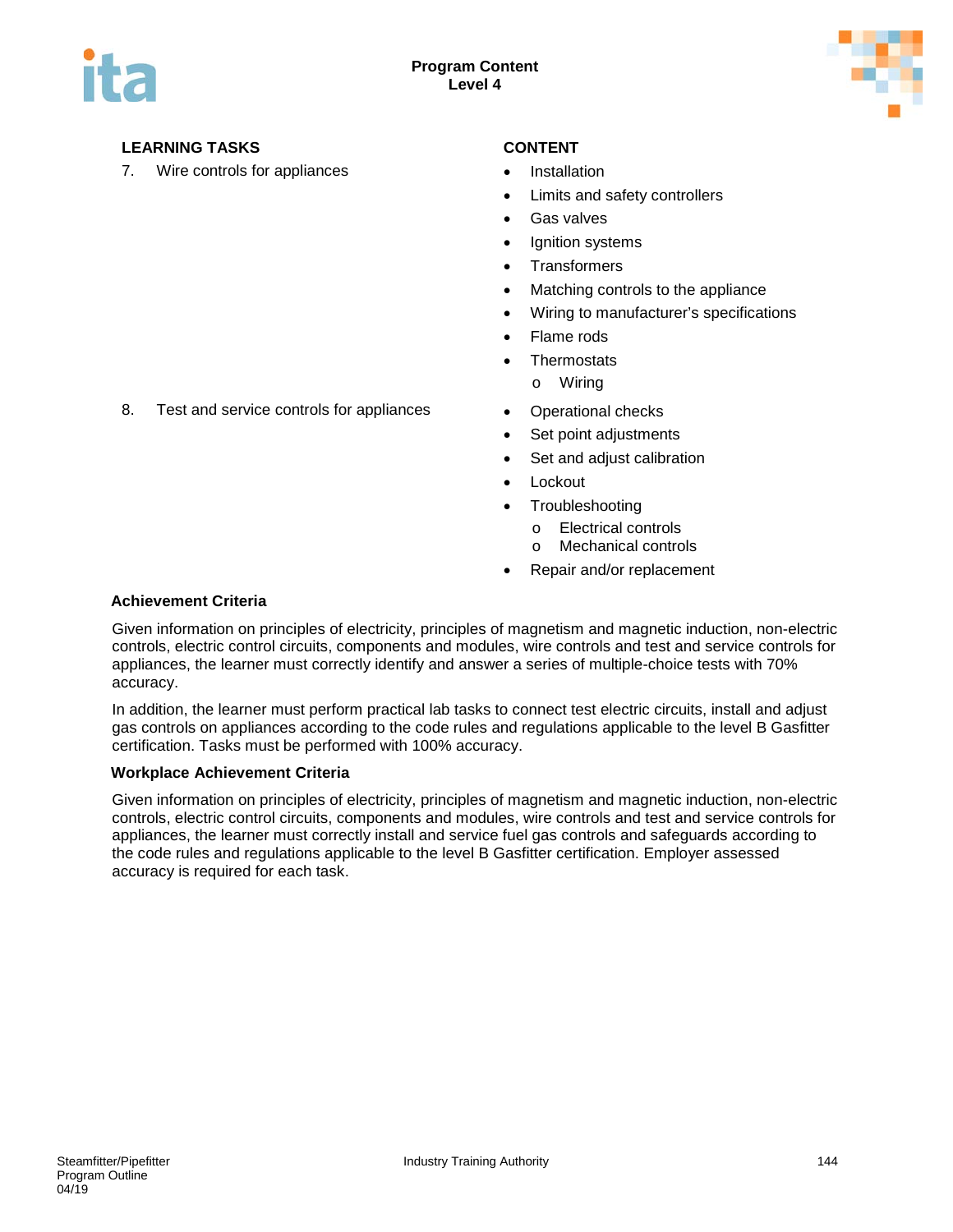

### **Line (GAC): I Install Natural Gas and Propane Systems**

**Competency: I3 Install and service fuel gas equipment**

### **Objectives**

To be competent in this area, the individual must be able to:

- Describe installation requirements for gas fired appliances.
- Install and adjust gas fired appliances.

### **LEARNING TASKS CONTENT**

1. Describe gas fired appliances • Types

- - o Boilers
	- o Instantaneous water heaters
	- o Direct fired make-up air heaters
	- o Direct vent appliances
	- o Fireplaces<br>o Furnaces
	- o Furnaces
	- o Infrared heaters<br>
	o Radiant tube hea
	- o Radiant tube heaters<br>
	o Ranges
	- o Ranges<br>o Rooftop
	- o Rooftop units
	- Unit heaters
	- o Water heaters
	- o Gas fired refrigerators
- Characteristics
- **Applications**
- Approval agencies
- 2. Describe installation requirements Impact of type of building construction on installation requirements
	- Altitude rating requirement
	- Code and Regulation requirements
	- Manufacturer's requirements
	- Rating plate requirements
	- Appliance sizing
	- Site preparation
	- Clearances
	- Installer's responsibilities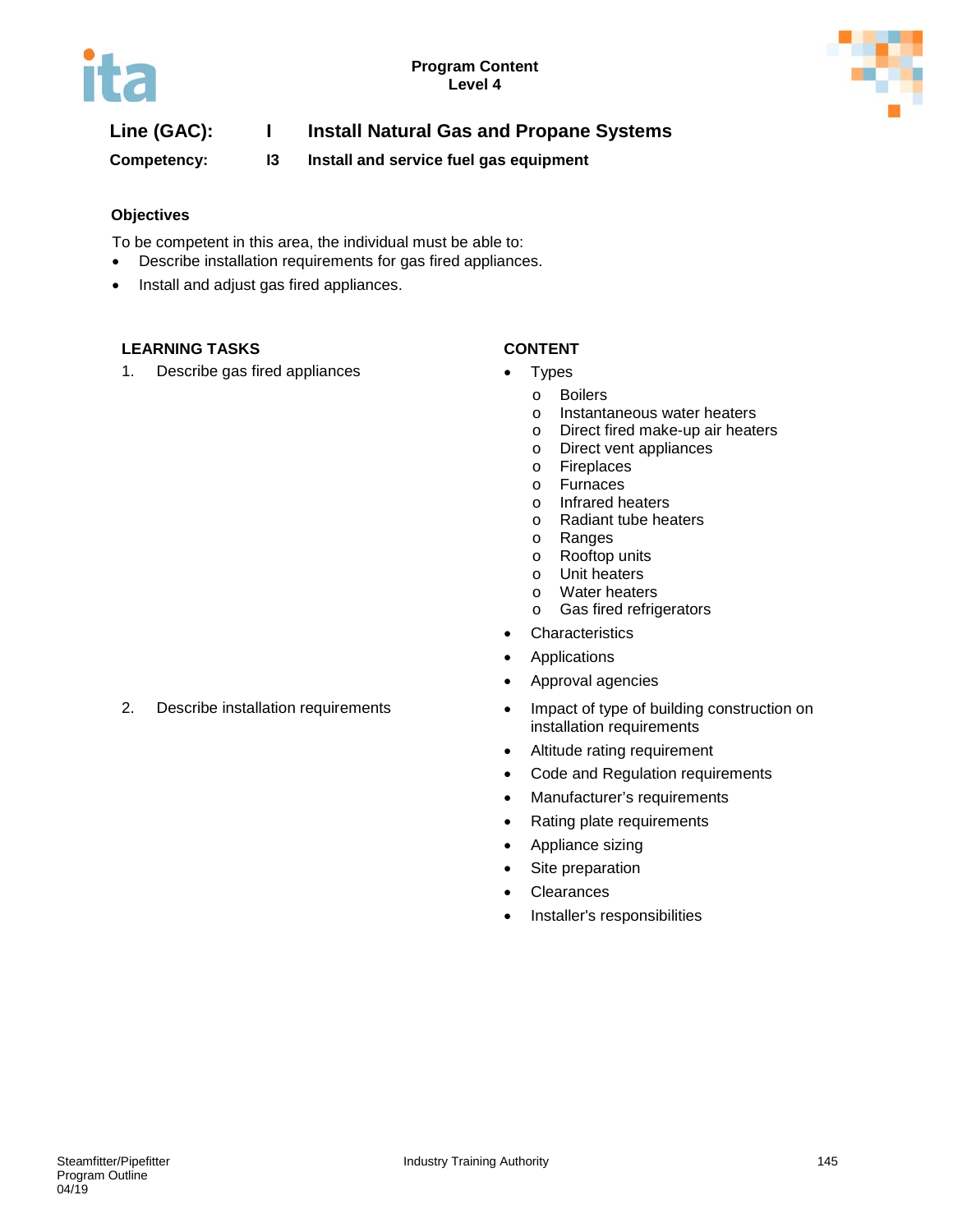

3. Adjust and commission appliances • Setup

- 
- Code requirements
- **Testing** 
	- o Air flow
	- o Temperature rise
	- o Circulation<br>
	o Safety and
	- Safety and limits
- Purging and flushing
- Check electrical and air supply
- Clocking for gas consumption rate
- Orifice sizing
- Gas pressure measurement
- Instructions to the consumer
- Deration for altitude

### **Achievement Criteria**

Given information on gas fired appliances, installation requirements, and how to adjust and commission appliances, the learner must correctly identify and answer a series of multiple-choice tests with 70% accuracy.

In addition, the learner must perform practical lab tasks to install and adjust gas fired appliances. Tasks must be performed with 100% accuracy.

### **Workplace Achievement Criteria**

Given information on gas fired appliances, installation requirements, and how to adjust and commission appliances, the learner must correctly install and adjust gas fired appliances according to code and safety regulations. Employer assessed accuracy is required for each task.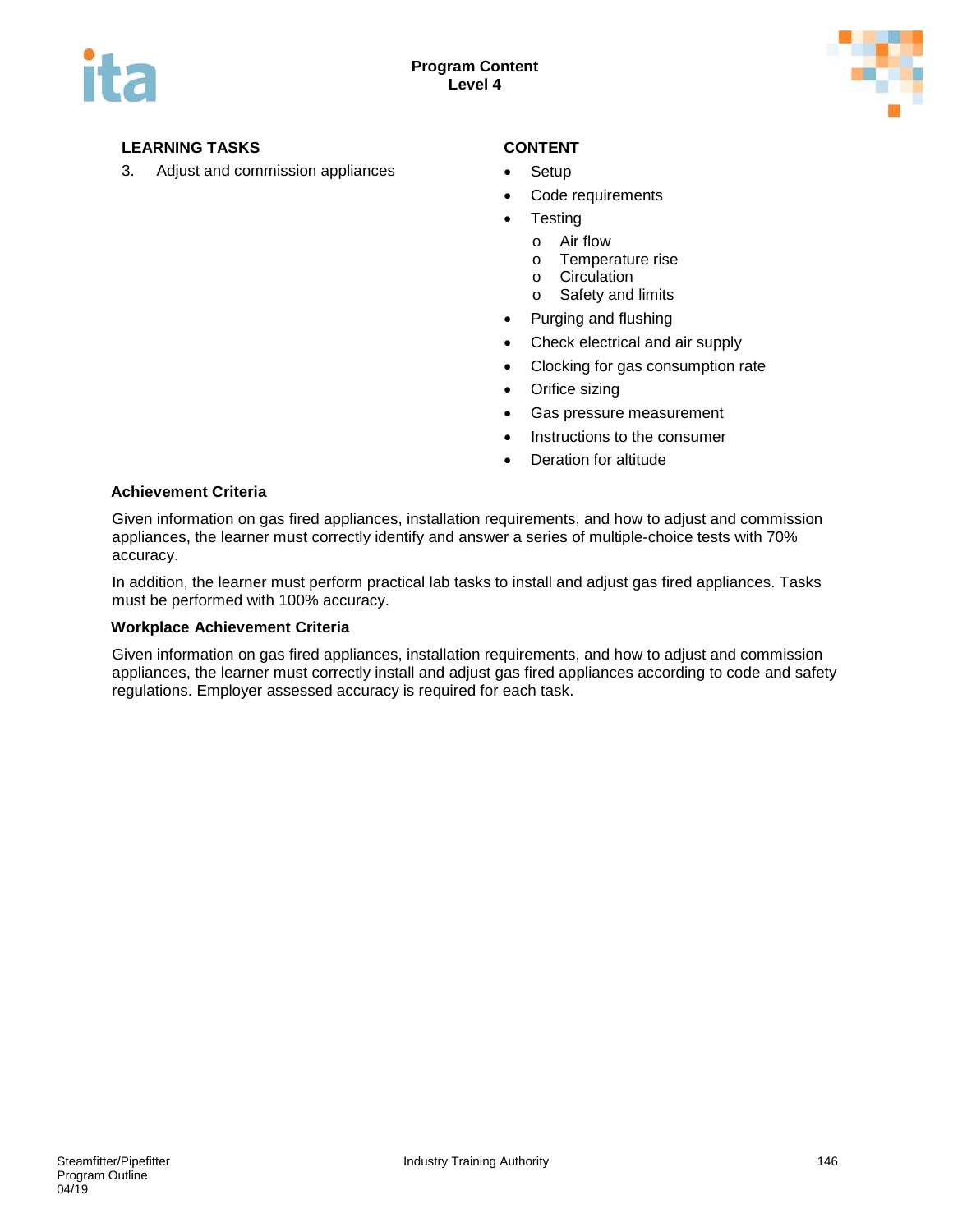

### **Line (GAC): I Install Natural Gas and Propane Systems**

**Competency: I4 Install venting and air supply**

### **Objectives**

To be competent in this area, the individual must be able to:

- Size and install venting systems for gas appliances.
- Describe and install air supply systems.

### **LEARNING TASKS CONTENT**

1. Describe gas appliance venting **•** Purpose

- 
- Venting action
	-
	- o Natural draft Mechanical draft
- Direct venting
- Types
	- o A
	- o B
	- Single wall<br>L
	- $\circ$
	- o BW
	- **BH**
- Appliance categories
- Materials
- Application
- Temperature rating
- Parts of a venting system
- Problems
	- - o Spillage<br>o Condens o Condensation<br>o Causes
		- o Causes<br>o Solution
		- **Solutions**
- Draft control devices
	- o Applications
	- o Installation procedures<br>
	o Draft hoods
		- Draft hoods
	- o Barometric dampers
- Thermally operated flue dampers
- Electrically operated flue dampers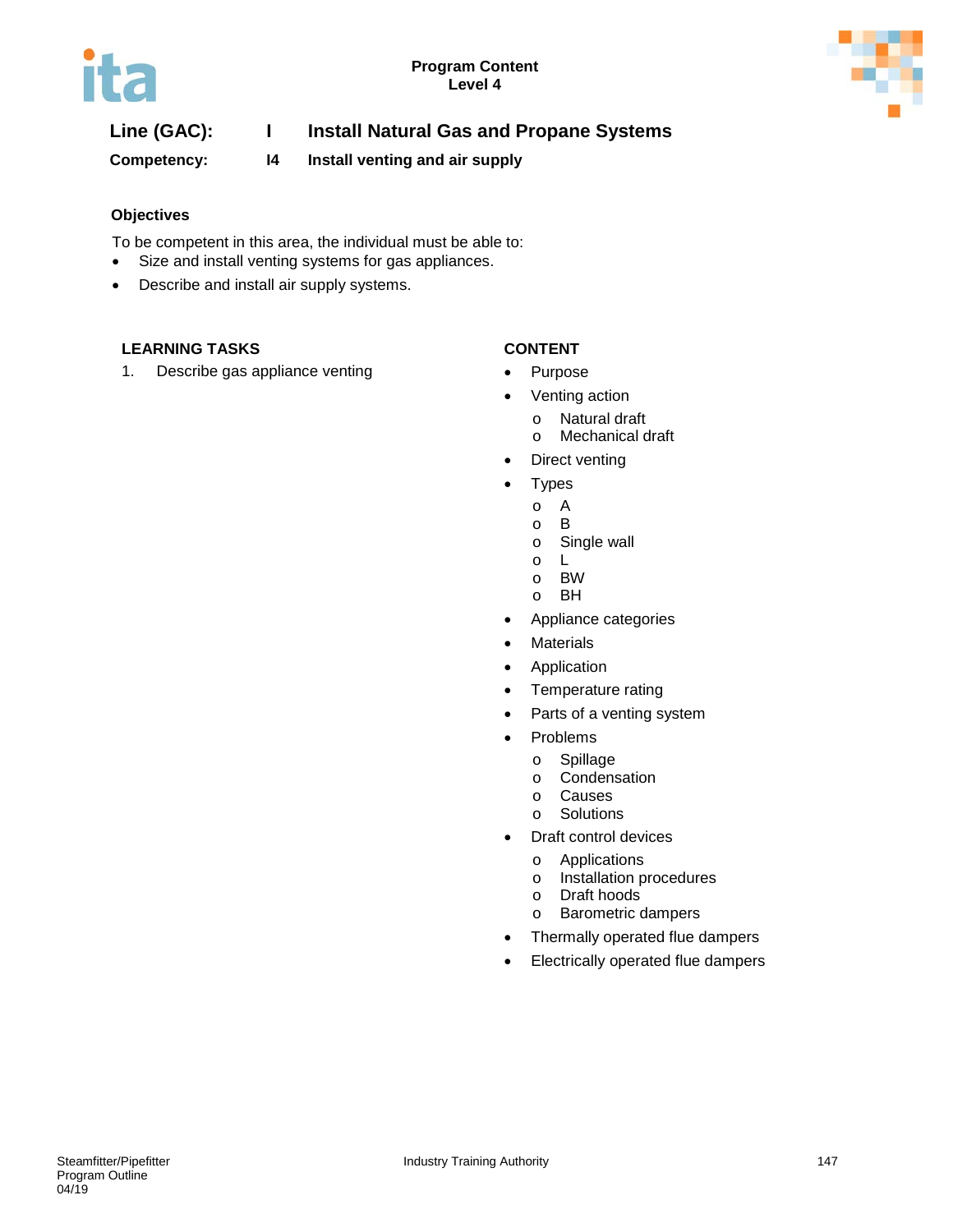

2. Describe mechanical draft appliances • Types

- 
- Parts
- Operation
- Applications
- Fan sizing limitations
- Fan location
	- o Natural draft<br>o Induced draft
	- o Induced draft<br>o Forced draft
	- Forced draft
- Code requirements
- 3. Install venting systems for gas appliances Code and manufacturer requirements
	- Installation procedures
		- o Terminations<br>o Support
		- Support
		- o Fire stopping
		- o Location
	- Building construction
		- o Tightness and ventilation
	- Sizing
		- o Vent connectors
		- o Vents
		- o Chimney
	- Clearances
		- o Clearance reductions
	- Height
	- Length
	- Appliance gas input rating
	- More than one appliance
	- Chimney area conversions
		- o Round to square
		- o Square to round
- 4. Install direct vented flues **•** Description
	- Operation
	- Code and manufacturer requirements
	- Termination clearances
		- o Building construction<br>
		o Fresh air intakes
		- o Fresh air intakes<br>o Regulator and me
		- Regulator and meter sets

- 
-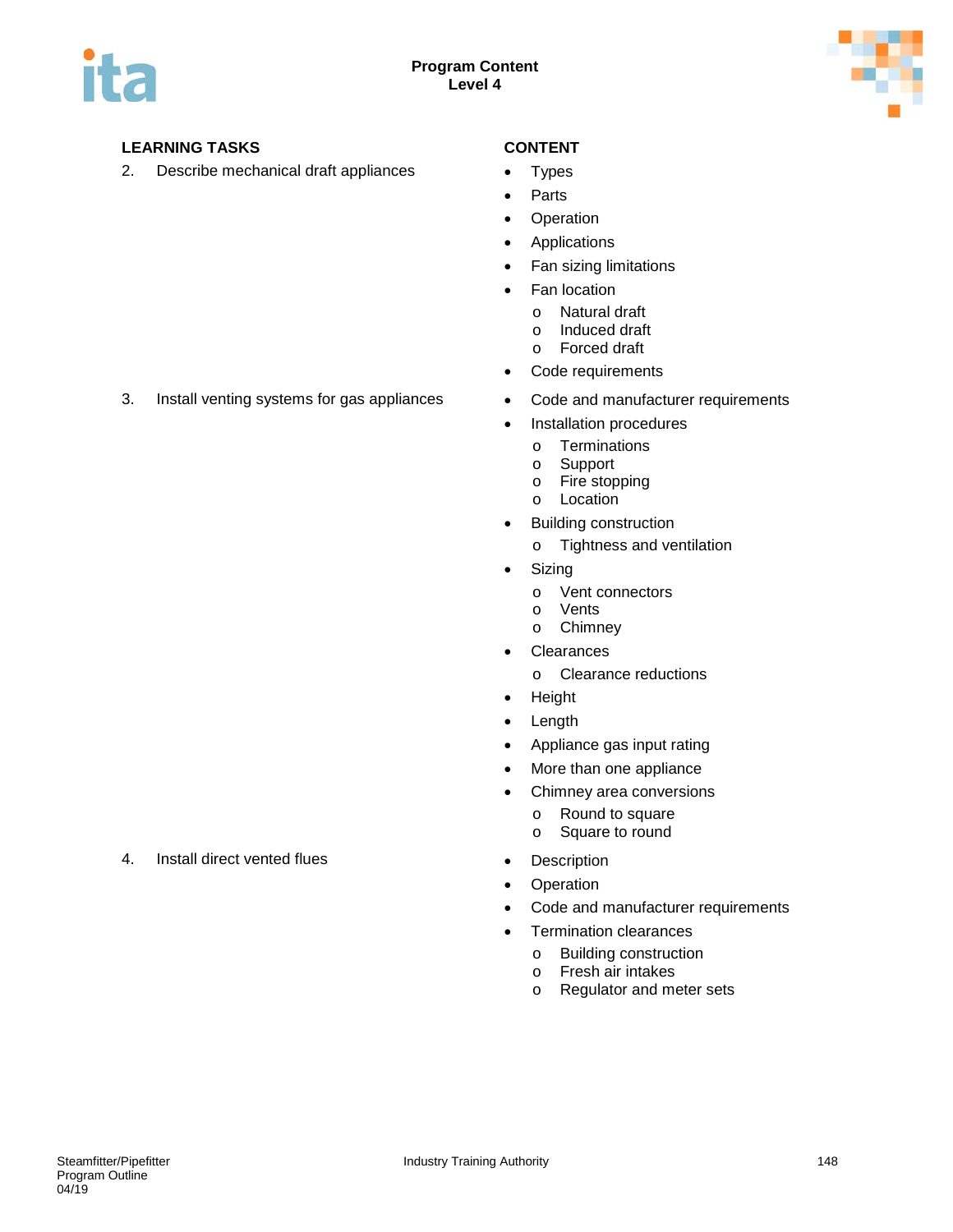

5. Describe gas appliance air supply requirements • Purpose

- - o Combustion air
- Primary air
- Secondary air
- Excess air
	- o Dilution air
	- Ventilation air
- Building as a system
	- o Negative air pressure
- Openings and ducts
	- o Terminations
- Code requirements
- Building envelope and construction
- Category of the appliance
- Draft control
- Air requirement calculations
	- o Combustion<br>o Ventilation
	- o Ventilation<br>o Flue gas di
	- Flue gas dilution
- Table selection
- Grills and louvers
	- o Types<br>o Sizing
	- o Sizing<br>o Free a
	- Free area calculations
- Air ducts
	- o Length
	- o Size
- Code requirements
- Dilution air requirements
- Air requirement calculations
	-
	- o Combustion<br>o Ventilation Ventilation
	- o Flue gas dilution
- Calculations
- Grills and louvers
	- o Types
	- o Sizing
	- o Free area calculations
- Air ducts
	- o Length<br>o Size
	- Size

6. Determine combustion air requirements for gas appliance installations with a combined input of up to and including 400 MBH

7. Determine combustion air requirements for gas appliance installations with a combined input exceeding 400 MBH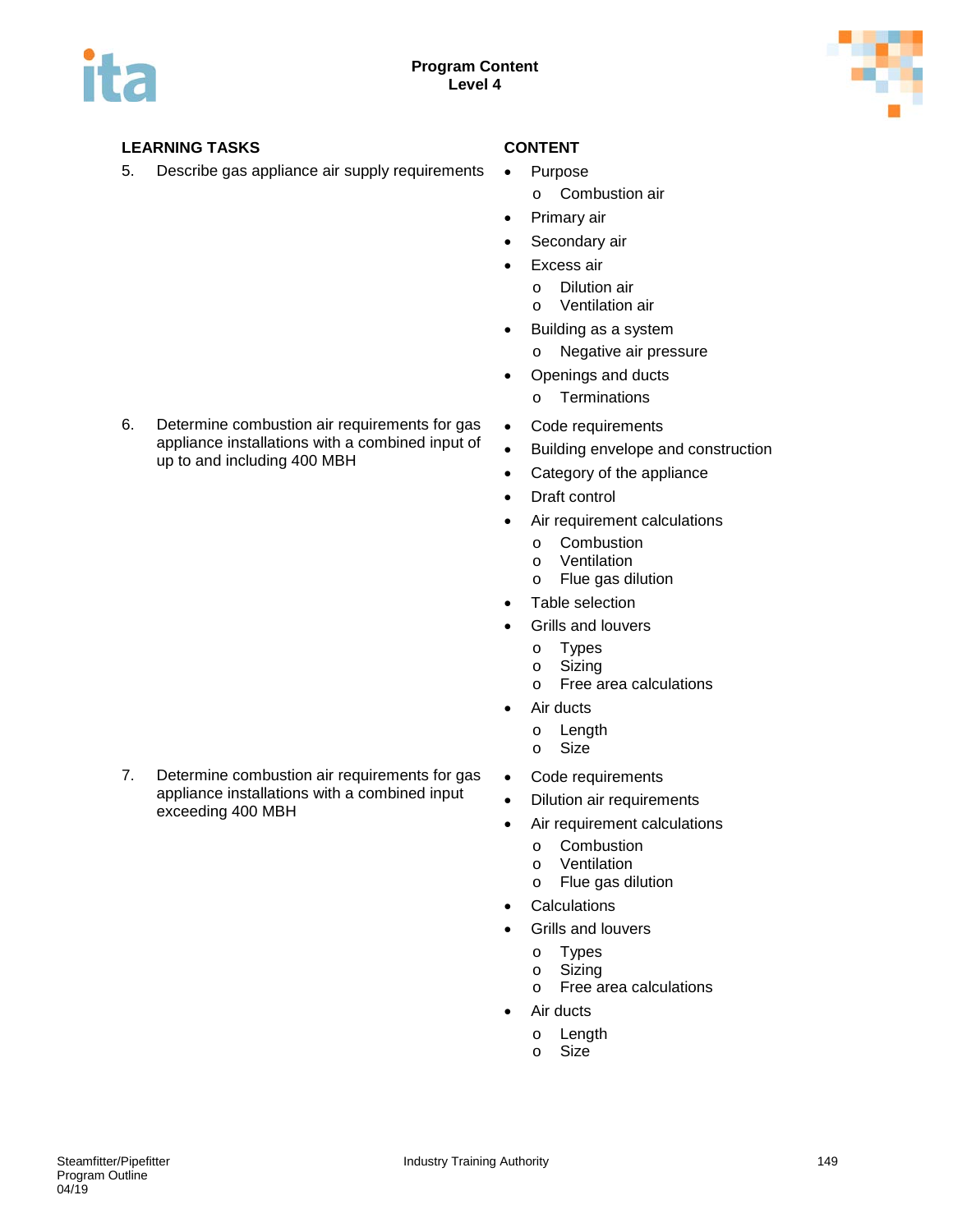

- 8. Install air supply **EXALC 20 ASSESSED VALUATION** Code requirements
	- Structural penetrations
	- **Sealing**
	- Openings and ducts
	- o Terminations
	- Wind conditions
	- Supply by mechanical means

### **Achievement Criteria**

Given information on gas appliance venting, and its installation, mechanical draft appliances, direct vented flues, air supply requirements, and combustion air requirements, the learner must correctly identify and answer a series of multiple-choice tests with 70% accuracy.

In addition, the learner must perform practical lab tasks to size and install venting systems for gas appliances and install air supply systems according to code requirements. Tasks must be performed with 100% accuracy.

### **Workplace Achievement Criteria**

Given information on gas appliance venting, and its installation, mechanical draft appliances, direct vented flues, air supply requirements, and combustion air requirements the learner must correctly size and install venting systems for gas appliances and install air supply systems according to code requirements. Employer assessed accuracy is required for each task.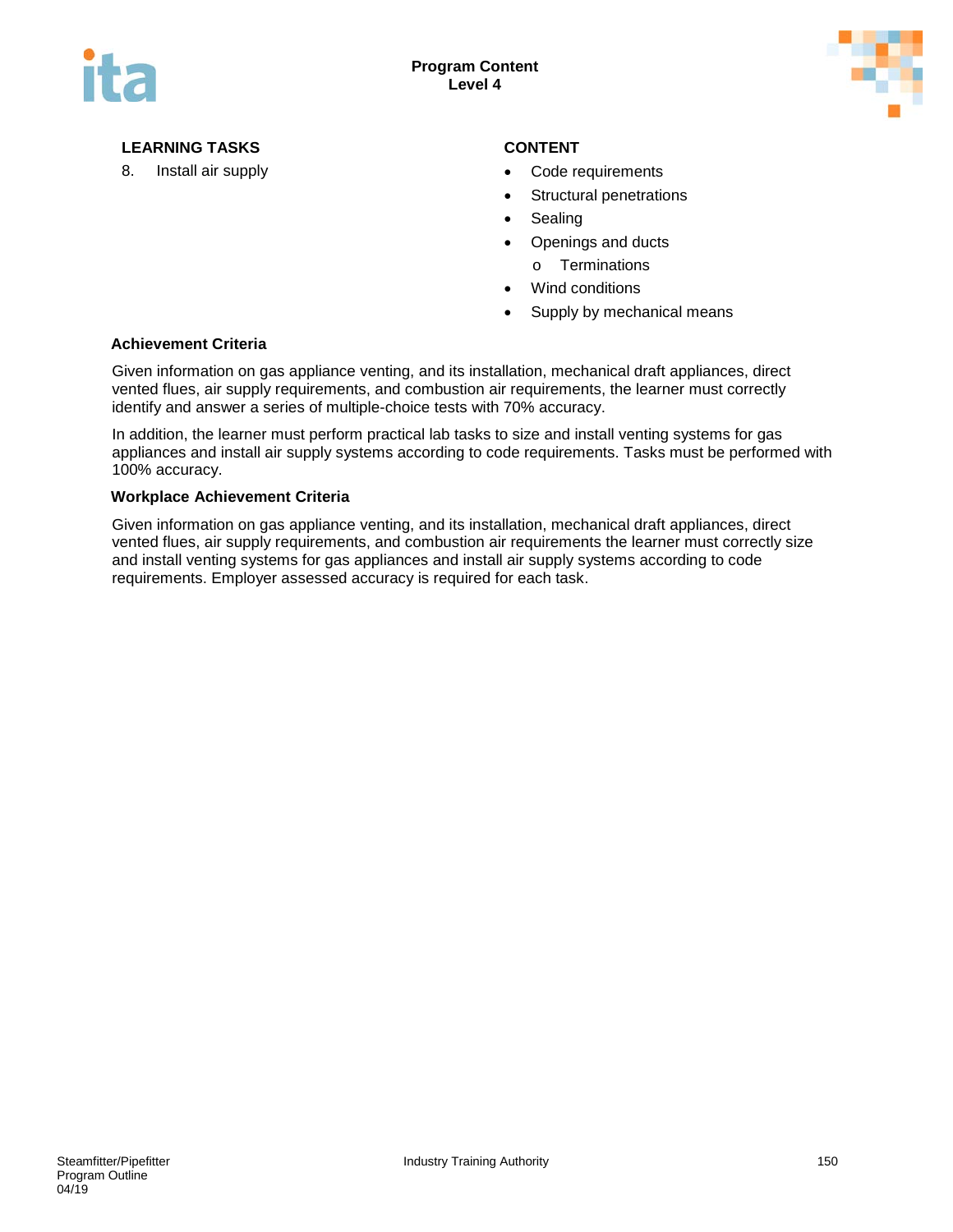

### **Line (GAC): I Install Natural Gas and Propane Systems**

**Competency: I5 Use gas codes, regulations and standards**

### **Objectives**

To be competent in this area, the individual must be able to:

- Identify code rules and regulations applicable to the Level B Gasfitter certification.
- Apply code rules and regulations applicable to the Level B Gasfitter certification.

### **LEARNING TASKS CONTENT**

1. Describe the B149.1 Gas Code • Layout

- 
- **Sections**
- **Contents**
- **Index**
- Annexes
- Tables
- Definitions
- Scope
- Revisions
- 2. Interpret Sections of the B149.1 Gas Code Scope
	- Reference publications
	- Definitions
	- General
	- Pressure controls
	- Piping and tubing systems, hose, and fittings
	- Installation of specific types of appliances
	- Venting systems and air supply for appliances
	- Natural gas compressors and cylinders
	-
	- Gas Safety Regulations
	- Permits
	- Notification of completion
	- Approvals
	- Variations to the National Gas Code
	- Bulletins and directives
	- 0, 2, 4, 8, 10, 12, 14, 16, 26, 28

3. Use the Gas Regulations **• Gas Safety Act** 

4. Use the Canadian Electrical Code Part 1 • Sections required for Gasfitters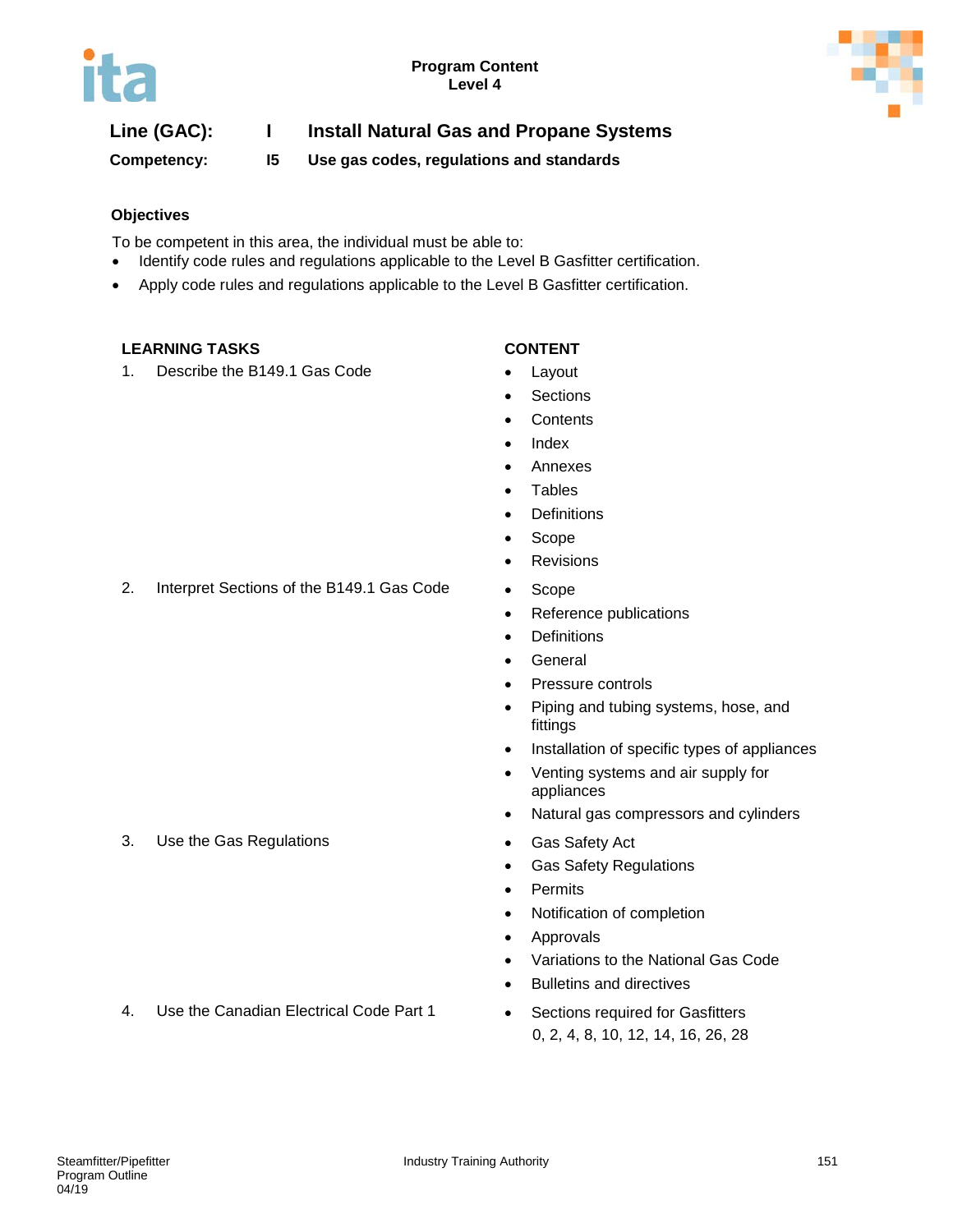



### **Achievement Criteria**

Given information on gas codes and regulations and the Canadian Electrical Code Part 1, the learner must correctly identify and answer a series of multiple-choice tests with 70% accuracy.

In addition, the learner must perform practical lab tasks to apply code rules and regulations applicable to the level B Gasfitter certification. Tasks must be performed with 100% accuracy.

### **Workplace Achievement Criteria**

Given information on gas codes and regulations and the Canadian Electrical Code Part 1, the learner must correctly apply code rules and regulations applicable to the level B Gasfitter certification. Employer assessed accuracy is required for each task.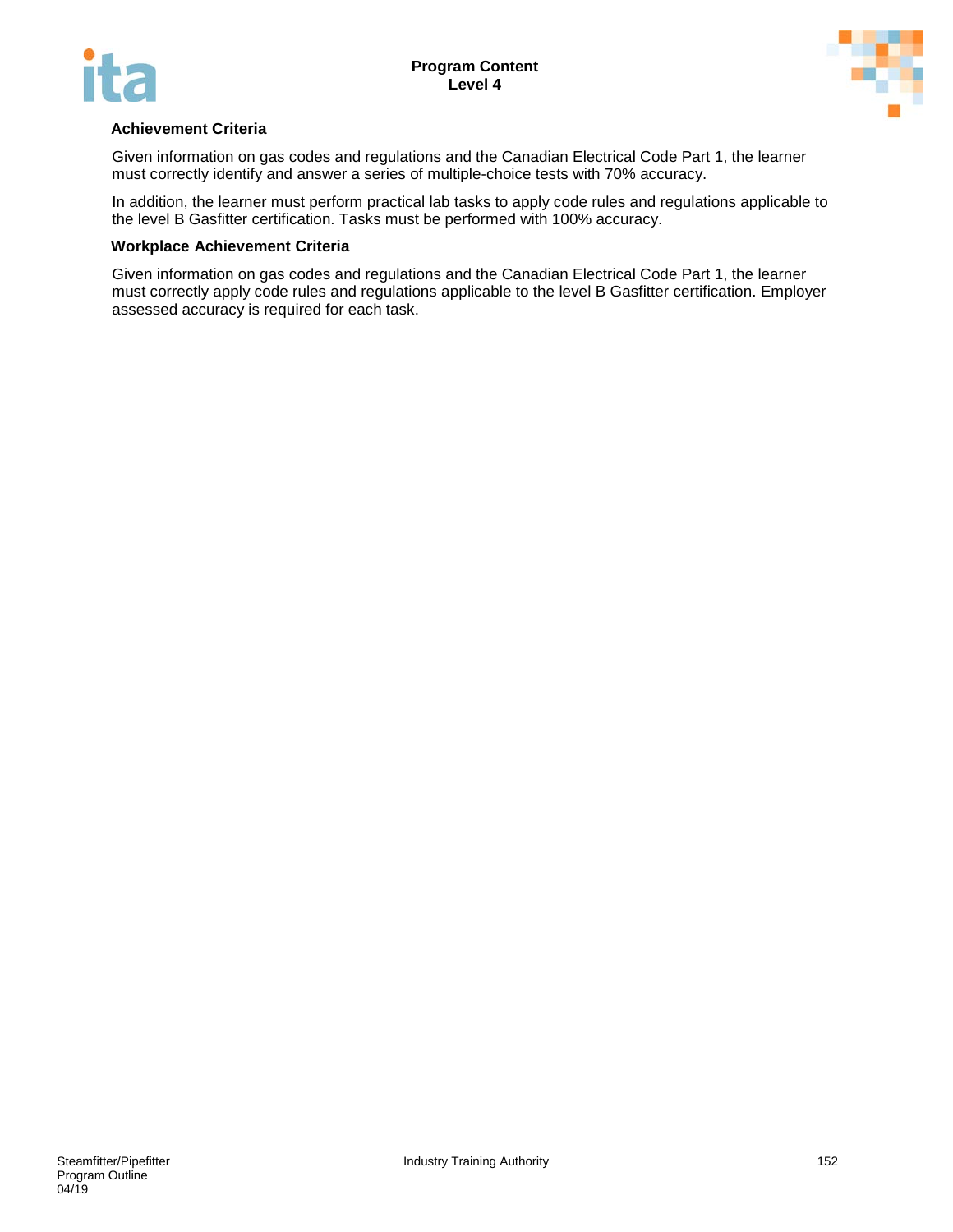



# **Section 4 TRAINING PROVIDER STANDARDS**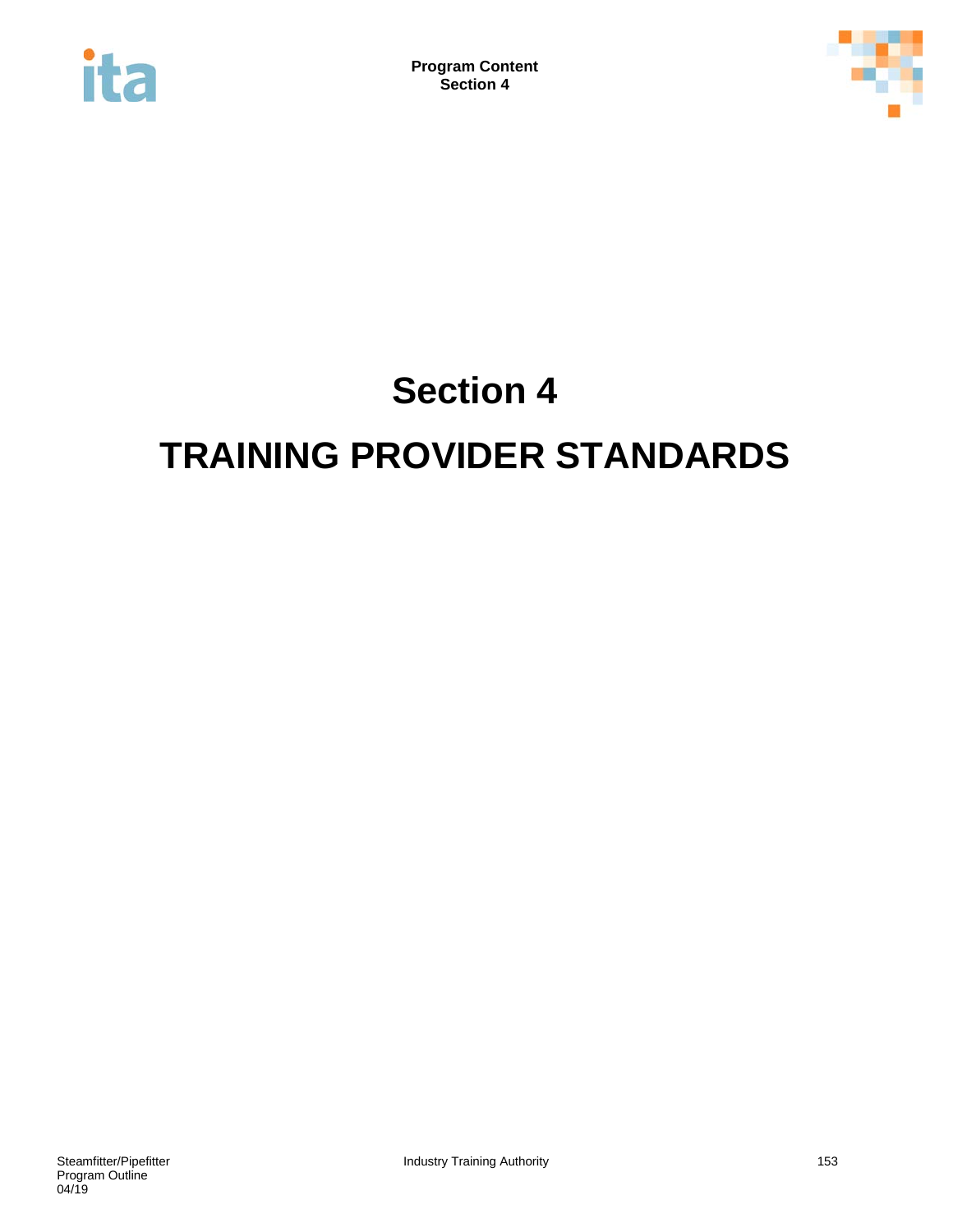



# **Facility Requirements**

**Classroom Area** (assuming class groups of 16 learners)

- 350 square feet of floor space (22 square feet per learner)
- Overhead and multimedia projectors and screen
- Moveable tables and comfortable chairs
- Whiteboard with marking pens and erasers
- Lighting controls (windows and fixtures) for screen viewing
- Acoustics that allow audibility of the instructor

### **Shop Area**

- 3,000 square feet of shop area as a minimum
- Space for tool cribs and work stations
- 10 foot ceiling height
- Adequate heating, lighting and ventilation
- Shops will be equipped to support the practical lab exercises as outlined in this document, including:
	- o Cross-connections
	- o Gasfitting
	- o Hydronics
	- o Hydraulics
	- o Steam
	- o Pneumatics
	- o Fuel oil
	- o Fiberglass piping
	- o Plastic welding
	- o Welding (oxy-fuel and arc)

### **Instructor's Office Space**

- 150 square feet, including space for meetings with learners
- Desk and filing space, allowing for storage of training materials
- Computer with internet access and printer
- Photocopier access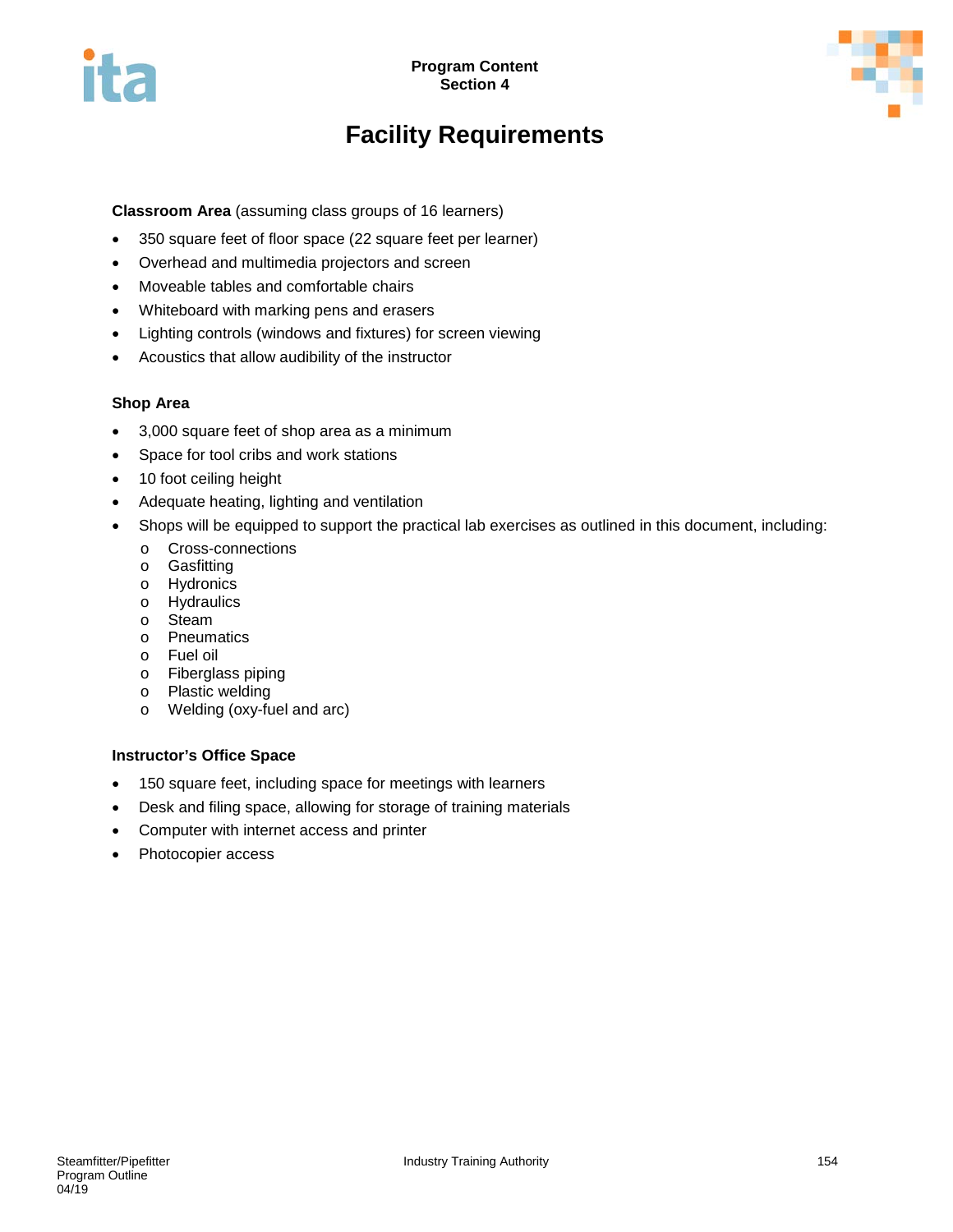

# **Tools and Equipment**

### **Measuring Tools**

- Ampere probe
- **Calculator**
- **Calipers**
- Centre finder
- **Rulers**
- Feeler gauge
- Squares standard 24 in., combination, Flange straightedge

### **Power Tools**

- Air compressor
- Bending machine
- Bolt tensioner
- Drills (electric, pneumatic, hammer, bench or stand press, mag)
- Grinders (electric or pneumatic, angle, bench, die, pedestal)

### **Rigging and Hoisting Equipment**

- Cable puller
- **Shackle**
- Chain block
- **Sling**
- Chain puller
- Snatch block
- **Cranes**

### **Hand Tools**

- Alignment clamps (external and internal)
- Angle finder
- Bending tools (hand and hydraulic)
- Bolt cutter
- Bolt die
- Bolt tap
- Bucket pump
- C-clamp
- Centre punch
- Chain pipe tongs
- Coil fin straightener
- Micrometer (Thread, inside, outside, depth)
- Multimeter
- Plumb bob
- Gauges temperature, pressure, liquid, vacuum, specialty
- Geometry set
- Thermometer
- Measuring tape
- Hydrostatic pump
- Impact driver
- Portable end-prep milling (pneumatic, electric)
- Saws (circular, cut-off, jig, saber)
- Spreader bar
- D-ring
- Tag line
- Grip hoist
- Rugger
- Jacks (hydraulic, ram and piston)
- Cold chisels
- Contour markers
- Bench, power vise (power driver pliers)
- Prying tool
- Ratchet
- Screwdriver
- Shear
- Spacing tool
- Swaging tool
- Tip cleaner
- Drafting accessories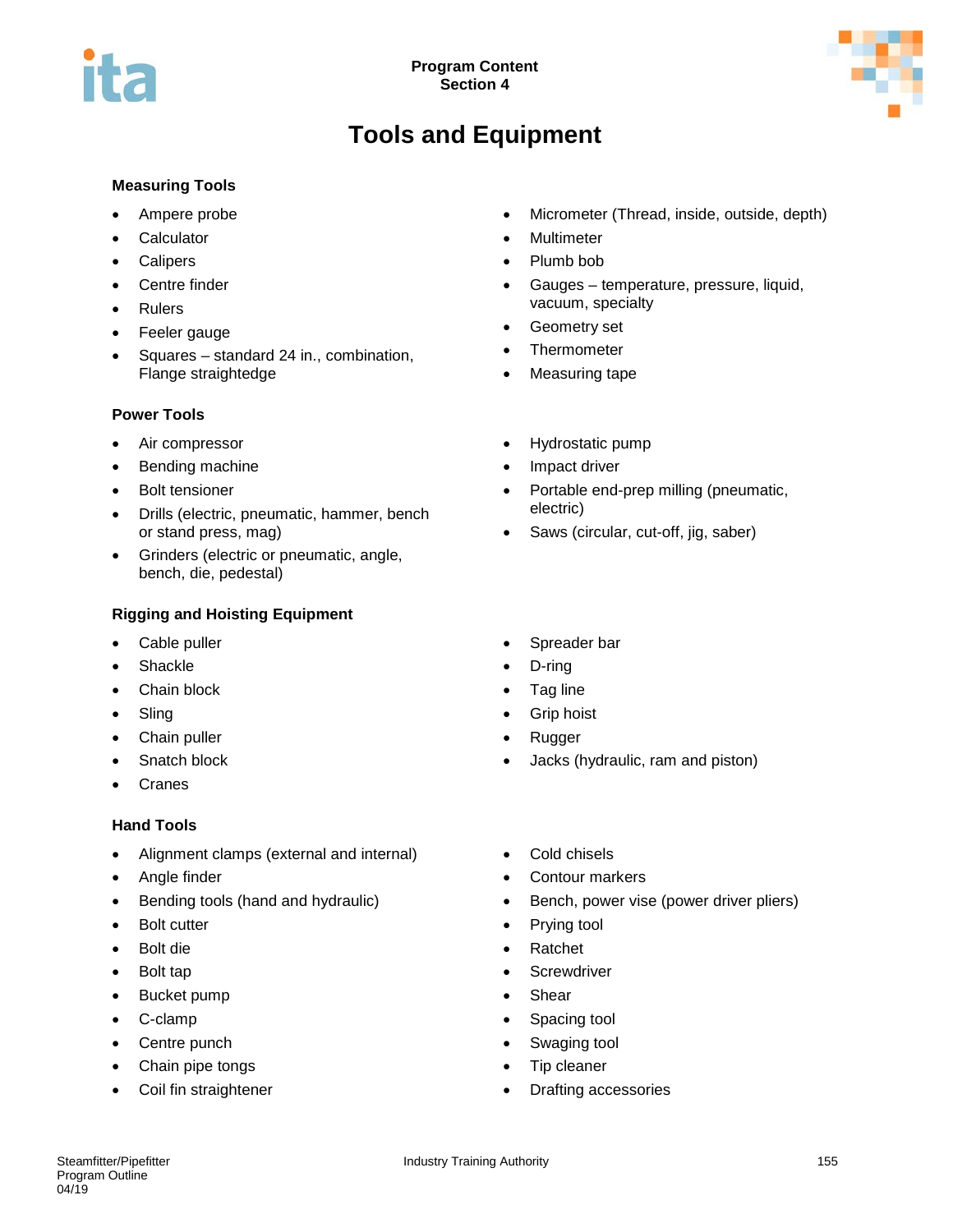### **Program Content Section 4**



- **Files**
- Flange alignment pins
- Flange spreader (jacks)
- Flaring tool
- Levels (laser, standard, builders)
- Marking tool
- Pin punch
- Pipe cutters (single-wheel, multi-wheel)
- Pipe reamer (spiral, fluted)
- Pipe tap
- •

### **Welding and Soldering Tools**

- Arc
- welders (electric, fuel)
- Orbital welder
- Beveling tools (hand, electric drive, oxy-fuel)
- Oxy-fuel cutting, heating and welding torches
- Pipe threader
- Pipe vises (chain and jokes, tri-stand and tube cleaner
- Vise-grip pliers
- Wheel and bearing pullers
- Wrap-around
- Wrenches (adjustable/crescent, chain)
- Combination (open/closed end, hammer, hex-key, non-spark, pin, pipe, socket, torque)
- Compressed gas cylinders (purge, shield, cutting)
- Plasma cutters
- Propane tiger torches (preheating)
- Hot air welding machine
- Welding machines (stick, MIG, TIG)

### **Ladders and Platforms**

- Combination ladder
- Material lifts
- **Extension ladder**
- Scaffolding (staging)
- Manlifts (electrical, hydraulic, pneumatic, hand winch, power winch, one-man, platform, scissor lift, articulating boom)
- Pipe racks
- Pipe stands (roller)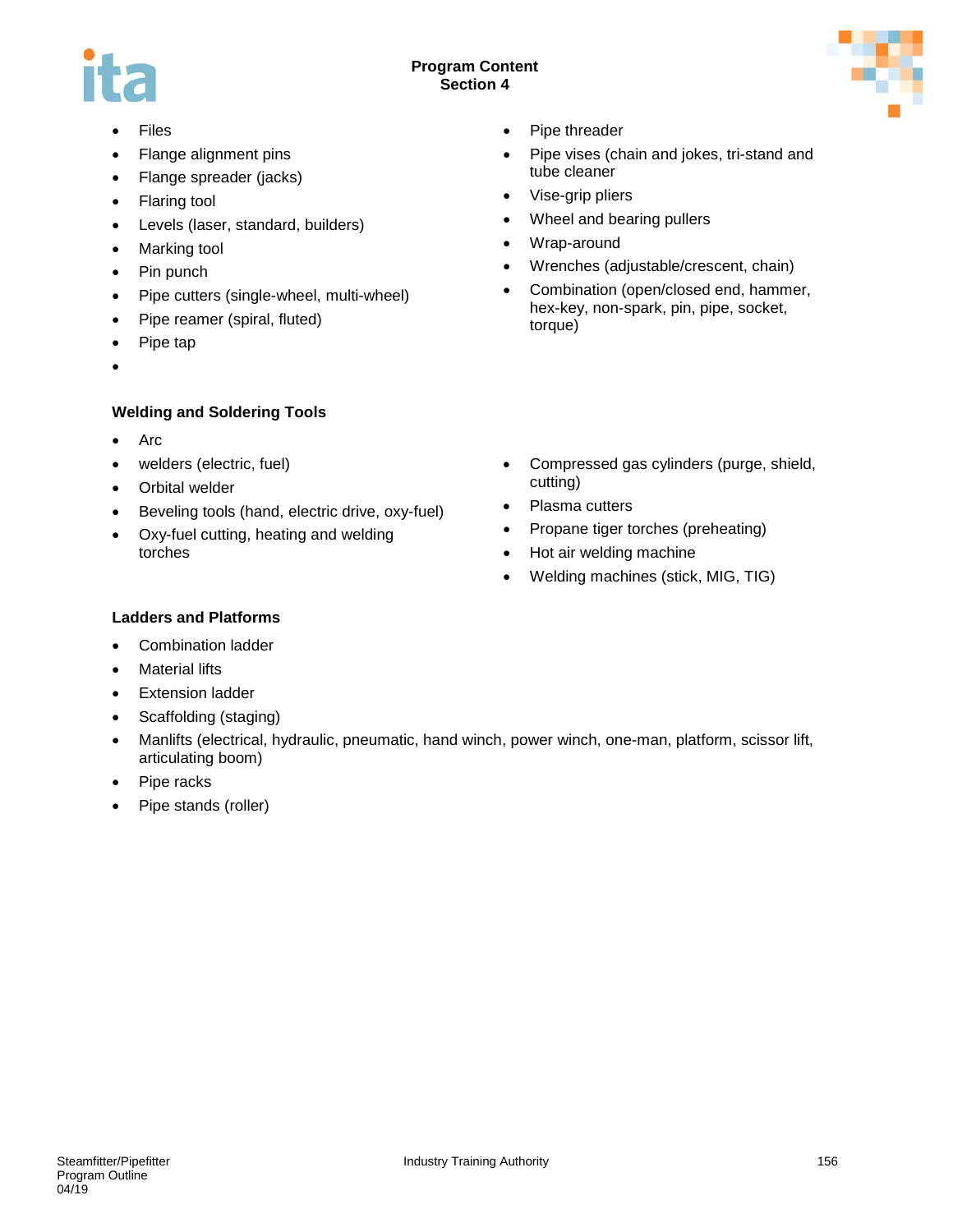

## **Reference Materials**

### **Required Reference Materials**

- IPT's Pipe Trades Handbook
- WorkSafeBC Regulations Online
- Student Materials Package

### **Recommended Resources**

- IPT's Guide to Blueprint Interpretation
- CSA B.149 Gas Code
- CSA B.214 Installation of Hydronic Heating Systems
- Modern Heating Seigenthaller
- Canadian Electrical Code
- Fundamentals of Gas Utilization Dutton
- Design of Fluid Systems Spirex Sarco

### **NOTE:**

This list of Reference Materials is for training providers. Apprentices should contact their preferred training provider for a list of recommended or required texts for this program.